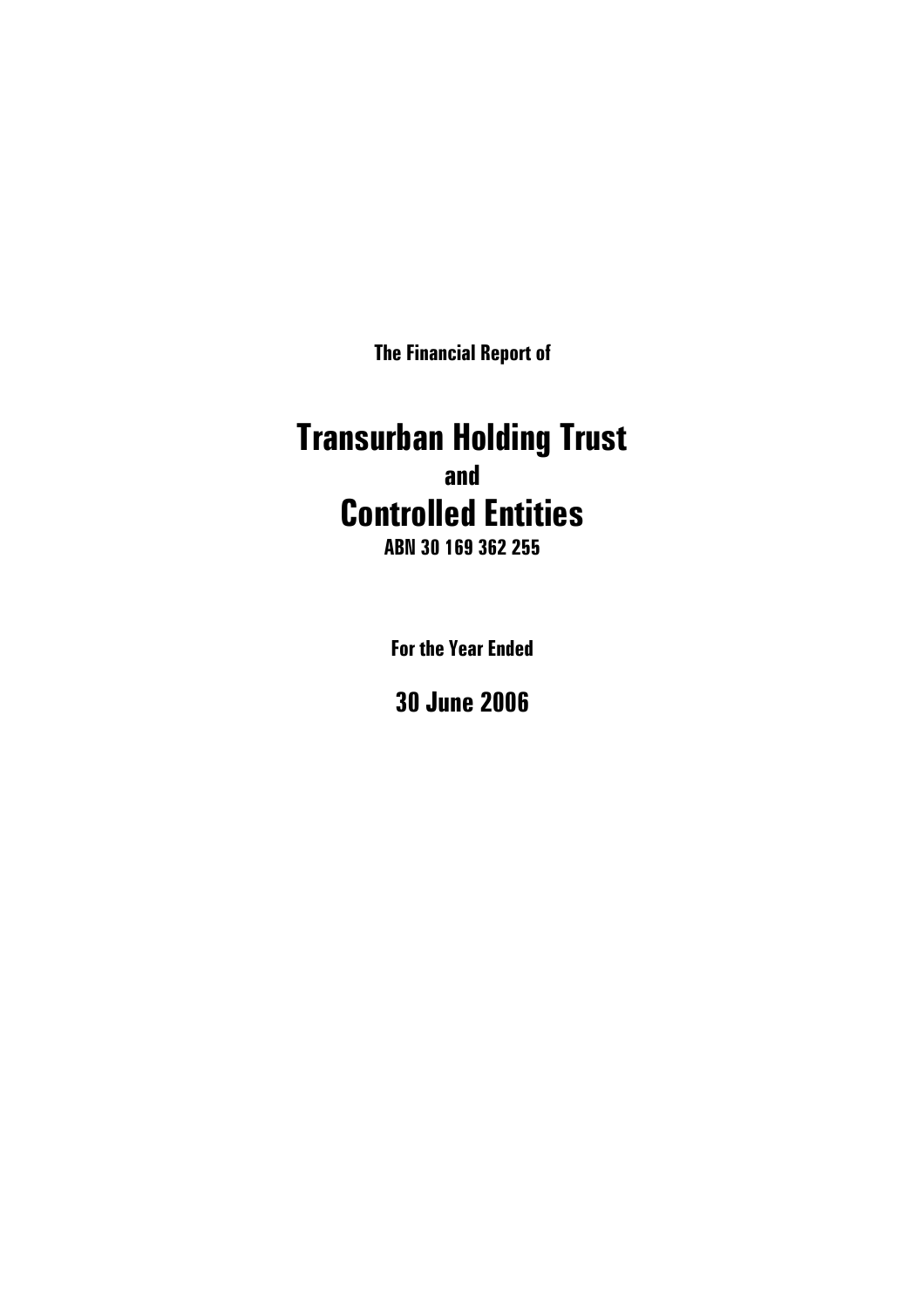# **CONTENTS**

|                                         | Page<br><b>Number</b> |
|-----------------------------------------|-----------------------|
| Directors' Report                       | 1                     |
| Auditors' Independence Declaration      | 9                     |
| Income statements                       | 10                    |
| <b>Balance sheets</b>                   | 11                    |
| Statements of changes in equity         | 12                    |
| Cash flow statements                    | 13                    |
| Notes to the financial statements       | 14                    |
| Directors' declaration                  | 75                    |
| Independent Audit Report to the members | 76                    |

This financial report covers both Transurban Holding Trust as an individual entity and the consolidated entity consisting of Transurban Holding Trust and its controlled entities. The financial report is presented in the Australian currency.

Transurban Holding Trust is a Trust incorporated and domiciled in Australia. Its registered office and principal place of business is:

Transurban Holding Trust Level 43 Rialto South Tower 525 Collins Street Melbourne VIC 3000

 Through the use of the internet, we have ensured that our corporate reporting is timely, complete, and available globally. All releases to the ASX and the media, financial reports and other information are available on our website: [www.transurban.com.au](http://www.transurban.com.au/)

The financial report was authorised for issue by the directors on 22 August 2006. The Trust has the power to amend and reissue the financial report.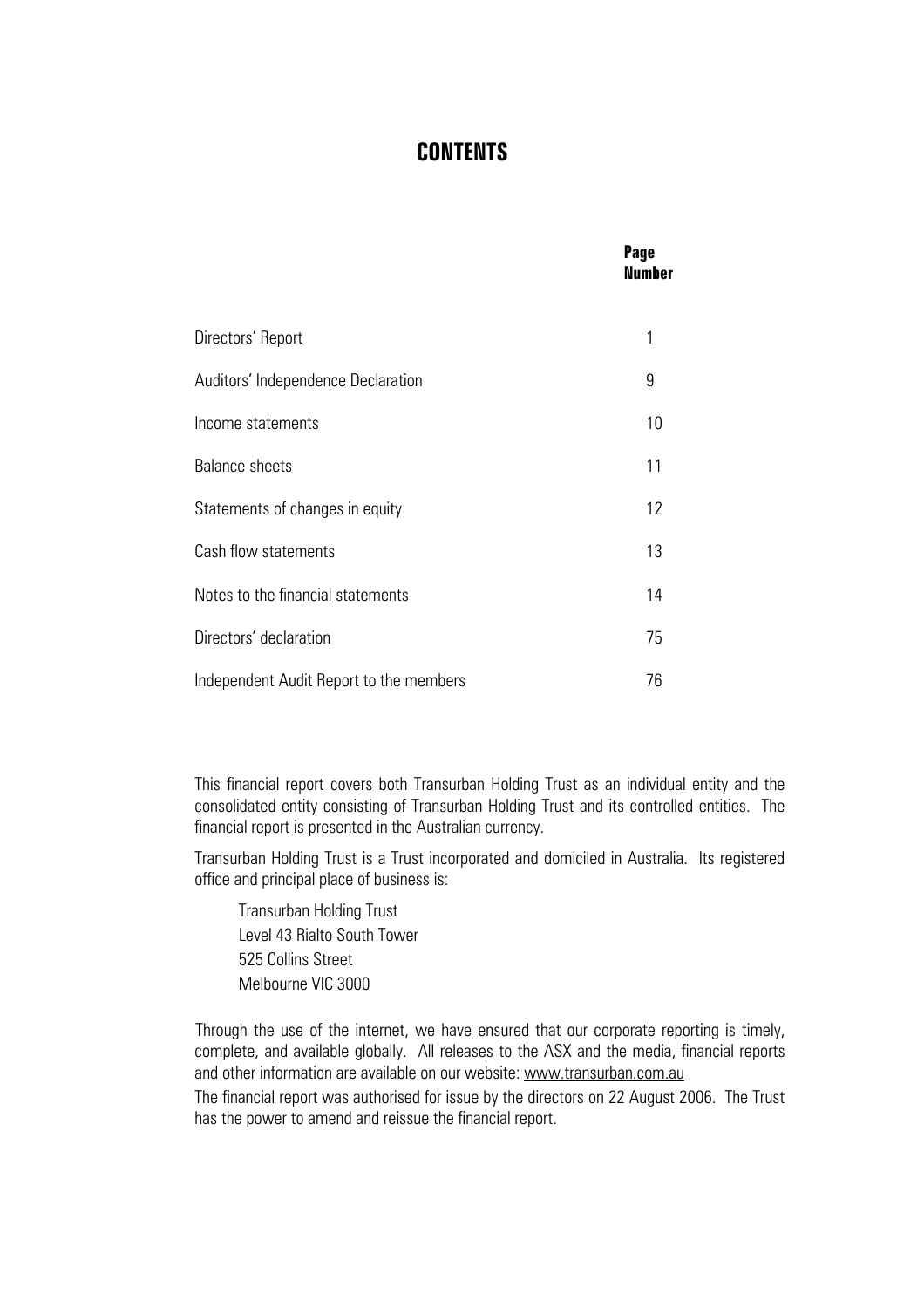#### **Directors Report**

The directors of Transurban Infrastructure Management Limited, the responsible entity of Transurban Holding Trust, present their report on the consolidated entity consisting of Transurban Holding Trust ("the Trust"), and the entities it controlled (collectively "the Group") at the end of, and during, the year ended 30 June 2006.

Transurban Holding Trust forms part of the Transurban Group. The securities of the entities comprising the Transurban Group are stapled. A Stapled Security comprises one share in Transurban Holdings Limited, one share in Transurban Limited and one unit in Transurban Holding Trust. None of the components of the Stapled Security can be traded separately.

#### **Responsible Entity**

Transurban Holding Trust is registered, as a managed investment scheme under Chapter 5C of the Corporations Act 2001 and, as a result, requires a responsible entity. Transurban Infrastructure Management Limited is the responsible entity of Transurban Holding Trust and is responsible for performing all functions that are required under the Corporations Act 2001 of a Responsible Entity.

With the exception of the changes noted below, the following persons held office as directors of Transurban Infrastructure Management Limited during the whole of the financial year and up to the date of this report:

#### **Non-executive directors Executive Directors**

Laurence G Cox Kimberley Edwards (1) Geoffrey O Cosgriff Geoffrey R Phillips (3) Jeremy G A Davis Peter C Byers Susan M Oliver David J Ryan Christopher J S Renwick (2)

- $(1)$  Kimberley Edwards was appointed an executive director on 26 July 2005 and continues in office at the date of this report.
- $(2)$  Christopher J S Renwick was appointed a non-executive director on 26 July 2005 and continues in office at the date of this report
- $(3)$  Geoffrey R Phillips was an executive director from the beginning of the financial year until his resignation on 26 July 2005.

#### **Principal Activities and Operations**

During the year the principal activities of the consolidated entity consisted of holding 100% of the units in the CityLink Trust, the Transurban Finance Trust, the Hills Motorway Trust and the Transurban CARS Trust. The Transurban CARS Trust holds the Transurban Group's investment in Westlink M7.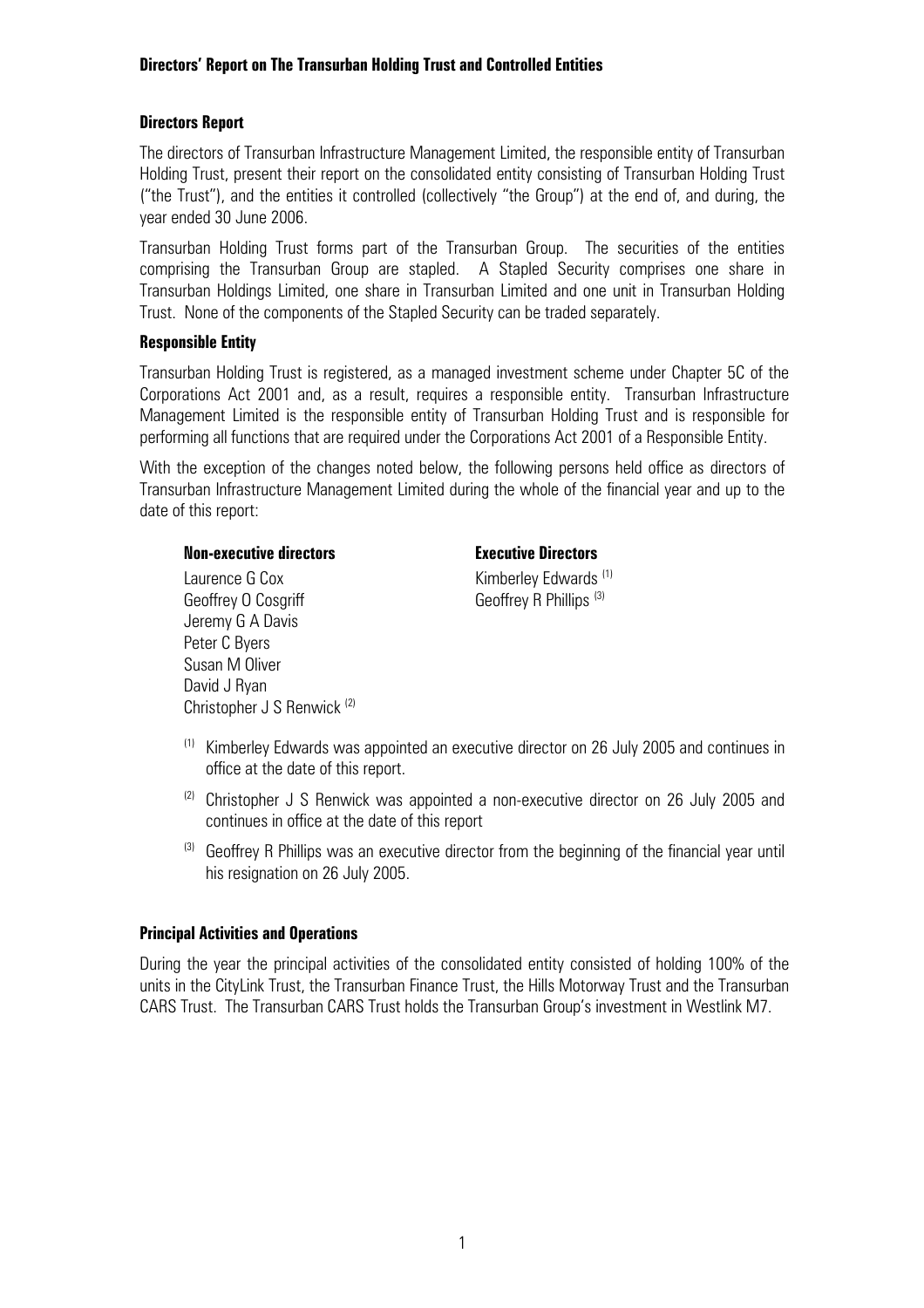#### **Results**

The performance of the consolidated entity, as represented by the results of its operations, was as follows:

|                                    | 2006<br>\$'000 | 7005<br>\$'000 |
|------------------------------------|----------------|----------------|
| Revenue from continuing operations | 359,202        | 257,085        |
| Profit for the year                | 60,428         | 20.759         |

#### **Distributions**

|                                                                                                                | <b>Parent Entity</b> |         |
|----------------------------------------------------------------------------------------------------------------|----------------------|---------|
|                                                                                                                | 2006<br>\$'000       | 2005    |
|                                                                                                                |                      | \$'000  |
| <b>Distributions proposed</b>                                                                                  |                      |         |
| Final distribution payable and recognised as a liability:                                                      |                      |         |
| 25.5 cents (2005 - 18 cents) per fully paid stapled                                                            |                      |         |
| security payable 25 August 2006                                                                                | 207,422              | 142,455 |
| <b>Distributions paid during the year</b>                                                                      |                      |         |
| Final distribution for 2005 financial year of 18.0 cents                                                       |                      |         |
| (2004 - 13.5 cents) per fully paid Stapled Security paid                                                       |                      |         |
| 2 September 2005                                                                                               | 142,443              | 71,983  |
|                                                                                                                |                      |         |
| Interim distribution for 2006 financial year of 24.5 cents<br>cents (2005 - 17.0 cents) per fully paid Stapled |                      |         |
| Security paid 28 February 2006                                                                                 | 194,188              | 91,745  |
|                                                                                                                |                      |         |
| Total distributions paid                                                                                       | 336,631              | 163,728 |
|                                                                                                                |                      |         |
| Distributions paid in cash or satisfied by the issue of                                                        |                      |         |
| Stapled Securities under the distribution reinvestment<br>plan during the years ended 30 June 2006 and 30      |                      |         |
| <b>June 2005</b>                                                                                               |                      |         |
|                                                                                                                |                      |         |
| Paid in cash                                                                                                   | 243,240              | 131,686 |
| Executive loans - repayments                                                                                   | 352<br>93,007        |         |
| Satisfied by issue of Stapled Securities (1)                                                                   | 32                   | 32,042  |
| Distributions waiting to be applied to future DRP                                                              | 336,631              | 163,728 |
|                                                                                                                |                      |         |

(1) The value of stapled securities represents the total value of securities issued, however, this value is apportioned between Transurban Holding Trust (\$88.9 million), Transurban Holdings Limited (\$4.1 million).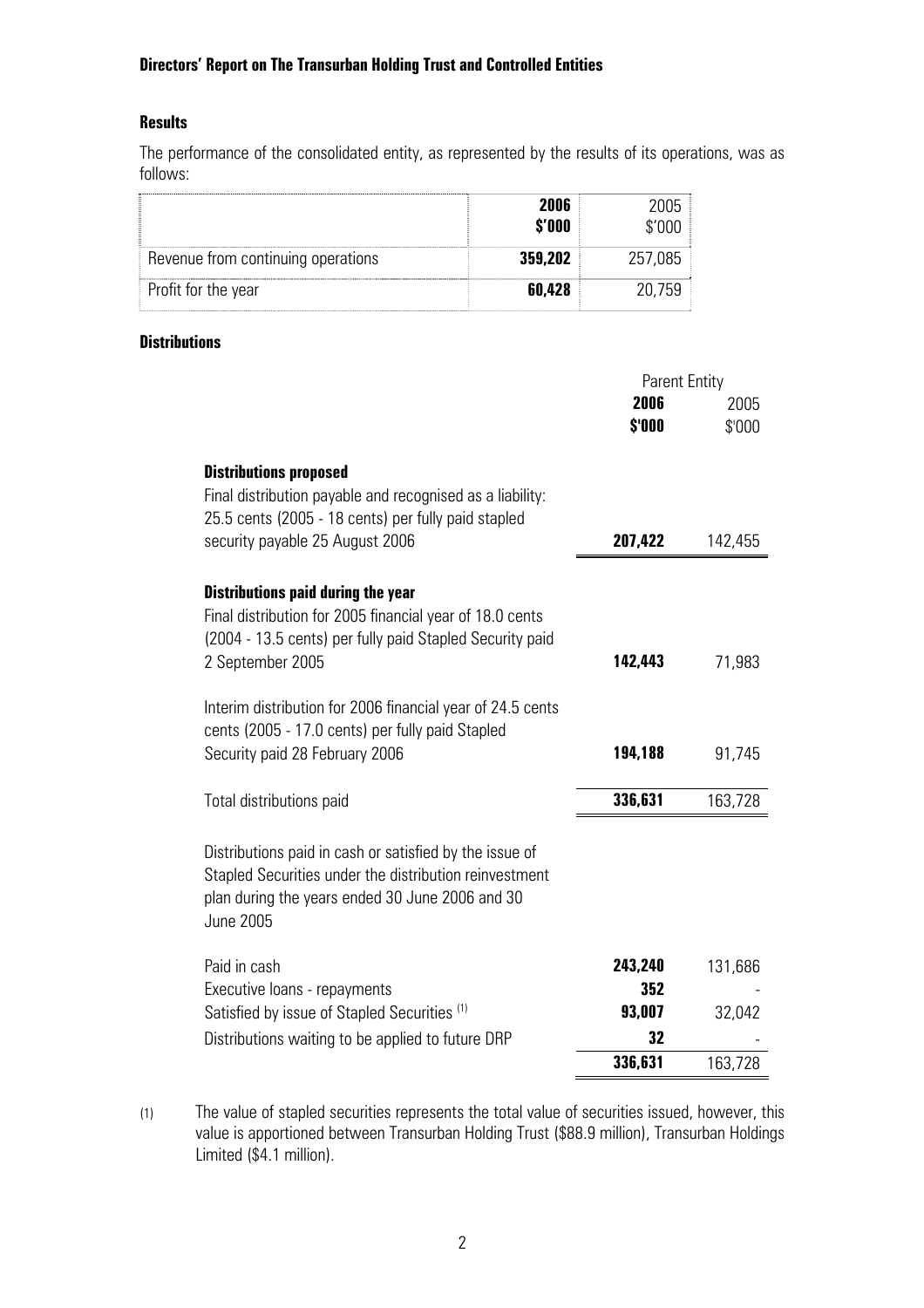#### **Review of Operations**

#### **a) Construction Phase Loan Notes ("CPLN")**

 During the year, Transurban CARS Trust ("TCT") received distributions from its wholly owned entity, Transurban WSO Trust ("TWT"). The distributions are funded from interest received by TWT from the CPLN's which it acquired to fund Transurban's contribution to the Westlink Motorway Partnership. The CPLN's are subordinated loan notes which pay interest at the rate of 6.27 per cent per annum.

 The income received by way of distribution from TWT is the principal source of cash to fund distributions payable by TCT on the Convertible Adjusting Rate Securities ("CARS") issued by TCT.

CPLN's held by the Trust converted to Term Loan Notes ("TLN") on the Equity Contribution Date defined as the earlier of:

- the date of completion of construction of the Westlink M7 Motorway;
- the date which is 42 months after Financial close ; and
- the date on which a demand is made after the occurrence of an event of default under the subscription agreement.

Construction of the Westlink M7 Motorway was completed on 16 December 2005, accordingly CPLN's converted to Term Loan Notes accruing interest at 11.93 per cent. Any unpaid interest capitalises into additional term loan notes.

#### **b) Convertible Adjusting Rate Securities ("CARS")**

 During the period, TCT paid distributions to CARS holders at the fixed rate of 7.0 per cent per annum. The distributions which are paid twice annually with payment dates of 31 July and 31 December respectively were 100.0 per cent tax deferred for the year ended 30 June 2006.

 Under the terms of the CARS prospectus, unit holders are eligible to convert their CARS units into Transurban triple stapled securities ("Transurban securities") at any time after the second anniversary of the issue date (14 April 2005). During the year exchange notices were received electing to convert units into Transurban Group stapled securities. The table below sets out the conversions for the year ended 30 June 2006

|                                                                       | Units on<br><i>issue</i> | Conversion<br>factor | <b>Stapled</b><br><b>Securities</b><br>issued<br>'000 |
|-----------------------------------------------------------------------|--------------------------|----------------------|-------------------------------------------------------|
| 30 June 2005                                                          | 4,300,000                |                      |                                                       |
| 31 December 2005, stapled securities<br>were issued on 3 January 2006 | (288, 711)               | 17.0679              | 4,928                                                 |
| 30 June 2006, stapled securities<br>were issued on 3 July 2006        | (273, 953)               | 17.4966              | 4,793                                                 |
| 30 June 2006                                                          | 3,737,336                |                      | 9,721                                                 |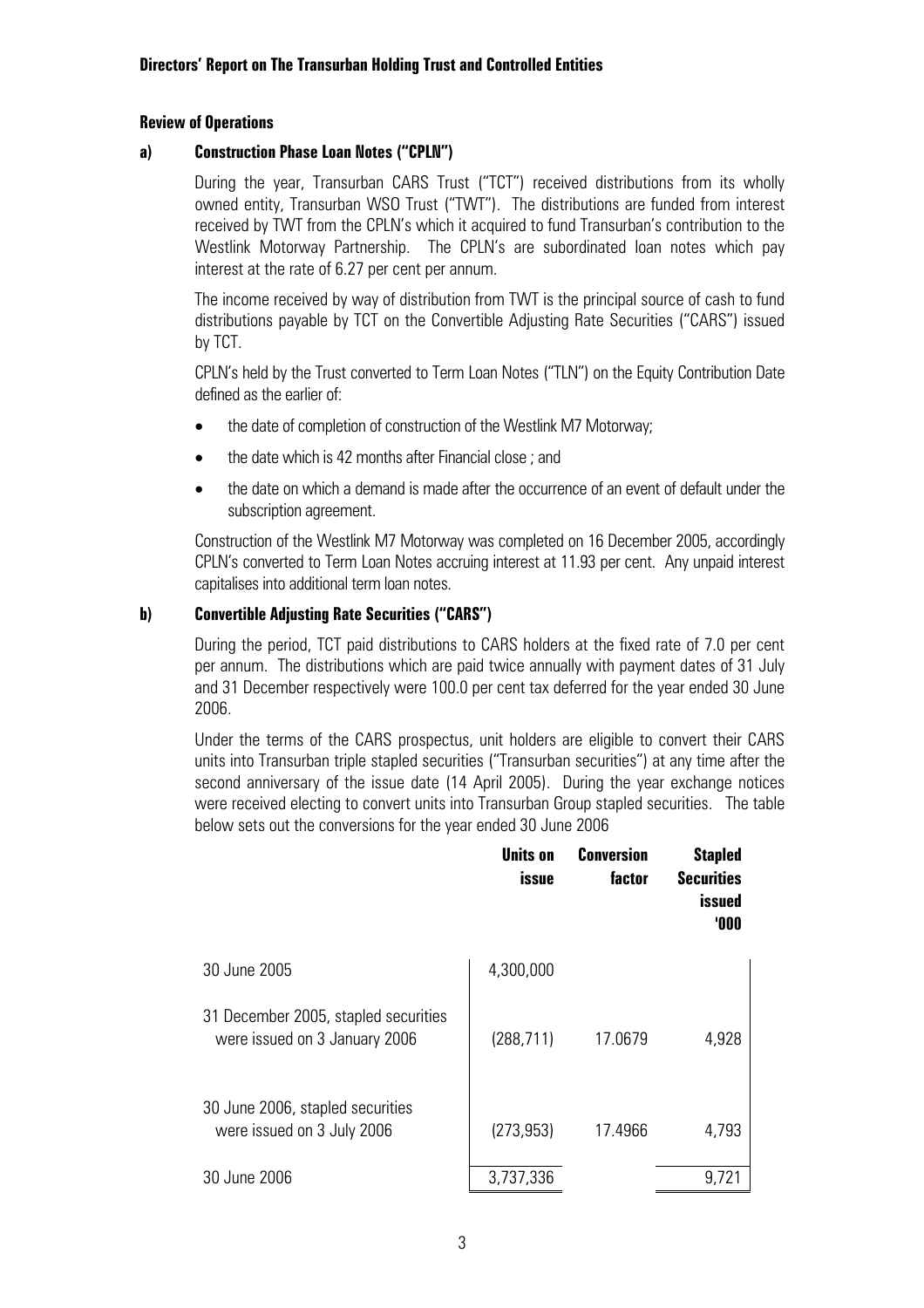Distributions paid to holders of Convertible Adjusting Rate Securities ("CARS") made during the year consisted of:

|                                                                                                                                   | \$ per<br>security | \$'000 |
|-----------------------------------------------------------------------------------------------------------------------------------|--------------------|--------|
| Distribution for the period 1 January 2005 to 30<br>June 2005 at a fixed rate of 7.0 per cent per<br>annum paid 29 July 2005.     | 3.4712             | 14.926 |
| Distribution for the period 1 July 2005 to 31<br>December 2005 at a fixed rate of 7.0 per cent per<br>annum paid 31 January 2006. | 3.5288             | 15.174 |

A further distribution for the period 1 January 2006 to 30 June 2006 of \$13.9 million was paid on 31 July 2006.

#### **c) Westlink M7**

The Trust increased its equity interest from 40 per cent to 45 per cent in the Westlink M7 project on 16 December 2005 in line with the opening of the Westlink M7 Motorway, eight months ahead of schedule.

Transurban and Macquarie Infrastructure Group have pre-emptive rights over the remaining 10 per cent held by Abigroup Limited and Leighton Holdings Limited.

Transurban's role in the Westlink project involves:

- A 45 per cent equity stake in the road's owner, Westlink Motorway
- Supply of the tolling system, and
- Provision of tolling and customer management services.

Westlink M7 is a 40km motorway in Western Sydney which links the M2 at Baulkham Hills, the M4 at Eastern Creek and the M5 at Prestons, and bypasses 48 sets of traffic lights.

#### **Significant Changes in the State of Affairs**

With the exception of the events mentioned in the "Review of Operations" above, in the opinion of the directors, there were no significant changes in the state of affairs of the consolidated entity that occurred during the financial year under review.

#### **Matters Subsequent to the End of the Financial Period**

#### **(a) West Gate – CityLink – Monash Freeway Corridor Improvement Project**

Transurban has reached agreement with the State of Victoria and VicRoads to jointly fund upgrades and improvements to 75 kilometres of the West Gate – CityLink (Southern Link) – Monash Freeway corridor.

The CityLink component of the upgrade, which is estimated to cost \$166.0 million over the three year construction period, will be funded via the Distribution Reinvestment Plan. The State will fund the non-CityLink works, estimated to cost \$737.0 million. Full project completion is expected by December 2010.

Under the agreement, the State of Victoria will also assign to Transurban all remaining and future Concession Note liabilities incurred under the provisions of the Melbourne CityLink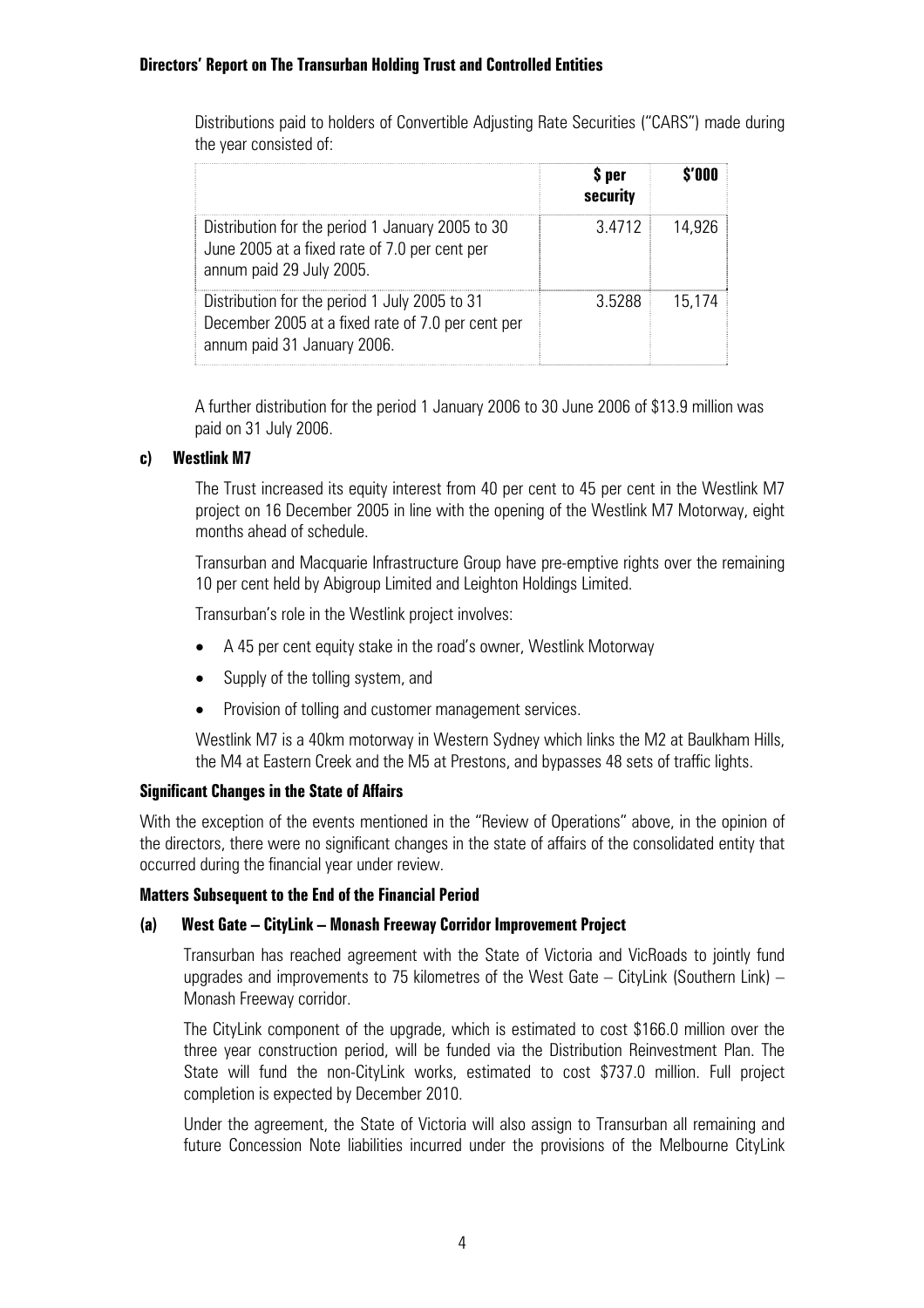Concession Deed. These liabilities have a face value of \$2.9 billion and will be replaced by payments over the next four years totalling \$614.0 million.

Transurban and the State will share in the revenue uplift generated by the project after Transurban has fully recovered the capital cost and any lost revenue from the construction phase of the Southern Link upgrades.

#### **(b) Westlink M7 increase in equity interest**

Transurban has exercised its pre-emptive right to purchase an additional 2.5 per cent equity interest in the Westlink M7 for \$34.3 million. This will increase Transurban's holding in the Westlink M7 from 45.0 per cent to 47.5 per cent. Transurban and Macquarie Infrastructure Group have pre-emptive rights over the remaining 5.0 per cent held by Leighton Holdings Limited.

With the exception of the above events, at the date of this report the directors are not aware of any circumstances that have arisen since 30 June 2006 that have significantly affected or may significantly affect the operations, and results of those operations or the state of affairs, of the consolidated entity in financial years subsequent to 30 June 2006.

#### **Likely Developments and Expected Results of Operations**

Information on likely developments in the operations of the Trust and the expected results of operations have not been included in this report because the directors of the responsible entity believe it would be likely to result in unreasonable prejudice to the Trust.

#### **Insurance and Indemnification**

No insurance premiums are paid for out of the assets of the Trust in regards to insurance cover provided to the responsible entity or any of its agents. So long as the officers of the responsible entity act in accordance with the Trust Constitution and the Law, the officers remain indemnified out of the assets of the Trust against any losses incurred while acting on behalf of the Trust. The auditor of the Trust is in no way indemnified out of the assets of the Trust.

#### **Fees paid to and interest held in the Trust by the Responsible Entity or its Associates**

Fees paid to the Responsible Entity out of Trust property during the year are disclosed in note 28 to the financial statements.

No fees were paid to the directors of the Responsible Entity during the year out of Trust property.

#### **Interests in the Trust issued during the financial year**

|                              |         | Consolidated |         | <b>Parent Entity</b> |
|------------------------------|---------|--------------|---------|----------------------|
|                              | 2006    | 2005         | 2006    | 2005                 |
|                              | '000    | 000'         | '000    | '000'                |
| Balance at 1 July            | 791,416 | 532,630      | 791,416 | 532,630              |
| Units issued during the year | 25,217  | 258,786      | 25,217  | 258,786              |
| Balance at 30 June           | 816,633 | 791.416      | 816,633 | 791.416              |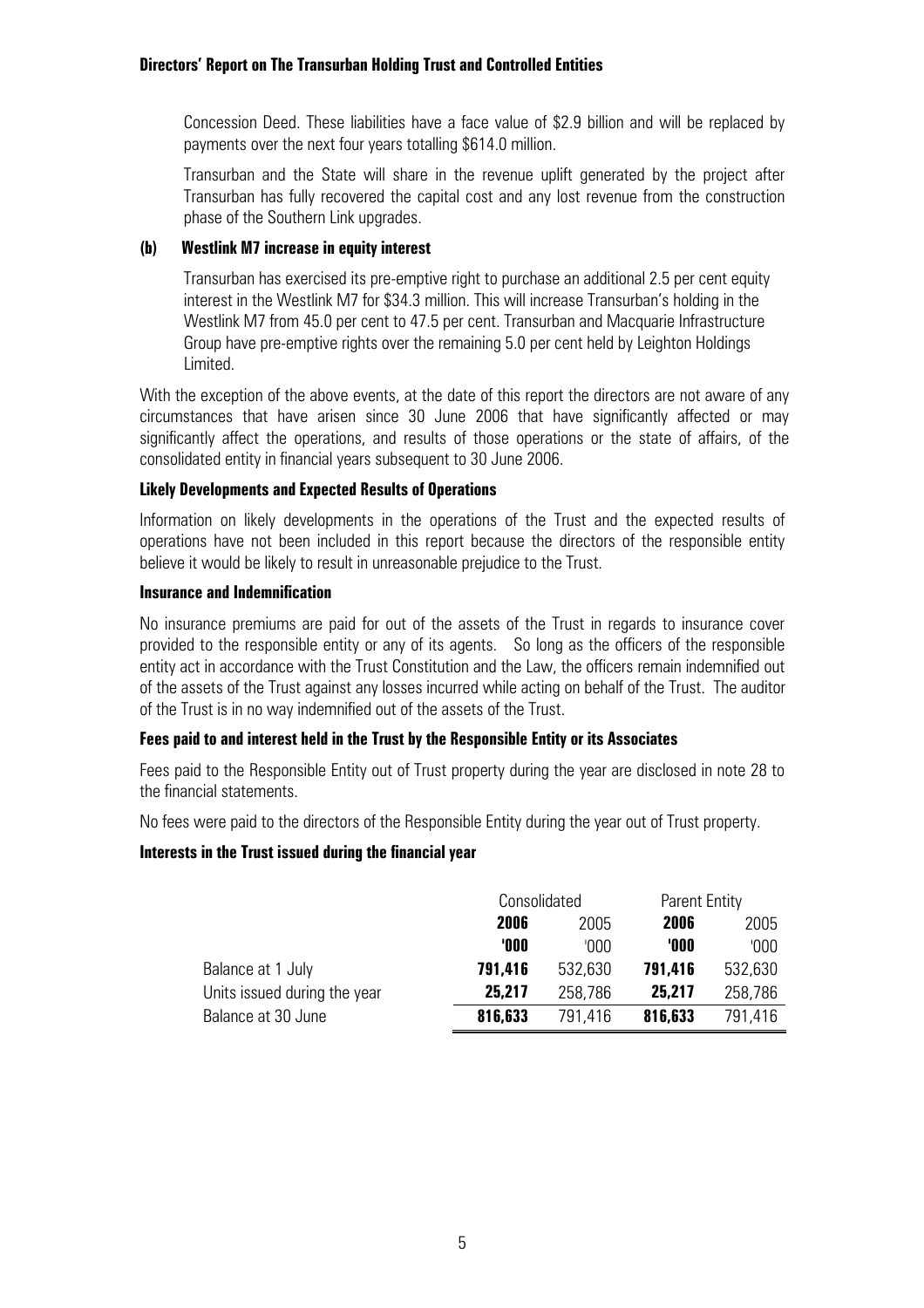#### **Value of Assets**

|                                  | Consolidated |           | <b>Parent Entity</b> |           |      |
|----------------------------------|--------------|-----------|----------------------|-----------|------|
|                                  | 2006<br>2005 |           | 2006                 |           | 2005 |
|                                  | \$'000       | \$'000    | \$'000               | \$'000    |      |
|                                  |              |           |                      |           |      |
| Value of Trust assets at 30 June | 7,149,605    | 6,930,959 | 4,756,864            | 4,433,352 |      |

The value of the Trust's assets is derived using the basis of accounting set out in Note 1 to the financial statements.

#### **Units under option**

Unissued units of Transurban Holding Trust under option at the date of this report are as follows. No options were granted in the current year.

| <b>Date options granted</b> | <b>Expiry date</b> | <b>Issue price of stapled</b><br>securities | <b>Number under option</b> |
|-----------------------------|--------------------|---------------------------------------------|----------------------------|
| 26 April 2001               | 30 April 2006      | \$3.817                                     |                            |
| 23 October 2001             | 31 October 2006    | \$4.404                                     |                            |
| 1 February 2002             | 30 April 2007      | \$4.280                                     |                            |
| 9 April 2002                | 30 April 2007      | \$4.030                                     |                            |
| 20 May 2002                 | 30 April 2007      | \$4.220                                     | 76,283                     |

#### **Units issued on the exercise of options**

The following Transurban Stapled Securities, which include a unit in the Trust were issued during the year ended 30 June 2006 on the exercise of options granted under the Transurban Group's Employee Option Plan. No further securities have been issued since that date. No amounts are unpaid on any of the securities

| <b>Date options granted</b> | <b>Issue price of securities</b> | <b>Number of securities issued</b> |
|-----------------------------|----------------------------------|------------------------------------|
| 26 April 2001               | \$3.817                          | 390,000                            |
| 23 October 2001             | \$4.404                          | 1,500,000                          |
| 1 February 2002             | \$4.280                          |                                    |
| 9 April 2002                | \$4.030                          | 223,200                            |
| 20 May 2002                 | \$4.220                          | 586,102                            |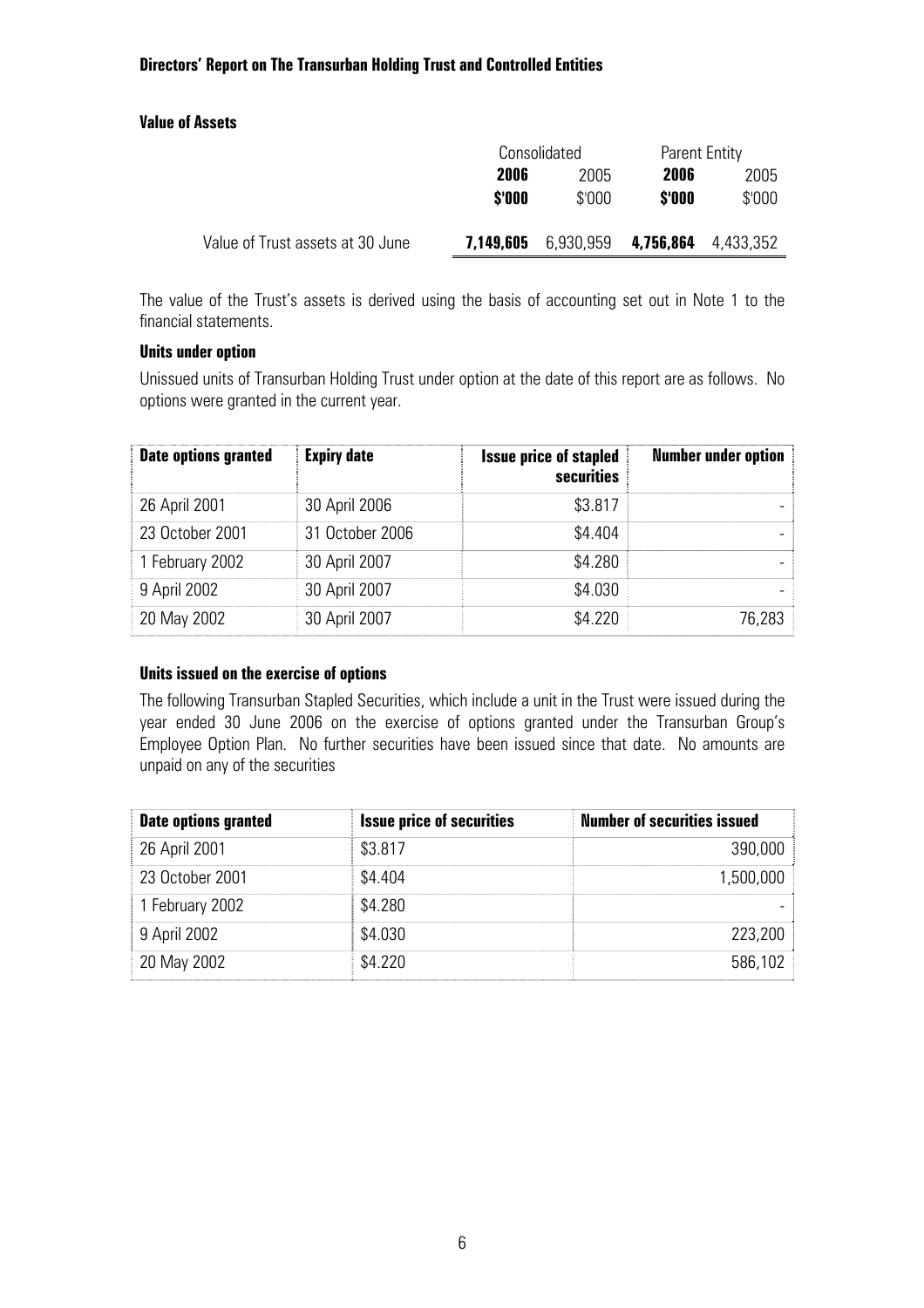#### **Directors' Interests**

The directors of the Responsible Entity have disclosed relevant interests in Stapled Securities, options over Stapled Securities and Convertible Adjusting Rate Securities ("CARS") issued by the Transurban Group as follows:

| <b>Name</b>   | <b>Number of Stapled</b><br><b>Securities</b> | <b>Options over</b><br><b>Stapled Securities</b> | <b>Number of CARS</b> |
|---------------|-----------------------------------------------|--------------------------------------------------|-----------------------|
| L G Cox       | 1,142,500                                     |                                                  |                       |
| P C Byers     | 70,580                                        |                                                  |                       |
| G O Cosgriff  | 31,110                                        |                                                  | 121                   |
| J G A Davis   | 51,817                                        |                                                  |                       |
| S M Oliver    | 68,009                                        |                                                  |                       |
| C J S Renwick |                                               |                                                  |                       |
| D J Ryan      | 22,394                                        |                                                  |                       |
| K Edwards     | 1,873,500                                     |                                                  |                       |

#### **Environmental Regulation**

CityLink Melbourne is subject to regulation by the Victorian Environmental Protection Authority ("EPA") in respect of

- discharges from the tunnel ventilation system;
- discharges from the tunnel drainage systems; and
- groundwater quality in the aquifers surrounding the tunnels

The main regulation relates to the Waste Discharge Licence (EA41502) that regulates the operation of the tunnel ventilation system and imposes requirements to monitor the emissions of carbon monoxide, oxides of nitrogen and particulate matter.

This monitoring is undertaken by several specialist organisations under the supervision of the CityLink operator, Translink Operations Pty Ltd. The monitoring organisations are certified by the National Association of Testing Authorities.

Monitoring verifies that emission levels are well below the maximum levels specified in the Waste Discharge Licence and that there has been an improvement in ambient air quality since the tunnels opened.

Following discussions with the Environmental Management Committee which includes representatives from CityLink, Translink Operations, EPA Victoria, local councils and community representatives, Translink Operations sought an amendment to the Waste Discharge Licence.

Accordingly, on 7 June 2005, EPA Victoria issued an amended Waste Discharge Licence (Licence EA41502) which materially altered the licence conditions. Under the amended licence, CityLink is no longer required to monitor ambient air quality in vicinity of the tunnel ventilation stacks.

Monitoring of emissions within the tunnels and from the ventilation stacks will continue unchanged.

Monitoring of groundwater quality verifies that the requirements of the EPA are being met.

Monitoring of tunnel drainage water quality verifies that the requirements of the EPA are being met.

CityLink Melbourne is obliged to take remedial action if traffic noise at abutting developments exceeds 63dB(A) L10.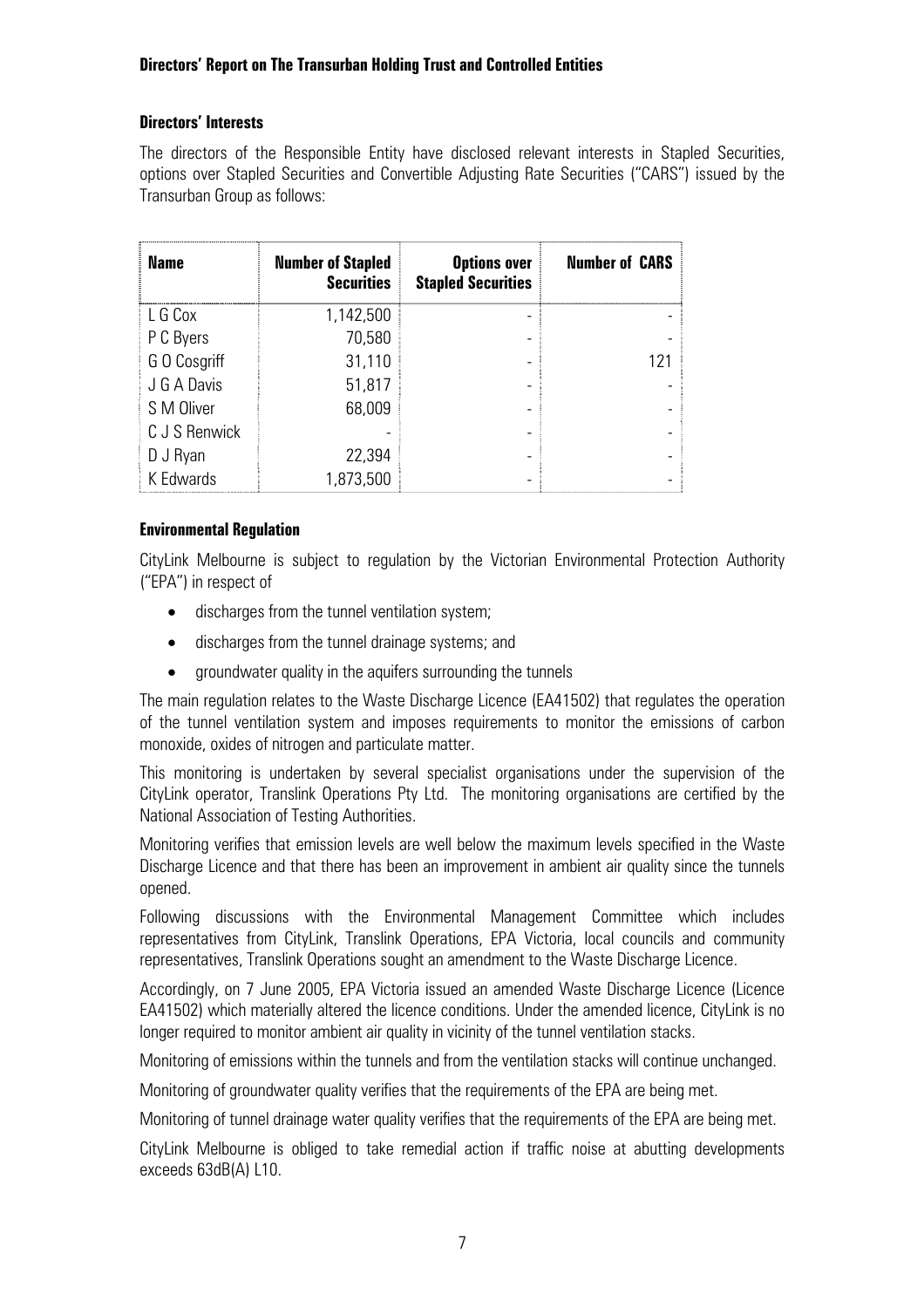WestLink M7 operations are not subject to any special environmental regulation apart from that which would apply to any other road or development of a similar nature except where protection for sensitive areas and specified trees that are endangered sites used by bats for roosting.

Hills Motorway Limited is subject to environmental regulation in respect to:

- discharge of stormwater runoff from the M2 Motorway into the Lane Cove River; and
- Carbon-Monoxide levels within the M2 tunnels.

Monitoring of these parameters indicates that environmental requirements have been satisfied.

#### **Auditors' independence declaration**

A copy of the auditors' independence declaration as required under section 307C of the Corporation Act 2001 is set out on page 9.

#### **Rounding off**

The Trust is a registered scheme of a kind referred to in Class Order 98/0100, issued by the Australian Securities and Investments Commission, relating to the "rounding off" of amounts in the Directors' Report. Amounts in the Directors' Report have been rounded off in accordance with that Class Order to the nearest thousand dollars, unless otherwise indicated.

#### **Auditor**

PricewaterhouseCoopers continues in office in accordance with the Corporations Act 2001.

This report is made in accordance with a resolution of the directors of Transurban Infrastructure Management Limited.

Vanneure Plax

Kavard s

**Laurence G Cox Kimberley Edwards**  Chairman Managing Director

Melbourne 22 August 2006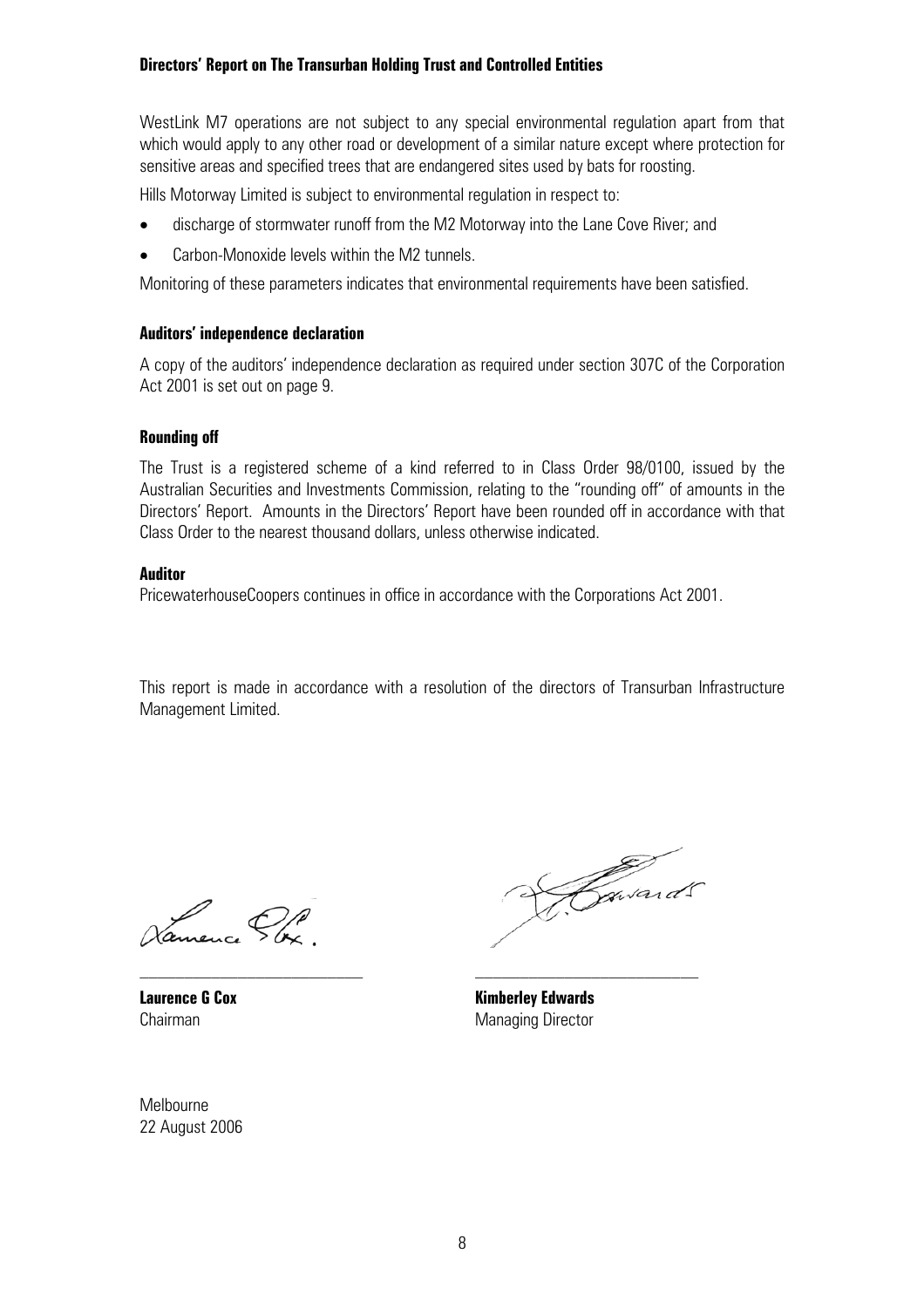**PRICEWATERHOUSE COPERS** 

#### **PricewaterhouseCoopers ABN 52 780 433 757**

Freshwater Place 2 Southbank Boulevard Southbank Vic 3006 GPO Box 1331L MELBOURNE VIC 3001 DX 77 Melbourne Australia www.pwc.com/au Telephone +61 3 8603 1000 Facsimile +61 3 8603 1999

#### **Auditors' Independence Declaration**

As lead auditor for the audit of the Transurban Group for the year ended 30 June 2006, I declare that to the best of my knowledge and belief, there have been:

- a) no contraventions of the auditor independence requirements of the Corporations Act 2001 in relation to the audit, other than a contravention covered by ASIC Class Order 05/910; and
- b) no contraventions of any applicable code of professional conduct in relation to the audit.

This declaration is in respect of the Transurban Group and the entities it controlled during the year.

Tin Goldwill

Tim Goldsmith Melbourne

Partner 22 August 2006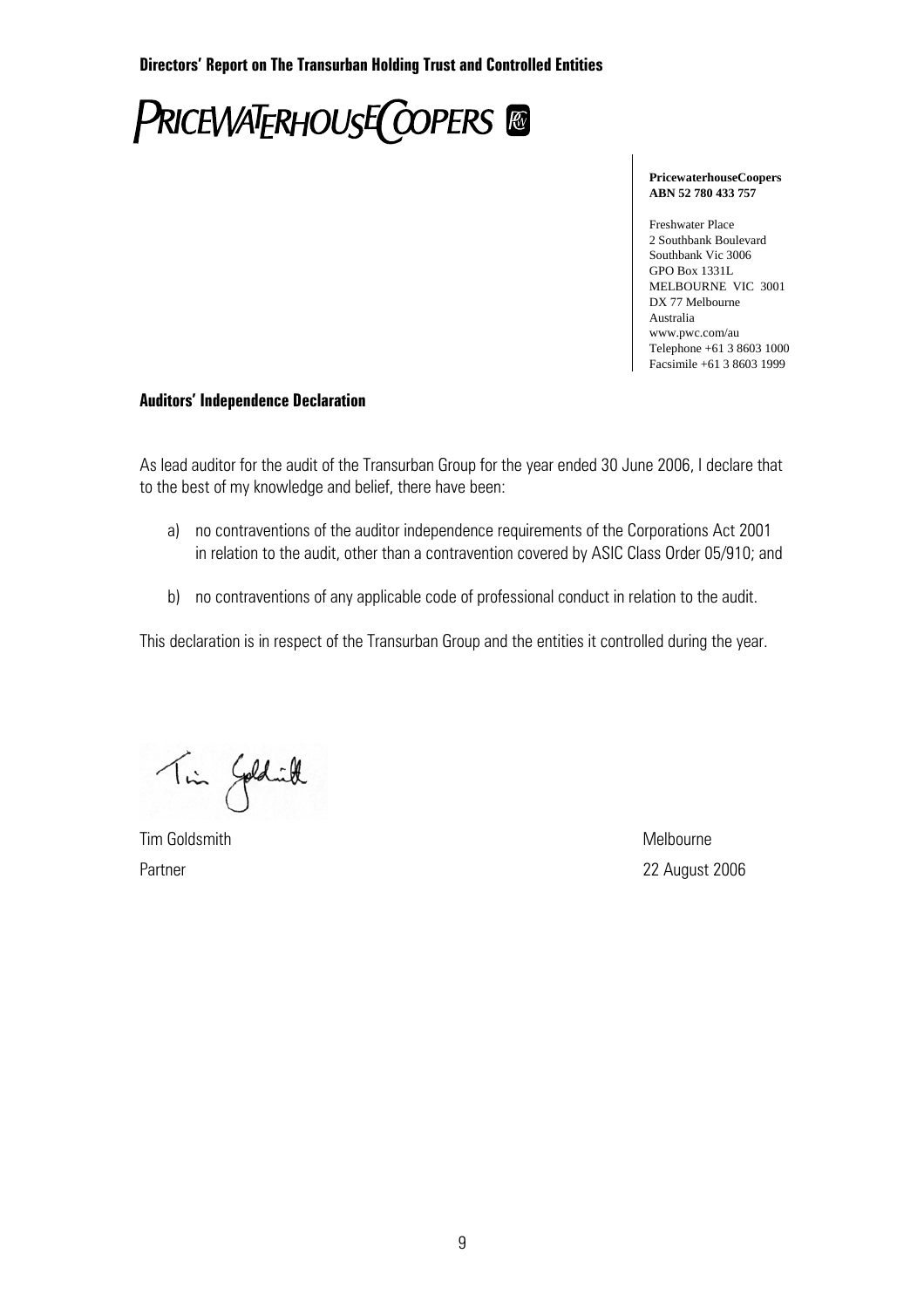|                                                                                       |                |                | Consolidated   | <b>Parent Entity</b> |                |
|---------------------------------------------------------------------------------------|----------------|----------------|----------------|----------------------|----------------|
|                                                                                       | Notes          | 2006<br>\$'000 | 2005<br>\$'000 | 2006<br>\$'000       | 2005<br>\$'000 |
| <b>Revenue from continuing operations</b>                                             | 6              | 359,202        | 257,085        | 151,173              | 121,931        |
| Other income                                                                          | $\overline{7}$ | 2,940          |                |                      |                |
| Administration costs                                                                  |                | (1,881)        | (1, 179)       | (501)                | (270)          |
| Operational costs                                                                     |                | (17,686)       | (31, 625)      | (13, 926)            | (27, 017)      |
| <b>Promissory Notes</b>                                                               |                | (2,025)        | (541)          |                      |                |
| Depreciation and amortisation expense                                                 |                | (104, 548)     | (45, 892)      |                      |                |
| Finance costs                                                                         | 8              | (166, 940)     | (157,089)      | (4, 189)             | (6, 303)       |
| Share of net losses of associate and joint<br>venture partnership accounted for using |                |                |                |                      |                |
| the equity method                                                                     | 35             | (8, 634)       |                |                      |                |
| Profit for the year attributable to members of                                        |                |                |                |                      |                |
| <b>Transurban Holding Trust</b>                                                       |                | 60,428         | 20,759         | 132,557              | 88,341         |
| Earnings per unit for profit attributable to the<br>ordinary unit holders:            |                |                |                |                      |                |
|                                                                                       |                | <b>Cents</b>   | Cents          |                      |                |
| Basic earnings per unit                                                               | 40             | 7.6            | 3.5            |                      |                |
| Diluted earnings per unit                                                             | 40             | 7.6            | 3.5            |                      |                |

*The above income statements should be read in conjunction with the accompanying notes.*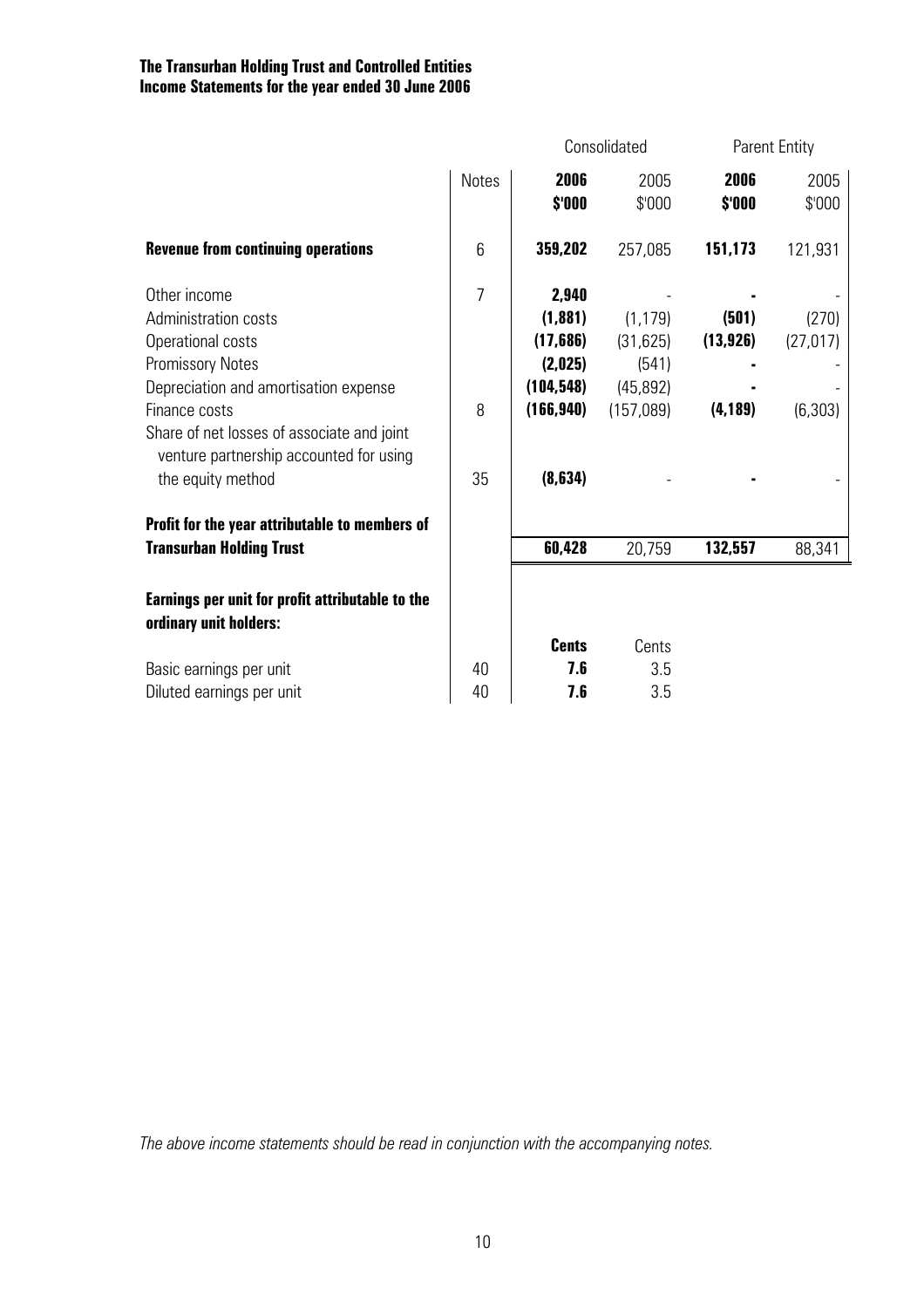|                                      | Consolidated |                | <b>Parent Entity</b> |                |                |
|--------------------------------------|--------------|----------------|----------------------|----------------|----------------|
|                                      | <b>Notes</b> | 2006<br>\$'000 | 2005<br>\$'000       | 2006<br>\$'000 | 2005<br>\$'000 |
| <b>CURRENT ASSETS</b>                |              |                |                      |                |                |
| Cash and cash equivalents            | 10           | 131,972        | 191,908              | 5,785          | 131,339        |
| Trade and other receivables          | 11           | 9,464          | 20,760               | 50,623         | 52,932         |
| Derivative financial instruments     | 13           | 694            |                      |                |                |
| <b>Total Current Assets</b>          |              | 142,130        | 212,668              | 56,408         | 184,271        |
| <b>NON-CURRENT ASSETS</b>            |              |                |                      |                |                |
| Receivables                          | 14           | 243,803        | 148,120              | 617,581        | 165,932        |
| Investments accounted for using      |              |                |                      |                |                |
| the equity method                    | 15           | 15,732         | 6,236                | 6,236          | 6,236          |
| Held-to-maturity investments         | 16           | 469,767        | 392,000              |                |                |
| Derivative financial instruments     | 13           | 2,288          |                      |                |                |
| Other financial assets               | 17           | 3,576,386      | 3,345,077            | 4,076,639      | 4,076,639      |
| Property, plant and equipment        | 18           | 2,699,499      | 2,804,047            |                |                |
| Other                                | 19           |                | 22,811               |                | 274            |
| <b>Total Non-Current Assets</b>      |              | 7,007,475      | 6,718,291            | 4,700,456      | 4,249,081      |
| <b>TOTAL ASSETS</b>                  |              | 7,149,605      | 6,930,959            | 4,756,864      | 4,433,352      |
| <b>CURRENT LIABILITIES</b>           |              |                |                      |                |                |
| Trade and other payables             | 20           | 93,330         | 72,810               | 40,189         | 17,570         |
| Non-interest bearing liabilities     | 21           | 23,835         | 123,780              | 131            | 100,988        |
| Provisions                           | 22           | 207,070        | 142,455              | 207,070        | 142,455        |
| Derivative financial instruments     | 13           | 45             |                      |                |                |
| <b>Total Current Liabilities</b>     |              | 324,280        | 339,045              | 247,390        | 261,013        |
| <b>NON-CURRENT LIABILITIES</b>       |              |                |                      |                |                |
| Borrowings                           | 23           | 3,348,587      | 2,877,321            | 807,731        | 300,513        |
| Non-interest bearing liabilities     | 24           | 11,711         | 67,778               |                | 45,662         |
| <b>Total Non-Current Liabilities</b> |              | 3,360,298      | 2,945,099            | 807,731        | 346,175        |
| <b>TOTAL LIABILITIES</b>             |              | 3,684,578      | 3,284,144            | 1,055,121      | 607,188        |
| <b>NET ASSETS</b>                    |              | 3,465,027      | 3,646,815            | 3,701,743      | 3,826,164      |
| <b>UNITHOLDERS' FUNDS</b>            |              |                |                      |                |                |
| Issued units                         | 25           | 4,194,672      | 4,051,220            | 4,194,672      | 4,051,220      |
| Reserves                             | 26           | (910)          |                      | 1,168          |                |
| <b>Accumulated losses</b>            | 26           | (728, 735)     | (404, 405)           | (494, 097)     | (225,056)      |
| <b>TOTAL UNITHOLDERS' FUNDS</b>      |              | 3,465,027      | 3,646,815            | 3,701,743      | 3,826,164      |

*The above balance sheets should be read in conjunction with the accompanying notes.*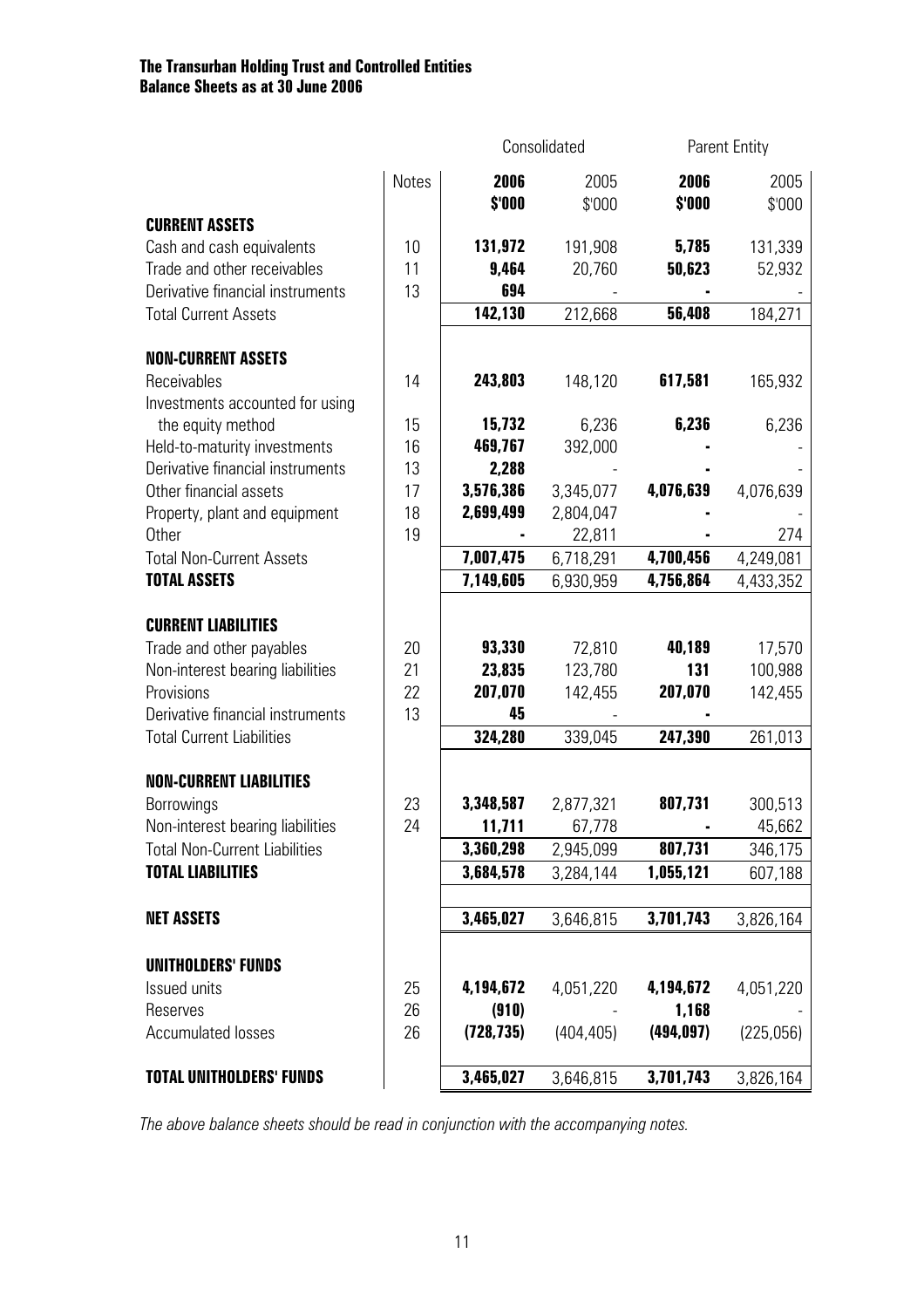# **The Transurban Holding Trust and Controlled Entities Statements of changes in equity for the year ended 30 June 2006**

|                                                                          |       |            | Consolidated |            | <b>Parent Entity</b> |
|--------------------------------------------------------------------------|-------|------------|--------------|------------|----------------------|
|                                                                          | Notes | 2006       | 2005         | 2006       | 2005                 |
|                                                                          |       | \$'000     | \$'000       | \$'000     | \$'000               |
| Total equity at the beginning of the year                                |       | 3,646,815  | 2,117,723    | 3,826,164  | 2,229,490            |
| Adjustment on adoption of AASB<br>132 and AASB 139                       |       |            |              |            |                      |
| <b>Retained Profits</b>                                                  | 26    | 16,840     |              |            |                      |
| Reserves                                                                 | 26    | (14, 074)  |              |            |                      |
| <b>Restated total equity at the beginning</b>                            |       |            |              |            |                      |
| of the financial year                                                    |       | 3,649,581  |              | 3,826,164  |                      |
| Changes in fair value of share-based                                     |       |            |              |            |                      |
| payments                                                                 | 26    | 1,168      |              | 1,168      |                      |
| Changes in fair value of cash flow                                       |       |            |              |            |                      |
| hedges                                                                   | 26    | 11,996     |              |            |                      |
| Net income recognised directly in equity                                 |       | 13,164     |              | 1,168      |                      |
| <b>Profit for the year</b>                                               |       | 60,428     | 20,759       | 132,557    | 88,341               |
| <b>Total recognised income and expense</b>                               |       |            |              |            |                      |
| for the year                                                             |       | 73,592     | 20,759       | 133,725    | 88,341               |
| Transactions with equity holders in<br>their capacity as equity holders: |       |            |              |            |                      |
| Exercise of employee unit options                                        | 25    | 10,711     | 10,936       | 10,712     | 10,936               |
| <b>Conversion of CARS</b>                                                | 25    | 53,544     |              | 53,543     |                      |
| Treasury units acquired                                                  | 25    | (9,784)    |              | (9, 784)   |                      |
| Hills Motorway Group acquisition                                         |       |            | 1,771,744    |            | 1,771,744            |
| Distribution reinvestment plan                                           | 25    | 88,981     | 31,982       | 88,981     | 31,982               |
| Dividends provided for or paid                                           | 27    | (401, 598) | (306, 183)   | (401, 598) | (306, 183)           |
| <b>Transaction costs</b>                                                 |       |            | (146)        |            | (146)                |
|                                                                          |       | (258, 146) | 1,508,333    | (258, 146) | 1,508,333            |
| Total equity at the end of the year                                      |       |            |              |            |                      |
| attributable to Members of Transurban                                    |       |            |              |            |                      |
| <b>Holding Trust</b>                                                     |       | 3,465,027  | 3,646,815    | 3,701,743  | 3,826,164            |

*The above statements of changes in equity should be read in conjunction with the accompanying notes.*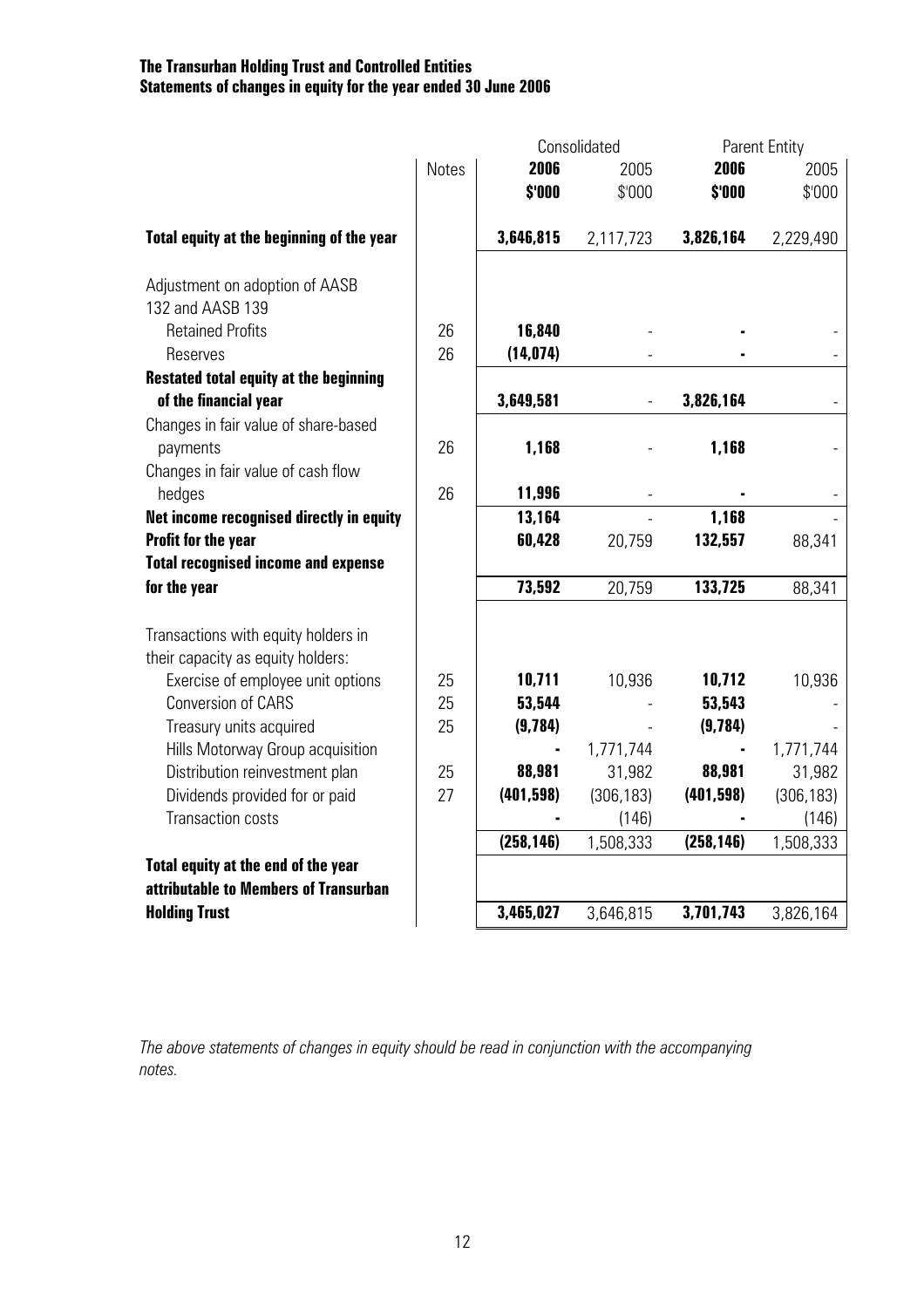# **The Transurban Holding Trust and Controlled Entities Cash Flow Statements for the year ended 30 June 2006**

|                                                     | Consolidated |             |            | <b>Parent Entity</b> |            |  |
|-----------------------------------------------------|--------------|-------------|------------|----------------------|------------|--|
|                                                     | Notes        | 2006        | 2005       | 2006                 | 2005       |  |
|                                                     |              | \$'000      | \$'000     | \$'000               | \$'000     |  |
| <b>Cash flows from operating activities</b>         |              |             |            |                      |            |  |
| Receipts from customers (inclusive of GST)          |              | 76,531      | 25,669     | 34                   | 15         |  |
| Payments to suppliers (inclusive of GST)            |              | (33, 382)   | (13, 502)  | (2,023)              | (7,042)    |  |
| Interest received                                   |              | 17,038      | 29,487     | 2,192                | 2,651      |  |
| Interest paid                                       |              | (200, 039)  | (181, 926) | (23, 855)            | (5,059)    |  |
| <b>Net cash outflow from operating activities</b>   | 38           | (139, 852)  | (140, 272) | (23, 652)            | (9, 435)   |  |
| <b>Cash flows from investing activities</b>         |              |             |            |                      |            |  |
| Payment for purchase of subsidiaries, net           |              |             |            |                      |            |  |
| of cash acquired                                    |              | (69, 534)   | (35, 504)  | (20, 595)            | (51, 469)  |  |
| Payments for property, plant and equipment          |              |             | (2, 411)   | (1,589)              |            |  |
| Payments for Tullamarine/Calder Freeway             |              |             |            |                      |            |  |
| Upgrade                                             |              | (150, 985)  |            | (150, 985)           |            |  |
| Loans to related parties                            |              | (385, 541)  | (145, 227) | (386, 230)           | (147, 540) |  |
| Repayment of loans by related parties               |              | 338,297     | 351,240    | 46,047               | 104,369    |  |
| Distributions received                              |              |             | 4,650      | 141,672              | 117,037    |  |
| Net cash inflow/(outflow) from investing activities |              | (267, 763)  | 172,748    | (371, 680)           | 22,397     |  |
| <b>Cash flows from financing activities</b>         |              |             |            |                      |            |  |
| Proceeds from issue of units                        |              | 10,712      | 10,937     | 10,712               | 10,937     |  |
| Proceeds from borrowings                            |              | 8,000       |            |                      |            |  |
| Unit issue transaction costs                        |              |             | (146)      |                      | (146)      |  |
| Payments for treasury securities                    | 25           | (9,784)     |            | (9,786)              |            |  |
| Finance costs capitalised                           |              |             |            | (91)                 |            |  |
| Loans from related parties                          |              | 2,360,912   | 810,488    | 579,760              | 300,321    |  |
| Repayment of loans to related parties               |              | (1,778,921) | (590, 083) | (67, 577)            | (80,060)   |  |
| Distributions paid                                  | 27           | (243, 240)  | (131, 686) | (243, 240)           | (131, 686) |  |
| <b>Net cash inflow from financing activities</b>    |              | 347,679     | 99,510     | 269,778              | 99,366     |  |
| Net (decrease)/increase in cash held                |              | (59, 936)   | 131,986    | (125, 554)           | 112,328    |  |
| Cash at the beginning of the financial year         |              | 191,908     | 59,922     | 131,339              | 19,011     |  |
| Cash at the end of the financial year               | 10           | 131,972     | 191,908    | 5,785                | 131,339    |  |

*The above cash flow statements should be read in conjunction with the accompanying notes.*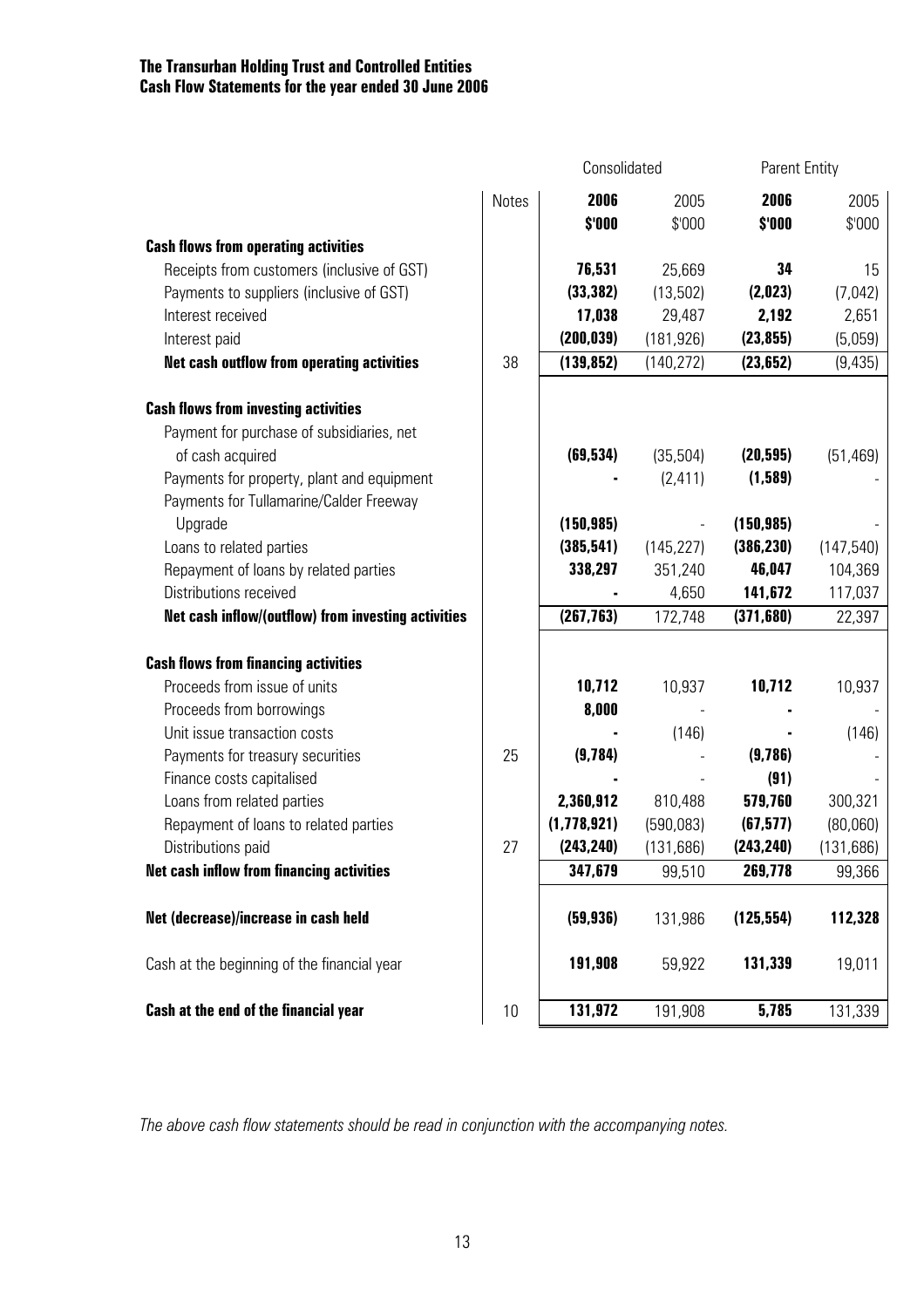#### **1. SUMMARY OF SIGNIFICANT ACCOUNTING POLICIES**

This general purpose financial report for the year ended 30 June 2006 has been prepared in accordance with Australian equivalents to International Financial Reporting Standards ("AIFRS"), other authoritative pronouncements of the Australian Accounting Standards Board, Urgent Issues Group Interpretations and the Corporations Act 2001. Where necessary, comparatives have been reclassified for consistency with current year disclosures. The financial report is presented in the Australian Currency.

#### *Application of AASB 1 First-time Adoption of Australian Equivalents to International Financial Reporting Standards*

These financial statements are the first Group financial statements to be prepared in accordance with AIFRS. AASB 1 First-time Adoption of Australian Equivalents to International Financial Reporting Standards has been applied in preparing these financial statements.

Financial statements of the Group until 30 June 2005 had been prepared in accordance with previous Australian Generally Accepted Accounting Principles ("AGAAP"). AGAAP differs in certain respects from AIFRS. When preparing the Group 2006 financial statements, management has amended certain accounting, valuation and consolidation methods applied in the AGAAP financial statements to comply with AIFRS. With the exception of financial instruments, the comparative figures in respect of 2005 were restated to reflect these adjustments. The Group has taken the exemption available under AASB 1 to only apply AASB 132 and AASB 139 from 1 July 2005.

Reconciliations and descriptions of the effect of transition from previous AGAAP to AIFRS on the Group's equity and its net income are given in note 41.

#### *Early adoption of standards*

The Group has not elected to adopt any new accounting standards early.

#### *Historical cost convention*

These financial statements have been prepared under the historical cost convention, as modified by the revaluation of financial assets and liabilities (including derivative instruments) at fair value through profit and loss.

#### **(a) Principles of Consolidation**

The consolidated financial statements incorporate the assets and liabilities of the entities controlled by Transurban Holding Trust as at 30 June 2006 and the results of all controlled entities for the year then ended. Transurban Holding Trust and its controlled entities together are referred to in this financial report as the consolidated entity or group. The effects of all transactions between entities in the group are eliminated in full.

Where control of an entity is obtained during a financial year, its results are included in the combined statement of financial performance from the date on which control commences. Where control of an entity ceases during a financial year its results are included for that part of the year during which control existed.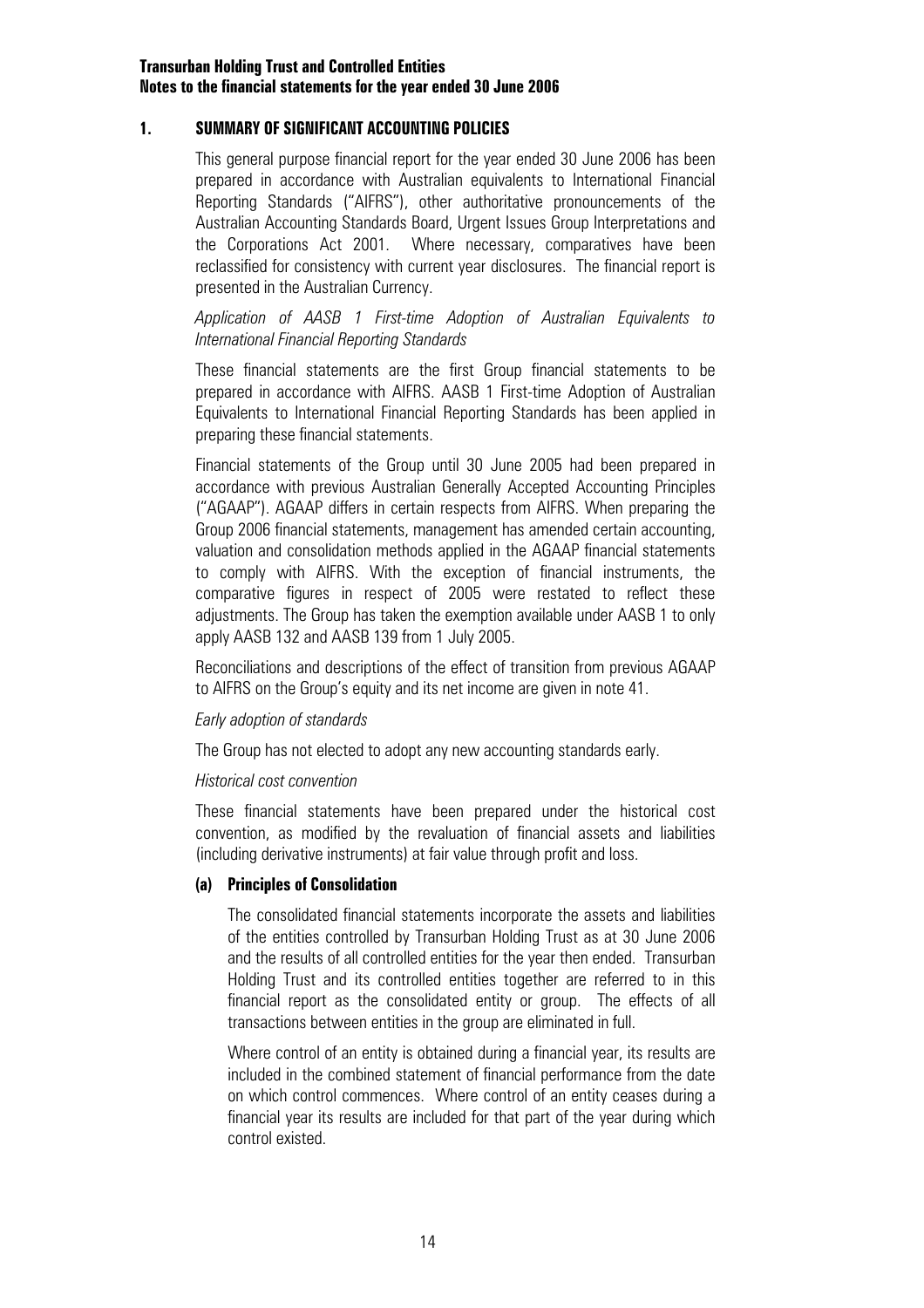#### *Associates and joint ventures*

Associates are all entities over which the Group has significant influence but not control, generally accompanying a shareholding of between 20 per cent and 50 per cent of the voting rights. Interests in joint ventures are where the Group jointly controls an entity with another party.

Investments in associates are accounted for using the equity method of accounting in the consolidated financial statements, after initially being recognised at cost. Similarly, the interest in the joint venture partnership is accounted for using the equity method.

The Group's share of its associates' and joint ventures' post-acquisition profits or losses is recognised in the income statement, and its share of post-acquisition movements in reserves is recognised in reserves. The cumulative post-acquisition movements are adjusted against the carrying amount of the investment. Dividends receivable from associates and joint ventures are recognised in the parent entity's income statement, while in the consolidated financial statements they reduce the carrying amount of the investment.

 When the Group's share of losses in an associate or joint venture equals or exceeds its interest in the associate, the Trust does not recognise further losses, unless it has incurred obligations or made payments on behalf of the associate or joint venture.

#### **(b) Segment reporting**

A business segment is a group of assets and operations engaged in providing products or services that are subject to risks and returns that are different to those of other business segments. A geographical segment is engaged in providing products or services within a particular economic environment and is subject to risks and returns that are different from those of segments operating in other economic environments.

#### **(c) Revenue recognition**

Revenue is measured at the fair value of the consideration received or receivable. Amounts disclosed as revenue are net of returns, trade allowances and amounts collected on behalf of third parties. Revenue is recognised in the major business activities as follows:

#### *(i) Rental revenue*

Rental revenue is recognised as earned in accordance with the lease contract.

#### *(ii) Interest income*

Interest income is recognised on a time proportionate basis that takes into account the effective yield on the financial assets.

#### (iii) *Distribution Revenue*

Distribution revenue is recognised when the Trust's right to receive payment is established.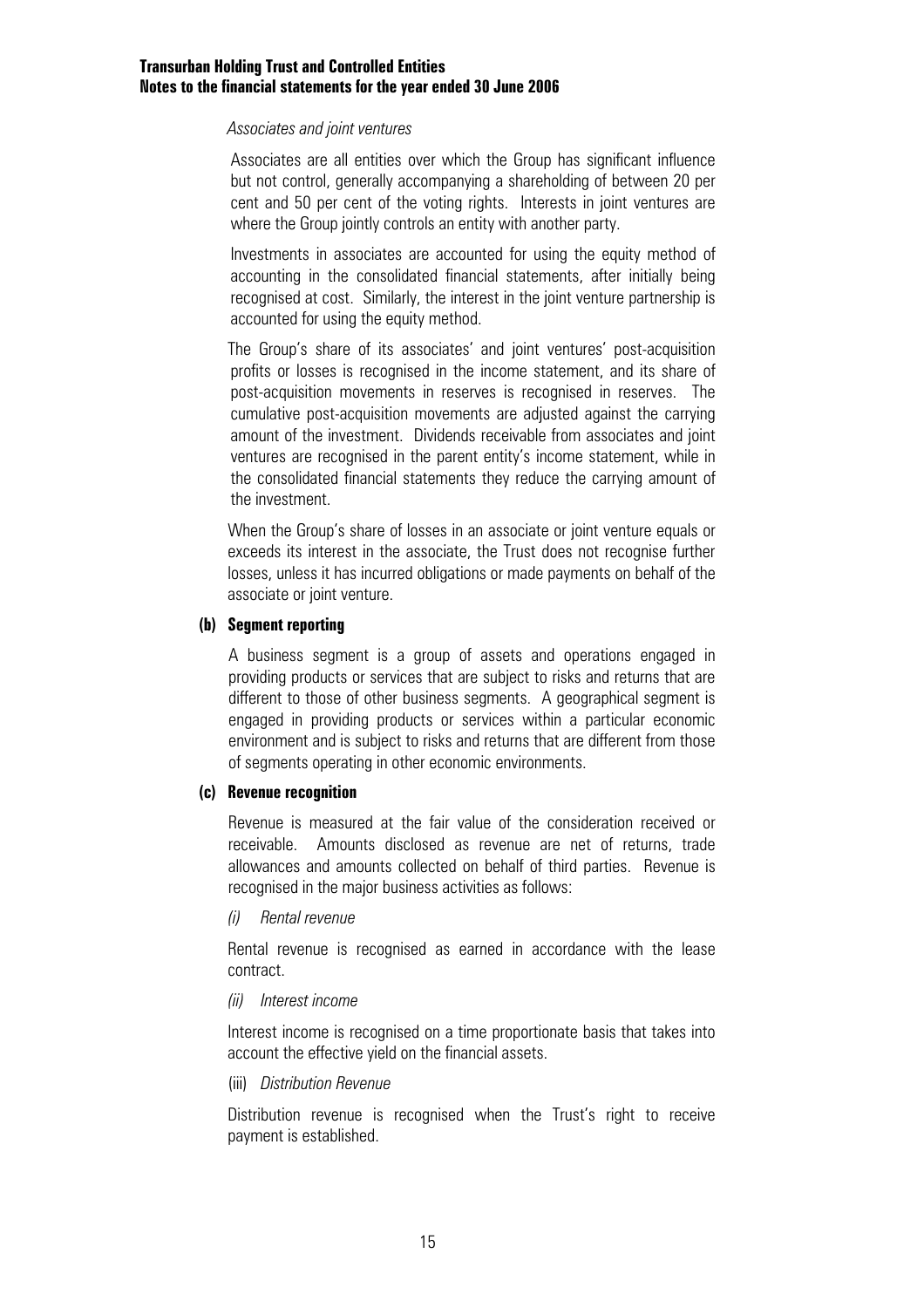#### **(d) Income Tax**

 Income tax has not been brought to account in the financial statements of the Trust as under the terms of the Constitution and pursuant to the provisions of the Income Tax Legislation, the Trust is not liable to income tax provided that its taxable income (including assessable realised capital gains) is fully distributed to unit holders.

#### **(e) Leases**

Leases in which a significant portion of the risk and rewards of ownership are retained by the lessor are classified as operating leases. Payments made under operating leases (net of any incentives received from the lessor) are charged to the income statement on a straight line basis over the period of the lease.

#### **(f) Business combinations**

 The purchase method of accounting is used to account for all business combinations regardless of whether equity instrument or other assets are acquired. Cost is measured as the fair value of the assets given, shares issued or liabilities incurred or assumed at the date of exchange plus costs directly attributable to the acquisition. Where equity instruments are issued in an acquisition, the fair value of the instruments is their published market price as at the date of exchange unless, in rare circumstances, it can be demonstrated that the published price at the date of exchange is an unreliable indicator of fair value and that other evidence and valuation methods provide a more reliable measure of fair value. Transaction costs arising on the issue of equity instruments are recognised directly in equity.

 Identifiable assets acquired and liabilities and contingent liabilities assumed in a business combination are measured initially at their fair values at the acquisition date, irrespective of the extent of any minority interest. The excess of the cost of acquisition over the fair value of the Group's share of the identifiable net assets acquired is recorded as goodwill. If the cost of acquisition is less than the Group's share of the fair value of the identifiable net assets of the subsidiary acquired, the difference is recognised directly in the income statement, but only after a reassessment of the identification and measurement of the net assets acquired.

 Where settlement of any part of cash consideration is deferred, the amounts payable in the future are discounted to their present value as at the date of exchange. The discount rate used is the entity's incremental borrowing rate, being the rate at which a similar borrowing could be obtained from an independent financier under comparable terms and conditions.

#### **(g) Impairment of Assets**

At each reporting date, the Group assesses whether there is any indication that an asset may be impaired. Where an indicator of impairment exists, the Group makes a formal estimate of recoverable amount. Where the carrying amount of an asset exceeds its recoverable amount the asset is considered impaired and is written down to its recoverable amount. The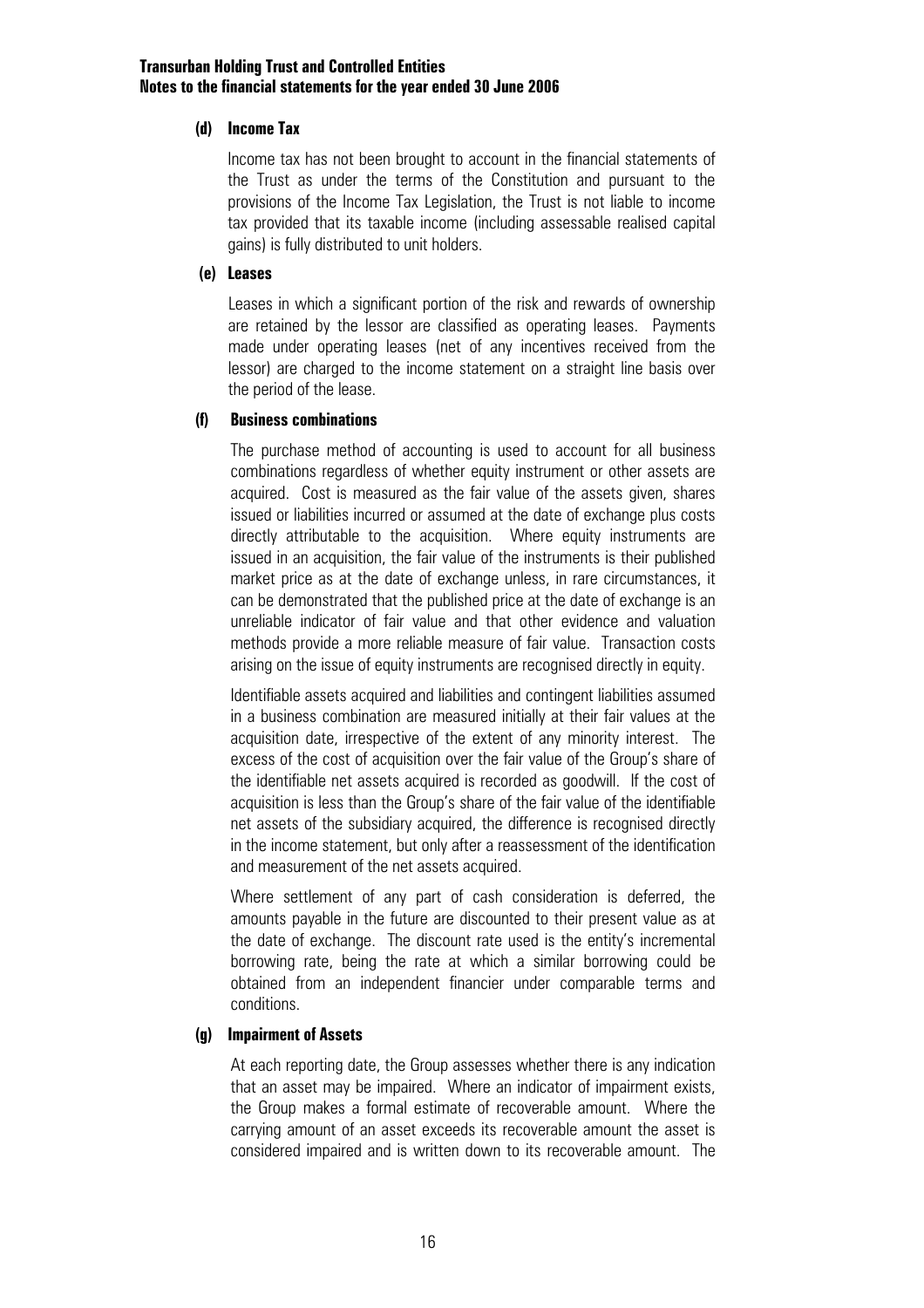decrement in the carrying amount is recognised as an expense in net profit or loss in the reporting period in which the impairment occurs.

Recoverable amount is the greater of fair value less costs to sell and value in use. It is determined for an individual asset, unless the asset's value in use cannot be estimated to be close to its fair value less costs to sell and it does not generate cash inflows that are largely independent of those from other assets or groups of assets, in which case, the recoverable amount is determined for the cash-generating unit to which the asset belongs.

In assessing value in use, the estimated future cash flows are discounted to their present value using a pre-tax discount rate that reflects current market assessments of the time value of money and the risks specific to the asset.

#### **(h) Cash and Cash Equivalents**

Cash and cash equivalents includes cash on hand, cash deposits held at call with financial institutions and other highly liquid investments with short periods to maturity which are readily convertible to cash on hand and are subject to an insignificant risk of changes in value, and bank overdrafts. Bank overdrafts are shown within borrowings in current liabilities on the balance sheet.

#### **(i) Trade Receivables**

Trade receivables are recognised initially at fair value and subsequently measured at amortised cost, less provision for doubtful debts. Trade receivables are due for settlement no more than 31 days from the date of revenue recognition.

Collectibility of trade debtors is reviewed on an ongoing basis. Debts which are known to be uncollectible are written off. A provision for doubtful debts is established when there is objective evidence that the Group will not be able to collect all amounts due according to the original terms of receivables. The amount of the provision is the difference between the asset's carrying value and the present value of estimated future cash flows, discounted at the original effective interest rate. Cash flows relating to short-term receivables are not discounted if the effect of discounting is immaterial. The amount of the provision is recognised in the income statement.

#### **(j) Investments and other Financial Assets**

#### *From 1 July 2004 to 30 June 2005*

The Group has taken the exemption available under AASB 1 to apply AASB 132 and AASB 139 only from 1 July 2005. The Group has applied previous AGAAP to the comparative information on financial instruments within the scope of AASB 132 and AASB 139.

Under previous AGAAP, interests in listed and unlisted securities, other than subsidiaries and associates, were brought to account at cost and dividend income was recognised in the income statement when receivable.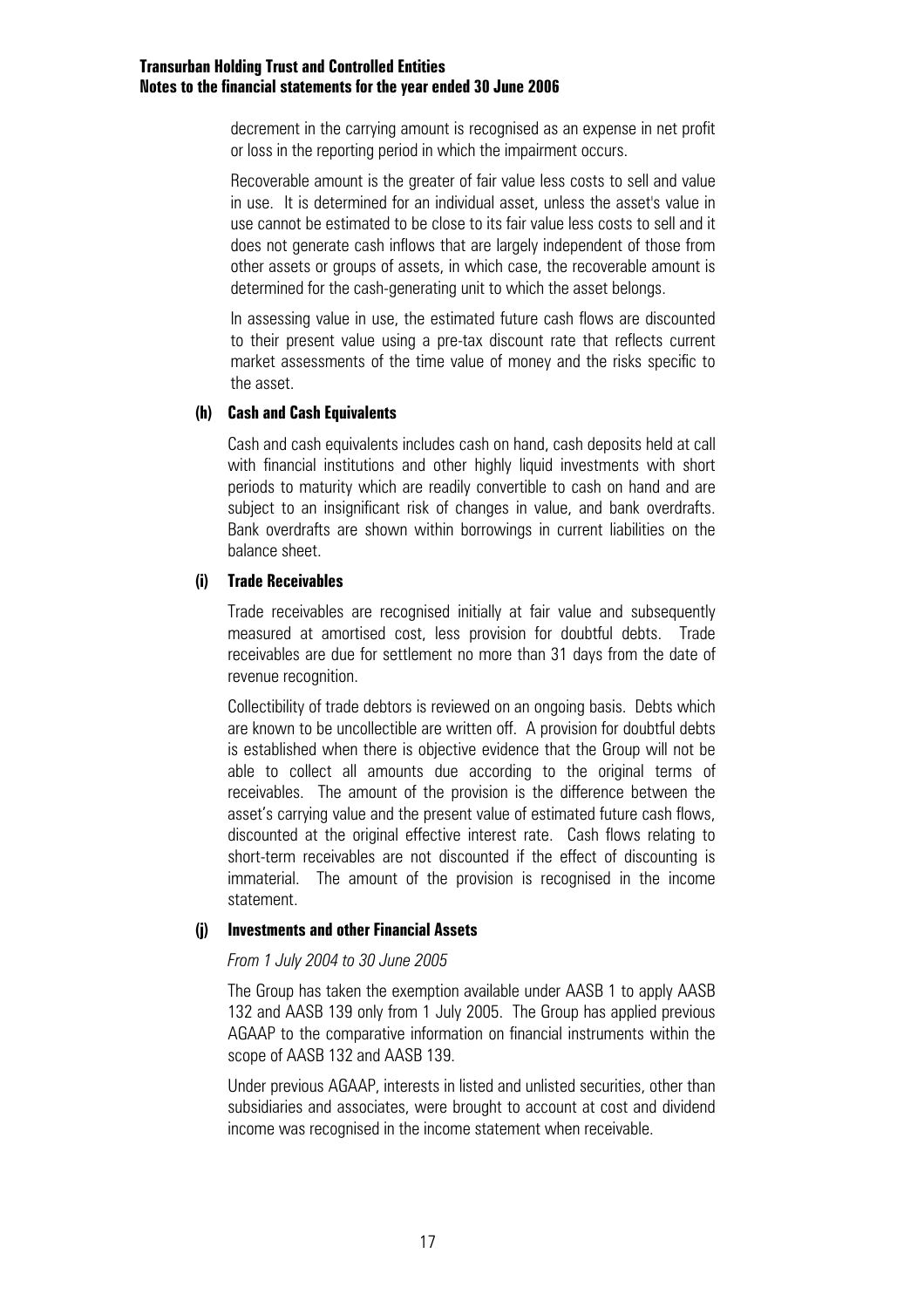#### *Adjustments on transition date: 1 July 2005*

The nature of the main adjustments to make this information comply with AASB 132 and AASB 139 are that, with the exception of held-to-maturity investments and loan and receivables which are measured at amortised cost (refer below), fair value is the measurement basis. Fair value is inclusive of transaction costs. Changes in fair value are either taken to the income statement or an equity reserve (refer below). At the date of transition (1 July 2005) changes to carrying amounts are taken to retained earnings or reserves

#### *From 1 July 2005*

The Group classifies its investments in the following categories: financial assets at fair value through profit or loss, loans and receivables, held-tomaturity investments, and available for sale financial assets. The classification depends on the purpose for which the investments were acquired. Management determines the classification of its investments at initial recognition and re-evaluates this designation at each reporting date.

#### *(i) Financial assets at fair value through profit or loss*

This category has two sub-categories: financial assets held for trading, and those designated at fair value through profit or loss on initial recognition. A financial asset is classified in this category if acquired principally for the purpose of selling in the short-term or if so designated by management. The policy of management is to designate a financial asset if there exists the possibility it will be sold in the short term and the asset is subject to frequent changes in fair value. Derivatives are also categorised as held for trading unless they are designated as hedges. Assets in this category are classified as current assets if they are either held for trading or are expected to be realised within 12 months of the balance sheet date.

#### *(ii) Loans and receivables*

Loans and receivables are non-derivative financial assets with fixed or determinable payments that are not quoted in an active market. They arise when the Group provides money, goods or services directly to a debtor with no intention of selling the receivable. They are included in current assets, except for those with maturities greater than 12 months after the balance sheet date which are classified as non-current assets. Loans and receivables are included in receivables in the balance sheet.

#### *(iii) Held-to-maturity investments*

Held-to-maturity investments are non-derivative financial assets with fixed or determinable payments and fixed maturities that the Group's management has the positive intention and ability to hold to maturity.

#### **(k) Derivatives**

#### **From 1 July 2004 to 30 June 2005**

The Group has taken the exemption available under AASB 1 to apply AASB 132 and AASB 139 from 1 July 2005. The Group has applied previous AGAAP in the comparative information on financial instruments within the scope of AASB 132 and AASB 139.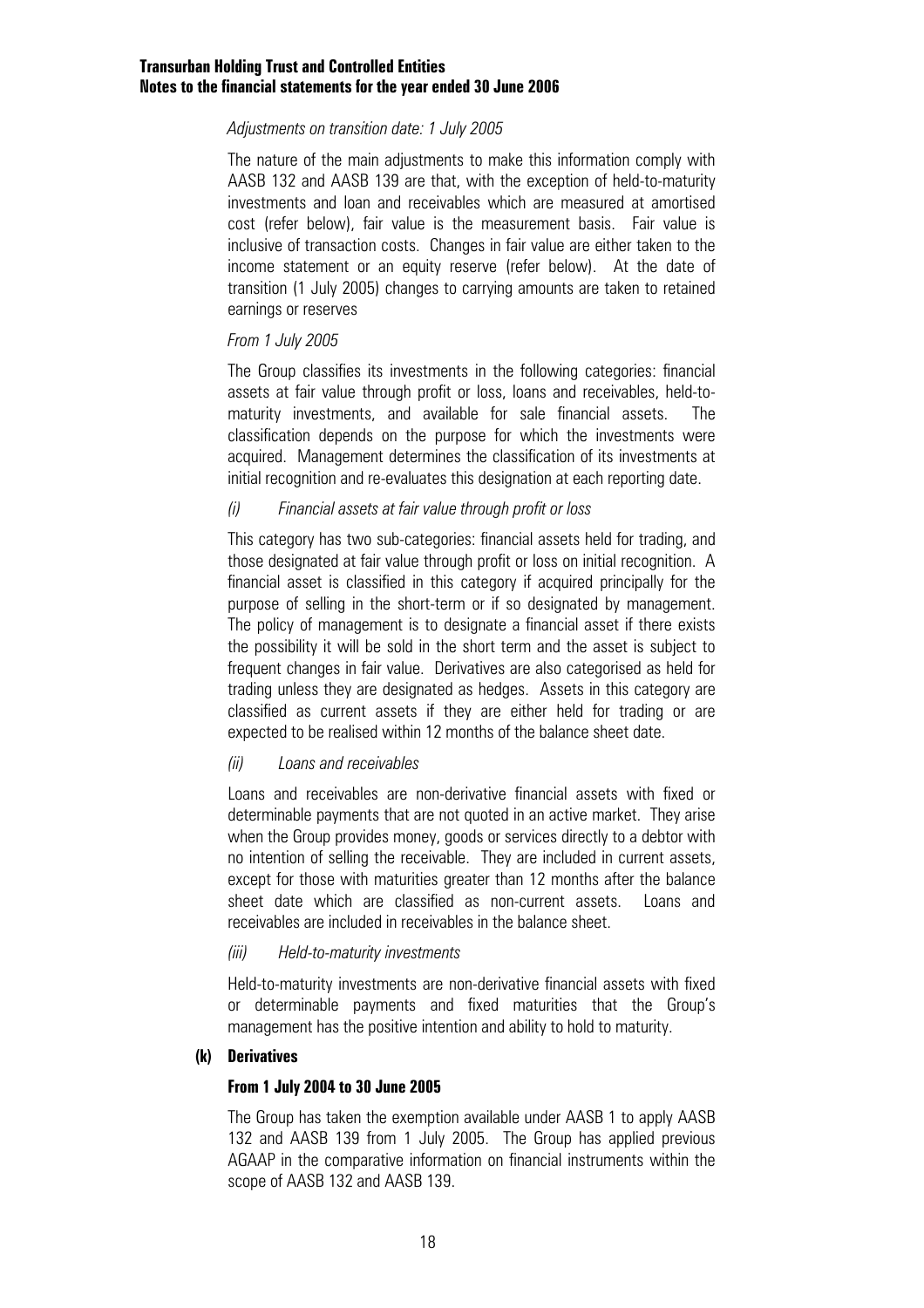The following sets out how derivatives were accounted for under previous AGAAP.

#### *Interest rate swaps*

The net amount receivable or payable under interest rate swap agreements was progressively brought to account over the period to settlement. The amount recognised was accounted for as an adjustment to interest and finance charges during the period and included in other debtors or other creditors at each reporting date.

Where an interest rate swap was terminated early and the underlying hedged transaction was:

- (a) still expected to occur as designated: the gains and losses arising on the swap upon its early termination continued to be deferred and were progressively brought to account over the period during which the hedged transactions were recognised; and
- (b) no longer expected to occur as designated: the gains or losses arising on the swap upon its early termination were recognised in the income statement at termination.

#### **Adjustments on transition date: 1 July 2005**

The nature of the main adjustments to make this information comply with AASB 132 and AASB 139 are that derivatives are measured on a fair value basis. Changes in fair value are either taken to the income statement or an equity reserve (refer below). At the date of transition (1 July 2005) changes in the carrying amounts of derivatives were taken to retained earnings or reserves, depending on whether the criteria for hedge accounting are satisfied at the transition date.

For further information concerning the adjustments on transition date reference should be made to:

- Derivative financial instruments note 13
- Reserves and retained losses note 26
- Explanation of transition to AIFRS note 40: section (a) of this note discloses the adjustment to each line item in the financial statements on transition date.

#### **From 1 July 2005**

Derivatives are initially recognised at fair value on the date a derivative contract is entered into and are subsequently remeasured to their fair value at each reporting date. The accounting for subsequent changes in fair value depends on whether the derivatives are designated as hedging instruments, and if so, the nature of the item being hedged. The Group designates certain derivatives as either; (1) hedges of the fair value of recognised assets or liabilities or a firm commitment (fair value hedge); or (2) hedges of the cash flow of recognised assets and liabilities and highly probable forecast transactions (cash flow hedges).

At the inception of the hedging transaction, the Trust documents the relationship between hedging instruments and hedged items, as well as its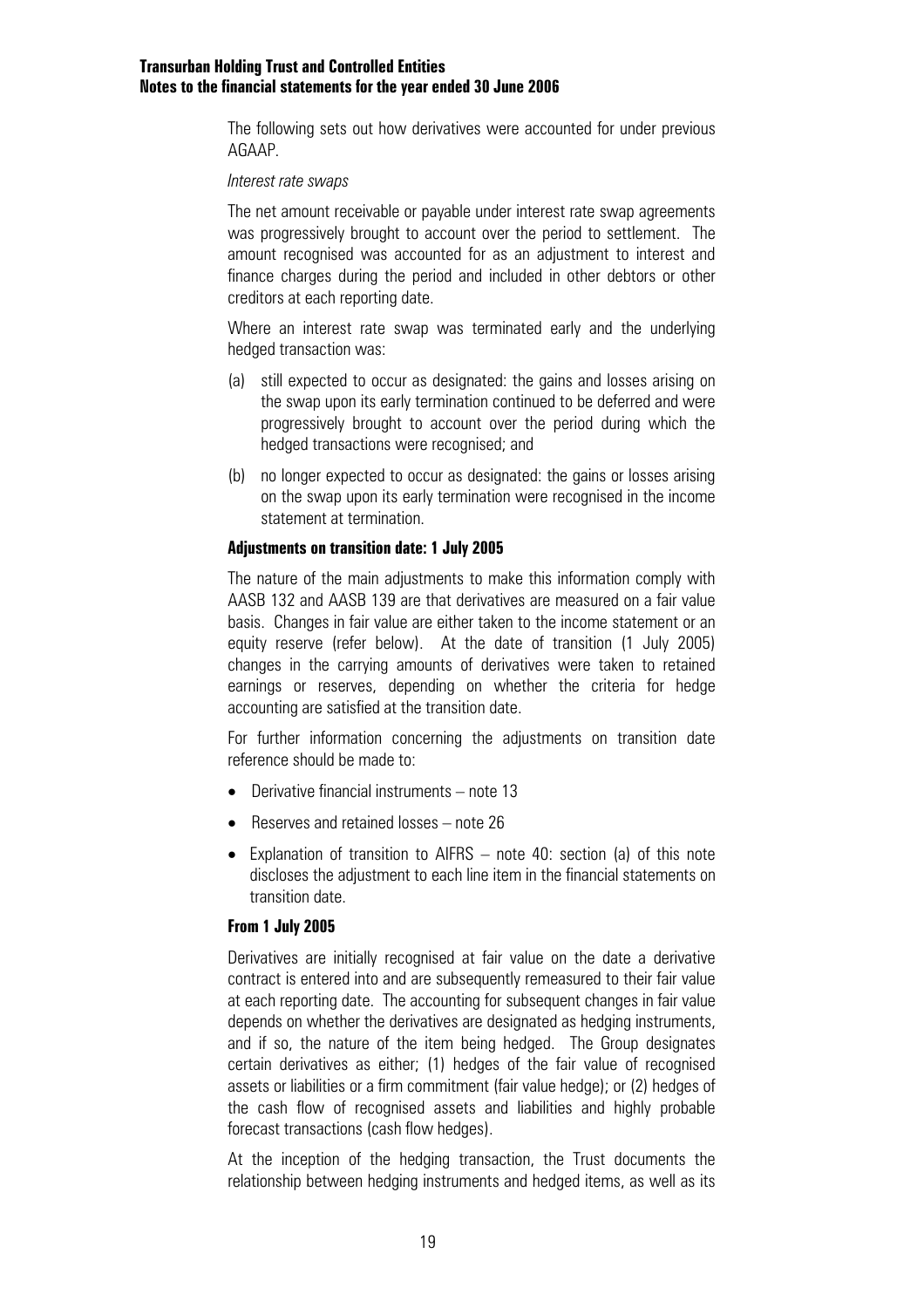risk management objective and strategy for undertaking various hedge transactions. The Group also documents its assessment, both at hedge inception and on an ongoing basis, of whether the derivatives that are used in hedging transactions have been and will continue to be highly effective in offsetting changes in fair values or cash flows of hedged items.

The fair values of various derivative financial instruments used for hedging purposes are disclosed in note 13. Movements in the hedging reserve in shareholders' equity are shown in note 26.

#### *(i) fair value hedge*

Changes in the fair value of derivatives that are designated and qualify as fair value hedges are reported in the income statement, together with any changes in the fair value of the hedged asset or liability that are attributable to the hedged risk. The gain or loss relating to the effective portion of interest rate swaps hedging fixed rate borrowings is recognised in the income statement within other income or other expense together with the gain or loss relating to the ineffective portion and changes in the fair value of the hedge fixed rate borrowings attributable to interest rate risk.

If the hedge no longer meets the criteria for hedge accounting, the adjustment to the carrying amount of a hedge item for which the effective interest method is used is amortised to profit or loss over the period to maturity.

#### *(ii) cash flow hedge*

The effective portion of changes in the fair value of derivatives that are designated and qualify as cash flow hedges is recognised in equity in the hedging reserve. The gain or loss relating to ineffective portion is recognised immediately in the income statement within other income or other expense.

Amounts accumulated in equity are recycled in the income statement in the periods when the hedged item will affect profit or loss. The gain or loss relating to the effective portion of interest rate swaps hedging variable rate borrowings is recognised in the income statement within 'finance costs'.

When a hedging instrument expires or is sold or terminated, or when a hedge no longer meets the criteria for hedge accounting, any cumulative gain or loss existing in equity remains in equity and is recognised when the forecast transaction is ultimately recognised in the income statement. When a forecast transaction is no longer expected to occur, the cumulative gain or loss that was reported in equity is immediately transferred to the income statement.

#### *(iii) Derivatives that do not qualify for hedge accounting*

Certain derivative instruments do not qualify for hedge accounting. Changes in the fair value of any derivative instrument that does not qualify for the hedge accounting are recognised immediately in the income statement and are included in other income or other expenses.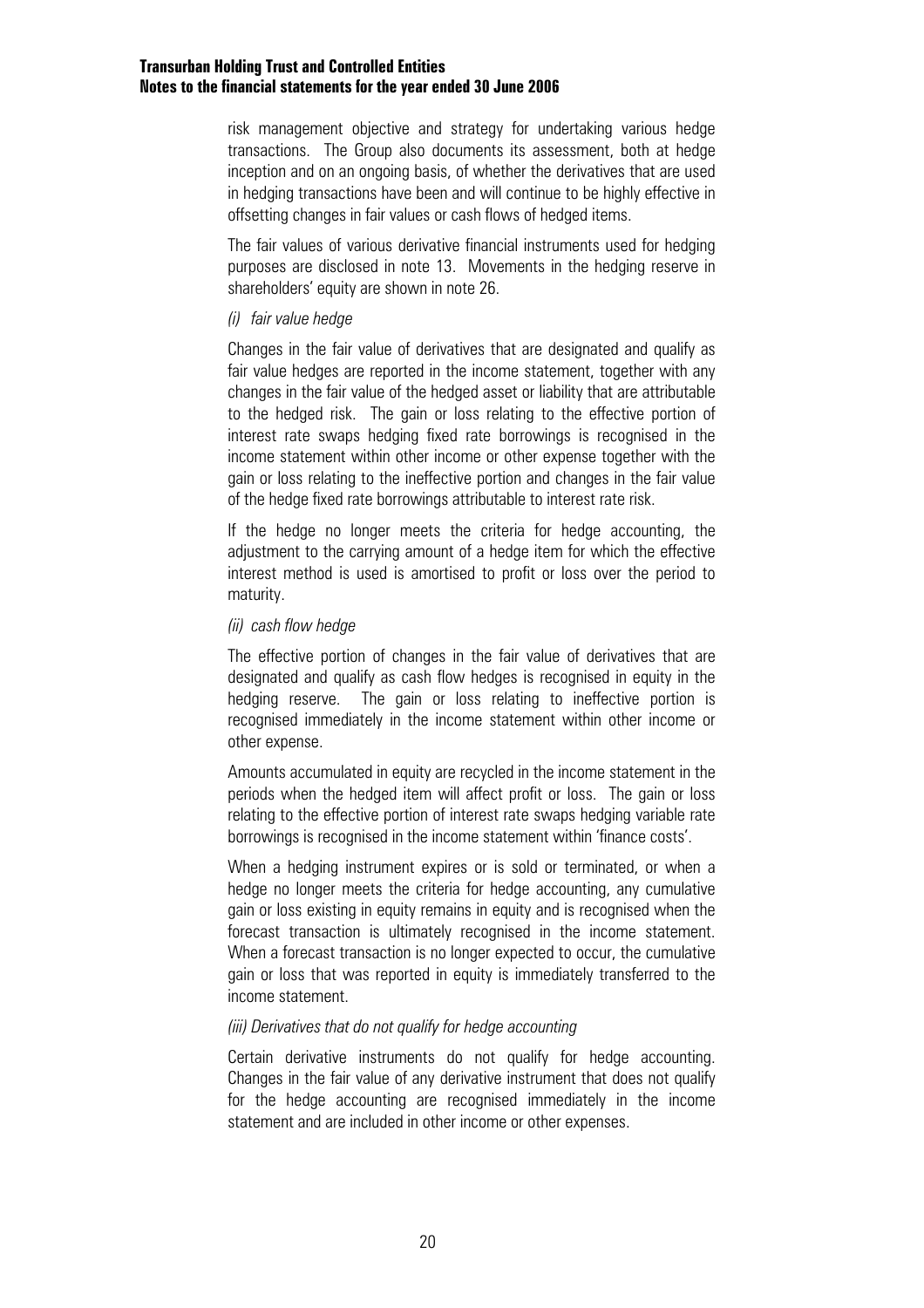#### **(l) Fair value estimation**

The fair value of financial assets and financial liabilities must be estimated for recognition and measurement or for disclosure purposes.

The fair value of financial instruments traded in active markets (such as publicly traded derivatives, and trading and available-for-sale securities) is based on quoted market prices at the balance sheet date. The quoted market price used for financial assets held by the Group is the current bid price; the appropriate quoted market price for financial liabilities is the current ask price.

The fair value of financial instruments that are not traded in an active market (for example, over-the-counter derivatives) is determined using valuation techniques. The Group uses a variety of methods and makes assumptions that are based on market conditions existing at balance sheet date. Quoted market prices or dealer quotes for similar instruments are used for long-term debt instruments held. Other techniques, such as estimated discounted cash flows, are used to determine fair value for the remaining financial instruments. The fair value of interest-rate swaps is calculated at the present value of the estimated future cash flows. The fair value of forward exchange contracts is determined using forward exchange market rates at the balance sheet date.

The nominal value less estimated credit adjustments of trade receivables and payables are assumed to approximately equal their fair values. The fair value of financial liabilities for disclosure purposes is estimated by discounting the future contractual cash flows at the current market interest rate that is available to the Group for similar financial instruments.

#### **(m) Property, Plant and Equipment**

Property, plant and equipment is stated at historical cost less depreciation. Historical cost includes expenditure that is directly attributable to the acquisition of the items. Cost may also include transfers from equity of any gains/losses on qualifying cash flow hedges of foreign currency purchases of property, plant and equipment.

Subsequent costs are included in the asset's carrying amount or recognised as a separate asset, as appropriate, only when it is probable that future economic benefits associated with the item will flow to the Group and the cost of the item can be measured reliably. All other repairs and maintenance are charged to the income statement during the financial period in which they are incurred.

#### Amortisation and Depreciation

#### *CityLink fixed assets*

Amounts classified as CityLink fixed assets are amortised over the estimated term of the right granted to operate CityLink (32 years), or the estimated useful lives of the assets, whichever is less. Amortisation by the combined entity commenced on 18 December 2001 and is calculated on a straight line basis. The period of amortisation will be assessed annually.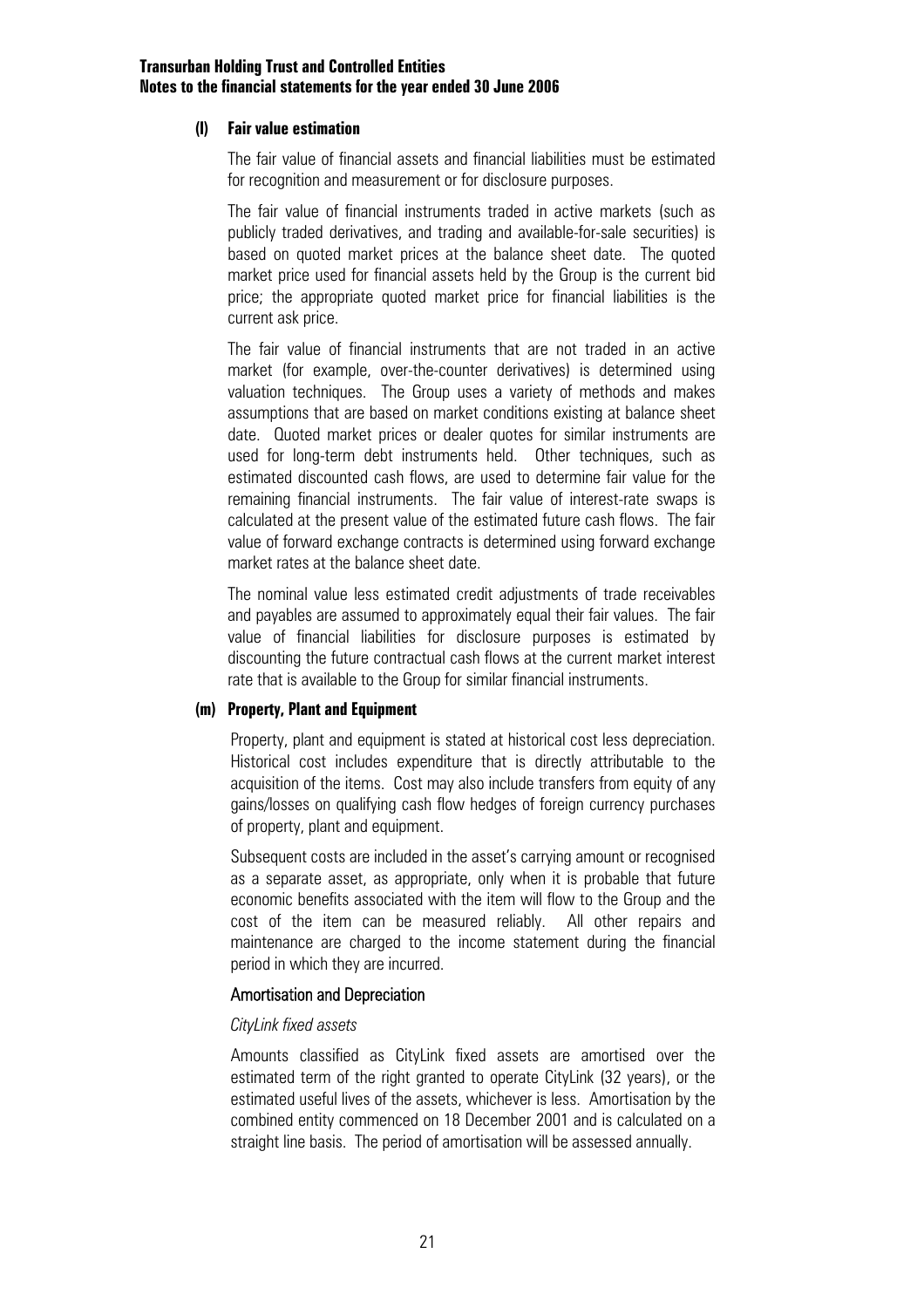#### *M2 Motorway Fixed Assets*

Amounts classified as M2 Motorway fixed assets are amortised over 28 years, being the estimated term of the right to operate the M2 Motorway or the estimated useful lives of the assets, whichever is less. Amortisation by the combined entity commenced on 12 April 2005 and is calculated on a straight line basis. The period of amortisation is assessed annually.

#### *Other plant and equipment*

Depreciation is calculated on a straight line basis so as to write off the net cost of items of plant and equipment over their expected useful lives. Estimates of remaining useful lives will be made on a regular basis for all assets. The expected useful lives are 3 – 15 years.

#### *Impairment*

The fixed assets are assessed for impairment in line with the policy stated in note 1(g) Impairment of Assets.

#### **(n) Trade and other payables**

Trade and other payables represent liabilities for goods and services provided to the consolidated entity prior to the end of the financial year and which are unpaid. The amounts are unsecured and are usually paid within 45 days of recognition.

#### **(o) Borrowings**

Borrowings are initially recognised at fair value, net of transaction costs incurred. Borrowings are subsequently measured at amortised cost. Any differences between the proceeds (net of transaction costs) and the redemption amount are recognised in the income statement over the period of the borrowings using an effective interest method.

On issue of CARS, the fair value of the liability component, being the obligation to make future payments of principal and interest to security holders, is calculated using a market interest rate for an equivalent nonconvertible security. The residual amount, representing the fair value of the conversion option, is included in equity as other equity securities with no recognition of any change in the value of the option in subsequent periods. The liability is included in borrowings and carried on an amortised cost basis with interest on the securities recognised as borrowing costs on an effective yield basis until the liability is extinguished on conversion or maturity of the securities.

#### **(p) Concession Notes and Promissory Notes**

Non-interest bearing long term debt represented by the Promissory Notes has been included in the financial statements at the present value of expected future repayments. The Group also recognises a receivable representing Concession Notes assigned from the State of Victoria as part of the Tulla-Calder transaction. As the timing and profile of these amounts is largely determined by the available equity cashflows of the underlying asset, the present value of the expected future cashflows is determined using a discount rate of 9.7% (2005: 12%) which recognises their subordinated nature.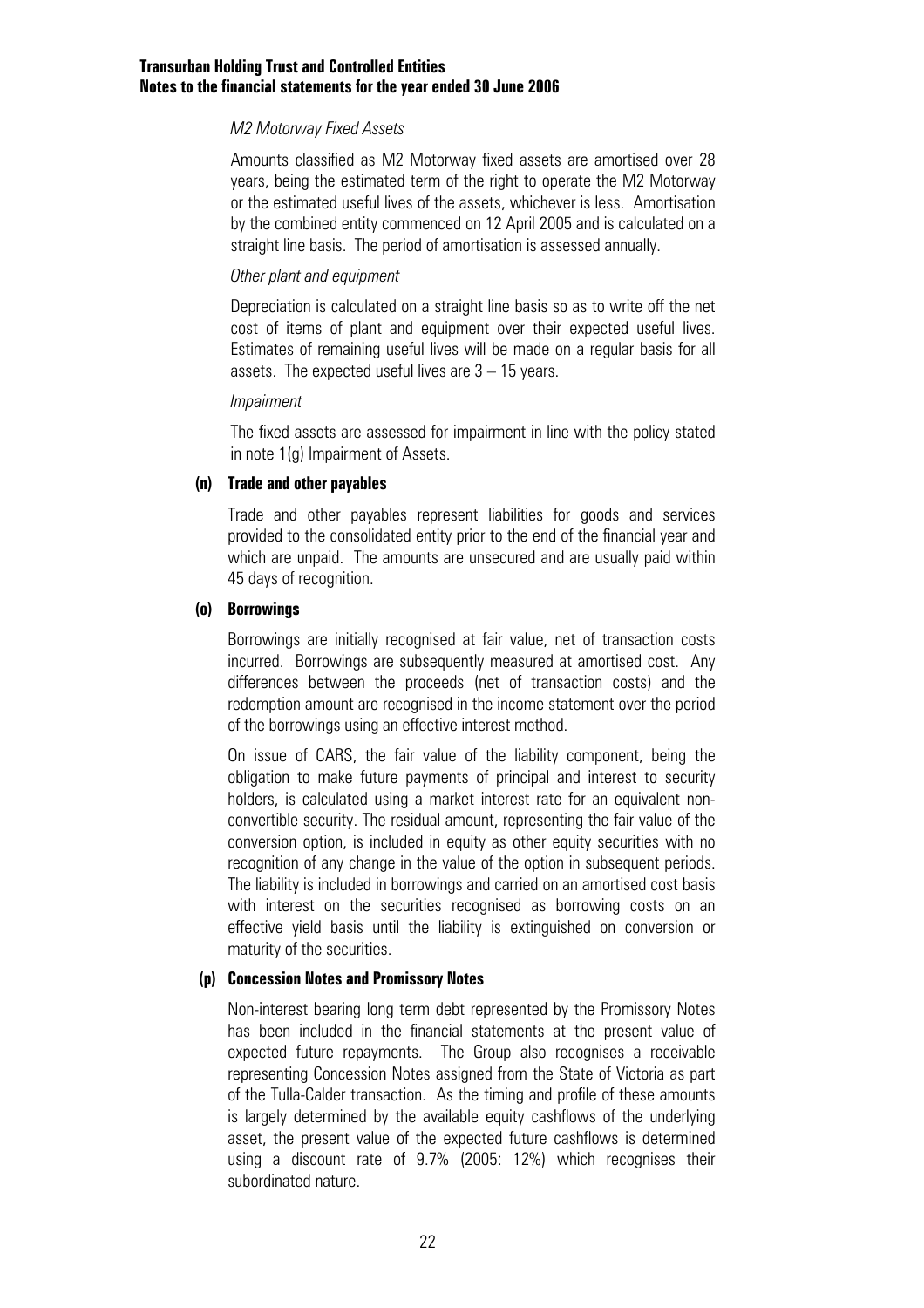#### **(q) Borrowing Costs**

Borrowing costs are recognised as expenses in the period in which they are incurred, except to the extent to which they relate to the construction of qualifying assets in which case borrowing costs are capitalised into the cost of the asset. Borrowing costs include interest on short-term and long-term borrowings.

 Costs incurred in connection with the arrangement of borrowings are deferred and amortised over the effective period of the funding.

#### **(r) Provisions**

Provisions are recognised when the Group has a present obligation (legal or constructive) as a result of a past event, it is probable that an outflow of resources embodying economic benefits will be required to settle the obligation and a reliable estimate can be made of the amount of the obligation.

If the effect of the time value of money is material, provisions are determined by discounting the expected future cash flows at a pre-tax rate that reflects current market assessments of the time value of money and, where appropriate, the risks specific to the liability.

Where discounting is used, the increase in the provision due to the passage of time is recognised as a finance cost.

#### **(s) Contributed equity**

Stapled securities and ordinary shares and units are classified as equity. Convertible Adjusting Rate Securities ("CARS") are classified as liabilities (note 23).

Incremental costs directly attributable to the issue of new units or options are shown in equity as a deduction, net of tax, from the proceeds. Incremental costs directly attributable to the issue of new units or options for the acquisition of a business are not included in the cost of the acquisition as part of the purchase consideration.

If the entity reacquires its own equity instruments, e.g. as the result of a security buy-back, those instruments are deducted from equity and the associated securities are cancelled. No gain or loss is recognised in the profit or loss and the consideration paid including any directly attributable incremental costs (net of income taxes) is recognised directly in equity.

#### **(t) Distributions**

Provision is made for the amount of any distribution declared, being appropriately authorised and no longer at the discretion of the entity, on or before the end of the financial year but not distributed at balance date.

#### **(u) Earnings per Unit**

#### *(i) Basic Earnings per Unit*

 Basic earnings per unit is determined by dividing the profit after income tax attributable to shareholders by the weighted average number of units outstanding during the financial period.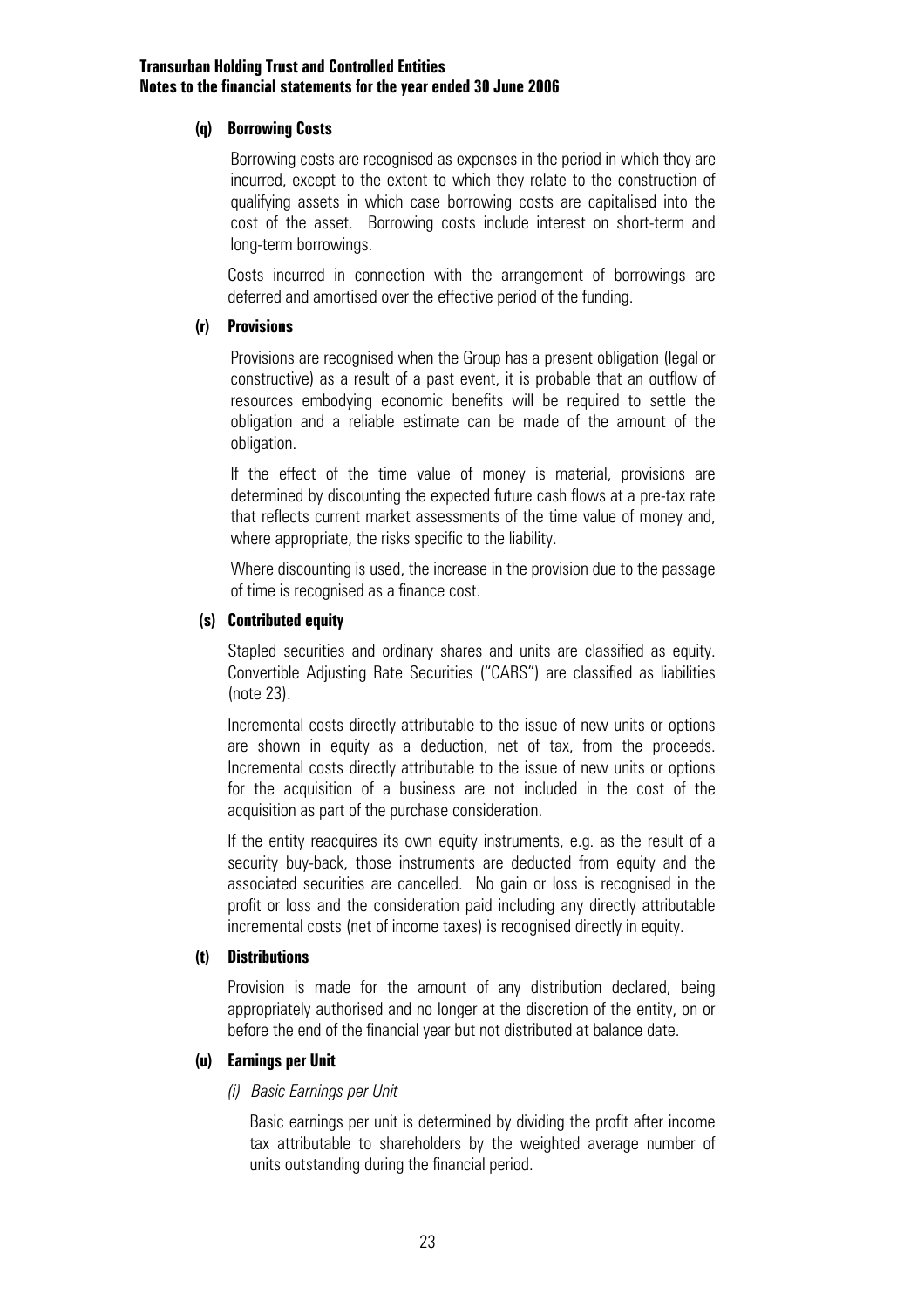#### *(ii) Diluted Earnings per Unit*

Diluted earnings per unit adjusts the figures used in the determination of basic earnings per share by taking into account the weighted average number of units assumed to have been issued for no consideration in relation to dilutive potential units.

#### **(v) Financial instruments transaction costs**

The Group has taken the exemption available under AASB 1 to apply AASB 132 and AASB 139 from 1 July 2005. The Group has applied previous Australian GAAP (AGAAP) in the comparative information on financial instruments within the scope of AASB 132 and AASB 139. Under previous AGAAP transaction costs were excluded from the amounts disclosed under financial instruments in the financial statements. Under AIFRS such costs are included in the carrying amounts, except for financial assets or liabilities that are measured at fair value through profit or loss.

#### **(w) Goods and Services Tax (GST)**

Revenues, expenses and assets are recognised net of the amount of associated GST, unless the GST incurred is not recoverable from the taxation authority. In this case it is recognised as part of the cost of acquisition of the asset or as part of the expense.

Receivables and payables are stated inclusive of the amount of GST receivable or payable. The net amount of GST recoverable from, or payable to, the taxation authority is included with other receivables or payables in the balance sheet.

Cash flows are presented on a gross basis. The GST components of cash flows arising from investing or financing activities which are recoverable from, or payable to the taxation authority, are presented as operating cash flow.

#### **(x) Rounding of Amounts**

The consolidated entity is of a kind referred to in Class Order 98/0100 issued by the Australian Securities and Investments Commission, relating to the '"rounding off" of amounts in the financial report. Amounts in the financial report are rounded off in accordance with that Class Order to the nearest thousand dollars or in certain cases the nearest dollar.

#### **(y) New Accounting Standards and UIG Interpretations**

Certain new accounting standards and UIG interpretations have been published that are not mandatory for 30 June 2006 reporting period. The Group's assessment of the impact of these new standards and interpretations is set out below.

#### (i) UIG 4 *Determining whether an Asset Contains a Lease*

 UIG 4 is applicable to annual periods beginning on or after 1 January 2006. The Group has not elected to adopt UIG 4 early. It will apply UIG 4 in its 2007 financial statements and the UIG 4 transition provisions. The Group will therefore apply UIG 4 on the basis of facts and circumstances that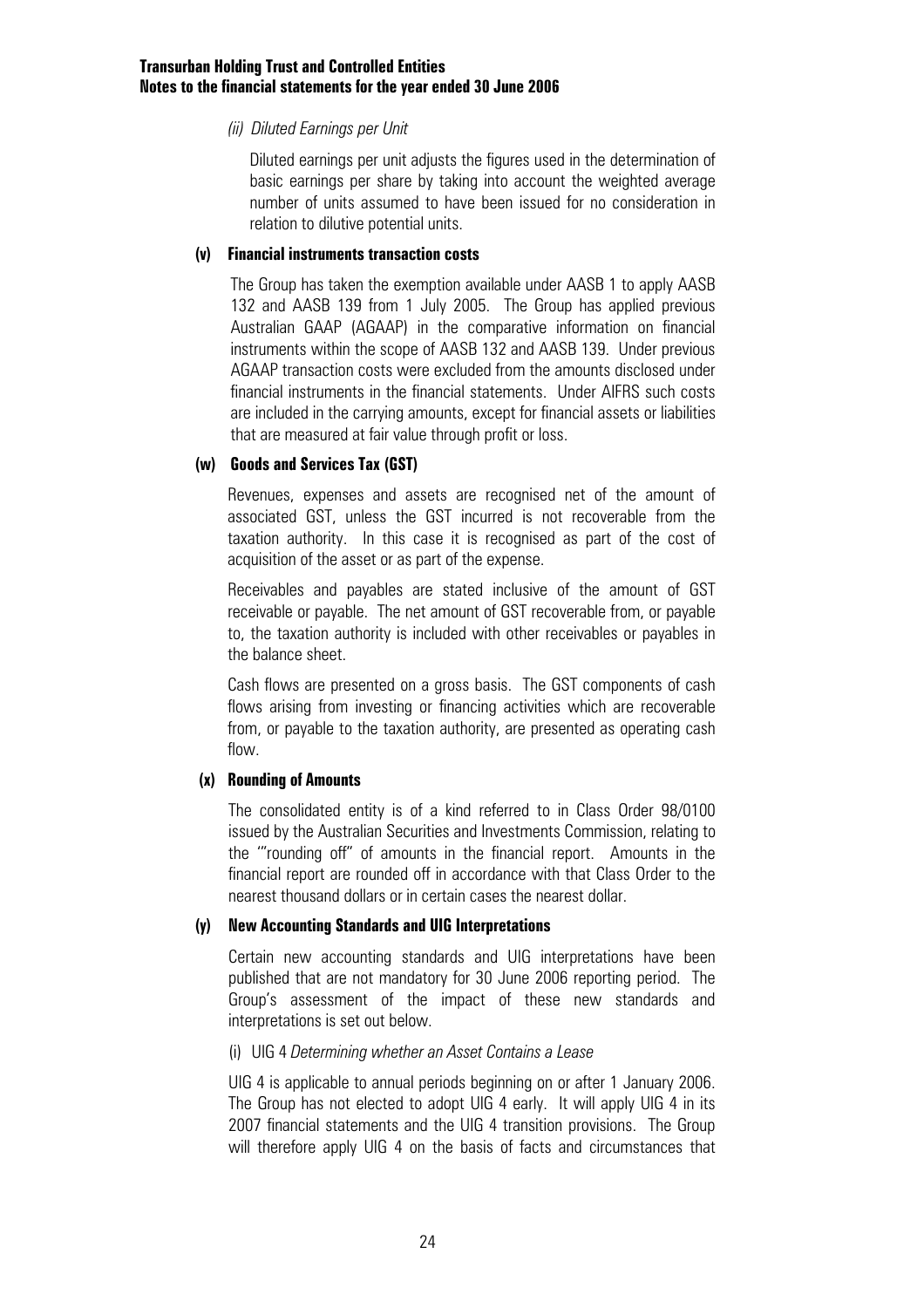existed as of 1 July 2006. Implementation of UIG 4 is not expected to change the accounting for any of the Group's current arrangements.

 (ii) AASB 7 *Financial Instruments: Disclosures and AASB 2005-10 Amendments to Australian Accounting Standards [AASB 132, AASB 101, AASB 114, AASB 117, AASB 133, AASB 139, AASB 1, AASB 4, AASB 1023 and AASB 1038]* 

 AASB 7 and AASB 2005-10 are applicable to annual reporting periods beginning on or after 1 January 2007. The Group has not adopted the standards early. Application of the standards will not affect any of the amounts recognised in the financial statements, but will impact the type of information disclosed in relation to the Group's financial instruments.

# **2. TRUST FORMATION AND TERMINATION**

The Transurban Holding Trust was established on 15 November 2001. The Trust was due to terminate on 20 December 2081 unless terminated earlier. However, amendments made to the Trust Deed have extended the Trust to perpetuity.

The Trust was registered as a managed investment scheme by the Australian Securities and Investments Commission on 28 November 2001.

# **3. FINANCIAL RISK MANAGEMENT**

The Group's activities expose it to a variety of financial risks: market risk (including currency risk and fair value interest rate risk), credit risk, liquidity risk and cash flow interest rate risk. The Group's overall risk management program focuses on the unpredictability of financial markets and seeks to minimise potential adverse effects on the financial performance of the Group. The Group uses derivative financial instruments such as foreign exchange contracts and interest rate swaps to hedge certain risk exposures.

Risk management is carried out by the Finance department under policies approved by the Board of Directors. Finance identifies, evaluates and hedges financial risks in close co-operation with the Group's operating units.

#### **(a) Market risk**

#### *(i) Foreign exchange risk*

Foreign exchange risk arises when future commercial transactions and recognised assets and liabilities are denominated in a currency that is not the entity's functional currency.

Forward contracts, transacted by Finance, are used to manage foreign exchange risk. Finance is responsible for managing exposures in each foreign currency by using external forward currency contracts. External foreign exchange contracts are designated at Group level as hedges of foreign exchange risk on specific assets, liabilities or future transactions on a gross basis.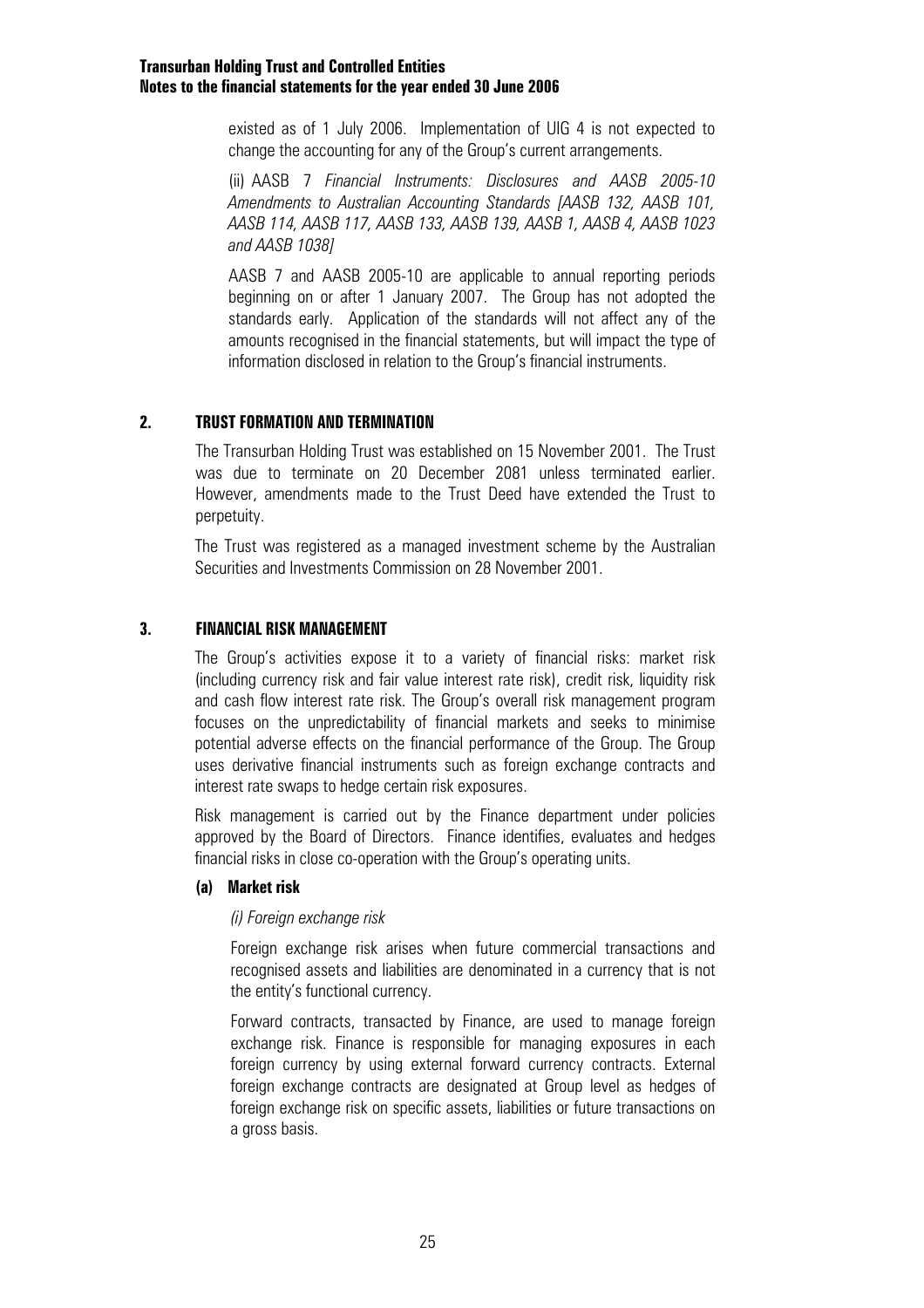*(ii) Interest rate risk* 

Refer to (d) below.

#### **(b) Credit risk**

The Group has no significant concentrations of credit risk. The Group has policies in place to ensure that transactions are made with customers with an appropriate credit history. Derivative counterparties and cash transactions are limited to high credit quality financial institutions. The Group continually monitors the credit ratings and credit exposure of each counterparty.

#### **(c) Liquidity risk**

The Group maintains sufficient cash, uncommitted and overdraft facilities to maintain short-term flexibility and enable the Group to meet financial commitments in a timely manner.

#### **(d) Cash flow and fair value interest rate risk**

The Group's interest rate risk arises from long-term borrowings. Borrowings issued at variable rates expose the Group to cash flow interest rate risk. Borrowings issued at fixed rates expose the Group to fair value interest rate risk. The Group does not have significant fixed rate exposures.

The Group manages its cash flow interest rate risk by using floating-to-fixed interest rate swaps. Such interest rate swaps have the economic effect of converting borrowings from floating rates to fixed rates. Generally, the Group raises long term borrowings at floating rates and swaps them into fixed rates that are lower than those available if the Group borrowed at fixed rates directly. Under the interest-rate swaps, the Group agrees with other parties to exchange, at specified intervals (mainly semi-annually), the difference between fixed contract rates and floating rate interest amounts calculated by reference to the agreed notional principal amounts.

The Group has interest-bearing assets in the form of Term Loan Notes. The interest rate receivable on this facility is fixed and therefore the Group is not subject to risk arising from interest rate fluctuations.

### **4. CRITICAL ACCOUNTING ESTIMATES**

Estimates and judgements are continually evaluated and are based on historical experience and other factors, including expectations of future events that may have a financial impact on the entity and that are believed to be reasonable under the circumstances.

*(i) Valuation of Promissory notes and Concession Notes Receivable* 

 The Trust holds non-interest bearing long term debt represented by promissory notes and a long term receivable that offsets concession notes liability held in CityLink Melbourne, that are included in the financial statements at the present value of expected future repayments. The calculations to discount these notes to their present value are based on the timing and profile of the repayments. Assumptions are made in determining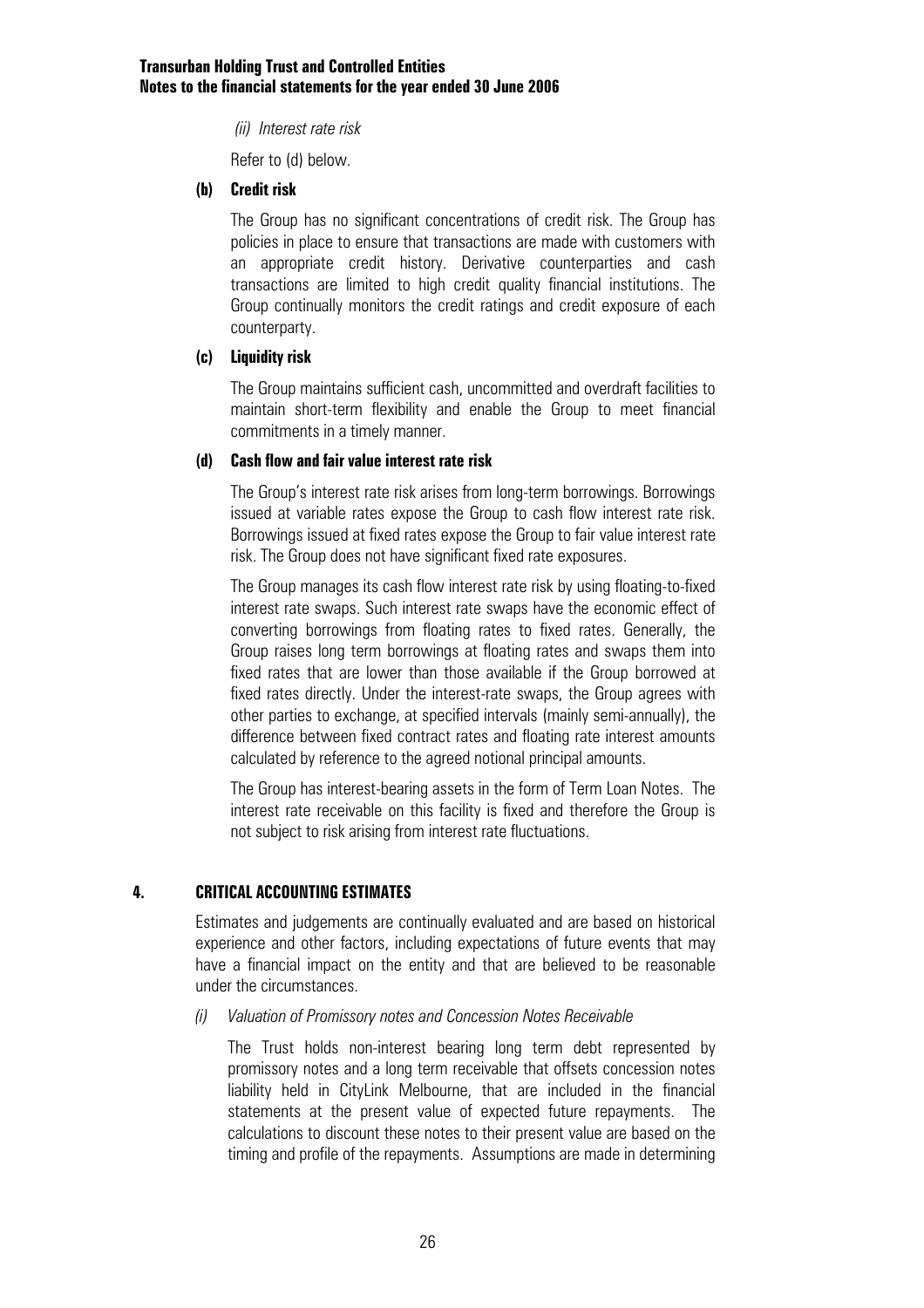the timing and profile, based on expected available equity cash flows of the Trust's cash generating units.

 A discount rate is used to value the promissory notes and concession notes receivable to their present value, which is determined through reference to other facilities in the market with similar characteristics.

*(ii) Option Valuation* 

On adoption of AASB 139 options held to acquire an interest in the Westlink M7 project have been revalued at their fair value. These fair value calculations have been based on assumptions regarding traffic flows, discount rates, growth rates and other factors affecting operating activities on the M7. Gains or losses arising from changes in the fair value of the options are presented in the income statement in the period in which they arise.

(iii) Impairment of Assets

The Group tests whether its cash generating units have suffered any impairment when an event occurs that indicates that this maybe the case. The recoverable amount of any cash generating units have been determined based on value-in-use calculations. These calculations require the use of assumptions regarding traffic flows, discount rates, growth rates and other factors affecting operating activities.

### **5. SEGMENT INFORMATION**

The Trust's principle business segment for the period ending 30 June 2006 was the provision of funding to the Transurban Group or associates of the Transurban Group. All revenues and expenses are directly attributable to this principle segment. The management structure and internal reporting of the Trust are based on the principle business segment.

Assets of the Transurban Group which the Trust has funded are located in two separate states of Australia and one State within the United States of America.

|                 | <b>Segment Revenues</b> |         |           | <b>Seqment Assets</b>    |           | <b>Segment Liabilities</b> |  |
|-----------------|-------------------------|---------|-----------|--------------------------|-----------|----------------------------|--|
|                 | 2006                    | 2005    | 2006      | 2005                     | 2006      | 2005                       |  |
|                 | \$'000                  | \$'000  | \$'000    | \$'000                   | \$'000    | \$'000                     |  |
| Victoria        | 204,653                 | 219,111 | 3,908,428 | 4,008,871                | 2,375,150 | 2,275,837                  |  |
| New South Wales | 154,549                 | 37.974  | 2,903,183 | 2,922,088                | 971,311   | 1,008,307                  |  |
| America         | $\blacksquare$          |         | 337,994   | $\overline{\phantom{a}}$ | 338,117   |                            |  |
|                 | 359,202                 | 257,085 | 7,149,605 | 6,930,959                | 3,684,578 | 3,284,144                  |  |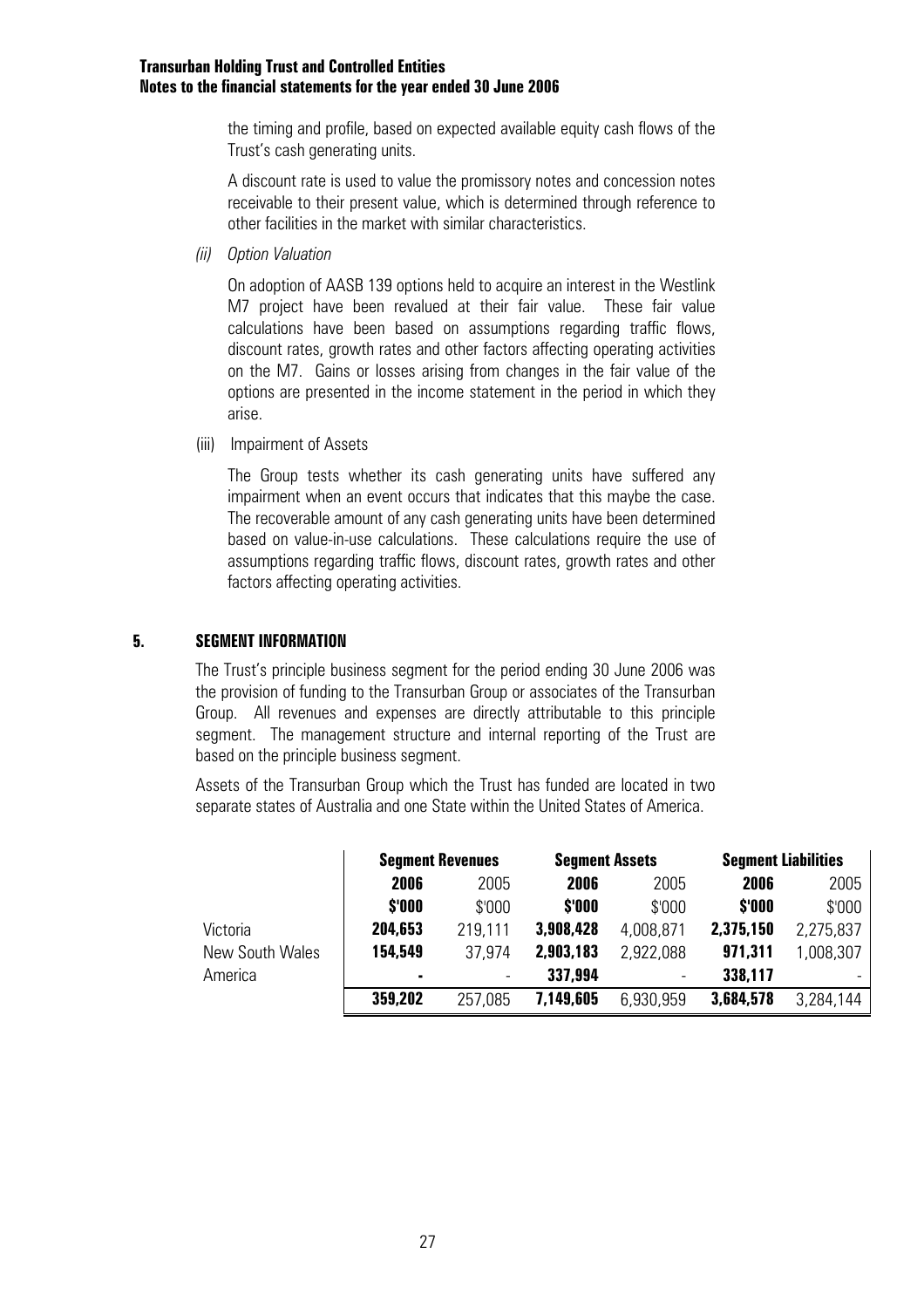| Consolidated |        | <b>Parent Entity</b> |        |
|--------------|--------|----------------------|--------|
| 2006         | 2005   | 2006                 | 2005   |
| \$'000       | \$'000 | \$'000               | \$'000 |

#### **6. REVENUE**

| <b>From continuing operations</b>     |         |         |                |         |
|---------------------------------------|---------|---------|----------------|---------|
| Rental income                         | 179,648 | 127,709 | ٠              |         |
| Distribution from subsidiaries        |         |         | 148,517        | 116,777 |
| Recovery of interest and related fees | 175,518 | 123,229 |                | 685     |
|                                       | 355,166 | 250,938 | 148,517        | 117,462 |
| Other revenue                         |         |         |                |         |
| Interest                              | 4,036   | 4,122   | 2,656          | 2,444   |
| Distribution from other corporations  | ٠       | 2,025   | $\blacksquare$ | 2,025   |
|                                       | 4,036   | 6.147   | 2,656          | 4,469   |

# **7. OTHER INCOME**

 Fair value gains on other financial assets at fair value through profit or loss (note 12) **2,940** - **-** -

| 2,940 | - |   | - |
|-------|---|---|---|
| 2,940 | - | ٠ | - |

**359,202** 257,085 **151,173** 121,931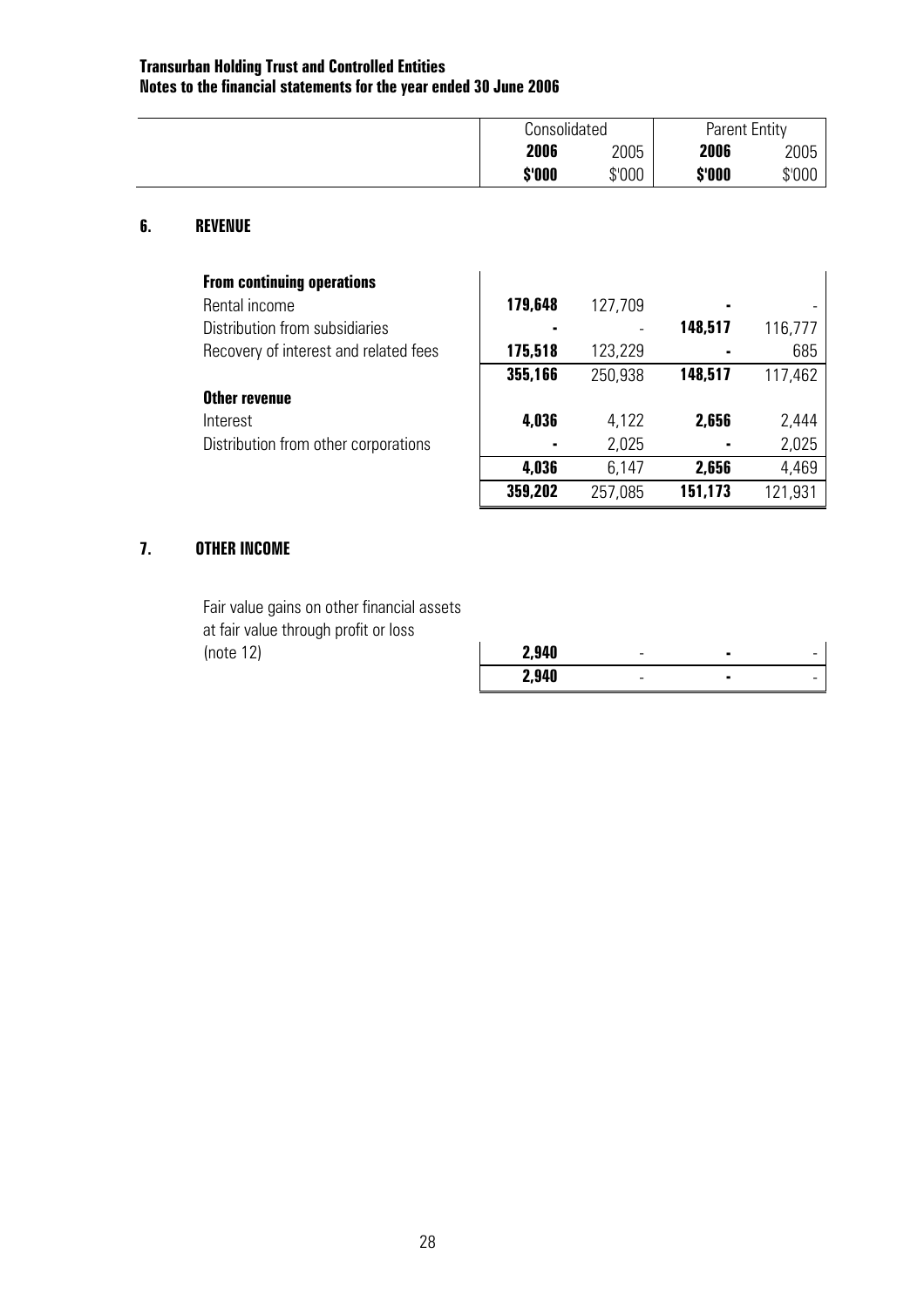|        | Consolidated |        | <b>Parent Entity</b> |
|--------|--------------|--------|----------------------|
| 2006   | 2005         | 2006   | 2005                 |
| \$'000 | \$'000       | \$'000 | \$'000               |

# **8. EXPENSES**

| Profit before income tax includes the<br>following specific expenses:                                                                               |           |         |           |       |
|-----------------------------------------------------------------------------------------------------------------------------------------------------|-----------|---------|-----------|-------|
| Finance costs excluding concession<br>notes and promissory notes                                                                                    |           |         |           |       |
| Interest and finance charges paid /                                                                                                                 |           |         |           |       |
| payable                                                                                                                                             | 185,025   | 147,863 | 25,080    | 6,303 |
| Interest rate hedging charges paid /                                                                                                                | 14,488    | 9,226   |           |       |
| payable<br>Revaluation of Tullamarine/Calder                                                                                                        |           |         |           |       |
| Freeway upgrade payable                                                                                                                             | 4,505     |         | 4,505     |       |
|                                                                                                                                                     | 204,018   | 157,089 | 29,585    | 6,303 |
| Movement in concession note<br>receivable<br>Recognised in finance costs:<br>Revaluation of notes on issue<br>Revaluation of notes due to change in | (3,518)   |         | (3,518)   |       |
| discount rate to 9.7 per cent (2005 -                                                                                                               |           |         |           |       |
| 12 per cent)                                                                                                                                        | (21, 878) |         | (21, 878) |       |
| Movement in promissory notes<br>payable                                                                                                             | (25, 396) |         | (25, 396) |       |
| Recognised in finance costs:<br>Revaluation of Promissory Notes on                                                                                  |           |         |           |       |
| issue                                                                                                                                               |           |         |           |       |
| at the beginning of the year (note 24)                                                                                                              | (11,682)  |         |           |       |
|                                                                                                                                                     | 166,940   | 157,089 | 4,189     | 6,303 |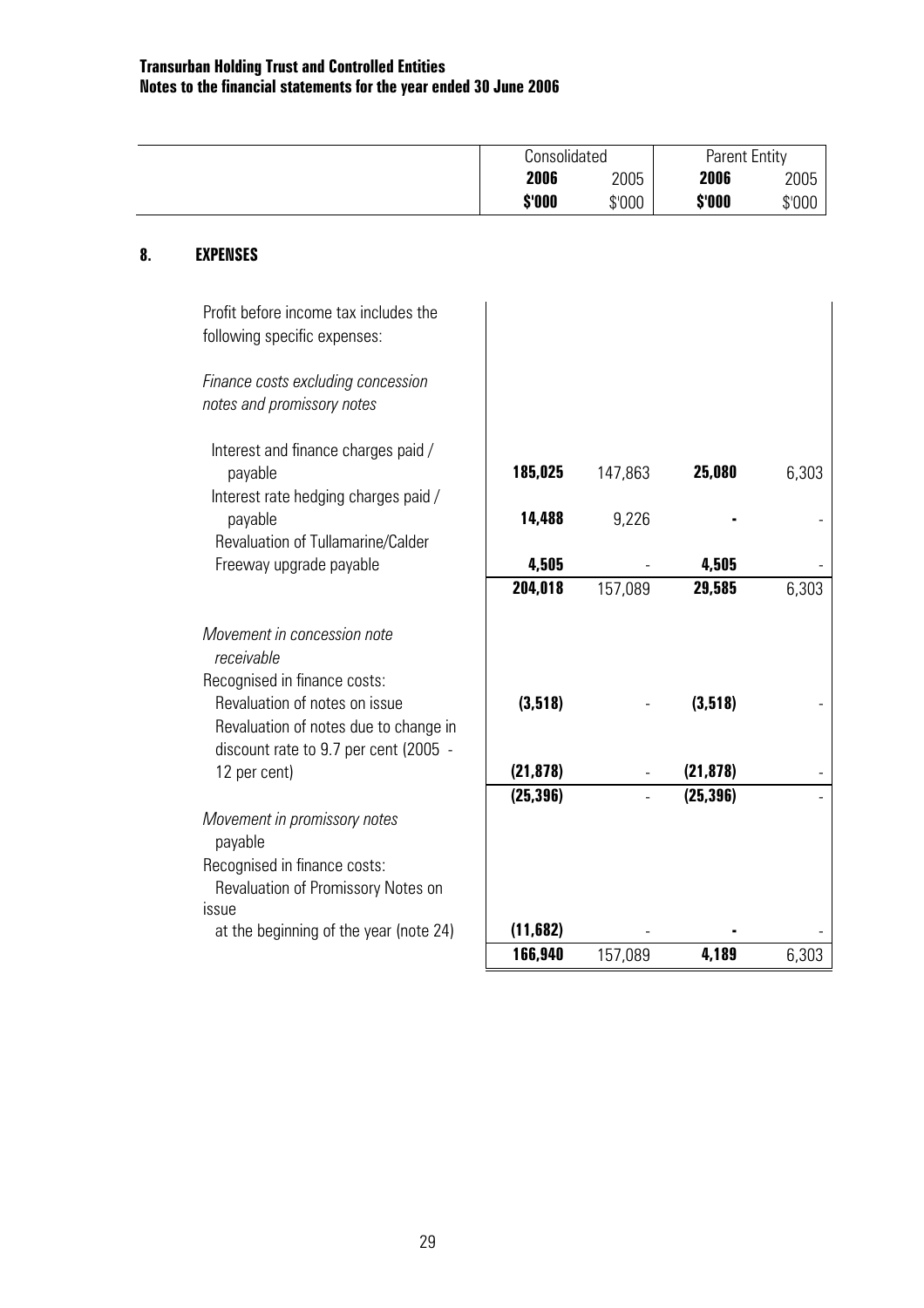| Consolidated |        | <b>Parent Entity</b> |        |
|--------------|--------|----------------------|--------|
| 2006         | 2005   | 2006                 | 2005   |
| \$'000       | \$'000 | \$'000               | \$'000 |

#### **9. INCOME TAX**

| Tax losses at beginning of year  | 102,349   | 152,903  | 9,453    | 17,217   |
|----------------------------------|-----------|----------|----------|----------|
| Tax losses/(Income) for the year | (93, 799) | (50.554) | (9, 453) | (7, 764) |
| Tax losses at end of year        | 8,550     | 102.349  |          | 9,453    |

Potential future income tax benefits at 30 June 2006 for tax losses not brought to account for the consolidated entity are \$2.6 million (2005: \$30.7 million). These losses cannot be used directly by the consolidated entity for the reason outlined in note 1d, but may be available for the benefit of unit holders in the future.

This benefit for tax losses will only be obtained if:

- (i) the consolidated entity derives future assessable income of a nature and of an amount sufficient to enable the benefit from the deductions for the losses to be realised; and
- (ii) the consolidated entity continues to comply with the conditions for deductibility imposed by tax legislation; and,
- (iii) no changes in tax legislation adversely affect the ability of the entity in realising the benefit from the deductions for the losses.

The above tax position is based on the tax treatment proposed in tax ruling requests relating to borrowing costs and interentity transactions. However, the ATO has not given its opinion in relation to all of these requests.

| Consolidated |        | <b>Parent Entity</b> |        |
|--------------|--------|----------------------|--------|
| 2006         | 2005   | 2006                 | 2005   |
| \$'000       | \$'000 | \$'000               | \$'000 |

#### **10. CURRENT ASSETS – CASH AND CASH EQUIVALENTS**

| Cash at bank and on hand            | 131.972 | 191.908 | 5.785 | 131,339, |
|-------------------------------------|---------|---------|-------|----------|
| Balance per statement of cash flows | 131.972 | 191.908 | 5.785 | 131,339, |

#### **(a) Cash at bank and on hand**

These are interest bearing (refer to note 11).

#### **(b) Funds not for general use**

The amount shown in Cash at Bank includes \$12.4 million (2005: \$20.1 million) held in reserve accounts to fund future CARS distributions.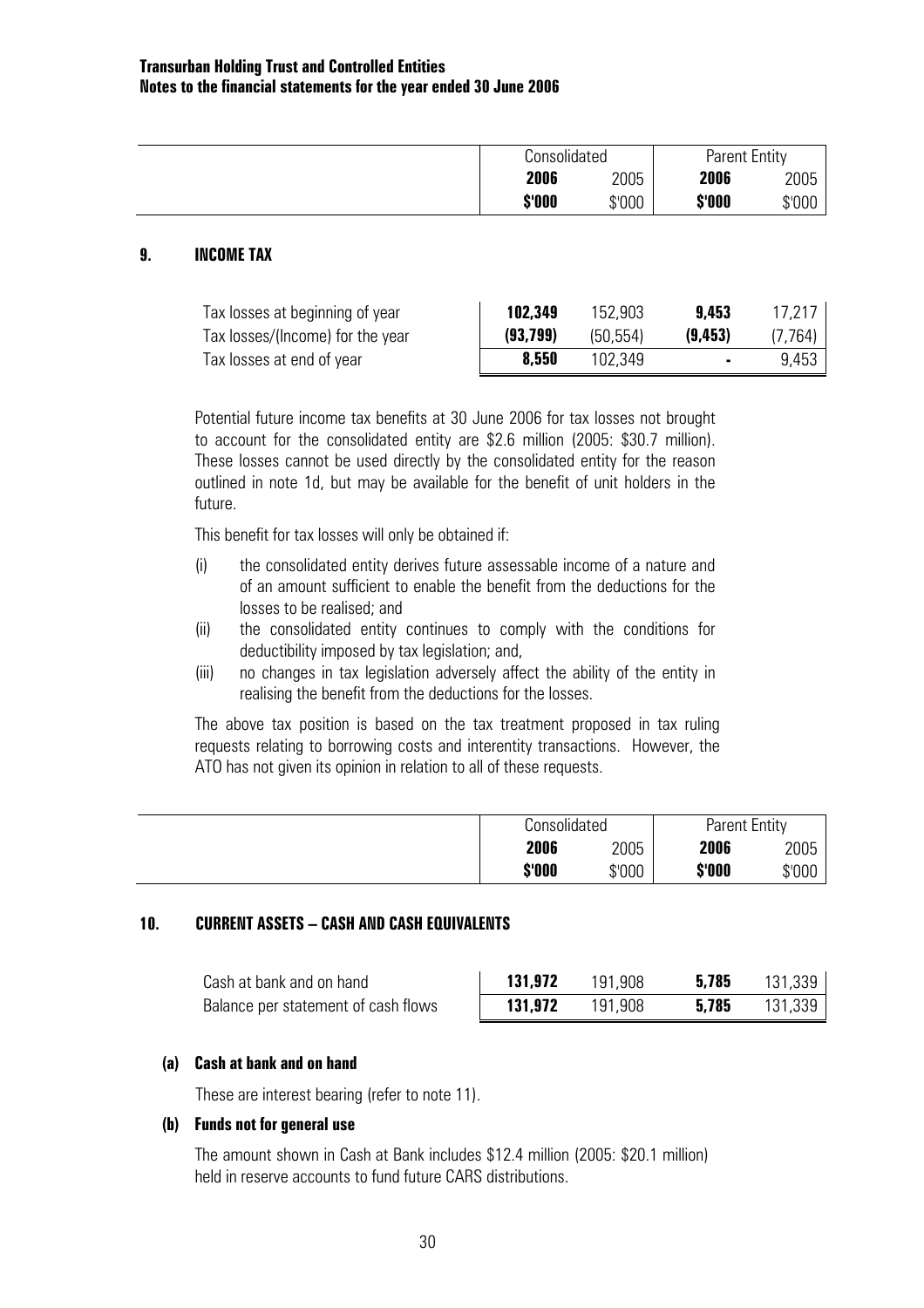| Consolidated |        | <b>Parent Entity</b> |        |
|--------------|--------|----------------------|--------|
| 2006         | 2005   | 2006                 | 2005   |
| \$'000       | \$'000 | \$'000               | \$'000 |

#### **11. CURRENT ASSETS – TRADE AND OTHER RECEIVABLES**

| Loans to related parties | 6,744 | 15,845 | 7.028  | 16.011 |
|--------------------------|-------|--------|--------|--------|
| Prepayments              | 2,494 | 4.590  | 83     | 232    |
| Other receivables        | 226   | 325    | 43.512 | 36,689 |
|                          | 9,464 | 20.760 | 50,623 | 52,932 |

#### **(a) Other receivables**

 These amounts generally arise from transactions outside the usual operating activities of the Group. The Parent Entity balance for 2006 is principally comprised of a distribution receivable from its subsidiaries.

#### **(b) Fair values**

The fair values and carrying values of receivables of the Group are the same.

#### **(c) Effective Interest rates**

The Group's exposure to interest rate risk and the effective weighted average interest rate by maturity periods is set out in the following tables.

| 2006                              |                                                      | <b>Fixed Interest Rate Maturing in:</b> |                              |                              |                              |                              |                         |                                      |                        |
|-----------------------------------|------------------------------------------------------|-----------------------------------------|------------------------------|------------------------------|------------------------------|------------------------------|-------------------------|--------------------------------------|------------------------|
|                                   | <b>Floating</b><br><b>Interest</b><br>Rate<br>\$'000 | 1 year<br>or less<br>\$'000             | Over 1<br>to 2 yrs<br>\$'000 | Over 2<br>to 3 yrs<br>\$'000 | Over 3<br>to 4 yrs<br>\$'000 | Over 4<br>to 5 yrs<br>\$'000 | Over 5<br>yrs<br>\$'000 | Non<br>interest<br>bearing<br>\$'000 | <b>TOTAL</b><br>\$'000 |
|                                   |                                                      |                                         |                              |                              |                              |                              |                         |                                      |                        |
| Cash                              | 131,972                                              | $\overline{\phantom{a}}$                |                              |                              |                              | $\qquad \qquad \blacksquare$ |                         |                                      | 131,972                |
| Sundry debtors                    |                                                      | $\overline{\phantom{a}}$                | $\overline{\phantom{0}}$     | $\overline{\phantom{0}}$     | $\overline{\phantom{a}}$     |                              |                         | 226                                  | 226                    |
| Loans to related parties          |                                                      | $\overline{\phantom{a}}$                | ۰.                           | $\overline{\phantom{a}}$     | $\overline{\phantom{a}}$     | $\overline{\phantom{a}}$     |                         | 6,744                                | 6,744                  |
| Advances to related parties       | 1,644,360                                            | $\overline{\phantom{a}}$                | $\blacksquare$               |                              | $\overline{\phantom{a}}$     | $\overline{\phantom{a}}$     | 355,426                 | 1,673,181                            | 3,672,967              |
| TLN's advanced                    | $\overline{\phantom{a}}$                             | -                                       | $\qquad \qquad \blacksquare$ | $\overline{\phantom{a}}$     | $\overline{\phantom{a}}$     | $\overline{\phantom{a}}$     | 469,767                 | $\overline{\phantom{a}}$             | 469,767                |
|                                   | ,776,332                                             |                                         |                              |                              |                              | $\overline{\phantom{a}}$     | 825,193                 | 1,680,151                            | 4,281,676              |
| Weighted average<br>interest rate | 6.80%                                                |                                         |                              |                              |                              | $\overline{\phantom{a}}$     | 11.94%                  |                                      |                        |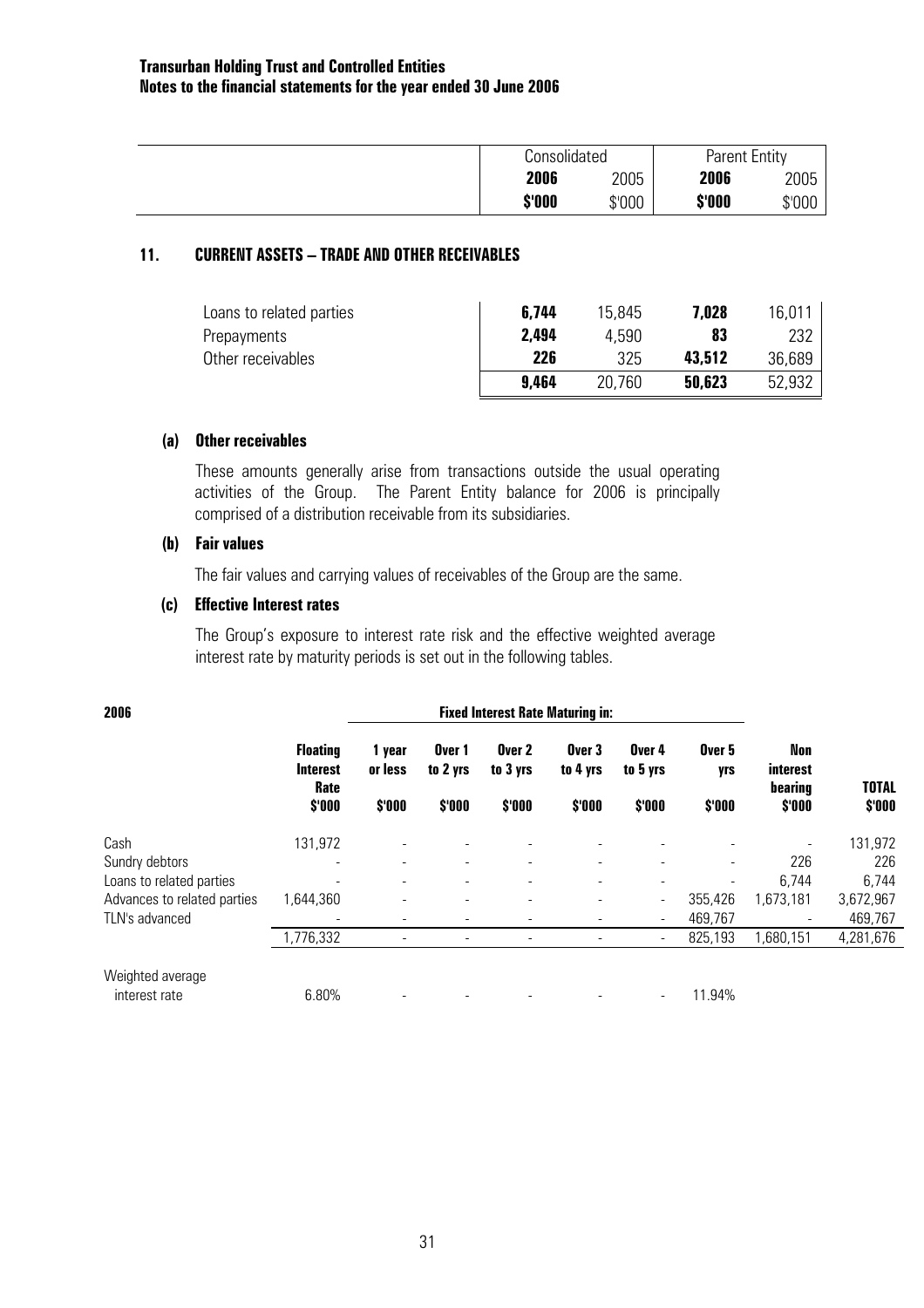| 2005                        |                                            |                   |                    | <b>Fixed Interest Rate Maturing in:</b> |                          |                              |                          |                                          |              |
|-----------------------------|--------------------------------------------|-------------------|--------------------|-----------------------------------------|--------------------------|------------------------------|--------------------------|------------------------------------------|--------------|
|                             | <b>Floating</b><br><b>Interest</b><br>Rate | 1 year<br>or less | Over 1<br>to 2 yrs | Over 2<br>to 3 yrs                      | Over 3<br>to 4 yrs       | Over 4<br>to 5 yrs           | Over 5<br>yrs            | Non<br><i>interest</i><br><b>bearing</b> | <b>TOTAL</b> |
|                             | \$'000                                     | \$'000            | \$'000             | \$'000                                  | \$'000                   | \$'000                       | \$'000                   | \$'000                                   | \$'000       |
| Cash                        | 191,908                                    | ۰                 |                    |                                         |                          |                              |                          | $\overline{\phantom{a}}$                 | 191,908      |
| Sundry debtors              |                                            |                   |                    |                                         | $\overline{\phantom{0}}$ |                              |                          | 325                                      | 325          |
| Loans to related parties    |                                            | -                 |                    |                                         |                          | $\qquad \qquad \blacksquare$ | $\overline{\phantom{a}}$ | 15,845                                   | 15,845       |
| Advances to related parties | 1,432,310                                  |                   | $\blacksquare$     | $\blacksquare$                          | ۰.                       | $\overline{\phantom{a}}$     | 336,167                  | 1,576,600                                | 3,345,077    |
| Investment in CPLN's        |                                            | 392,000           |                    | $\blacksquare$                          |                          | $\blacksquare$               |                          | $\qquad \qquad \blacksquare$             | 392,000      |
| Advance to other parties    |                                            |                   |                    |                                         |                          | -                            | $\overline{\phantom{a}}$ | 24,321                                   | 24,321       |
|                             | 1,624,218                                  | 392,000           |                    |                                         |                          | $\blacksquare$               | 336,167                  | 1,617,091                                | 3,969,476    |
| Weighted average            |                                            |                   |                    |                                         |                          |                              |                          |                                          |              |
| interest rate               | 6.39%                                      | 6.27%             |                    |                                         |                          | $\overline{\phantom{a}}$     | 11.94%                   |                                          |              |

#### **(d) Credit risk**

 Credit risk represents the loss that would be recognised if counterparties failed to perform as contracted. The credit risk on financial assets is the carrying amount net of any provisions for doubtful receivables. Refer to note 3 for more information on the risk management policy of the Group.

| Consolidated |        | <b>Parent Entity</b> |        |  |
|--------------|--------|----------------------|--------|--|
| 2006         | 2005   | 2006                 | 2005   |  |
| \$'000       | \$'000 | \$'000               | \$'000 |  |

### **12. CURRENT ASSETS – OTHER FINANCIAL ASSETS AT FAIR VALUE THROUGH PROFIT OR LOSS**

| At beginning of year             | ٠         |  |  |
|----------------------------------|-----------|--|--|
| Adjusted on adoption of AASB 139 | 16,840    |  |  |
| Revaluation                      | 2.940     |  |  |
| Exercised                        | (19, 780) |  |  |
| At end of year                   | ۰         |  |  |

#### **Transition to AASB 139**

The Group has taken the exemption available under AASB 1 *First-time Adoption* of Australian Equivalents to *International Reporting Standards* to apply AASB 139 *Financial Instruments: Recognition and Measurement* from 1 July 2005. At the date of transition to this standard at 1 July, the Group recognised the fair value of options held to acquire an additional 5 per cent interest in the Westlink M7. The effect was the recognition of a financial asset of \$16,840,000 and an increase in retained earnings of the same amount.

These options were revalued and exercised on 16 December 2005.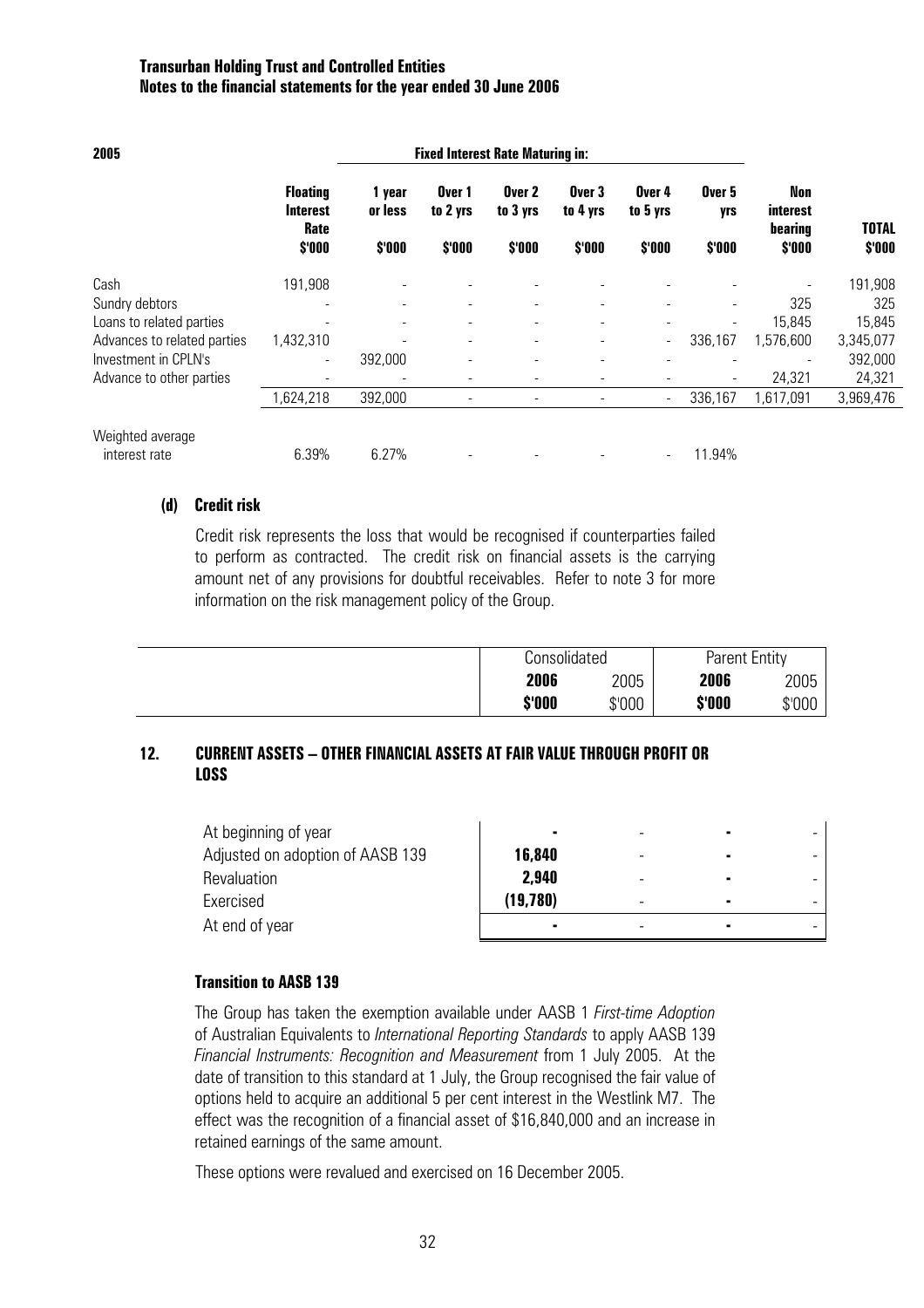| Consolidated |        | <b>Parent Entity</b> |        |
|--------------|--------|----------------------|--------|
| 2006         | 2005   | 2006                 | 2005   |
| \$'000       | \$'000 | \$'000               | \$'000 |

#### **13. DERIVATIVE FINANCIAL INSTRUMENTS**

#### **Current assets**

 Interest rate swap contracts - cash flow hedges (b) Total current derivative financial  $in$  strument assets

#### **Non-current assets**

 Interest rate swap contracts - cash flow hedges (b) Total non-current derivative financial  $in$ strument assets

#### **Current liabilities**

 Interest rate swap contracts - cash flow hedges (b) Total current derivative financial  $int$ **instrument liabilities** 

| 694   |   |   |  |
|-------|---|---|--|
| 694   | - | ٠ |  |
|       |   |   |  |
|       |   |   |  |
| 2,288 |   |   |  |
|       |   |   |  |
| 2,288 |   | ٠ |  |
|       |   |   |  |
|       |   |   |  |
| 45    |   |   |  |
|       |   |   |  |
| 45    |   | ٠ |  |
| 2,937 |   |   |  |

#### **(a) Transition to AASB 132 and AASB 139**

Derivative financial assets and liabilities relating to interest rate swaps have been recognised in accordance with note 1k. The Group has taken the exemption available under AASB 1 First-time Adoption of Australian Equivalents to International Financial Reporting Standards to apply AASB 139 and AASB 132 from 1 July 2005. Note 41 explains the adjustments on transition.

#### **(b) Instruments used by the Group**

The Group is party to derivative financial instruments in the normal course of business in order to hedge exposure to fluctuations in interest rates in accordance with the Group's financial risk management policies (refer to note 3).

#### *Interest rate swap contracts - cash flow hedges*

Bank loans of the Group currently bear an average variable interest rate of 6.4%. It is policy to protect part of the loans from exposure to increasing interest rates. Accordingly, the Group has entered into interest rate swap contracts under which it is obliged to receive interest at variable rates and to pay interest at fixed rates.

Swaps currently in place cover approximately 80 per cent (2005: 80 per cent) of long term debt. The fixed interest rates range between 5.6 per cent and 6.17 per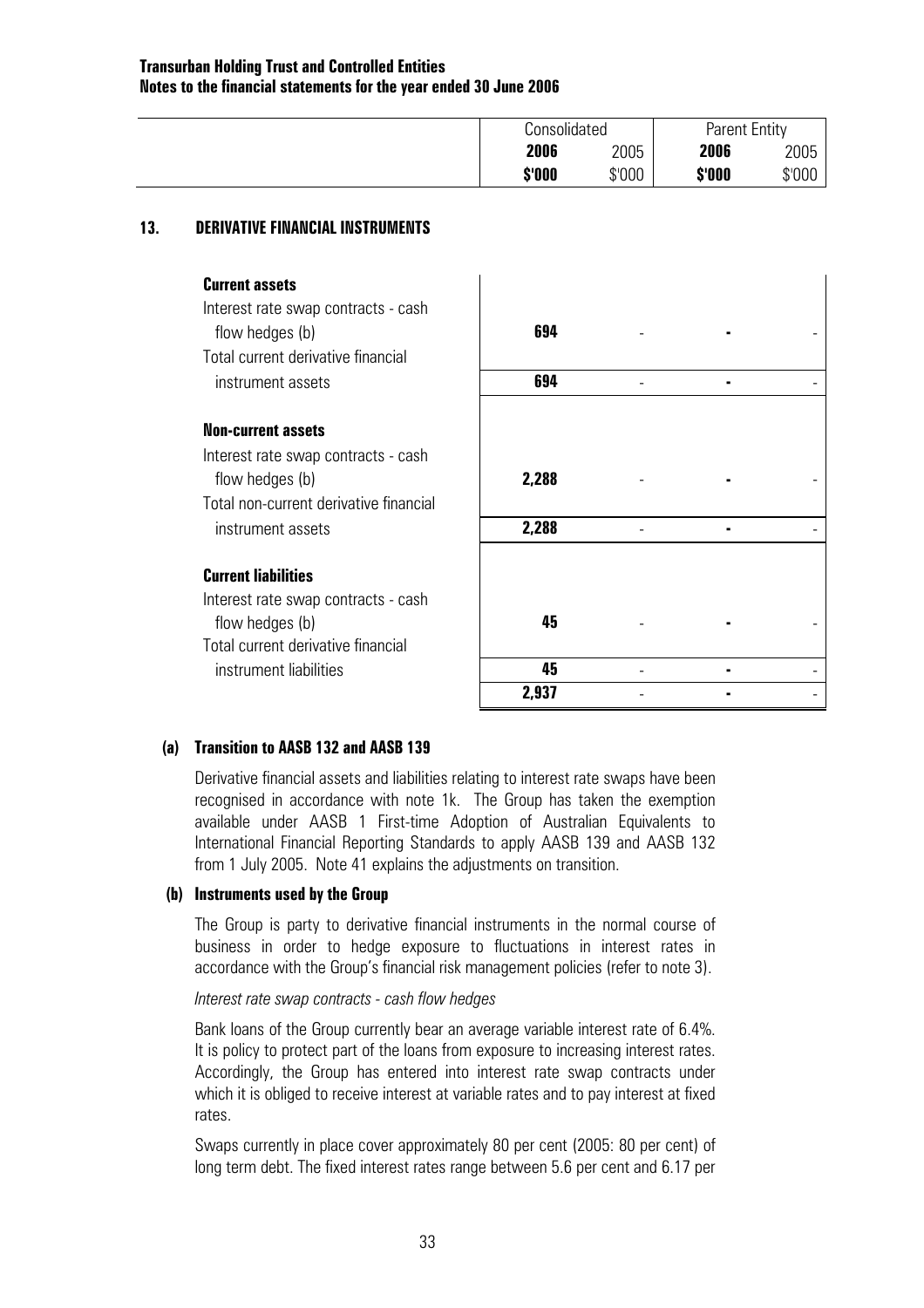cent (2005: 5.6 per cent and 6.17 per cent) and the variable rates are the appropriate bank bill rate.

At 30 June 2006, the notional principal amounts and periods of expiry of the interest rate swap contracts are as follows:

|                      | Consolidated |         | <b>Parent Entity</b> |        |
|----------------------|--------------|---------|----------------------|--------|
|                      | 2006         | 2005    | 2006                 | 2005   |
|                      | \$'000       | \$'000  | \$'000               | \$'000 |
|                      |              |         |                      |        |
| Less than 1 year     |              |         |                      |        |
| 1-2 years            |              |         | ۰                    |        |
| $2 - 3$ years        | 132,000      |         |                      |        |
| $3 - 4$ years        |              | 132,000 |                      |        |
| $4 - 5$ years        | 220,000      |         |                      |        |
| Greater than 5 years |              | 220,000 |                      |        |
|                      | 352,000      | 352,000 |                      |        |

The contracts require settlement of net interest receivable or payable. The settlement dates coincide with the dates on which interest is payable on the underlying debt. The contracts are settled on a net basis.

The gain or loss from remeasuring the hedging instruments at fair value is deferred in equity in the hedging reserve, to the extent that the hedge is effective, and re classified into profit and loss when the hedged interest expense is recognised. The ineffective portion is recognised in income immediately. In the year ended 30 June 2006 \$132,648 was transferred to profit and loss.

#### **(c) Credit risk exposure**

Credit risk arises from the potential failure of counterparties to meet their obligations under the respective contracts at maturity.

The Group continually monitors the credit ratings and credit exposure of each counterparty.

#### **(d) Interest rate risk exposure**

Refer to note 23 for the Group's exposure to interest rate risk on interest rate swaps.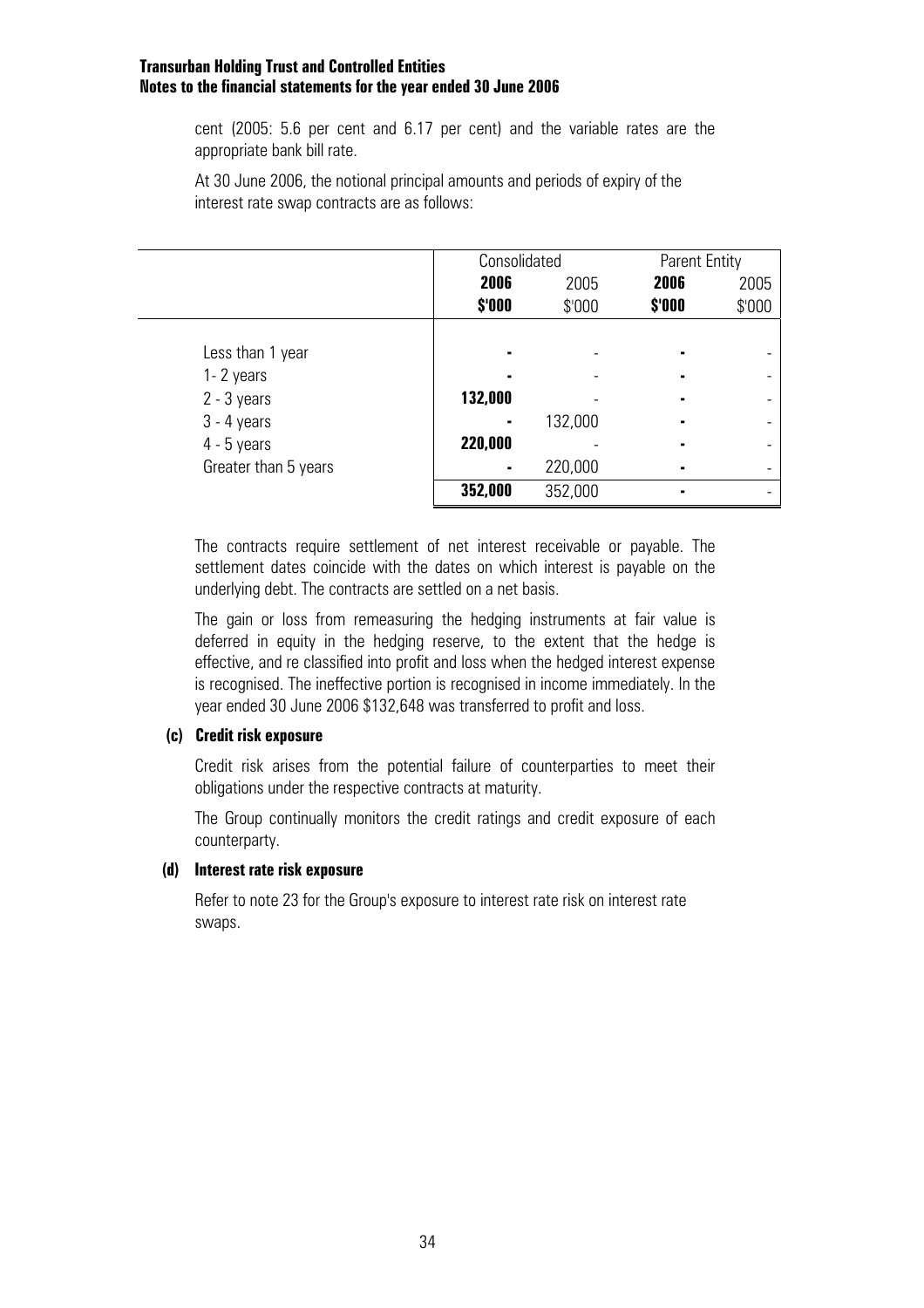| Consolidated |        | <b>Parent Entity</b> |        |
|--------------|--------|----------------------|--------|
| 2006         | 2005   | 2006                 | 2005   |
| \$'000       | \$'000 | \$'000               | \$'000 |

## **14. NON-CURRENT ASSETS – RECEIVABLES**

| Prepayments                        | $\sim$  | 1 973   | ٠       |         |
|------------------------------------|---------|---------|---------|---------|
| Tullamarine/Calder Freeway upgrade | 147,222 | 121.826 | 147.222 | 121,826 |
| Other related party loans          | 96.581  | 24.321  | 470.359 | 44.106  |
|                                    | 243,803 | 148.120 | 617,581 | 165,932 |

On 27 January 2005, the Transurban Group reached agreement with the State of Victoria and Vic Roads to use CityLink Concession Notes to fund an upgrade of the Tullamarine/Calder Freeway interchange.

Under the agreement, Transurban paid \$151.0 million to Vic Roads which is being used to fund the upgrade. In exchange, the State has assigned to Transurban \$305.3 million of the Concession Notes issued by CityLink to the State under the provisions of the Melbourne CityLink Concession Deed.

 The receivable classified as "Tullamarine/Calder Freeway upgrade" recognises the discounted value of Concession Notes reassigned from the State to the Trust.

| Consolidated |        | <b>Parent Entity</b> |        |
|--------------|--------|----------------------|--------|
| 2006         | 2005   | 2006                 | 2005   |
| \$'000       | \$'000 | \$'000               | \$'000 |

## **15. NON-CURRENT ASSETS – INVESTMENTS ACCOUNTED FOR USING THE EQUITY METHOD**

| Interest in joint venture partnership |        |       |       |       |
|---------------------------------------|--------|-------|-------|-------|
| and associates (note 35)              | 15,732 | 6.236 | 6,236 | 6,236 |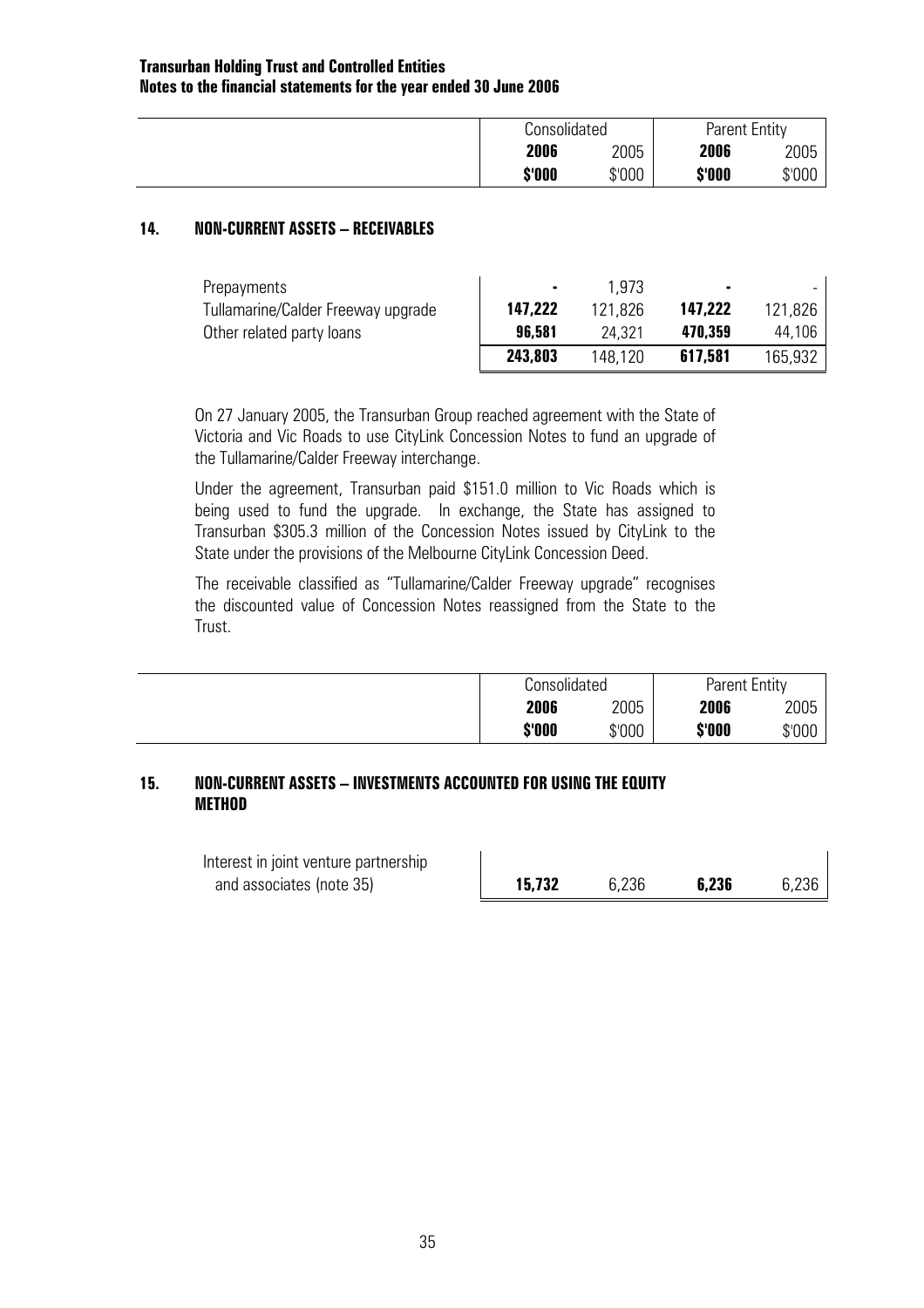| Consolidated | <b>Parent Entity</b>       |
|--------------|----------------------------|
| 2006         | 2006<br>2005<br>2005       |
| \$'000       | \$'000<br>\$'000<br>\$'000 |

## **16. NON-CURRENT ASSETS – HELD-TO- MATURITY INVESTMENTS**

| <b>Construction Phase Loan Notes</b> |         | 392,000 |  |
|--------------------------------------|---------|---------|--|
| Investment in Term Loan Notes        | 469,767 | -       |  |
|                                      | 469.767 | 392,000 |  |

## **Investment in Term Loan Notes ("TLN")**

 On the construction completion of the WestLink M7 motorway in December 2005, the Group's Construction Phase Loan Notes ("CPLN") converted to TLN. The notes current and former state represent Transurban's funding contribution to the Westlink Motorway Partnership. On conversion the interest receivable on these notes increased to 11.93 per cent from 6.27 per cent. Any unpaid interest capitalises into additional TLN. In the period to 30 June 2006, \$28.8 million of interest was capitalised into additional TLN. The TLN are instruments which will be repaid to the Transurban Group when conditions are satisfied relating to the operations of the M7. As this repayment is expected the TLN are not considered as part of the investment in M7 accounted for using the equity method and will not be reduced by future losses Westlink may incur.

| Consolidated |        | <b>Parent Entity</b> |        |
|--------------|--------|----------------------|--------|
| 2006         | 2005   | 2006                 | 2005   |
| \$'000       | \$'000 | \$'000               | \$'000 |

## **17. NON-CURRENT ASSETS – OTHER FINANCIAL ASSETS**

| <b>Non-traded investments</b> |           |           |                |           |
|-------------------------------|-----------|-----------|----------------|-----------|
| Units in controlled entities  | ٠         |           | 4,076,639      | 4,076,639 |
|                               |           |           | 4,076,639      | 4,076,639 |
| <b>Other financial assets</b> |           |           |                |           |
| Advances to related parties   | 3,576,386 | 3,345,077 | $\blacksquare$ |           |
|                               | 3,576,386 | 3,345,077 | $\blacksquare$ |           |
|                               |           |           |                |           |
| Total other financial assets  | 3,576,386 | 3,345,077 | 4,076,639      | 4,076,639 |

## **Non-traded investments**

The investment in controlled entities represents 100 per cent of the ordinary units of The CityLink Trust and 100 per cent of the ordinary units in The Hills Motorway Trust. Both Trusts were registered in Australia.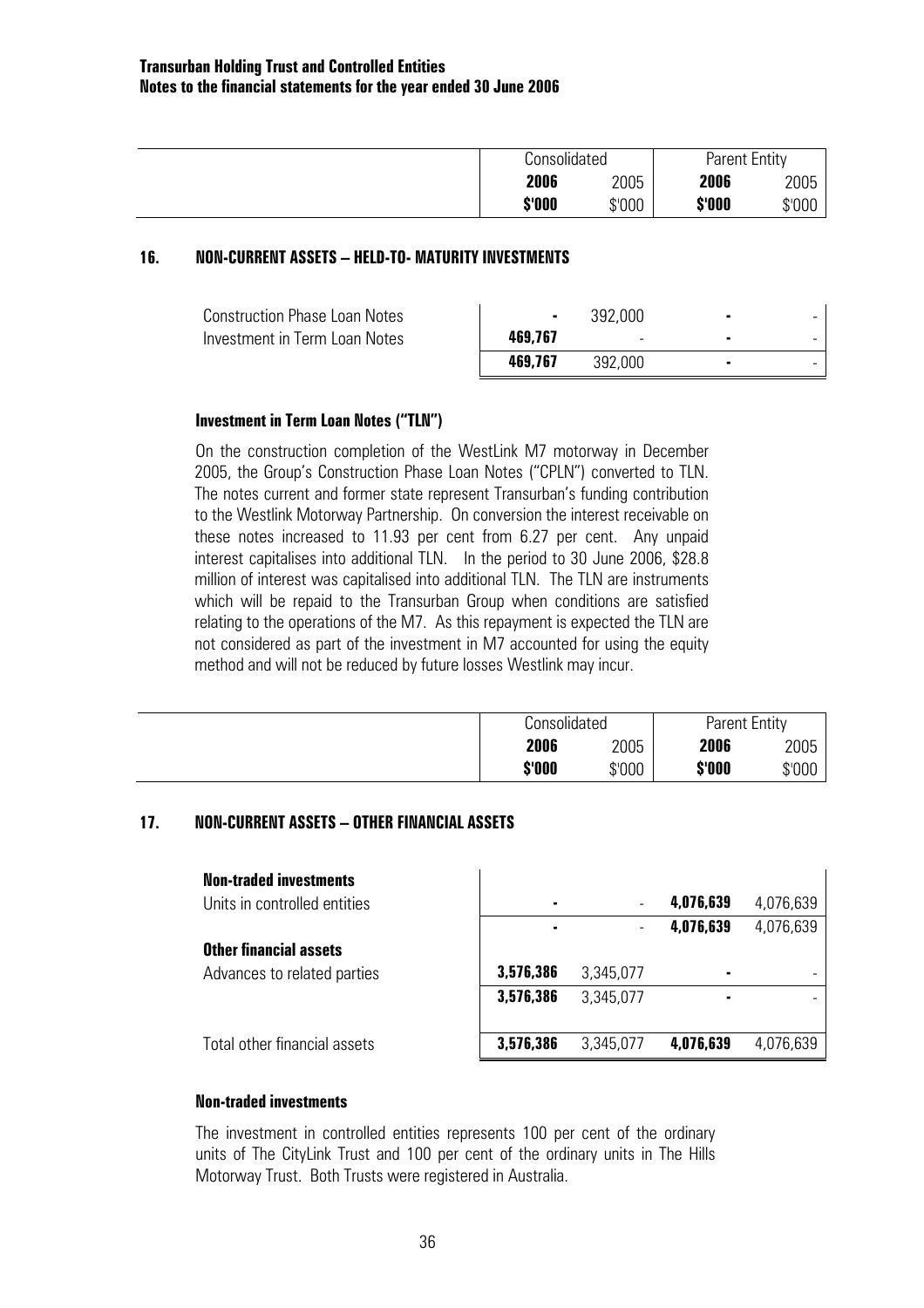|        | Consolidated | <b>Parent Entity</b> |        |
|--------|--------------|----------------------|--------|
| 2006   | 2005         | 2006                 | 2005   |
| \$'000 | \$'000       | \$'000               | \$'000 |

## **18. NON-CURRENT ASSETS – PROPERTY, PLANT AND EQUIPMENT**

| a) | <b>CityLink Fixed Assets</b>        |            |           |  |
|----|-------------------------------------|------------|-----------|--|
|    | CityLink at cost                    | 822,315    | 822,315   |  |
|    | Less: Accumulated depreciation      | (119, 472) | (93, 114) |  |
|    |                                     | 702,843    | 729,201   |  |
|    |                                     |            |           |  |
| b) | <b>M2 Motorway Fixed Assets</b>     |            |           |  |
|    | M2 at cost                          | 2,093,333  | 2,093,333 |  |
|    | Less: Accumulated depreciation      | (97, 549)  | (19,531)  |  |
|    |                                     | 1,995,784  | 2,073,802 |  |
|    |                                     |            |           |  |
| c) | <b>Equipment &amp; Fittings</b>     |            |           |  |
|    | At cost                             | 1,047      | 1,047     |  |
|    | Less: Accumulated depreciation      | (175)      | (3)       |  |
|    |                                     | 872        | 1,044     |  |
|    | Total Property, plant and equipment | 2,699,499  | 2,804,047 |  |

## **d) Reconciliations**

Reconciliations of the carrying amount of each class of property, plant and equipment at the beginning and end of the current financial year are set out below.

|                                  | <b>CityLink</b> | M <sub>2</sub> | <b>Equipment</b><br>& Fittings | Total      |
|----------------------------------|-----------------|----------------|--------------------------------|------------|
|                                  | \$'000          | \$'000         | \$'000                         | \$'000     |
| <b>Consolidated</b>              |                 |                |                                |            |
| <b>Year ended 30 June 2006</b>   |                 |                |                                |            |
| Opening net book balance         | 729,201         | 2,073,802      | 1,044                          | 2,804,047  |
| Additions                        |                 |                |                                |            |
| <b>Disposals</b>                 |                 |                |                                |            |
| Depreciation/amortisation charge | (26, 358)       | (78, 018)      | (172)                          | (104, 548) |
| Closing net book amount          | 702,843         | 1,995,784      | 872                            | 2,699,499  |
| <b>Year ended 30 June 2005</b>   |                 |                |                                |            |
| Opening net book balance         | 726,906         |                |                                | 726,906    |
| Additions                        | 28,653          | 2,093,333      | 1,047                          | 2,123,033  |
| Disposals                        |                 |                |                                |            |
| Depreciation/amortisation charge | (26, 358)       | (19,531)       | (3)                            | (45, 892)  |
| Closing net book amount          | 729,201         | 2,073,802      | 1,044                          | 2,804,047  |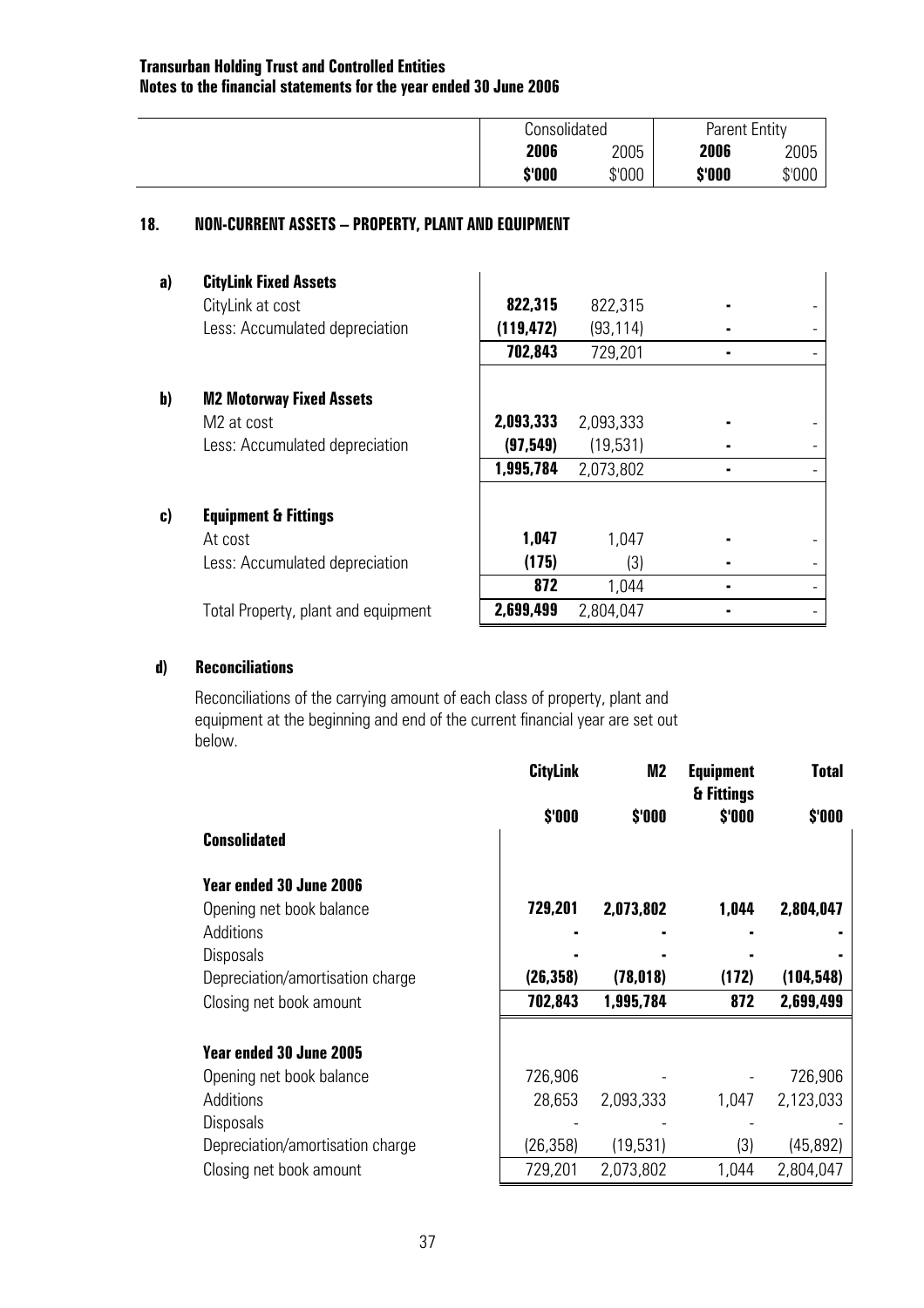Refer to note 23 for information on non-current assets pledged as security by the Trust .

| Consolidated |        | Parent Entity |        |
|--------------|--------|---------------|--------|
| 2006         | 2005   | 2006          | 2005   |
| \$'000       | \$'000 | \$'000        | \$'000 |

## **19. NON-CURRENT ASSETS - OTHER**

| Deferred borrowing costs | 22 R1             |  |
|--------------------------|-------------------|--|
|                          | 22 R <sub>1</sub> |  |

## **Transition to AASB 132 and AASB 139**

 The Group has taken the exemption available under AASB 1 *First-time Adoption of Australian Equivalents to International Financial Reporting Standards* to apply AASB 139 and AASB 132. At the date of transition to this standard, costs incurred in the raising of debt "Deferred borrowing costs" for the consolidated entity valued at \$22,811,000 and for the parent valued at \$274,000 that were classified in the balance sheet under previous AGAAP as other non-current assets were either re-classified as a reduction in non-current liabilities – borrowings or reclassified to the cash flow reserve.

| Consolidated |        | <b>Parent Entity</b> |        |
|--------------|--------|----------------------|--------|
| 2006         | 2005   | 2006                 | 2005   |
| \$'000       | \$'000 | \$'000               | \$'000 |

# **20. CURRENT LIABILITIES – TRADE AND OTHER PAYABLES**

| Trade payables         |        | -      |        |        |
|------------------------|--------|--------|--------|--------|
| CARS coupon payment    | 13,924 | 14.926 | ۰      |        |
| Related party payables | 76,008 | 53,611 | 40,133 | 17.443 |
| Other payables         | 3,392  | 4.273  | 56     | 127    |
|                        | 93,330 | 72,810 | 40,189 | 17.570 |

CARS coupon payment represents the interest payment due to holders of Convertible Adjusting Rate Securities ("CARS"). The distribution on these securities of 7.0 per cent per annum for the period 1 January 2006 to 30 June 2006 totalling \$13.9 million (2004: \$14.9 million) has been charged to the statement of financial performance as a borrowing cost due to the CARS being classified as a liability. This coupon was paid to CARS holders on 31 July 2006.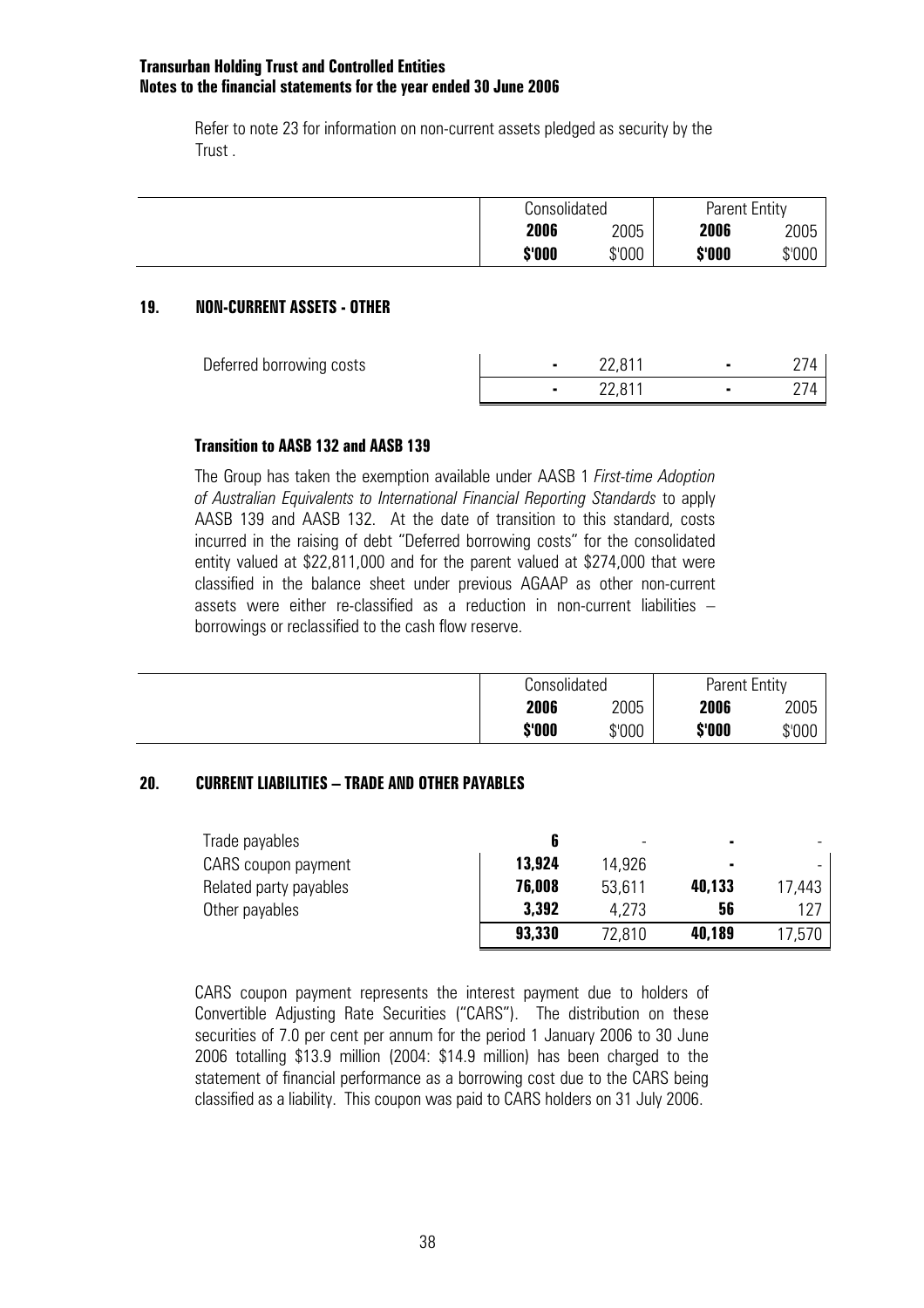| <i><b>Consolidated</b></i> |        | <b>Parent Entity</b> |        |
|----------------------------|--------|----------------------|--------|
| 2006                       | 2005   | 2006                 | 2005   |
| \$'000                     | \$'000 | \$'000               | \$'000 |

### **21. CURRENT LIABILITIES – NON-INTEREST BEARING LIABILITIES**

| Unearned income (related parties)  | 23,835 | 22.962  | 170 <sub>1</sub> |
|------------------------------------|--------|---------|------------------|
| Tullamarine/Calder freeway upgrade |        | 100.818 | 100.818          |
|                                    | 23,835 |         | 100.988          |

### **22. CURRENT LIABILITIES – PROVISIONS**

| Distribution to security holders | 207,070 | 142,455 | 207,070 | 142,455  |
|----------------------------------|---------|---------|---------|----------|
|                                  | 207,070 | 142,455 | 207,070 | 142,455, |

 The provision recognised in June 2005 was paid to security holders on 2 September 2005. The final 2006 distribution is payable on 25 August 2006.

## **23. NON-CURRENT LIABILITIES - BORROWINGS**

#### **Secured**

| <b>Convertible Adjusting Rate Securities</b> | 361,777   | 430,000   |                |         |
|----------------------------------------------|-----------|-----------|----------------|---------|
| Term debt                                    | 440,000   | 440,000   | $\blacksquare$ |         |
| <b>Working Capital Facilities</b>            | 15,000    | 7.000     | $\blacksquare$ |         |
| Loans from related parties                   | 2,531,810 | 2,000,321 | 807,731        | 300,513 |
|                                              | 3,348,587 | 2.877.321 | 807,731        | 300,513 |

#### **Financing Arrangements and Credit Facilities**

#### **a) Convertible Adjusting Rate Securities**

\$430.0 million was raised in April 2003 via the issue of 4.3 million CARS. Semi-annual interest is paid at a fixed rate of 7 per cent per annum until the first re-set date on 14 April 2007. These securities are generally convertible into Transurban Securities at a discount of 2.5 per cent and rank ahead of Transurban Stapled Securities on a winding up of Transurban in conjunction with a winding up of Transurban CARS Trust. The Trust acts as guarantor for the interest payments until the first re-set date at which time the guarantee may or may not be extended. The option in 2007 Is purely for conversion to equity and there is no intention to repay the debt and thus non-current disclosure has been adopted.

During the year CARS holders had two opportunities to convert their holdings to Transurban Stapled Securities: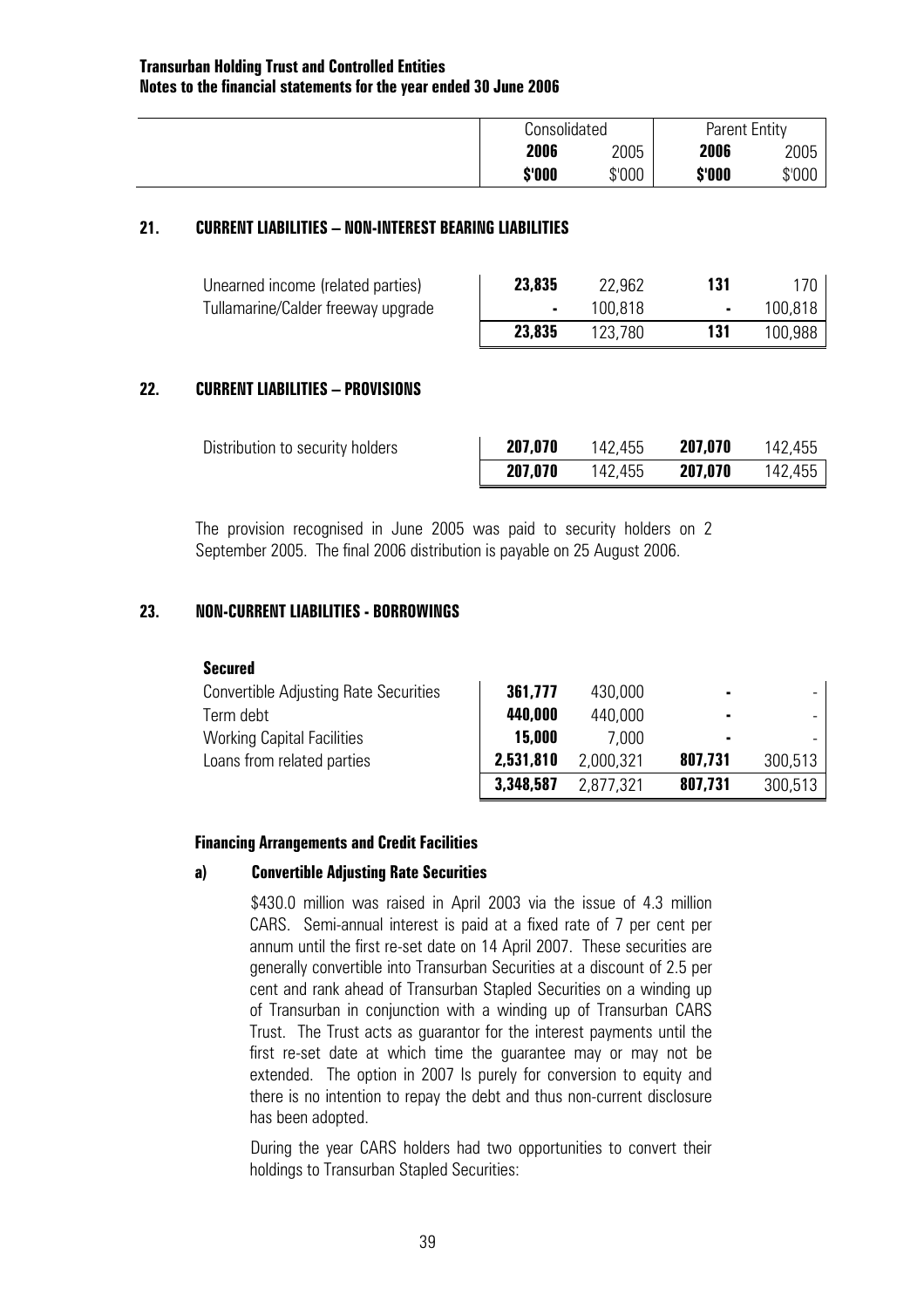31 December 2005, when 288,711 CARS were converted, and

30 June 2006, when 273,953 CARS were converted.

Reconciliation of the movement in the CARS liability.

|                                        | Consolidated |         | <b>Parent Entity</b> |        |  |
|----------------------------------------|--------------|---------|----------------------|--------|--|
|                                        | 2006         | 2005    | 2006                 | 2005   |  |
|                                        | \$'000       | \$'000  | \$'000               | \$'000 |  |
|                                        |              |         |                      |        |  |
| Balance at 1 July                      | 430,000      | 430,000 |                      |        |  |
| Conversion on 31 December 2005 at      |              |         |                      |        |  |
| the rate of 17.0679 stapled securities | (28, 871)    |         |                      |        |  |
|                                        | 401,129      | 430,000 |                      |        |  |
| Conversion on 30 June 2006 at the      |              |         |                      |        |  |
| rate of 17.4966 stapled securities     | (27, 395)    |         |                      |        |  |
| Capitalised borrowing costs            | (11, 957)    |         |                      |        |  |
| Balance at 30 June                     | 361,777      | 430,000 |                      |        |  |

## **b) Term Debt**

\$440.0 million bank facility, maturing in June 2009. The facility was fully utilised at 30 June 2006. This facility is fully secured against the respective rights of Hills Motorway Ltd and Hills Motorway Trust in the Motorway and their assets.

## **c) Working Capital Facilities**

\$30.0 million facility which is available for use until June 2009. At 30 June 2006, \$15.0 million of this facility was drawn-down.

## **d) Loans from related parties**

\$1.78 billion was borrowed from Transurban Finance Company to refinance Transurban's debt in relation to the construction of the Melbourne CityLink project. The remaining \$751.8 million was used to meet the various activities, including:

- Cash component paid to Hills Motorway Group investors on the acquisition of the Hills Motorway Group in 2005 (\$42.5 million);
- Fund the acquisition of Tollaust Pty Ltd (\$36.2 million);
- Fund the buyout of additional equity in Westlink M7 (\$47.3 million);
- The financing of the payable to the State of Victoria in relation to the Tullamarine/Calder freeway upgrade (\$150.8 million); and
- To assist the Transurban Group security holder distributions (\$88 million).

These amounts will not be called upon before 30<sup>th</sup> June 2007.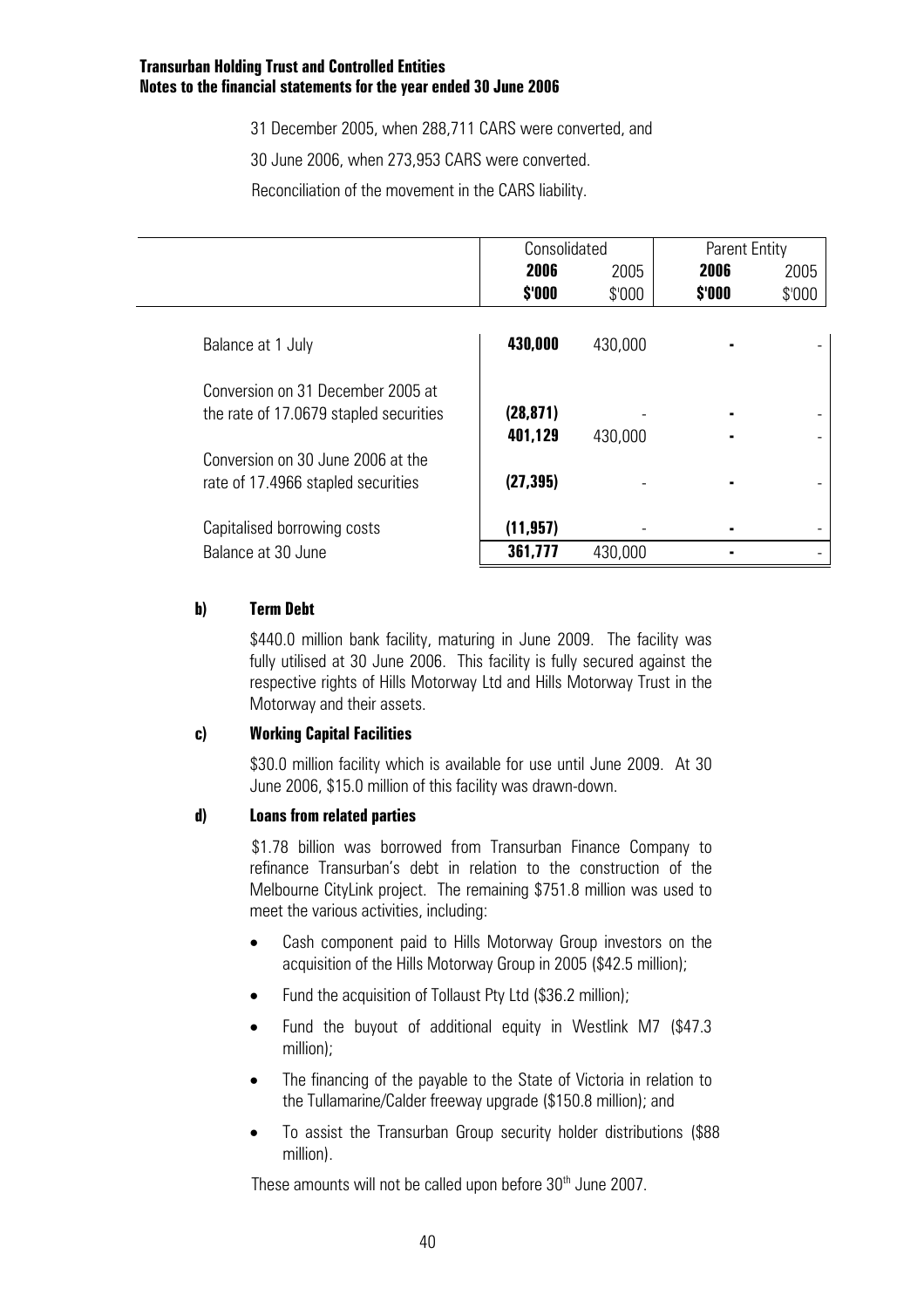|                         | Consolidated |             | <b>Parent Entity</b> |        |
|-------------------------|--------------|-------------|----------------------|--------|
|                         | 2006         | 2005        | 2006                 | 2005   |
|                         | \$'000       | \$'000      | \$'000               | \$'000 |
|                         |              |             |                      |        |
| <b>Loan facilities</b>  |              |             |                      |        |
| <b>Total facilities</b> | 2,986,810    | 2,447,321   | $\blacksquare$       |        |
| Used at balance date    | (2,986,810)  | (2,447,321) | ٠                    |        |
| Unused at balance date  | ٠            |             | ٠                    |        |

## **Interest rate risk exposure**

The following table sets out the Group's exposure to interest rate risk, including the contractual repricing dates and the effective weighted average interest rate by maturity periods.

| 2006                              |                                            | <b>Fixed Interest Rate Maturing in:</b> |                          |                          |                          |                              |                          |                                   |              |
|-----------------------------------|--------------------------------------------|-----------------------------------------|--------------------------|--------------------------|--------------------------|------------------------------|--------------------------|-----------------------------------|--------------|
|                                   | <b>Floating</b><br><b>Interest</b><br>Rate | year<br>or less                         | Over 1<br>to 2 yrs       | Over 2<br>to 3 yrs       | Over 3<br>to 4 yrs       | Over 4<br>to 5 yrs           | Over 5<br>yrs            | Non<br><i>interest</i><br>bearing | <b>TOTAL</b> |
|                                   | \$'000                                     | \$'000                                  | \$'000                   | \$'000                   | \$'000                   | \$'000                       | \$'000                   | \$'000                            | \$'000       |
| <b>Sundry Creditors</b>           |                                            |                                         | ٠                        |                          |                          | $\qquad \qquad \blacksquare$ | $\overline{\phantom{a}}$ | 17,322                            | 17,322       |
| Promissory notes                  |                                            | $\overline{\phantom{a}}$                | $\overline{\phantom{a}}$ |                          | $\overline{\phantom{a}}$ | $\overline{\phantom{a}}$     | $\overline{\phantom{a}}$ | 27,034                            | 27,034       |
| <b>Term Debt</b>                  | 440,000                                    |                                         | ۰                        |                          | $\overline{\phantom{a}}$ | $\blacksquare$               |                          | $\overline{\phantom{a}}$          | 440,000      |
| <b>Working Capital Facilities</b> | 15,000                                     |                                         | $\overline{\phantom{a}}$ |                          |                          | $\overline{\phantom{a}}$     |                          |                                   | 15,000       |
| Loans from related parties        | 2,381,810                                  |                                         | $\overline{\phantom{a}}$ | $\overline{\phantom{0}}$ | 150,000                  |                              | $\overline{\phantom{a}}$ | 76,008                            | 2,607,818    |
| Interest rate swaps               | (352,000)                                  |                                         | $\overline{\phantom{0}}$ |                          |                          | $\overline{\phantom{a}}$     | 352,000                  |                                   |              |
| CARS                              |                                            | ٠                                       | $\overline{\phantom{0}}$ |                          |                          | $\overline{\phantom{a}}$     | 361,777                  |                                   | 361,777      |
|                                   | 2,484,810                                  | ٠                                       | $\overline{\phantom{0}}$ | $\overline{\phantom{0}}$ | 150,000                  | $\overline{\phantom{a}}$     | 713,777                  | 120,364                           | 3,468,951    |
| Weighted average                  |                                            |                                         |                          |                          |                          |                              |                          |                                   |              |
| interest rate                     | 6.26%                                      |                                         |                          |                          | 6.00%                    | $\overline{\phantom{a}}$     | 6.49%                    |                                   |              |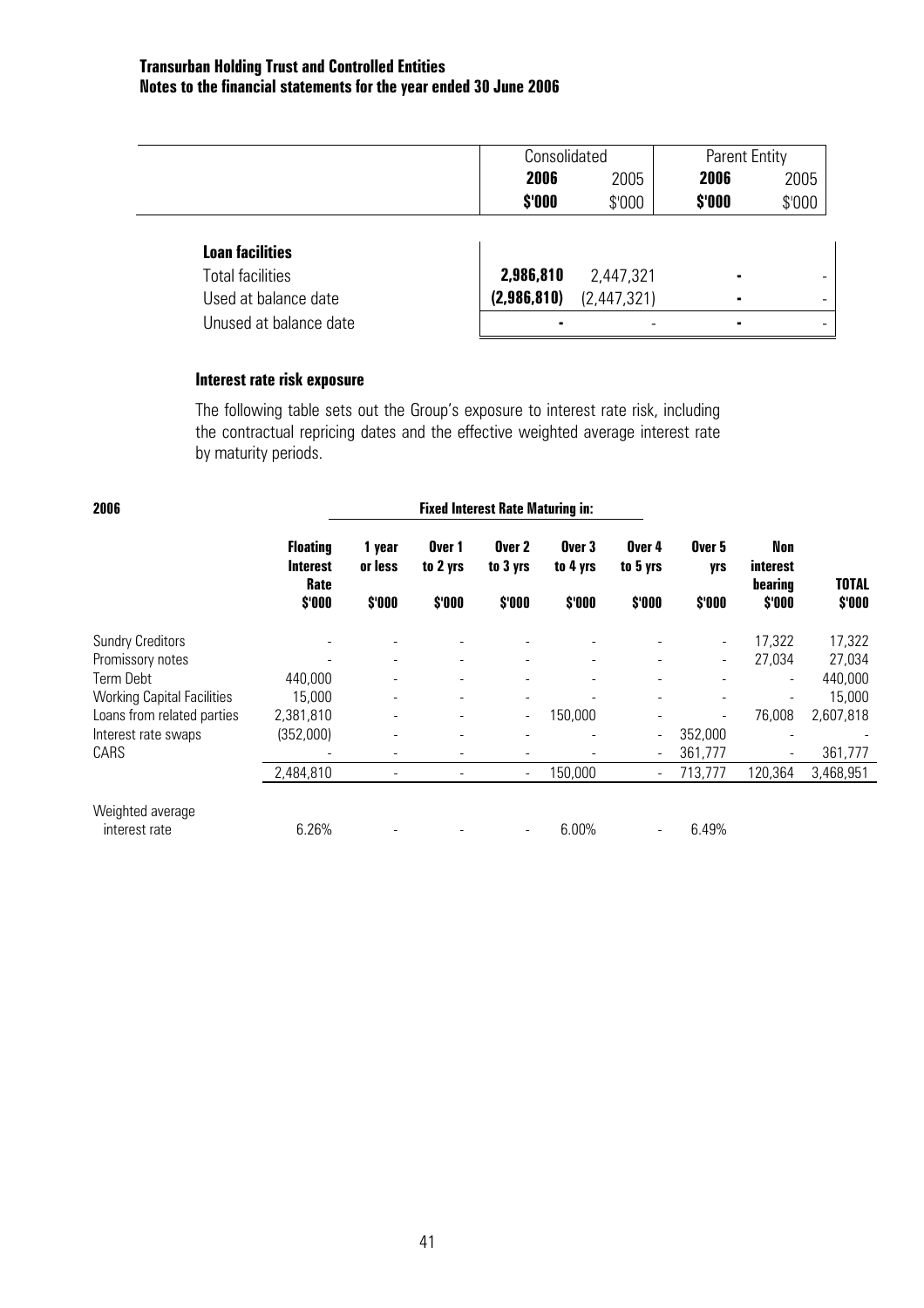|                                            | <b>Fixed Interest Rate Maturing in:</b> |                    |                          |                          |                          |                          |                                   |           |
|--------------------------------------------|-----------------------------------------|--------------------|--------------------------|--------------------------|--------------------------|--------------------------|-----------------------------------|-----------|
| <b>Floating</b><br><b>Interest</b><br>Rate | 1 year<br>or less                       | Over 1<br>to 2 yrs | Over 2<br>to 3 yrs       | Over 3<br>to 4 yrs       | Over 4<br>to 5 yrs       | Over 5<br>yrs            | Non<br><i>interest</i><br>bearing | TOTAL     |
| \$'000                                     | \$'000                                  | \$'000             | \$'000                   | \$'000                   | \$'000                   | \$'000                   | \$'000                            | \$'000    |
|                                            |                                         |                    |                          |                          |                          |                          |                                   | 19,199    |
|                                            |                                         | $\blacksquare$     |                          |                          |                          | $\overline{\phantom{0}}$ | 146,480                           | 146,480   |
|                                            |                                         |                    |                          |                          |                          |                          | 22,116                            | 22,116    |
| 440,000                                    |                                         |                    | ٠                        |                          |                          |                          | $\overline{\phantom{0}}$          | 440,000   |
| 7,000                                      |                                         |                    |                          |                          |                          |                          |                                   | 7,000     |
| 1,415,321                                  | 435,000                                 |                    |                          | $\overline{\phantom{0}}$ | 150,000                  |                          | 53,611                            | 2,053,932 |
| (352,000)                                  |                                         | $\blacksquare$     |                          |                          |                          | 1,380,000                |                                   |           |
|                                            | $\overline{\phantom{a}}$                |                    | $\overline{\phantom{a}}$ |                          | $\overline{\phantom{a}}$ | 430,000                  |                                   | 430,000   |
| 1,510,321                                  | 435,000                                 |                    |                          | $\overline{\phantom{a}}$ | 150,000                  | 1,810,000                | 241,406                           | 3,118,727 |
|                                            |                                         |                    |                          |                          |                          |                          |                                   |           |
|                                            | 6.16%                                   | 6.25%              |                          |                          | -                        | 6.00%                    | 6.22%                             | 19,199    |

### **Fair value**

The carrying amount and net market value of financial assets and liabilities brought to account at balance date are the same.

| Consolidated |        | Parent Entity |        |  |
|--------------|--------|---------------|--------|--|
| 2006         | 2005   | 2006          | 2005   |  |
| \$'000       | \$'000 | \$'000        | \$'000 |  |

## **24. NON-CURRENT LIABILITIES – NON-INTEREST BEARING**

| <b>Promissory Notes</b>            | 11.711 | 22.116 | ٠ |        |
|------------------------------------|--------|--------|---|--------|
| Tullamarine/Calder freeway upgrade |        | 45,662 |   | 45,662 |
|                                    | 11.711 | 67 778 |   | 45,662 |

The Hills Motorway Trust has entered into leases with the Roads and Traffic Authority of New South Wales ("RTA"). Annual lease liabilities under these leases total \$7.0 million, indexed annually to the Consumer Price Index over the estimated period that the M2 Motorway will be used. Until such time as a threshold return is achieved, payments under these leases can be made at any time at the discretion of the Responsible Entity of the Trust, by means of the issue of non-interest bearing promissory notes to the RTA.

Promissory Notes have been included in the Financial Report as non-interest bearing liabilities at the present value of expected future repayments. As the timing and profile of these repayments is largely determined by the available equity cash flows of the M2 Motorway, the present value of the expected future repayments is determined using a discount rate of 12 per cent which recognises their subordinated nature.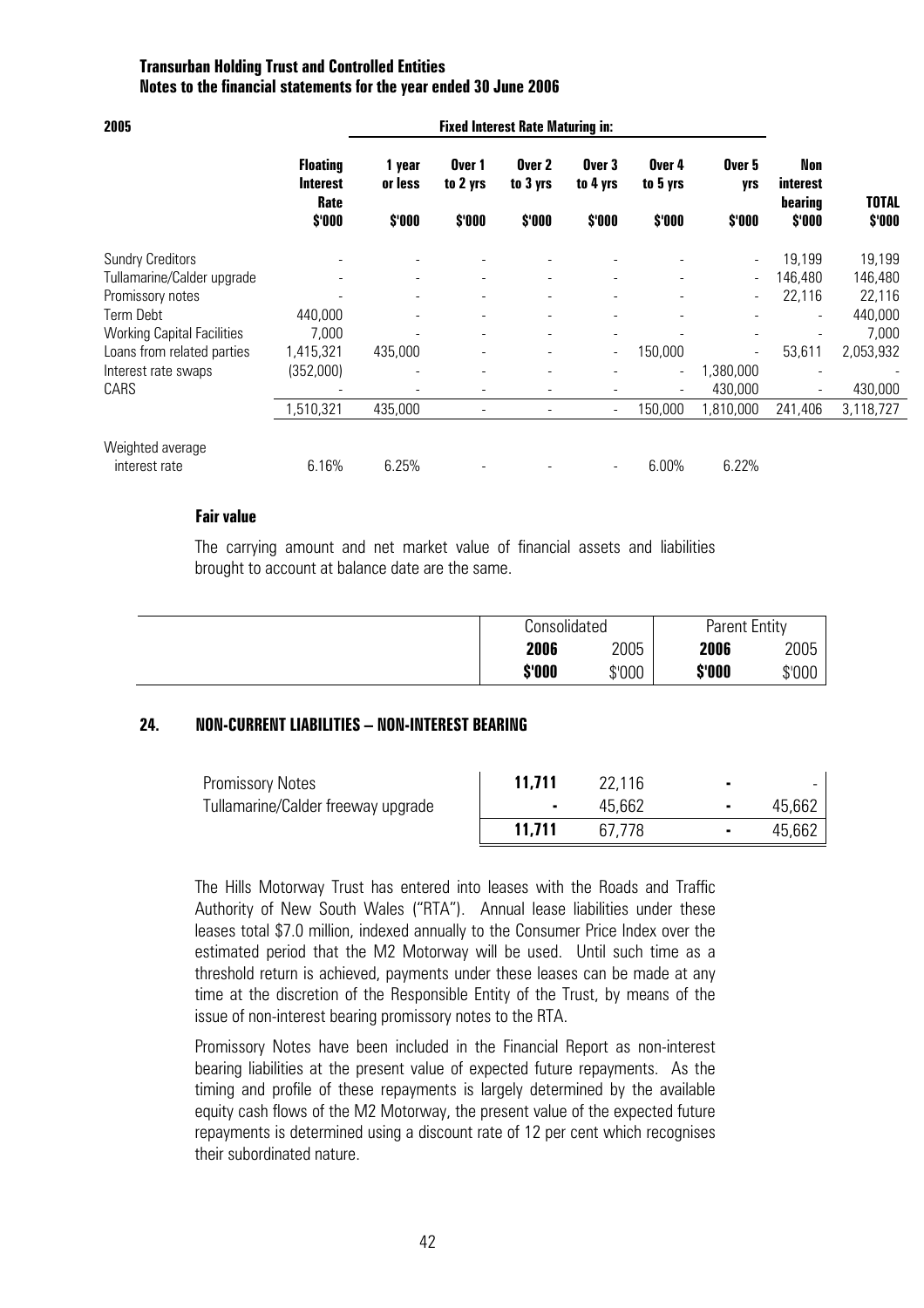A change in the accounting treatment for Promissory Notes to exclude the construction period of the M2 from the repayment profile has occurred. This change has extended the timing of the commencement of repayments by 9 years to 2022.

 The face value of promissory Notes on issue at 30 June 2006 is \$78.1 million (2005:\$69.2 million). The Net Present Value at 30 June 2006 of the redemption payments relating to these Promissory Notes is \$11.7 million (2005: \$22.1 million).

The indicative timing of these redemption payments is set out in the following table.

| Consolidated |        | <b>Parent Entity</b> |        |
|--------------|--------|----------------------|--------|
| 2006         | 2005   | 2006                 | 2005   |
| \$'000       | \$'000 | \$'000               | \$'000 |

| <b>Promissory Note Redemption</b>         |        |        |                |  |
|-------------------------------------------|--------|--------|----------------|--|
| <b>Estimated Promissory Note payments</b> |        |        |                |  |
| Later than 5 years but not later than     |        |        |                |  |
| 10 years                                  | ٠      | 37,332 | $\blacksquare$ |  |
| Later than 10 years but not later than    |        |        |                |  |
| 15 years                                  | 78,071 | 31,900 | $\blacksquare$ |  |
|                                           | 78,071 | 69,232 |                |  |

### **Reconciliation**

Reconciliation of movement in the Promissory Note liability.

| Promissory Notes liability at the start |          |          |  |
|-----------------------------------------|----------|----------|--|
| of the year                             | 22,116   |          |  |
| Promissory Notes acquired               |          | 20,001   |  |
| Promissory Notes issued during the      |          |          |  |
| year                                    | 8,839    | 8,583    |  |
| Discount of Promissory Notes on issue   |          |          |  |
| at the beginning of the year            | (11,682) |          |  |
| Discount of Promissory Notes issued     |          |          |  |
| during the year                         | (7, 562) | (6, 468) |  |
| Promissory Note liability at the end of |          |          |  |
| the year                                | 11,711   | 22,116   |  |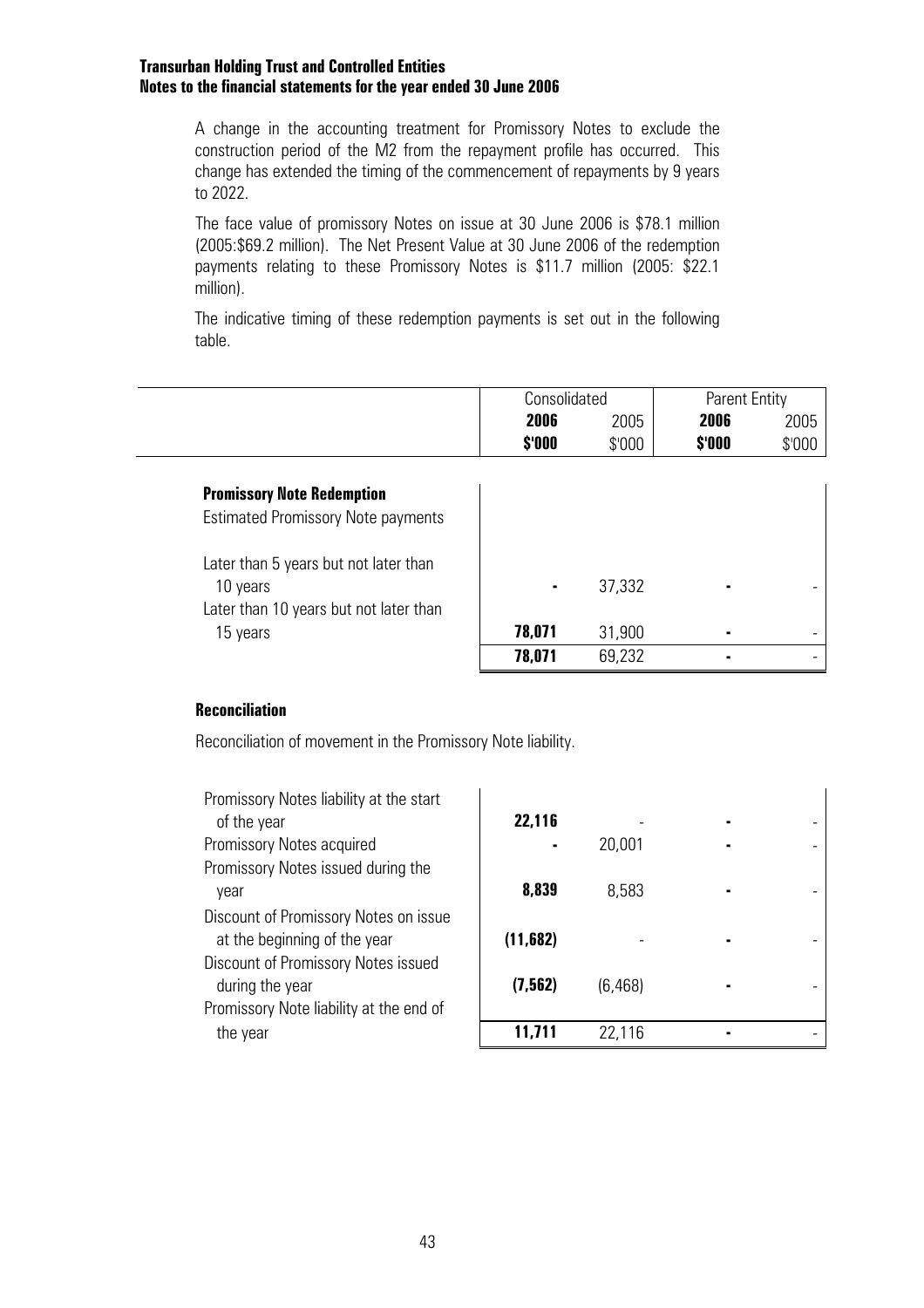## **25. UNITHOLDERS' FUNDS**

The issued units of the Trust are a component of a parcel of stapled securities, each parcel comprising one share in Transurban Holdings Limited, one unit in Transurban Holding Trust and one share in Transurban Limited.

 The individual securities comprising a parcel of stapled securities cannot be traded separately.

|    |                       | Consolidated |         |           | Consolidated |  |
|----|-----------------------|--------------|---------|-----------|--------------|--|
|    |                       | 2006         | 2005    | 2006      | 2005         |  |
|    |                       | <b>Units</b> | Units   |           |              |  |
|    |                       | 000          | '000    | \$'000    | \$'000       |  |
| a) | <b>Ordinary units</b> |              |         |           |              |  |
|    | Ordinary units        |              |         |           |              |  |
|    | fully paid            | 816,633      | 791,416 | 4,194,672 | 4,051,220    |  |
|    |                       | 816,633      | 791,416 | 4,194,672 | 4,051,220    |  |

|              |             |                                           |              | <b>Number</b> | <b>Issue</b> |           |
|--------------|-------------|-------------------------------------------|--------------|---------------|--------------|-----------|
|              | <b>Date</b> | <b>Details</b>                            | <b>Notes</b> | of Units      | <b>Price</b> |           |
| $\mathbf{b}$ |             |                                           |              | <b>'000</b>   |              | \$'000    |
|              | 1 Jul 2005  | <b>Opening Balance</b>                    |              | 791,416       |              | 4,051,220 |
|              | 7 Sep 2005  | Exercise of May 2002 Options              | e            | 46            | \$3.9400     | 180       |
|              | 21 Sep 2005 | Exercise of Oct 2001 Options              | e            | 250           | \$4.1242     | 1,031     |
|              | 21 Sep 2005 | Exercise of April 2001 Options            | e            | 140           | \$3.5370     | 495       |
|              | 1 Dec 2005  | Exercise of May 2002 Options              | e            | 33            | \$3.9400     | 131       |
|              | 13 Dec 2005 | Exercise of May 2002 Options              | e            | 67            | \$3.9400     | 263       |
|              | 13 Dec 2005 | Exercise of May 2002 Options              | e            | 15            | \$3.9400     | 59        |
|              | 13 Dec 2005 | Exercise of April 2001 Options            | e            | 250           | \$3.5370     | 884       |
|              | 13 Dec 2005 | Exercise of Oct 2001 Options              | e            | 250           | \$4.1242     | 1,031     |
|              | 16 Dec 2005 | Exercise of April 2002 Options            | e            | 137           | \$3.7500     | 515       |
|              | 31 Dec 2005 | <b>Acquisition of Treasury Securities</b> | g            | (1,580)       | \$6.1926     | (9, 784)  |
|              | 3 Jan 2006  | <b>Conversion of CARS</b>                 | f            | 4,928         | \$5.5790     | 27,492    |
|              | 28 Feb 2006 | Dividend Reinvestment Plan                | d            | 14,377        | \$6.1889     | 88,981    |
|              | 20 Mar 2006 | Exercise of May 2002 Options              | e            | 67            | \$3.9400     | 263       |
|              | 20 Jun 2006 | Exercise of May 2002 Options              | e            | 359           | \$3.9400     | 1,413     |
|              | 20 Jun 2006 | Exercise of April 2002 Options            | e            | 86            | \$3.7500     | 322       |
|              | 20 Jun 2006 | Exercise of Oct 2001 Options              | e            | 1,000         | \$4.1242     | 4,124     |
|              | 30 Jun 2006 | <b>Conversion of CARS</b>                 |              | 4,793         | \$5.4354     | 26,052    |
|              |             |                                           |              |               |              |           |
|              | 30 Jun 2006 | <b>Closing Balance</b>                    |              | 816,633       |              | 4,194,672 |

All units issued form part of the Transurban Group stapled securities issued. The amounts above represent the value apportioned to Transurban Holding Trust, with the remaining value apportioned to Transurban Holdings Limited.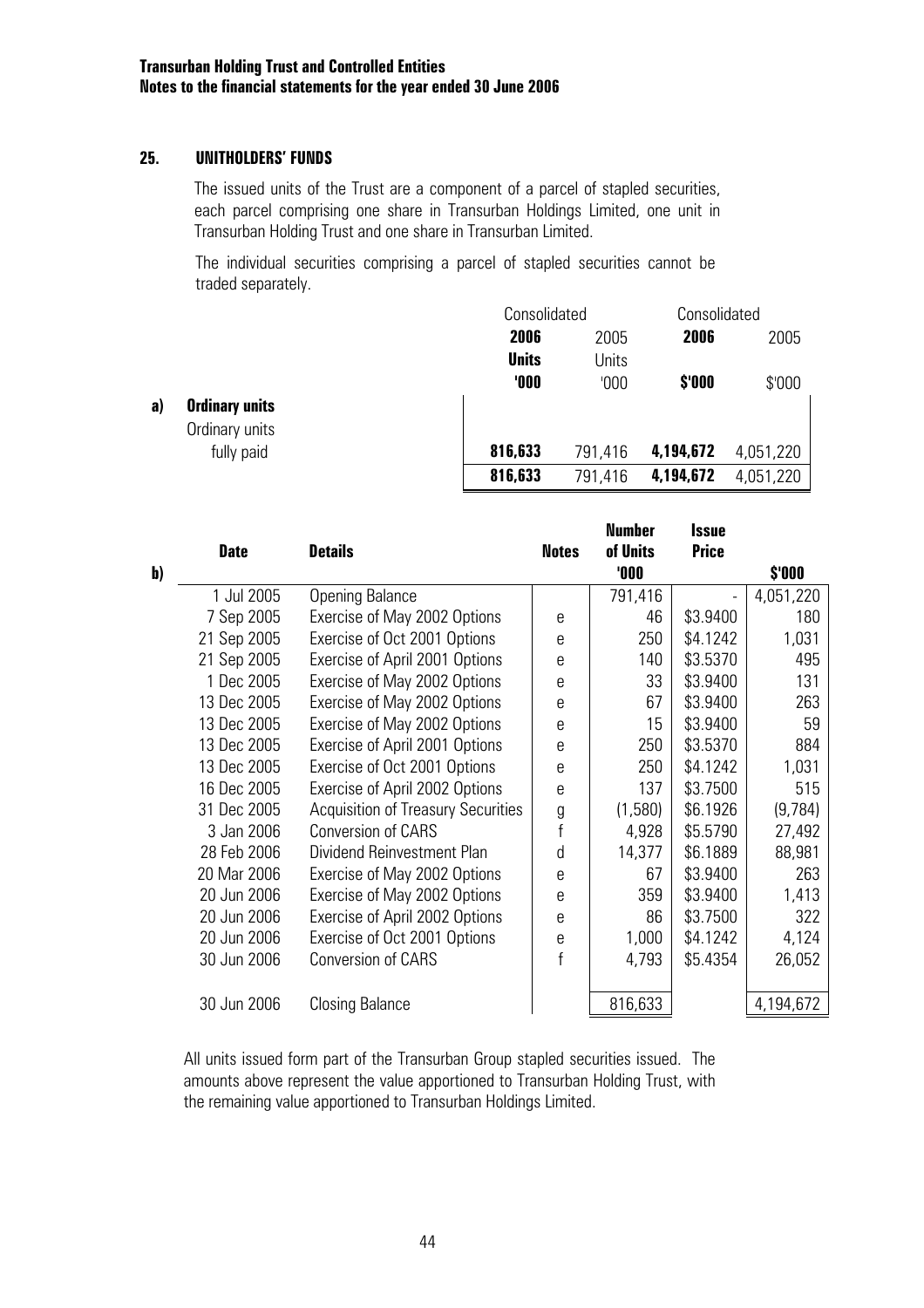## **c) Trust Units**

Units entitle the holder to participate in distributions and the winding up of Transurban Holding Trust in proportion to the number of and amounts paid on the units held. In the event that Transurban Holding Trust and Transurban CARS Trust are wound up simultaneously, holders of Transurban CARS securities would rank ahead of Transurban Holding Trust units.

On a show of hands every holder of units present at a meeting in person or by proxy is entitled to one vote.

## **d) Distribution reinvestment plan**

The Transurban Group has established a distribution reinvestment plan under which holders of stapled securities elect to have all or part of their distribution entitlements satisfied by the issue of new stapled securities rather than by cash. Securities issued under the plan are at a 2.5 per cent discount to the market price and include a unit in Transurban Holding Trust and a share in Transurban Holdings Limited.

## **e) Options over Trust units**

Options over Trust units are granted pursuant to the Transurban Group Executive Option Plan as the Trust units form part of the Transurban Group Stapled Security. Details of options on issue are set out in note 28.

## **f) Conversion of CARS**

During the year exchange notices electing to convert 563 thousand units into Transurban Group Stapled Securities were received. On conversion 9.8 million Trust units were issued.

# **g) Treasury Units**

Stapled Securities (including units in the Trust) issued to executives under the Executive Loan Plan. The stapled securities are held by the executive but will only vest in the executive in accordance with the terms of the plan. The acquired securities cannot be transferred or sold while the loan is outstanding.

| Consolidated |        | <b>Parent Entity</b> |        |
|--------------|--------|----------------------|--------|
| 2006         | 2005   | 2006                 | 2005   |
| \$'000       | \$'000 | \$'000               | \$'000 |

## **26. RESERVES AND ACCUMULATED LOSSES**

## **(a) Reserves**

| Cash flow reserve            | (2,078) | -      |       | - |
|------------------------------|---------|--------|-------|---|
| Share-based payments reserve | 1,168   | $\sim$ | 1.168 | - |
|                              | (910)   |        | 1.168 |   |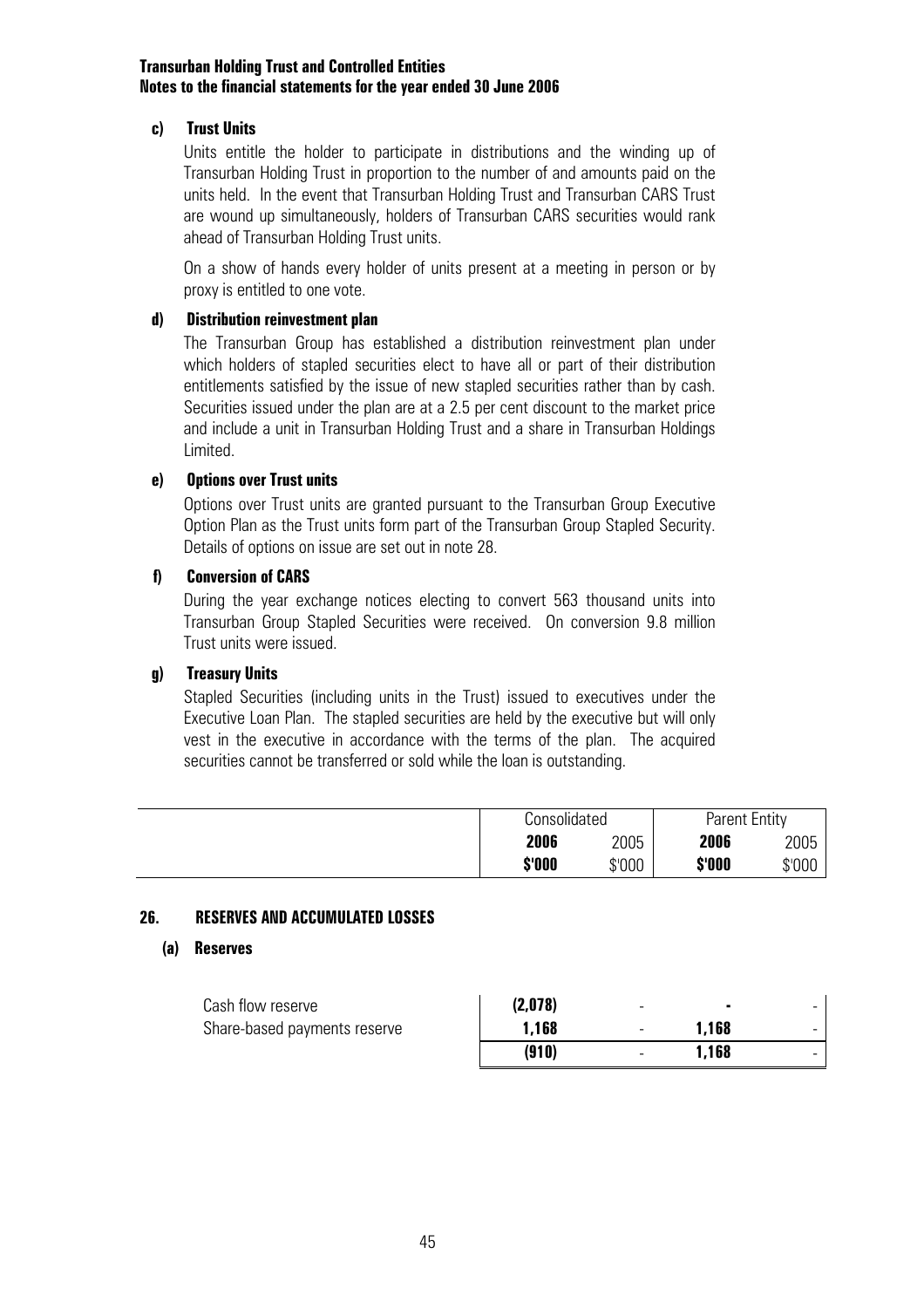| Consolidated |        | <b>Parent Entity</b> |        |
|--------------|--------|----------------------|--------|
| 2006         | 2005   | 2006                 | 2005   |
| \$'000       | \$'000 | \$'000               | \$'000 |

### **(b) Movements:**

| Cash flow reserve<br>Balance 1 July<br>Adjustment on adoption of AASB 132 |           |       |  |
|---------------------------------------------------------------------------|-----------|-------|--|
| and AASB 139, net of tax                                                  | (14, 074) |       |  |
| Revaluation - gross                                                       | 10,521    |       |  |
| Transfer to net profit - gross                                            | 1,475     |       |  |
| Balance 30 June                                                           | (2,078)   |       |  |
|                                                                           |           |       |  |
| Share-based payments reserve                                              |           |       |  |
| Balance 1 July                                                            |           |       |  |
| Amortisation of benefits                                                  | 451       | 451   |  |
| Executive loans distributions                                             | 717       | 717   |  |
| Balance 30 June                                                           | 1.168     | 1,168 |  |

### **(c) Accumulated losses**

| Balance 1 July                      | (404, 405) | (118,981)  | (225, 056) | (7, 214)   |
|-------------------------------------|------------|------------|------------|------------|
| Adjustment on adoption of AASB 139  |            |            |            |            |
| (note 12)                           | 16,840     |            |            |            |
| Net profit from ordinary activities | 60,428     | 20.759     | 132,557    | 88,341     |
| <b>Distributions</b>                | (401, 598) | (306, 183) | (401, 598) | (306, 183) |
| <b>Balance 30 June</b>              | (728, 735) | (404.405)  | (494, 097) | (225,056)  |

## **(d) Nature and purpose of reserves**

(i) Cash flow reserve

 The cash flow reserve is used to record gains or losses on hedging instruments in a cash flow hedge that are recognised directly in equity, as described in note 1(k). Amounts are recognised in profit and loss when the associated hedged transaction affects profit and loss.

 This reserve also contains finance costs associated with the early termination of swap contracts and their related amortisation.

(ii) Share-based payments reserve

 The share-based payments reserve is used to recognise the value of options issued but not exercised.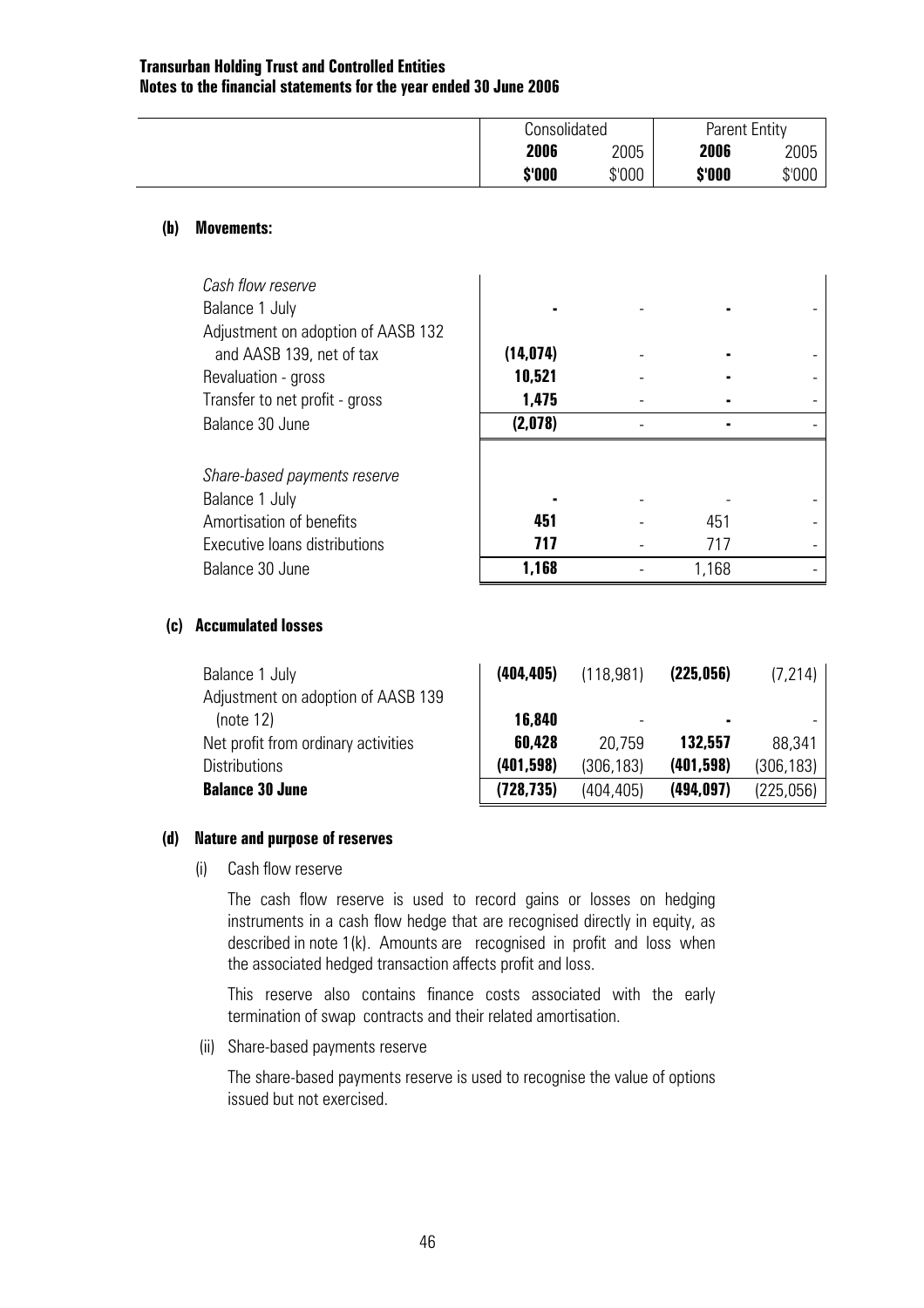### **27. DISTRIBUTIONS**

|                                                                                                                                                                                          | <b>Parent Entity</b> |         |
|------------------------------------------------------------------------------------------------------------------------------------------------------------------------------------------|----------------------|---------|
|                                                                                                                                                                                          | 2006                 | 2005    |
|                                                                                                                                                                                          | \$'000               | \$'000  |
| <b>Distributions proposed</b><br>Final distribution payable and recognised as a liability:<br>25.5 cents (2005 - 18 cents) per fully paid stapled<br>security payable 25 August 2006     | 207,422              | 142,455 |
| <b>Distributions paid during the year</b><br>Final distribution for 2005 financial year of 18.0 cents<br>(2004 - 13.5 cents) per fully paid Stapled Security paid<br>2 September 2005    | 142,443              | 71,983  |
| Interim distribution for 2006 financial year of 24.5 cents<br>cents (2005 - 17.0 cents) per fully paid Stapled<br>Security paid 28 February 2006                                         | 194,188              | 91,745  |
| Total distributions paid                                                                                                                                                                 | 336,631              | 163,728 |
| Distributions paid in cash or satisfied by the issue of<br>Stapled Securities under the distribution reinvestment<br>plan during the years ended 30 June 2006 and 30<br><b>June 2005</b> |                      |         |
| Paid in cash                                                                                                                                                                             | 243,240              | 131,686 |
| Executive loans - repayments                                                                                                                                                             | 352                  |         |
| Satisfied by issue of Stapled Securities <sup>(1)</sup>                                                                                                                                  | 93,007               | 32,042  |
| Distributions waiting to be applied to future DRP                                                                                                                                        | 32                   |         |
|                                                                                                                                                                                          | 336,631              | 163,728 |

(1) The value of stapled securities represents the total value of securities issued, however, this value is apportioned between Transurban Holding Trust (\$89.0 million) and Transurban Holdings Limited (\$4.0 million).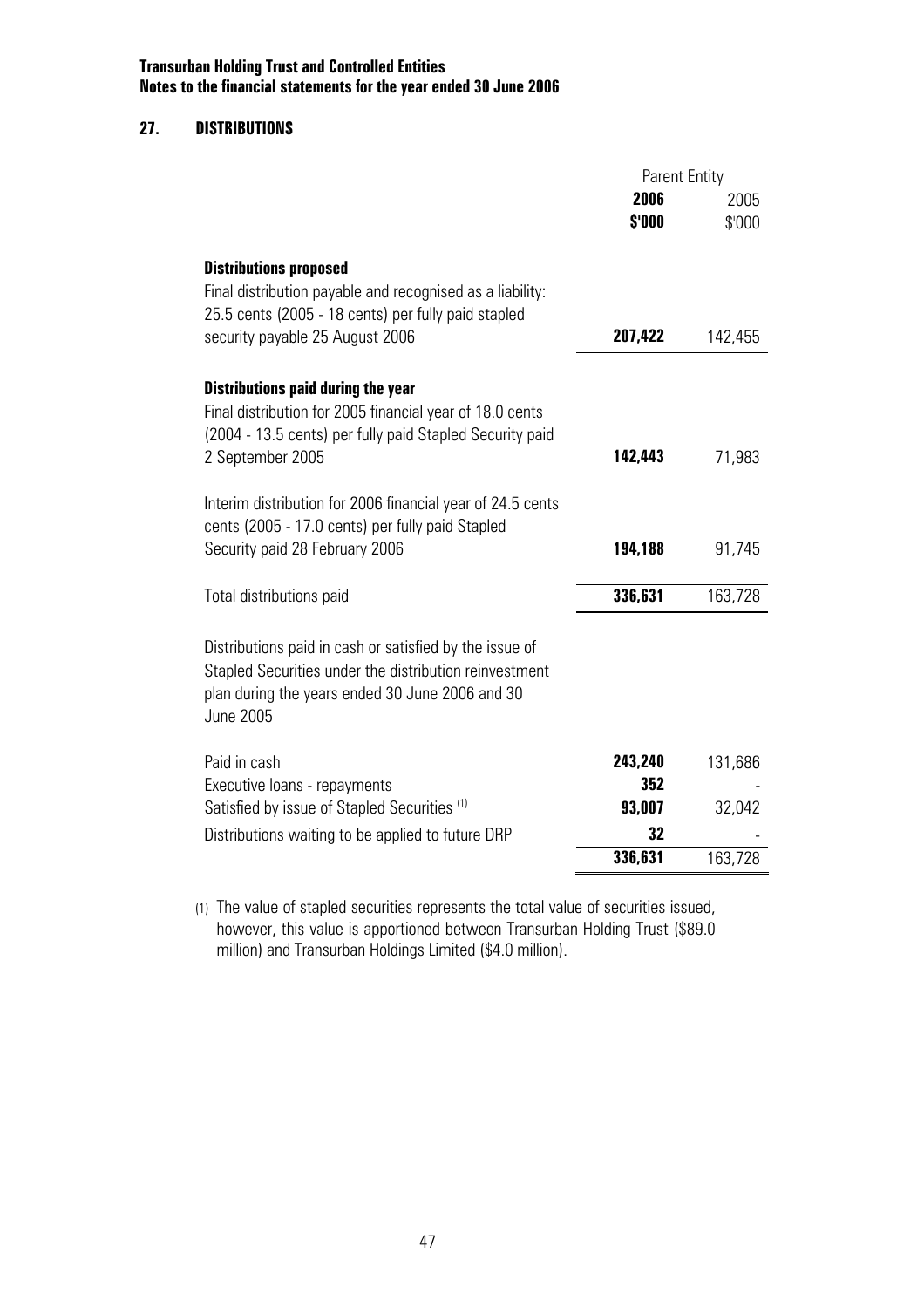## **28. DIRECTOR DISCLOSURES**

 With the exception of the changes noted below, the following persons were directors of Transurban Infrastructure Management Limited during the financial year:

 *Chairman – non-executive*  Laurence G Cox

 *Non-executive directors*  Peter C Byers Geoffrey O Cosgriff Jeremy GA Davis Susan M Oliver David J Ryan Christopher J S Renwick (1)

 *Executive directors*  Geoffrey R Phillips<sup>(3)</sup> Kimberley Edwards (2)

- $(1)$  Christopher J S Renwick was appointed a non-executive director on 26 July 2005 and continues in office at the date of this report.
- $(2)$  Kimberley Edwards was appointed an executive director on 26 July 2005 and continues in office at the date of this report.
- $(3)$  Geoffrey R Phillips resigned from the position of executive director on 26 July 2005.

#### **Key management personnel**

The directors of Transurban Infrastructure Management Limited are the Key management personnel.

## **Remuneration Report**

The remuneration report is set out under the following main headings:

- A. Principles used to determine the nature and amount of non-executive director remuneration
- B. Details of remuneration
- C. Share-based compensation

## **A. Principles used to determine the nature and amount of non-executive directors remuneration**

The remuneration of non-executive directors consists of director's fees and committee fees. Non-executive directors are not currently provided with any form of equity-based compensation.

The constitutions of the entities comprising the Transurban Group ("the Group") provide that the total remuneration paid in a year to non-executive directors may not exceed \$950,000 per entity. Subject to this limit, remuneration structure and amounts for non-executive directors are recommended by the Nomination and Remuneration Committee of the Board with assistance from external remuneration consultants. Liability for the Superannuation Guarantee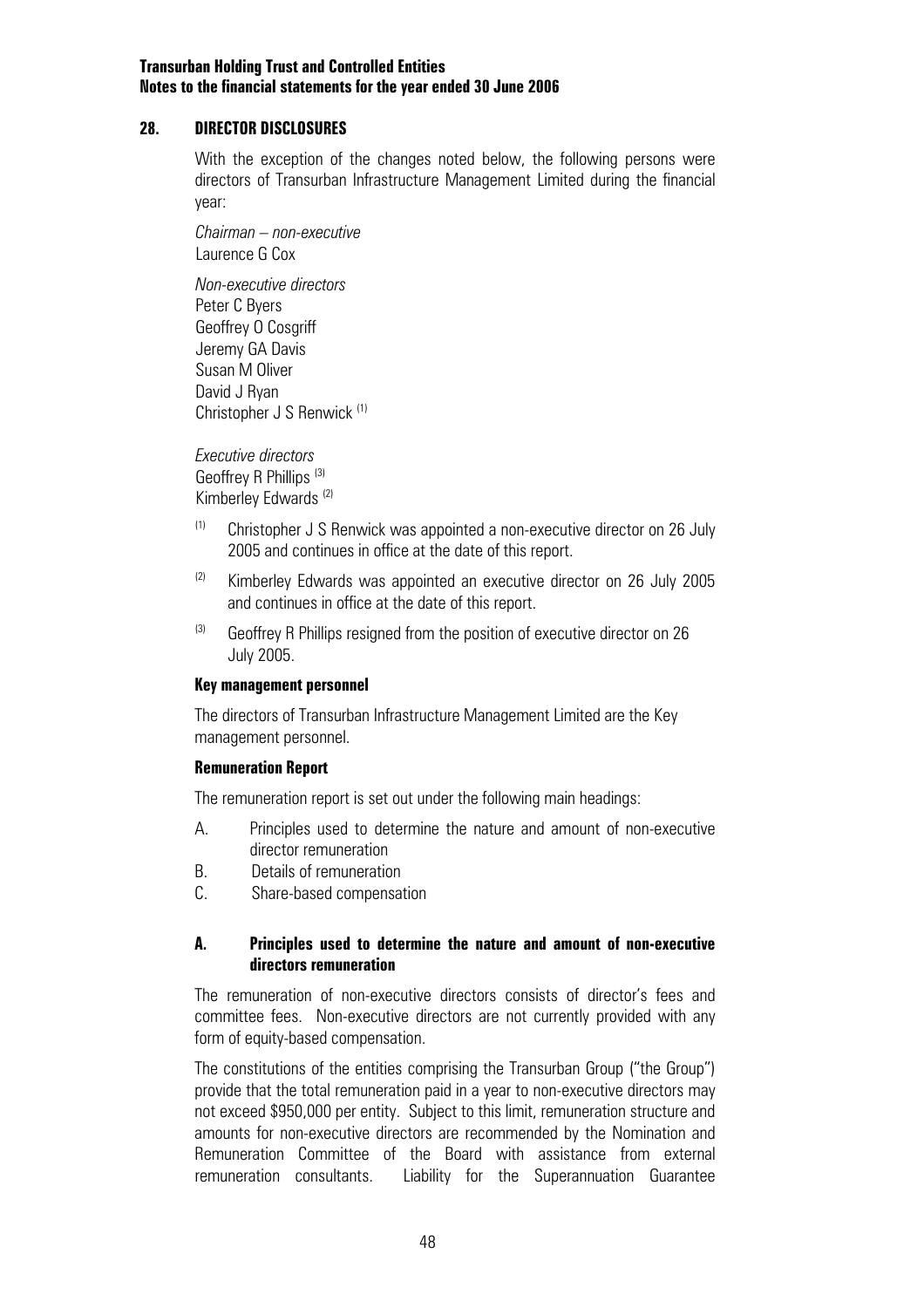Contribution is met from gross remuneration. The current fee arrangements were last reviewed with effect from 1 October 2005.

## **B. Details of remuneration**

Details of the remuneration of the directors who are also the key management personnel of Transurban Infrastructure Management Limited are set out in the following tables. Non-executive directors are remunerated by Transurban Limited. The share based payments relate to the Transurban Group as a whole. As a reasonable basis of apportionment is not available, the full amount has been disclosed.

|               | <b>Short-term</b><br><b>Benefits</b> | <b>Post-employment benefits</b> |                                      | <b>Share-based payment</b> |                                                   |                         |              |
|---------------|--------------------------------------|---------------------------------|--------------------------------------|----------------------------|---------------------------------------------------|-------------------------|--------------|
| <b>Name</b>   | <b>Cash salary</b><br>and fees       | Super-<br>annuation             | <b>Retirement</b><br><b>benefits</b> | <b>Options</b>             | <b>Employee</b><br><b>Security</b><br><b>Plan</b> | Long term<br>incentives | <b>Total</b> |
|               | \$                                   | \$                              | \$                                   | \$                         | \$                                                | \$                      | \$           |
| L G Cox       | 72,523                               | 2,428                           | 13,305                               |                            |                                                   |                         | 88,256       |
| P C Byers     | 28,882                               | 2,599                           | 5,112                                | -                          |                                                   |                         | 36,593       |
| J G A Davis   | 16,999                               | 11,900                          | 5,212                                | $\overline{\phantom{0}}$   |                                                   | $\overline{a}$          | 34,111       |
| S M Oliver    | 27,351                               | 2,462                           | 5,143                                | -                          |                                                   |                         | 34,956       |
| G O Cosgriff  | 24,322                               | 3,590                           | 3,873                                | $\overline{\phantom{0}}$   |                                                   |                         | 31,785       |
| D J Ryan      | 29,023                               | 2,612                           |                                      |                            |                                                   |                         | 31,635       |
| C J S Renwick | 8,318                                | 20,117                          | $\overline{\phantom{a}}$             | $\overline{\phantom{0}}$   |                                                   | $\overline{a}$          | 28,435       |
| K Edwards     |                                      |                                 |                                      | 57,972                     | 93,151                                            | 512,111                 | 663,234      |
| G R Phillips  | $\overline{\phantom{0}}$             | $\overline{\phantom{a}}$        |                                      | 19,324                     |                                                   |                         | 19,324       |
| Total         | 207,418                              | 45,708                          | 32,645                               | 77,296                     | 93,151                                            | 512,111                 | 968,329      |

#### **2006**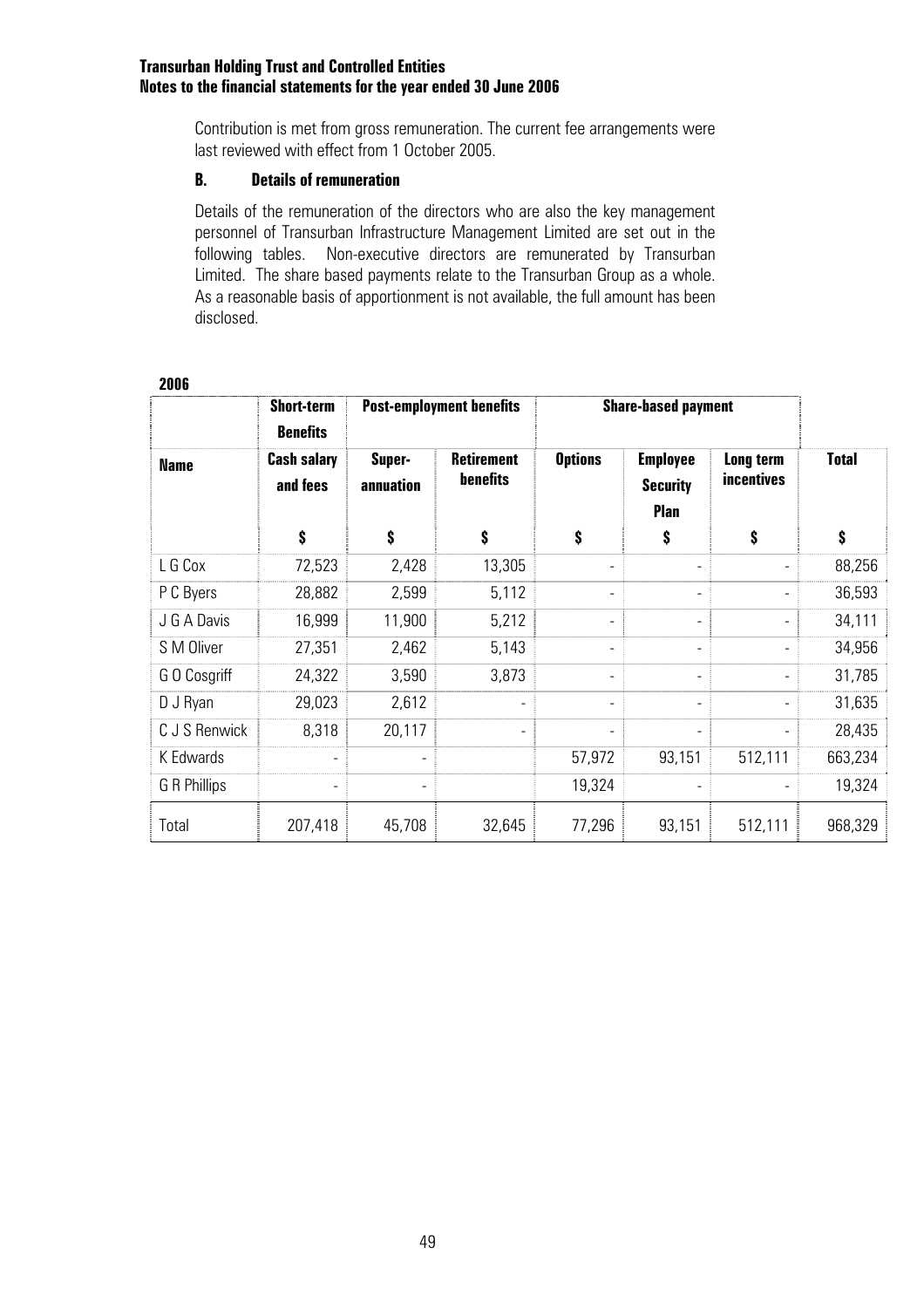| LUUJ         | <b>Short-term</b><br><b>Benefits</b> | <b>Post-employment benefits</b> |                                      | <b>Share-based payment</b> |                                                   |                                |              |
|--------------|--------------------------------------|---------------------------------|--------------------------------------|----------------------------|---------------------------------------------------|--------------------------------|--------------|
| <b>Name</b>  | <b>Cash salary</b><br>and fees       | Super-<br>annuation             | <b>Retirement</b><br><b>benefits</b> | <b>Options</b>             | <b>Employee</b><br><b>Security</b><br><b>Plan</b> | Long term<br><i>incentives</i> | <b>Total</b> |
|              | \$                                   | \$                              | \$                                   | \$                         | \$                                                | \$                             | \$           |
| L G Cox      | 55,362                               | 4,236                           | 33,606                               |                            |                                                   |                                | 93,204       |
| P C Byers    | 19,309                               | 1,738                           | 15,675                               | $\overline{\phantom{a}}$   |                                                   | $\qquad \qquad$                | 36,722       |
| J G A Davis  | 15,128                               | 15,714                          | 15,772                               |                            |                                                   | $\overline{\phantom{0}}$       | 46,614       |
| S M Oliver   | 18,571                               | 1,671                           | 16,374                               |                            |                                                   | $\qquad \qquad$                | 36,616       |
| G O Cosgriff | 21,502                               | 1,935                           | 9,362                                |                            |                                                   |                                | 32,799       |
| D J Ryan     | 21,797                               | 1,962                           |                                      |                            |                                                   | $\overline{\phantom{0}}$       | 23,759       |
| G R Phillips |                                      | $\overline{\phantom{a}}$        |                                      | 61,333                     |                                                   | ٠                              | 61,333       |
| Total        | 151,669                              | 27,256                          | 90,789                               | 61,333                     |                                                   | $\overline{a}$                 | 331,047      |

### **C. Share-based compensation**

### **Options**

**2005** 

Options were issued at no cost to the Option holder and vested in three equal tranches on the second, third and fourth anniversaries of their issue. The Exercise of the options was subject to an Exercise Condition. The Exercise Condition involved a comparison between Total Shareholder Return ("TSR") of The Transurban Group's Stapled Securities over the two years prior to a vesting date of options and the TSR of each of the other companies in the S&P/ASX 200 Industrials as at the end of the relevant Exercise Condition Test Period which had been in the S&P/ASX 200 Industrials for the full term of the Exercise Condition Test Period ("Test Companies") measured over the same period.

TSR measures the total return on investment of a security. It takes into account both capital appreciation and distribution income. The Transurban Group and each of the Test Companies were ranked according to their respective TSRs over the Exercise Condition Test Period. The ranking determines the extent to which vested options could be exercised. If the Group's TSR exceeded the 65th percentile of the ranking, 100 per cent of the vested options were exercisable. If Transurban Group's TSR was below the 25th percentile of the ranking, none of the vested options were exercisable. If the TSR fell between these percentiles, the percentage of vested options that were exercisable were calculated according to a formula.

The exercise price of options was the volume weighted average price at which the Group's stapled securities were traded on the Australian Stock Exchange during the 5 business days immediately prior to granting the options. When exercised, each option was converted into one stapled security, comprising one ordinary share in Transurban Limited, one ordinary share in Transurban Holdings

50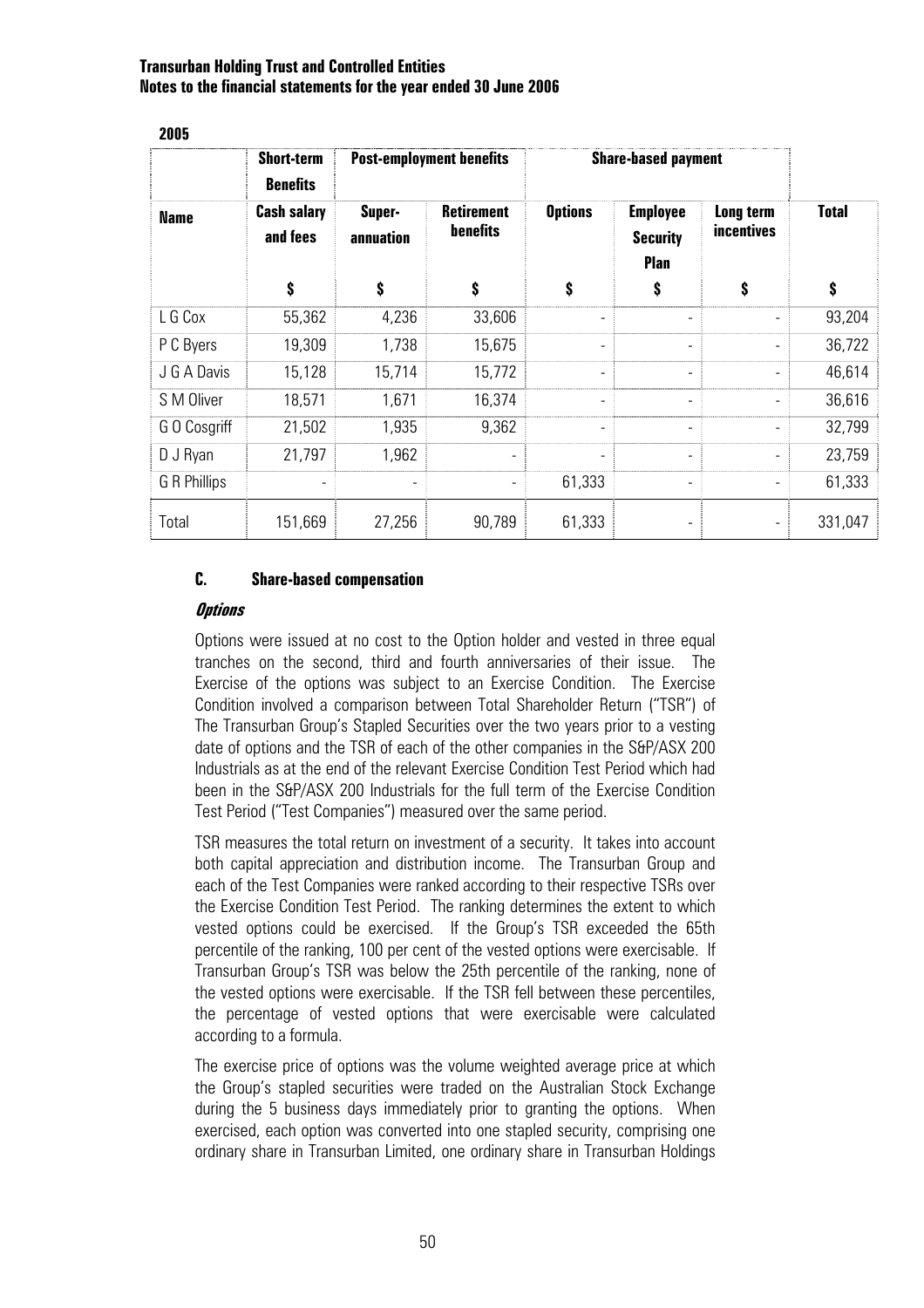Limited and one unit in Transurban Holding Trust. Options were exercisable at any time after vesting.

Fair values at grant date were independently determined, using a Black-Scholes derived option valuation model taking into consideration the exercise price, the term of the option, the market price of Transurban Group stapled securities on the grant date, the expected price volatility of Transurban Group stapled securities, expected future distributions and the risk free rate of interest over the term of the options.

The terms and conditions of each grant of options affecting remuneration in this or future reporting periods are as follows:

| <b>Grant date</b> | <b>Expiry date</b> | <b>Exercise</b><br>price | <b>Value per</b><br>option at<br>grant date | <b>Date exercisable</b>                         |
|-------------------|--------------------|--------------------------|---------------------------------------------|-------------------------------------------------|
| 26 April 2001     | 30 April 2006      | \$3.817                  | \$0.425                                     | One-third after 28/04/03,<br>26/04/04, 26/04/05 |
| 23 October 2001   | 31 October 2006    | \$4.404                  | \$0.491                                     | One-third after 28/04/03,<br>26/04/04, 26/04/05 |
| 1 February 2002   | 30 April 2007      | \$4.280                  | \$0.477                                     | One-third after 01/02/04,<br>01/02/05, 01/02/06 |
| 9 April 2002      | 30 April 2007      | \$4.030                  | \$0.449                                     | One-third after 20/05/04,<br>20/05/05, 20/05/06 |
| 20 May 2002       | 30 April 2007      | \$4.220                  | \$0.470                                     | One-third after 20/05/04,<br>20/05/05, 20/05/06 |

Details of options over ordinary units in the Trust provided as remuneration to each director of Transurban Infrastructure Management Limited is set out below.

| Name         | <b>Number of options</b><br>granted during the year |      | <b>Number of options vested</b><br>during the year |         |  |
|--------------|-----------------------------------------------------|------|----------------------------------------------------|---------|--|
|              | 2NNƘ                                                | 2005 | 2006                                               | 211114  |  |
| G R Phillips |                                                     |      |                                                    | 166.667 |  |
| K Fdwards    |                                                     |      |                                                    | 500.000 |  |

*Units provided on exercise of remuneration options* 

Details of ordinary units in the Trust provided as a result of the exercise of remuneration options to each director of Transurban Infrastructure Management Limited is set out below:

| Name         | <b>Number of units issued on</b><br>exercise of options during the<br>vear |         |  |  |  |
|--------------|----------------------------------------------------------------------------|---------|--|--|--|
|              | 2NNƘ                                                                       | 2005    |  |  |  |
| G R Phillips |                                                                            | 500,000 |  |  |  |
| K Fdwards    | 1,500,000                                                                  |         |  |  |  |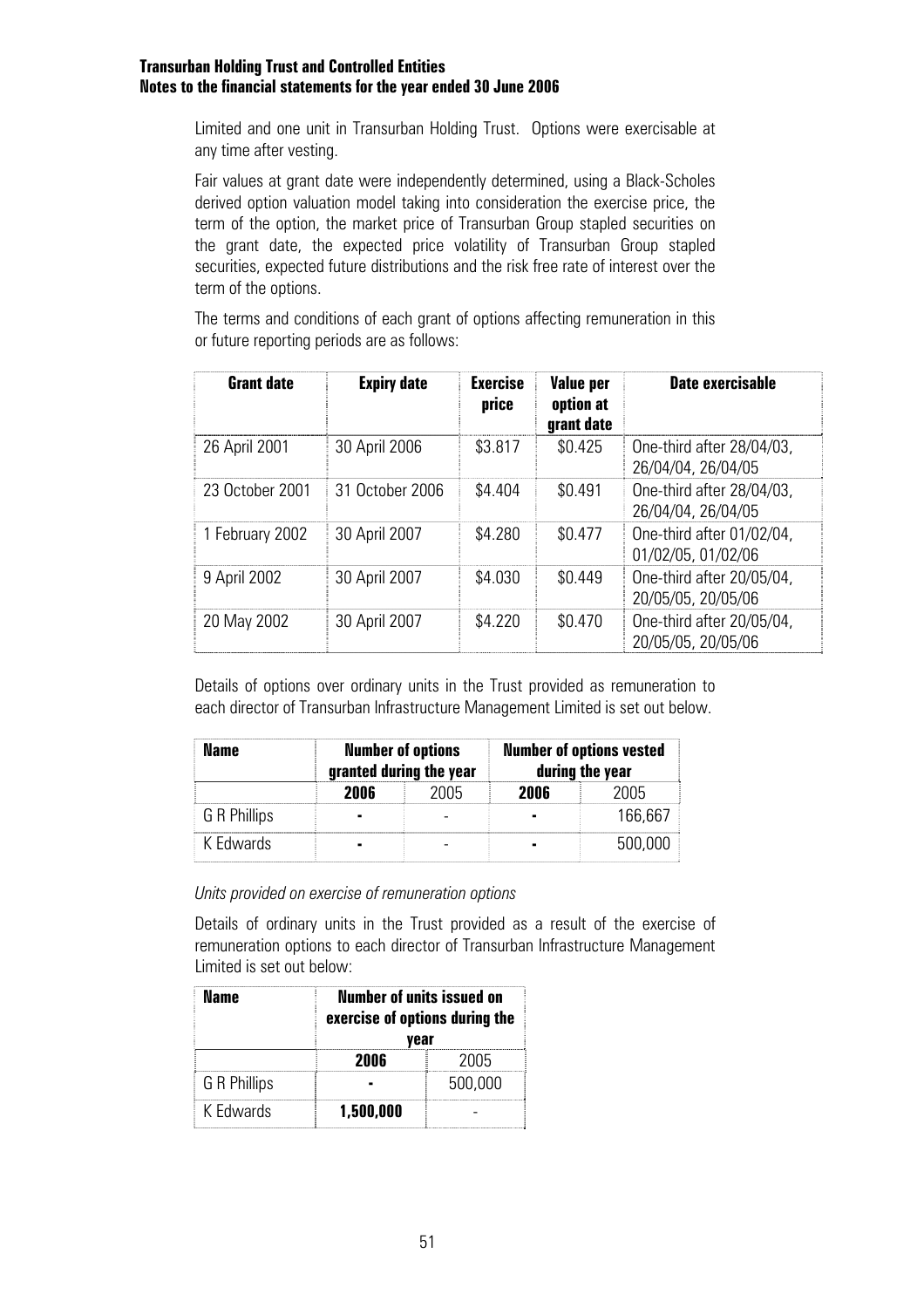The amount paid per ordinary unit by each director on the exercise of options at the date of exercise were as follows:

| <b>Exercise date</b> | Amount paid per unit |
|----------------------|----------------------|
| 21 September 2005    | \$4.404              |
| -13 December 2005    | \$4.404              |
| -20 June 2005        | S4 402               |

No amounts are unpaid on any units issued on the exercise of options.

# **Option holdings**

The number of options over ordinary units in the Trust held during the financial year by each director of Transurban Infrastructure Management Limited, including their personally related parties is set out below.

| 2006         |                                               |                                                      |                                        |                                               |                                             |                                                               |
|--------------|-----------------------------------------------|------------------------------------------------------|----------------------------------------|-----------------------------------------------|---------------------------------------------|---------------------------------------------------------------|
| Name         | <b>Balance at</b><br>the start of<br>the year | <b>Granted during</b><br>the year as<br>remuneration | <b>Exercised</b><br>during the<br>vear | <b>Other</b><br>changes<br>during the<br>year | <b>Balance at</b><br>the end of<br>the year | <b>Vested and</b><br>exercisable<br>at the end<br>of the year |
| G R Phillips |                                               |                                                      |                                        |                                               |                                             |                                                               |
| K Edwards    | 1,500,000                                     |                                                      | 1,500,000                              |                                               |                                             |                                                               |

| 2005         |                                               |                                                      |                                        |                                               |                                             |                                                               |
|--------------|-----------------------------------------------|------------------------------------------------------|----------------------------------------|-----------------------------------------------|---------------------------------------------|---------------------------------------------------------------|
| <b>Name</b>  | <b>Balance at</b><br>the start of<br>the year | <b>Granted during</b><br>the year as<br>remuneration | <b>Exercised</b><br>during the<br>year | <b>Other</b><br>changes<br>during the<br>vear | <b>Balance at</b><br>the end of<br>the year | <b>Vested and</b><br>exercisable<br>at the end<br>of the year |
| G R Phillips | 500,000                                       |                                                      | 500,000                                |                                               |                                             |                                                               |
| K Edwards    | ,500,000                                      |                                                      |                                        |                                               | 1,500,000                                   | 1,500,000                                                     |

## **Executive long term incentive plan**

The executive long term incentive plan ("ELTIP") was introduced in 2003 to provide long term incentives to executive directors and executives in the period after issued options had fully vested.

Under the ELTIP, participants were allocated "ELTI units". Each ELTI unit entitled the holder to a cash payment on the maturity date, approximately two years after the date of allocation. The cash payment per unit is equal to the increase in the stapled security price over the period between the date of allocation and the maturity date. The proportion of ELTI units which vest with the executive at maturity is dependent on the Transurban Group's ranking in the Total Shareholder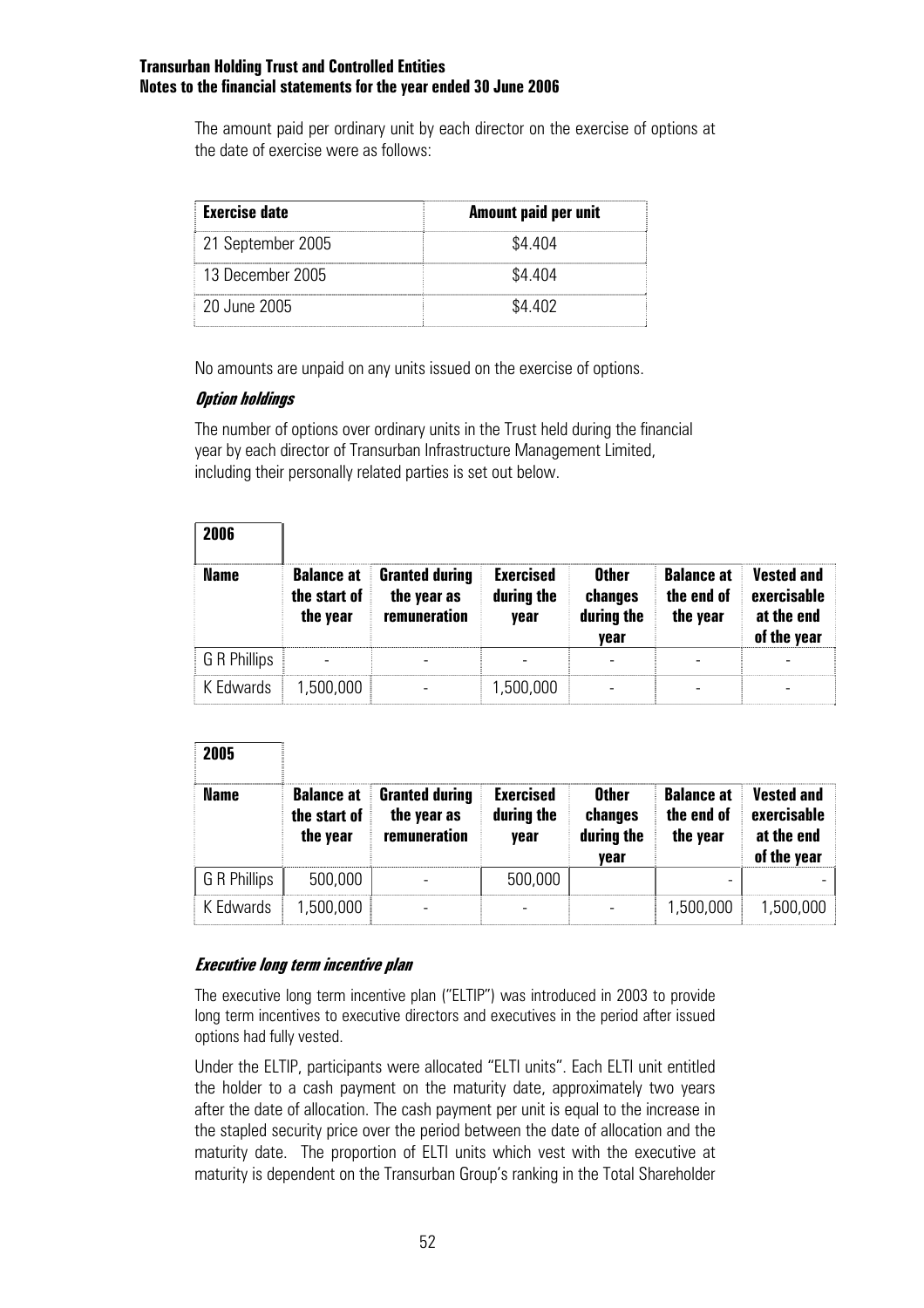Returns ("TSRs") of the companies within the ASX 200 Industrials over the two years prior to maturity. If Transurban's TSR ranking is below the 40th percentile, no payment will be made. For TSR rankings between the 40th and 70th percentiles, the proportion increases linearly from 25 per cent to 100 per cent. If Transurban's TSR ranking is above the 70th percentile, the proportion is 100 per cent.

The terms and conditions of each grant of long term incentive plan units affecting remuneration in this or future reporting periods are as follows:

| <b>Grant date</b> | <b>Expiry date</b> | Grant<br>price | <b>Units on</b><br><b>ISSUE</b> | Value per<br>unit at<br>grant<br>date | Value per unit<br>at reporting<br>date | <b>Date Payable</b> |
|-------------------|--------------------|----------------|---------------------------------|---------------------------------------|----------------------------------------|---------------------|
| 30 Sept 2003      | 30 Sept 2005       | \$4.23         |                                 | \$0.46                                |                                        | 30 Nov 2005         |
| 30 Sept 2004      | 30 Sept 2006       | \$5.45         | 800,000                         | \$0.54                                | \$1.01                                 | 30 Nov 2006         |

| Name      | <b>Number of ELTIs granted during</b><br>the year |         | <b>Number of ELTIs paid during the</b><br>vear |      |  |
|-----------|---------------------------------------------------|---------|------------------------------------------------|------|--|
|           | 2006                                              | 'NUZ    | 2006                                           | 2005 |  |
| K Fdwards |                                                   | 800,000 | 850,000                                        |      |  |

# *Executive Loan Plan ("ELP")*

The Executive Loan plan ("ELP") was introduced in 2005 as it offered payoff characteristics similar to those of an option-based plan and thus rewarded TSR out performance. The ELP, similar to those which had been introduced by a number of other companies whose equity securities were stapled, was also more cost effective than an option-based plan in terms of cost to the Group for a given amount of incentive. (The cost referred to above was in the form of fringe benefits tax that was payable by the Group on the allocation of Options.)

The ELP is structured as a performance loan plan which is linked to improvements in the price of stapled securities over a three year period. The Plan has been structured so that rewards are only obtained if there are materially improved security holder returns.

Executives participating in the ELP are provided with an interest free loan to assist them to acquire stapled securities at market price. The term of the loan is three years and there is only one testing date. The stapled securities are held by the executive but will only vest in the executive in accordance with the terms of the Plan. Expiry occurs 3 years plus 60 days from the date of commencement of the Plan, unless the rules of the Plan otherwise provide. Holding locks are applied to the stapled securities to ensure that the stapled securities can only be dealt with in accordance with the terms of the Plan. The acquired shares cannot be transferred or sold while the loan is outstanding.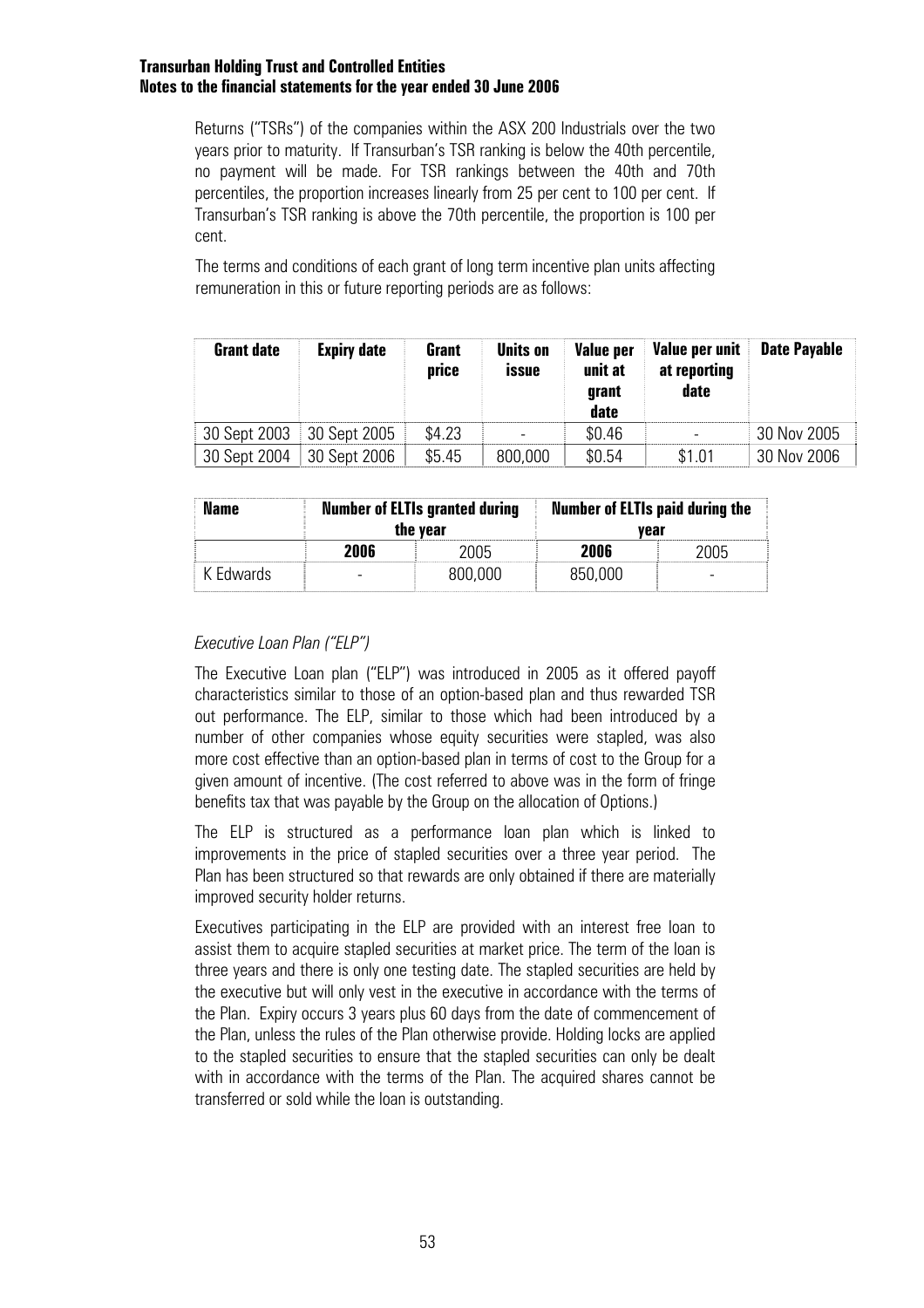Stapled securities will vest in the executive if:

- (a) the executive is employed by the Transurban Group for at least 3 years from the date of commencement of the Plan, unless the rules of the Plan otherwise provide; and
- (b) the performance hurdle relevant to the offer is met.

If the stapled securities vest in the executive:

- (a) then the executive can either pay the amount of the loan which needs to be repaid and which is attributable to those vested stapled securities, in which case they will be free to deal with those stapled securities as they see fit; or
- (b) The Group will otherwise sell the vested securities and apply for the proceeds of sale in discharge of the amount of the loan which is repayable attributable to those stapled securities, with any surplus to be provided to the executive.

Any unvested stapled securities will also be sold by the Group and the proceeds will be applied in reduction of the repayable amount of the loan attributable to those unvested securities, with the executive having no entitlement to the surplus.

The Plan has been designed so that the executive does not need to provide any money to purchase securities in the Transurban Group and is not himself or herself directly responsible for repayment of any loan provided. The proceeds of sale of stapled securities are, unless the rules of the Plan provide otherwise, applied to discharge the repayable portion of any loan.

If the executive does not meet the hurdle identified, and remains employed by the Transurban Group for a period of 3 years from the date of commencement of the Plan, unless the rules of the Plan otherwise provide, no stapled securities will vest in the executive and all stapled securities will be sold with the proceeds being applied in repayment of the repayable portion of the loan, with no surplus being provided to the executive.

If an executive leaves the employ of the Transurban Group those unvested securities will lapse and will be sold with the proceeds being applied in repayment of the repayable portion of the loan.

All dividends and distributions payable in respect of the stapled securities subject of the Plan, net of deductions for tax, are to be applied in reduction of the outstanding loan balance.

The performance hurdle attached to stapled securities has been set to ensure that both executives and stapled security holders generally benefit from the allocation of stapled securities to executives under the Plan.

The performance hurdle involves a comparison of Total Shareholder Returns (TSR). The TSR of Transurban's listed stapled securities is compared with the TSR of each other company (Test Company) in the S&P / ASX 100 Industrials (or similar or replacement index) for the whole period of comparison. The period of comparison (Performance Hurdle Test Period) is the three years post the date of commencement of the Plan.

TSR measures total return on investment of a security. It takes into account both capital appreciation and distributed income. It assumes a notional reinvestment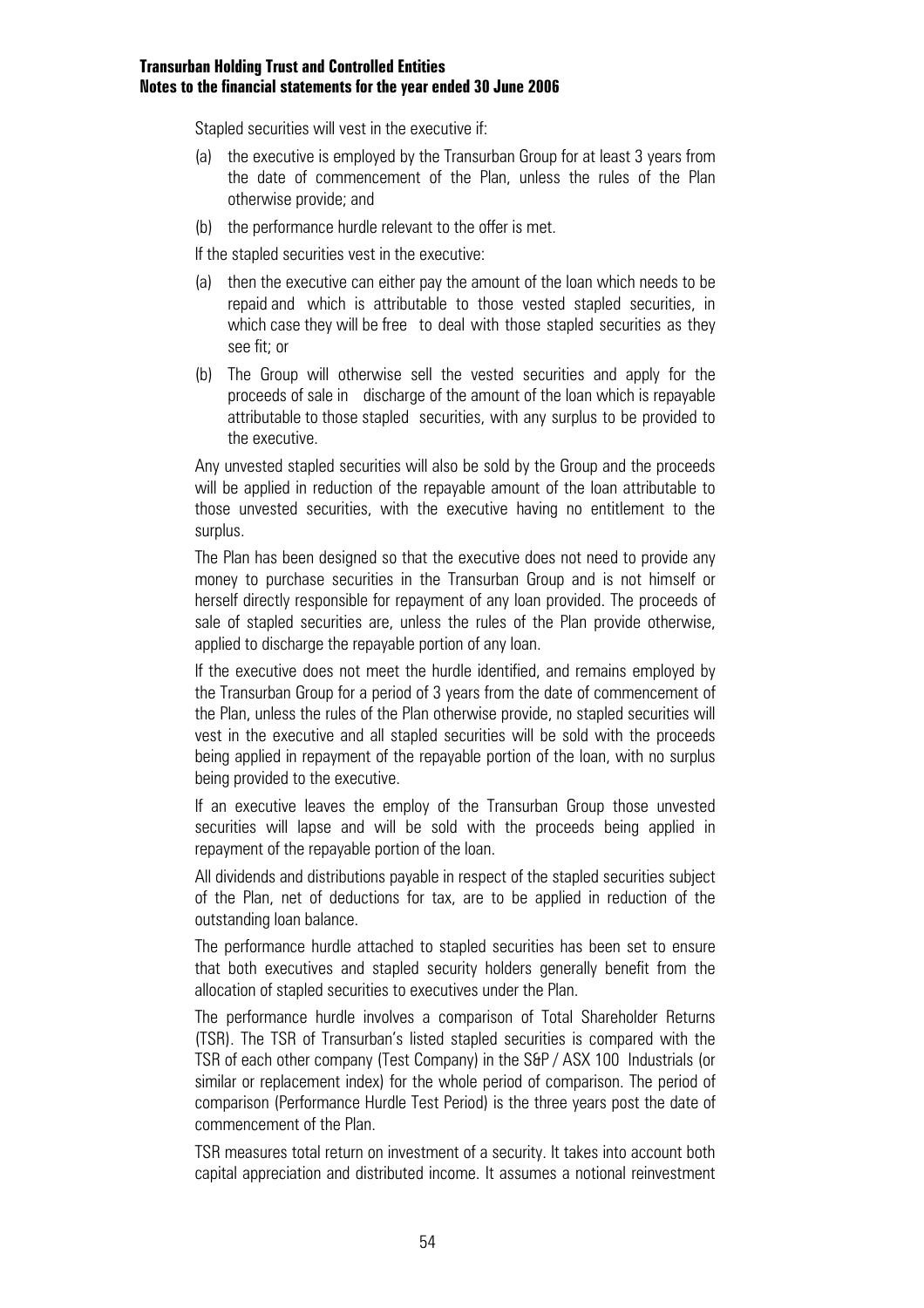of distributions paid on the security (on a pre-tax basis) in additional securities, at the market price on the day before the securities begin trading ex the relevant distribution.

Transurban and each of the Test Companies will be ranked according to their respective TSRs over the Performance Hurdle Test Period.

This ranking determines the extent to which stapled securities will vest.

- **If Transurban's TSR is ranked at or above the 75th percentile, 100 per cent** of the stapled securities will vest.
- **If Transurban's TSR is ranked above the 50th percentile but below the 75th** percentile, the percentage of stapled securities ("P") that will vest will be that calculated according to the following formula:
- $P = 50 + 2 \times (RTransurban 50)$
- Where: RTransurban  $=$  The percentile rank of Transurban's TSR.
- If Transurban's TSR is ranked at or below the 50th percentile, none of the stapled securities will vest.

## *The allocation of ELP units is determined by the following:*

A remuneration value is determined for each participant relative to their total employment cost. These values are referenced to external market benchmarks.

- (i) The number of stapled securities an executive is entitled to is derived by using an option valuation methodology such as the Black Scholes with Monte Carlo simulations or other similar method of calculation. These valuation methods take into account the fact that the loan will need to be repaid along with performance and other conditions. By dividing the remuneration value or number by this adjusted valuation, the number of stapled securities is derived;
- (ii) the stapled securities are acquired and transferred to each participant;
- (iii) the purchase price per stapled security is the average market price of stapled securities weighted by reference to volume over the week leading up to and including the date of commencement of the Plan; and
- (iv) the amount of the loan provided to a participant is equal to the purchase price per stapled security multiplied by the participant's stapled securities entitlement.

| 2006<br>Name | <b>Balance at</b><br>the start of<br>the year | <b>Granted during</b><br>the year as<br>remuneration | Matured<br>and paid<br>during the<br>vear | <b>Other</b><br>changes<br>during the<br>vear | <b>Balance at</b><br>the end of<br>the year | <b>Matured and</b><br>payable at<br>the end of<br>the year |
|--------------|-----------------------------------------------|------------------------------------------------------|-------------------------------------------|-----------------------------------------------|---------------------------------------------|------------------------------------------------------------|
| K Edwards    | $\overline{\phantom{0}}$                      | 312,500                                              |                                           |                                               | 312.500                                     |                                                            |

## *Announced Taxation Changes Impacting Stapled Securities*

In the May 2006 Budget, the Federal Government announced its intention to extend the employee share scheme and related capital gains tax provisions to stapled securities that include an ordinary share and are listed on the Australian Stock Exchange, with effect from 1 July 2006. Draft legislation is expected to be introduced around September/October of 2006.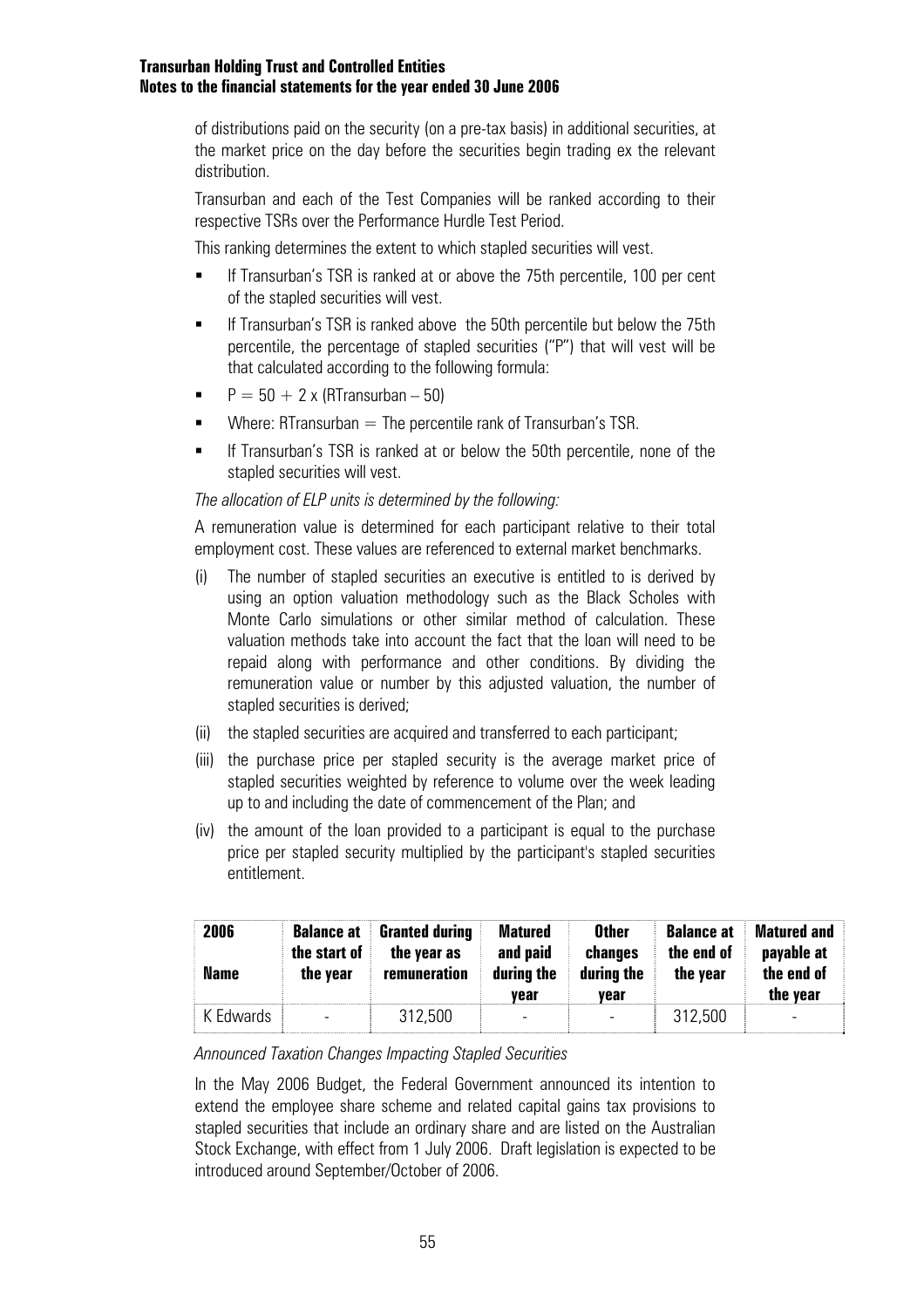The government's announcement is welcome and will offer some relief to companies with other than ordinary shares and to their employees. Given this announcement, a review of Transurban's Equity Plans will be carried out once legislation is past to ensure that the long term incentive programs and Employee Share Plans remain relevant and aligned to the interests of stapled security holders. However, Transurban's ability to offer a full range of alternative incentive plans is impacted by the constitution of Transurban Holding Trust.

## **Share holdings**

The number of Transurban Group Stapled Securities and Convertible Adjusting Rate Securities ("CARS") held during the financial year by each director of Transurban Infrastructure Management Limited, including their personally-related entities, are set out below.

| 2006          |                                               |                                                                     |                                                                                    |                                            |                                          |
|---------------|-----------------------------------------------|---------------------------------------------------------------------|------------------------------------------------------------------------------------|--------------------------------------------|------------------------------------------|
| <b>Name</b>   | <b>Balance at the</b><br>start of the<br>year | <b>Received during</b><br>the year on the<br>exercise of<br>options | <b>Received during</b><br>the year via the<br><b>Executive Loan</b><br><b>Plan</b> | <b>Other changes</b><br>during the<br>year | <b>Balance at the</b><br>end of the year |
| L G Cox       | 1,142,500                                     |                                                                     |                                                                                    |                                            | 1,142,500                                |
| P C Byers     | 70,580                                        |                                                                     |                                                                                    |                                            | 70,580                                   |
| G O Cosgriff  | 24,910                                        | $\qquad \qquad \blacksquare$                                        |                                                                                    | 6,200                                      | 31,110                                   |
| J G A Davis   | 50,000                                        | $\qquad \qquad \blacksquare$                                        |                                                                                    | 1,817                                      | 51,817                                   |
| S M Oliver    | 62,540                                        | $\overline{\phantom{a}}$                                            |                                                                                    | 5,469                                      | 68,009                                   |
| D J Ryan      | 21,577                                        | $\qquad \qquad \blacksquare$                                        |                                                                                    | 817                                        | 22,394                                   |
| C J S Renwick |                                               |                                                                     |                                                                                    |                                            |                                          |
| K Edwards     | 61,000                                        | 1,500,000                                                           | 312,500                                                                            |                                            | 1,873,500                                |

*Stapled Securities*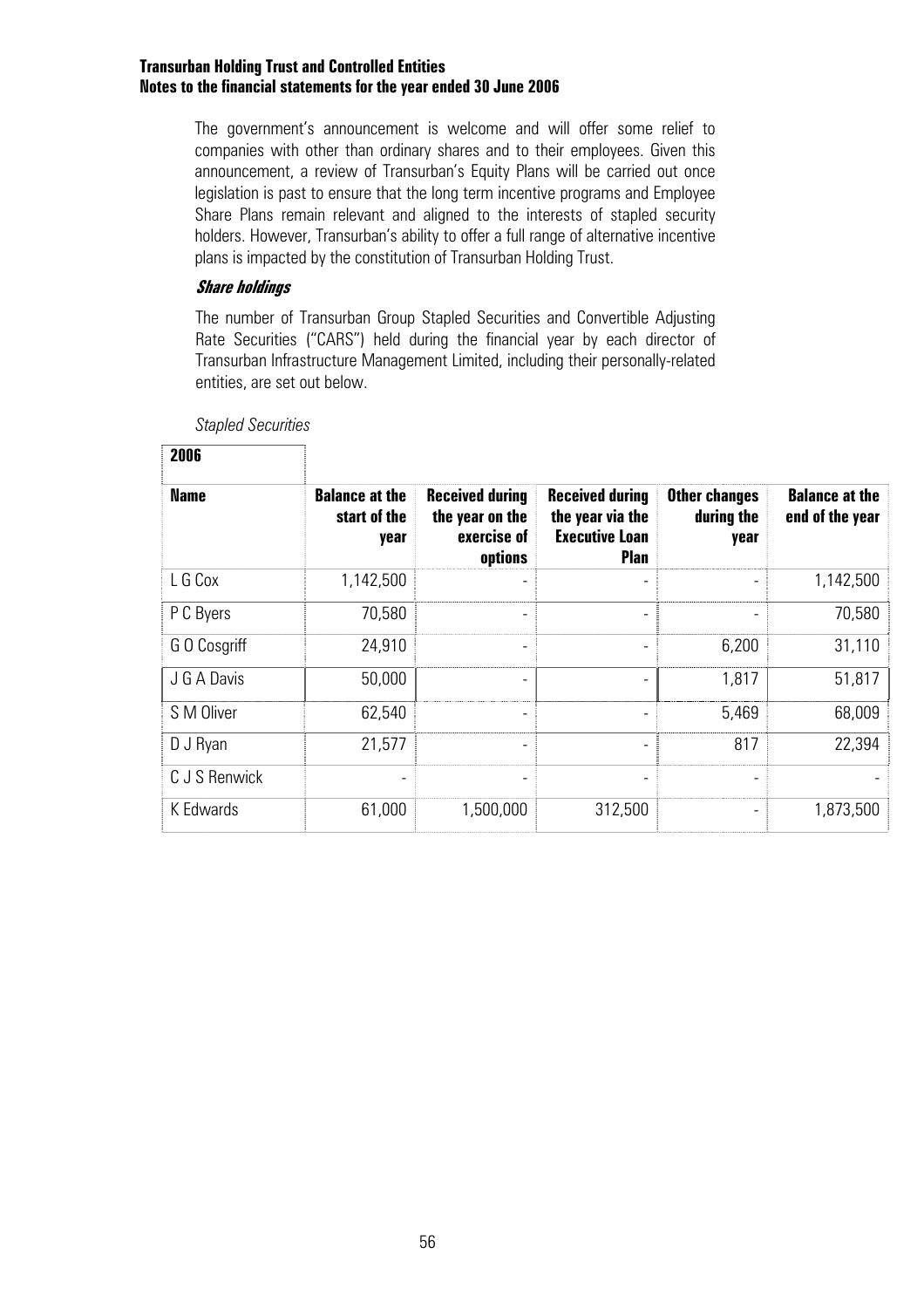| 2005         |                                               |                                                                     |                                                                                    |                                            |                                             |
|--------------|-----------------------------------------------|---------------------------------------------------------------------|------------------------------------------------------------------------------------|--------------------------------------------|---------------------------------------------|
| <b>Name</b>  | <b>Balance at the</b><br>start of the<br>year | <b>Received during</b><br>the year on the<br>exercise of<br>options | <b>Received during</b><br>the year via the<br><b>Executive Loan</b><br><b>Plan</b> | <b>Other changes</b><br>during the<br>year | <b>Balance at the</b><br>end of the<br>year |
| L G Cox      | 775,000                                       |                                                                     |                                                                                    | 367,500                                    | 1,142,500                                   |
| P C Byers    | 50,000                                        | $\overline{\phantom{0}}$                                            |                                                                                    | 20,580                                     | 70,580                                      |
| G O Cosgriff | 24,910                                        | ۰                                                                   |                                                                                    |                                            | 24,910                                      |
| J G A Davis  | 50,000                                        | ۰                                                                   |                                                                                    |                                            | 50,000                                      |
| S M Oliver   | 60,993                                        | $\overline{\phantom{a}}$                                            |                                                                                    | 1,547                                      | 62,540                                      |
| D J Ryan     | 21,043                                        |                                                                     |                                                                                    | 534                                        | 21,577                                      |
| G R Phillips |                                               | 500,000                                                             |                                                                                    | 8,820                                      | 508,820                                     |
| K Edwards    | 61,000                                        |                                                                     |                                                                                    |                                            | 61,000                                      |

# *CARS*

| 2006          |                                            |                                                                     |                                         |                                          |
|---------------|--------------------------------------------|---------------------------------------------------------------------|-----------------------------------------|------------------------------------------|
| <b>Name</b>   | <b>Balance at the</b><br>start of the year | <b>Received during</b><br>the year on the<br>exercise of<br>options | <b>Other changes</b><br>during the year | <b>Balance at the end</b><br>of the year |
| L G Cox       |                                            |                                                                     | $\overline{\phantom{0}}$                |                                          |
| P C Byers     |                                            |                                                                     |                                         |                                          |
| G O Cosgriff  | 121                                        |                                                                     | -                                       | 121                                      |
| J G A Davis   |                                            |                                                                     |                                         |                                          |
| S M Oliver    | -                                          |                                                                     |                                         |                                          |
| D J Ryan      |                                            |                                                                     |                                         |                                          |
| C J S Renwick |                                            | ۰                                                                   |                                         |                                          |
| K Edwards     |                                            |                                                                     |                                         |                                          |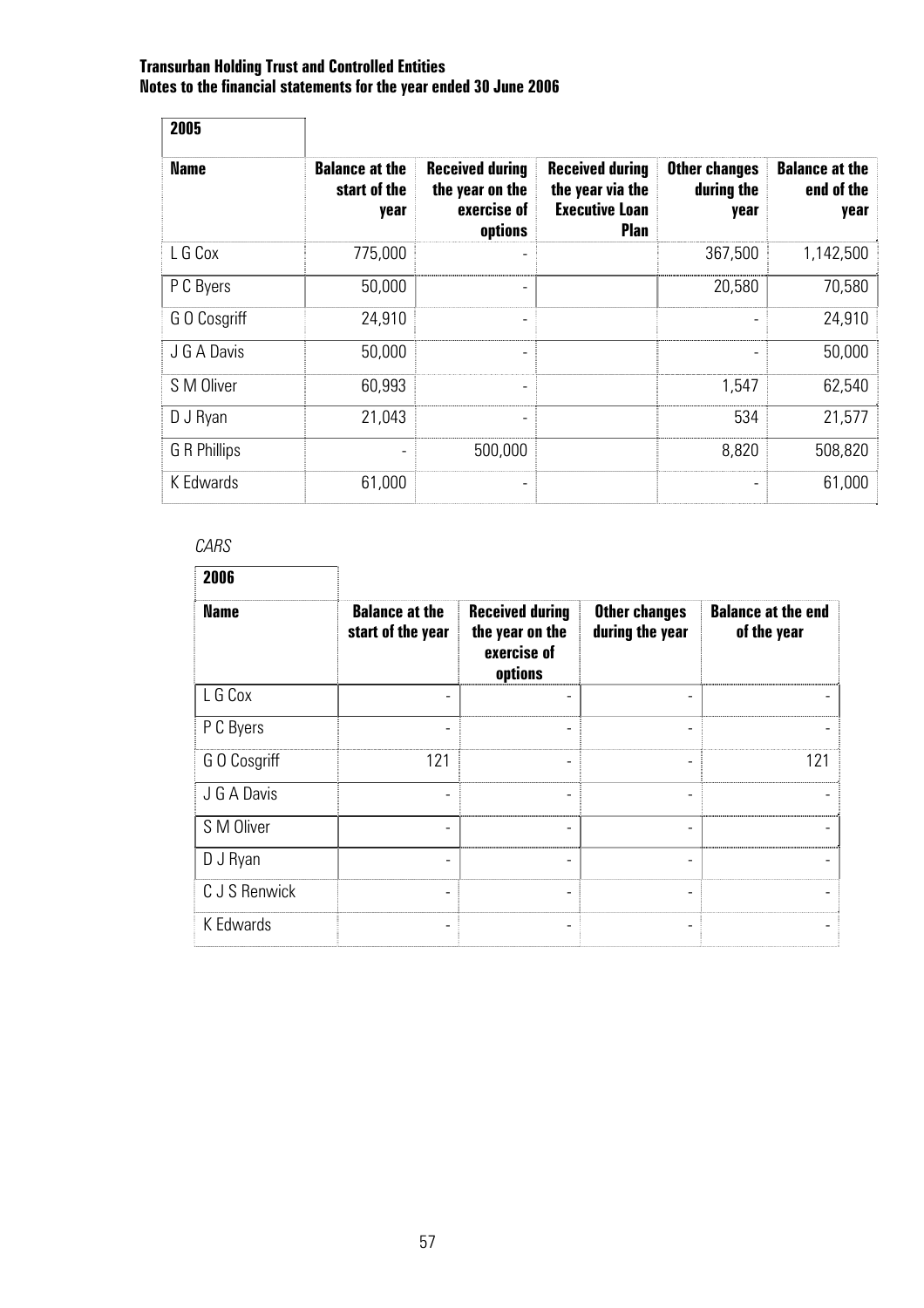| 2005         |                                            |                                                                     |                                         |                                          |
|--------------|--------------------------------------------|---------------------------------------------------------------------|-----------------------------------------|------------------------------------------|
| <b>Name</b>  | <b>Balance at the</b><br>start of the year | <b>Received during</b><br>the year on the<br>exercise of<br>options | <b>Other changes</b><br>during the year | <b>Balance at the end</b><br>of the year |
| L G Cox      | 1,000                                      |                                                                     | (1,000)                                 |                                          |
| P C Byers    |                                            | ٠                                                                   |                                         |                                          |
| G O Cosgriff | 121                                        |                                                                     |                                         | 121                                      |
| J G A Davis  | ۰                                          | $\blacksquare$                                                      | ۰                                       |                                          |
| S M Oliver   |                                            | ٠                                                                   | ۰                                       |                                          |
| D J Ryan     |                                            |                                                                     |                                         |                                          |
| G R Phillips | -                                          | $\qquad \qquad \blacksquare$                                        | $\overline{\phantom{a}}$                |                                          |
| K Edwards    |                                            |                                                                     |                                         |                                          |

Directors and their director-related entities received normal distributions on these securities. All transactions relating to securities were on the same basis as similar transactions with other security holders.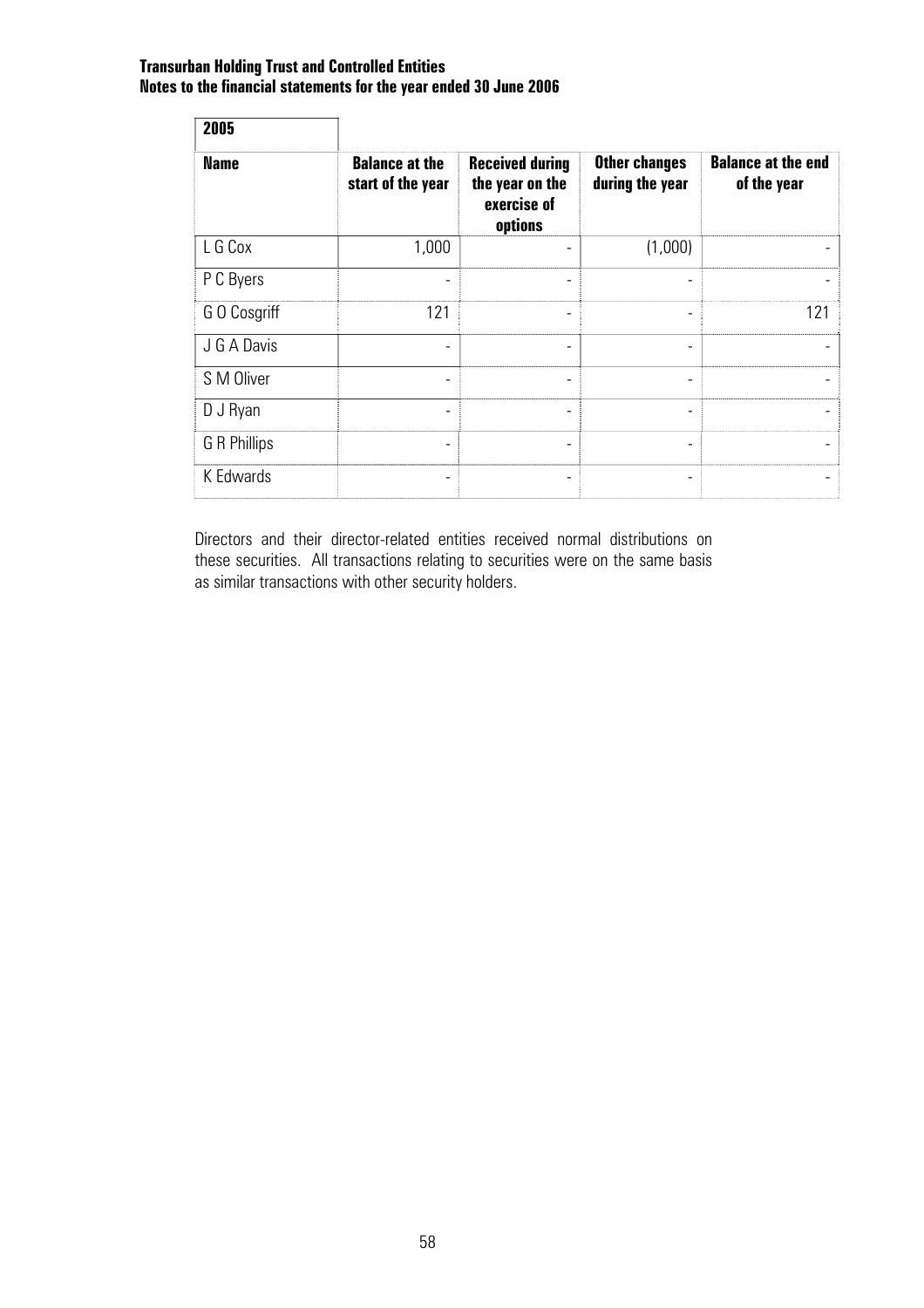## **29. REMUNERATION OF AUDITORS**

During the year the following services were paid or payable for services provided by the auditor of the parent entity, its related practices and non-related audit firms:

| Consolidated |        | <b>Parent Entity</b> |         |
|--------------|--------|----------------------|---------|
| 2006         | 2005   | 2006                 | 2005    |
|              | ₼<br>J |                      | ጦ<br>۰D |

| <b>1. Assurance services</b><br><b>Audit services</b>  |         |         |        |         |
|--------------------------------------------------------|---------|---------|--------|---------|
| PricewaterhouseCoopers Australian firm:                |         |         |        |         |
| Audit and review of financial reports                  |         |         |        |         |
| and other audit work under the                         |         |         |        |         |
| Corporations Act 2001.                                 | 198,000 | 28,587  | 34,500 | 28,500  |
|                                                        |         |         |        |         |
| Fees paid to non-PricewaterhouseCoopers                |         |         |        |         |
| audit firms for the audit or review of                 |         |         |        |         |
| financial reports                                      |         | 20,000  |        |         |
| Total remuneration for audit services                  | 198,000 | 48,587  | 34,500 | 28,500  |
|                                                        |         |         |        |         |
| Other assurance services                               |         |         |        |         |
| PricewaterhouseCoopers Australian firm:                |         |         |        |         |
| Compliance plan audit                                  | 4,940   | 12,360  |        |         |
| Other assurance services                               | 95,810  |         |        |         |
|                                                        |         |         |        |         |
| Total remuneration for other assurance                 |         |         |        |         |
| services                                               | 100,750 | 12,360  |        |         |
|                                                        |         |         |        |         |
| <b>2. Taxation services</b>                            |         |         |        |         |
| PricewaterhouseCoopers Australian firm:                |         |         |        |         |
| Tax compliance services, including                     |         |         |        |         |
| review of income tax returns                           | 28,400  | 26,571  | 27,900 | 26,540  |
| Indirect taxation services                             |         | 191,363 |        | 191,360 |
|                                                        |         |         |        |         |
| Fees paid to non-PricewaterhouseCoopers<br>audit firms |         |         |        |         |
|                                                        |         | 22,172  |        |         |
| Total remuneration for taxation services               | 28,400  | 240,106 |        | 217,900 |

It is the consolidated entity's policy to employ PricewaterhouseCoopers on assignments additional to their statutory audit duties where PricewaterhouseCoopers' expertise and experience with the consolidated entity are important. These assignments are principally tax advice.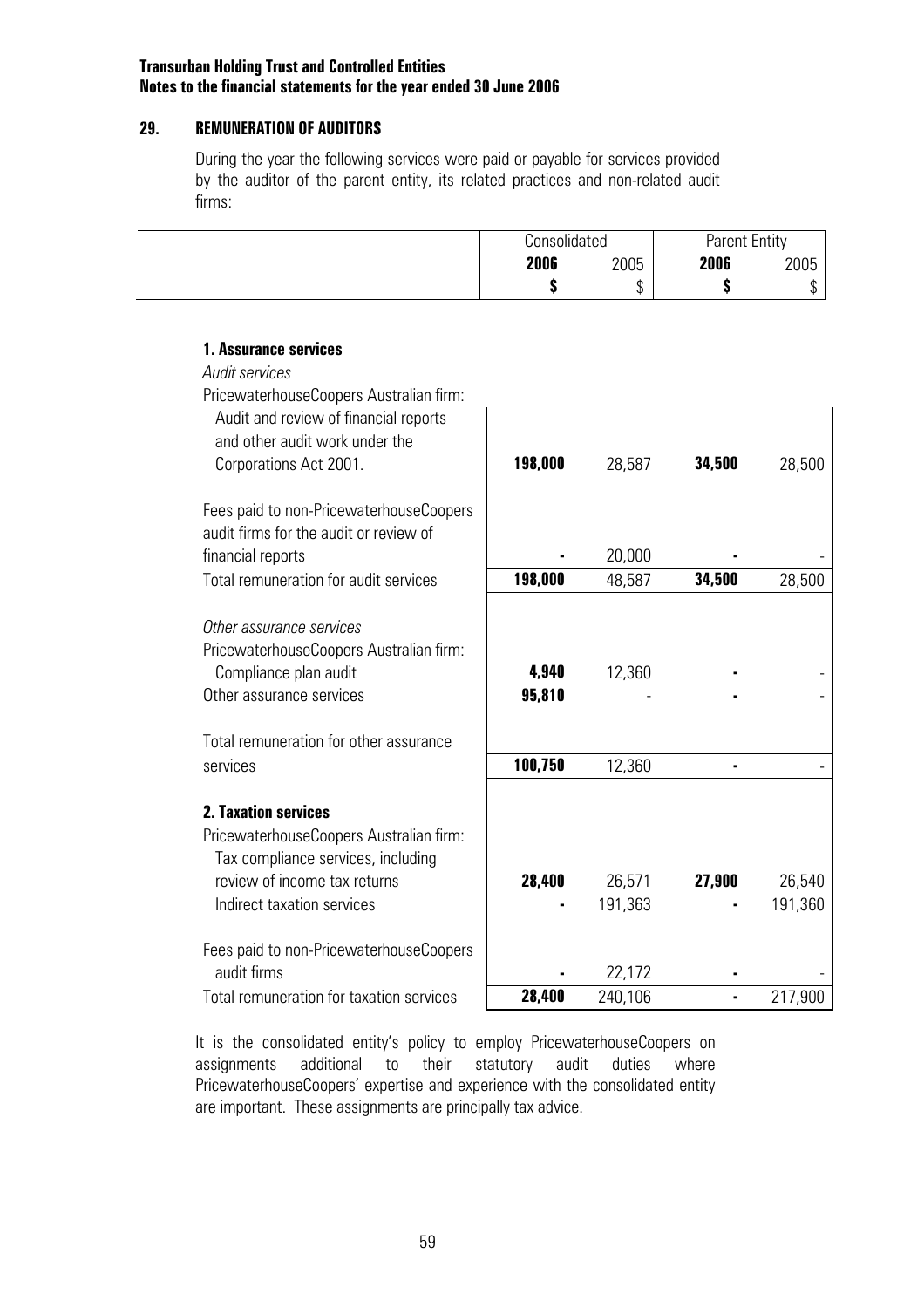## **30. CONTINGENT LIABILITIES**

Transurban Holding Trust acts as guarantor for Transurban CARS Trust in relation to the interest payments to holders of Convertible Adjusting Rate Securities ("CARS"). This guarantee is in place until the first reset date, 14 April 2007, at which time the guarantee may or may not be extended. The distributions are semi-annual distributions fixed until the first reset date at 7.0 per cent per annum on an amount of \$430.0 million.

## **31. COMMITMENTS FOR EXPENDITURE**

### *Promissory Notes*

The Responsible Entity, on behalf of the Hills Motorway Trust, has entered into leases with the Roads and Traffic Authority of New South Wales ("RTA"). Annual lease liabilities under these leases total \$7.0 million indexed annually to the Consumer Price Index over the estimated period that the M2 Motorway will be used. Until such time as a threshold return is achieved, payments under these leases can be made at the discretion of the Responsible Entity, by means of the issue of non-interest bearing promissory notes to the RTA. Refer to note 24 for details.

# **32. RELATED PARTY INFORMATION**

### **(a) Parent entities**

The parent entity within the Group is the Transurban Holding Trust. The ultimate parent entity of the Transurban Group is Transurban Holdings Limited.

## **(b) Subsidiaries**

Interests in subsidiaries are set out in note 33.

## **(c) Key management personnel**

Disclosures relating to key management personnel are set out in note 28.

## **(d) Other related parties**

Related party transactions have occurred with the following entities who are related parties of Transurban Holding Trust and controlled entities:

- Abigroup WSO Holding No 4 Pty Ltd;
- Transurban Holdings Ltd;
- Transurban Ltd;
- Transurban Asset Management Pty Ltd;
- Roam Tolling Pty Ltd;
- Transurban (USA) Holdings No 1 Pty Ltd;
- Transurban (USA) Holdings No 2 Pty Ltd;
- Citylink Melbourne Ltd;
- Hills Motorway Ltd;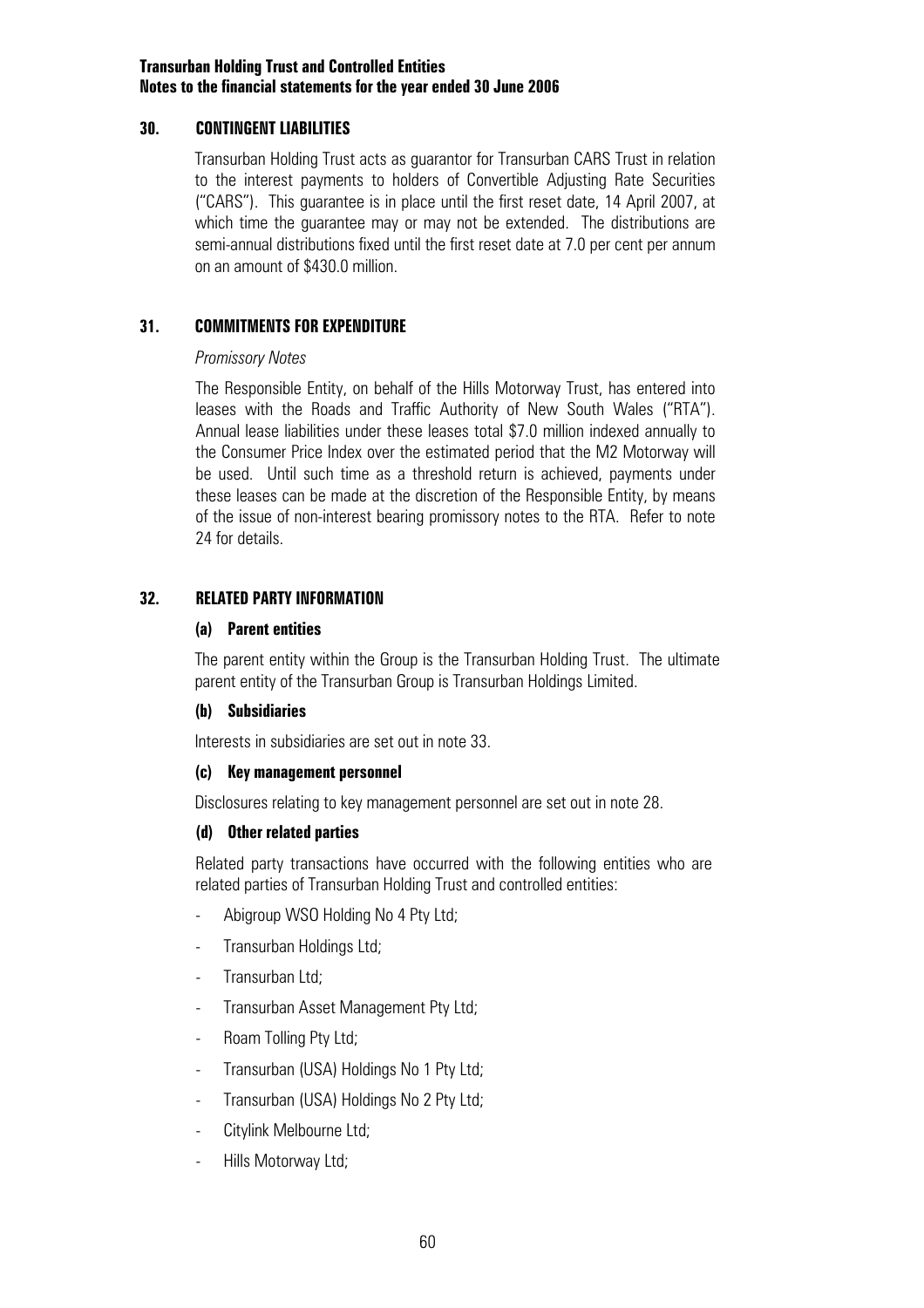- Transurban Finance Company;
- Transurban Infrastructure Management Ltd; and
- Transurban (895) US Holdings LLC

All of the directors of Transurban Infrastructure Management Limited are also directors of Transurban Holdings Limited and Transurban Limited. The following services are provided by the Trust to these consolidated entities:

- Financial suport through interest bearing and non-interest bearing loans; and
- The rental of land.

Financial support is received from Transurban Finance Company Pty Limited in the form of an interest bearing loan. The Trust pays interest and related finance charges for such loan.

Transurban Infrastructure Management Limited is the Responsible Entity of Transurban Holding Trust, CityLink Trust and CARS Trust and receives Responsible Entity and Management Fees.

Aggregate amounts of each of the above types of other transactions with directors of Transurban Infrastructure Management Limited:

| Consolidated |        | <b>Parent Entity</b> |        |
|--------------|--------|----------------------|--------|
| 2006         | 2005   | 2006                 | 2005   |
| \$'000       | \$'000 | \$'000               | \$'000 |

## **Amounts recognised as revenue**

| Rental income<br>Interest income        | 179,648<br>135,371<br>315,019 | 127,709<br>98,651<br>226,360 |        |        |
|-----------------------------------------|-------------------------------|------------------------------|--------|--------|
| <b>Amounts recognised as expenses</b>   |                               |                              |        |        |
| Interest and other related charges paid | 142,623                       | 119,330                      |        |        |
| Responsible Entity fees                 | 4,400                         | 5,509                        | 1,112  | 1,068  |
| Management fees                         | 13,287                        | 25,949                       | 12,814 | 33,018 |
|                                         | 160,310                       | 150,788                      | 13,926 | 34,086 |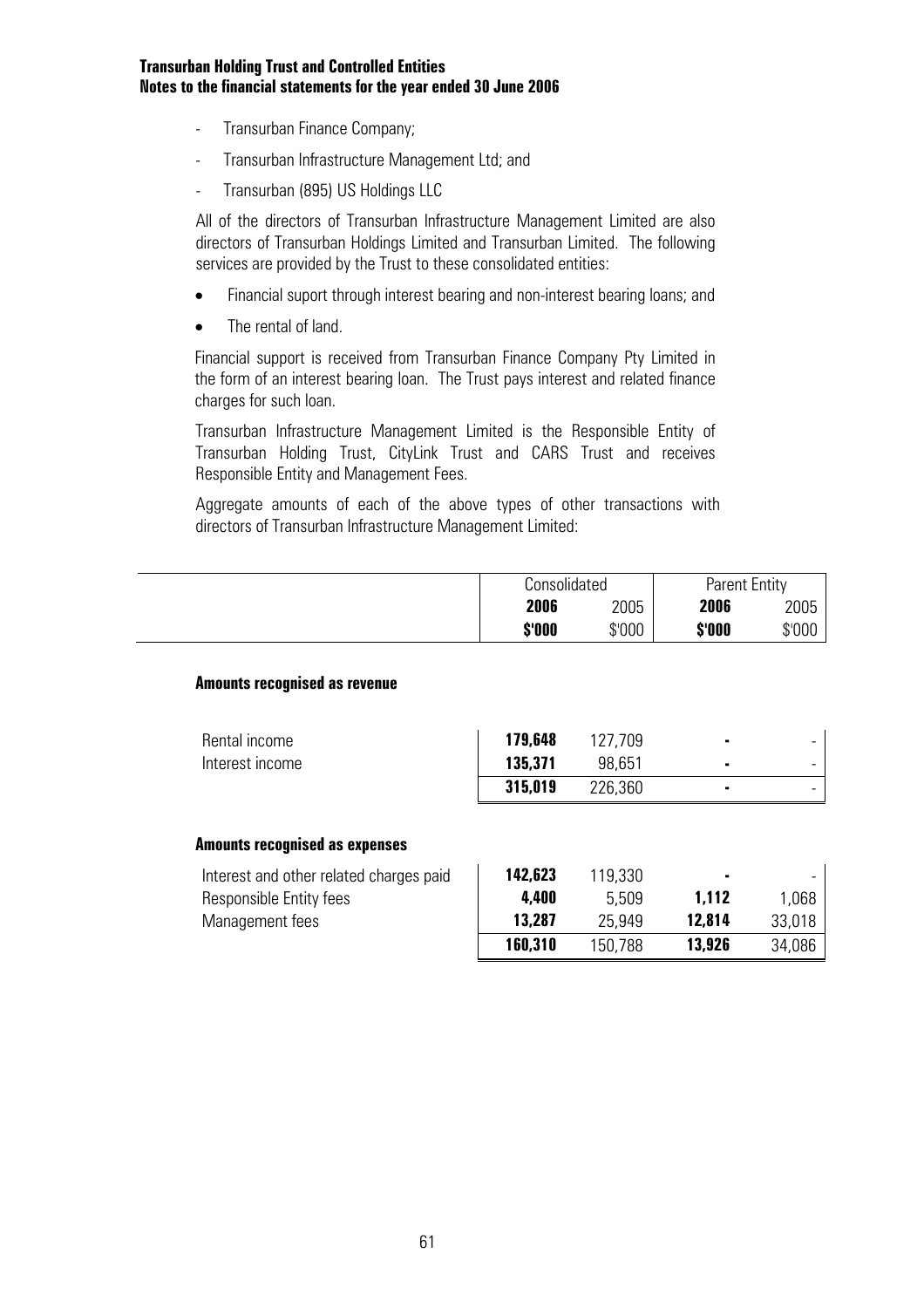| Consolidated |        | <b>Parent Entity</b> |        |
|--------------|--------|----------------------|--------|
| 2006         | 2005   | 2006                 | 2005   |
| \$'000       | \$'000 | \$'000               | \$'000 |

### **Amounts recognised as successful projects**

| <b>Business Development fees</b>                                                                                                 |                 | 8,000            |                  |                  |
|----------------------------------------------------------------------------------------------------------------------------------|-----------------|------------------|------------------|------------------|
| Aggregate amounts of assets at balance<br>date relating to the above types of other<br>transactions with directors of the Group: |                 |                  |                  |                  |
| Current receivables<br>Non-current receivables                                                                                   | 6,744<br>96,581 | 15,845<br>24,321 | 7,028<br>470,359 | 16,011<br>44,106 |
|                                                                                                                                  | 103,325         | 40,166           | 477,387          | 60,117           |
| relating to the above types of other<br>transactions with directors of the Group:                                                |                 |                  |                  |                  |
| Current payables                                                                                                                 | 76,008          | 53,611           | 40,133           | 17,443           |
| Unearned income                                                                                                                  | 23,835          | 22,962           | 131              | 170              |
| Non-current payables                                                                                                             |                 |                  |                  |                  |
|                                                                                                                                  | 99,843          | 76,573           | 40,264           | 17,613           |
| Interest and finance charges<br><b>Subsidiaries</b>                                                                              |                 |                  | 24,352           | 5,573            |
| Joint venture partnership                                                                                                        | 40,147          | 24,578           |                  |                  |

| Distributions          |   |                          |         |         |
|------------------------|---|--------------------------|---------|---------|
| Subsidiaries - revenue | ٠ | $\overline{\phantom{0}}$ | 148,517 | 149.017 |

# **(e) Outstanding balances arising from the provision of services**

| Current receivables - interest and finance |        |        |  |
|--------------------------------------------|--------|--------|--|
| charges                                    | 10,357 | 23,881 |  |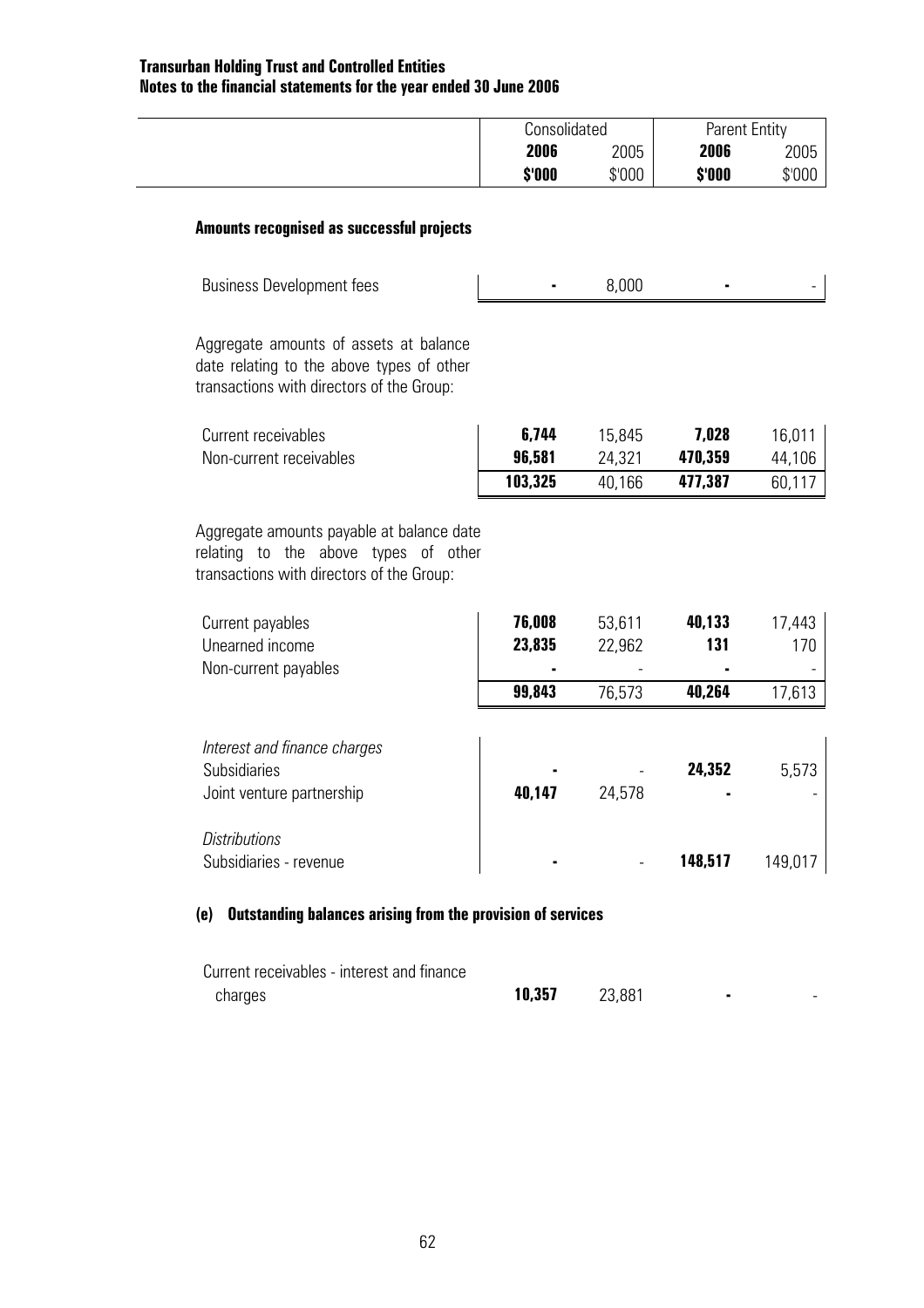| <i><b>Consolidated</b></i> |        | <b>Parent Entity</b> |        |
|----------------------------|--------|----------------------|--------|
| 2006                       | 2005   | 2006                 | 2005   |
| \$'000                     | \$'000 | \$'000               | \$'000 |

# **(f) Loan to/from related parties**

| Loans to subsidiaries<br>Beginning of the year |            |            | 19,785    | 19,096    |
|------------------------------------------------|------------|------------|-----------|-----------|
| Loans advanced                                 |            |            | 101,708   | 689       |
| Loan repayments received                       |            |            |           |           |
| End of year                                    |            |            | 121,494   | 19,785    |
|                                                |            |            |           |           |
| Loans from subsidiaries                        |            |            |           |           |
| Beginning of the year                          |            |            | 300,254   | 78,575    |
| Loans advanced                                 |            |            | 580,494   | 306,067   |
| Loan repayments received                       |            |            | (71, 385) | (84, 129) |
| End of year                                    |            |            | 809,363   | 300,513   |
|                                                |            |            |           |           |
| Loans to associate                             |            |            |           |           |
| Beginning of the year                          | 392,000    | 392,000    |           |           |
| Loans advanced                                 | 49,000     |            |           |           |
| Interest capitalised                           | 28,767     |            |           |           |
| End of year                                    | 469,767    | 392,000    |           |           |
|                                                |            |            |           |           |
| Loans to other related parties                 |            |            |           |           |
| Beginning of the year                          | 3,345,077  | 3,109,226  |           |           |
| Loans advanced                                 | 1,002,510  | 908,435    |           |           |
| Loan repayments received                       | (771, 201) | (672, 584) |           |           |
| End of year                                    | 3,576,386  | 3,345,077  |           |           |
|                                                |            |            |           |           |
| Loans from other related parties               |            |            |           |           |
| Beginning of the year                          | 2,000,321  | 1,817,559  |           |           |
| Loans advanced                                 | 1,529,950  | 1,058,462  | 1,324     |           |
| Loan repayments received                       | (998, 461) | (875, 700) | (2, 956)  |           |
| End of year                                    | 2,531,810  | 2,000,321  | (1, 632)  |           |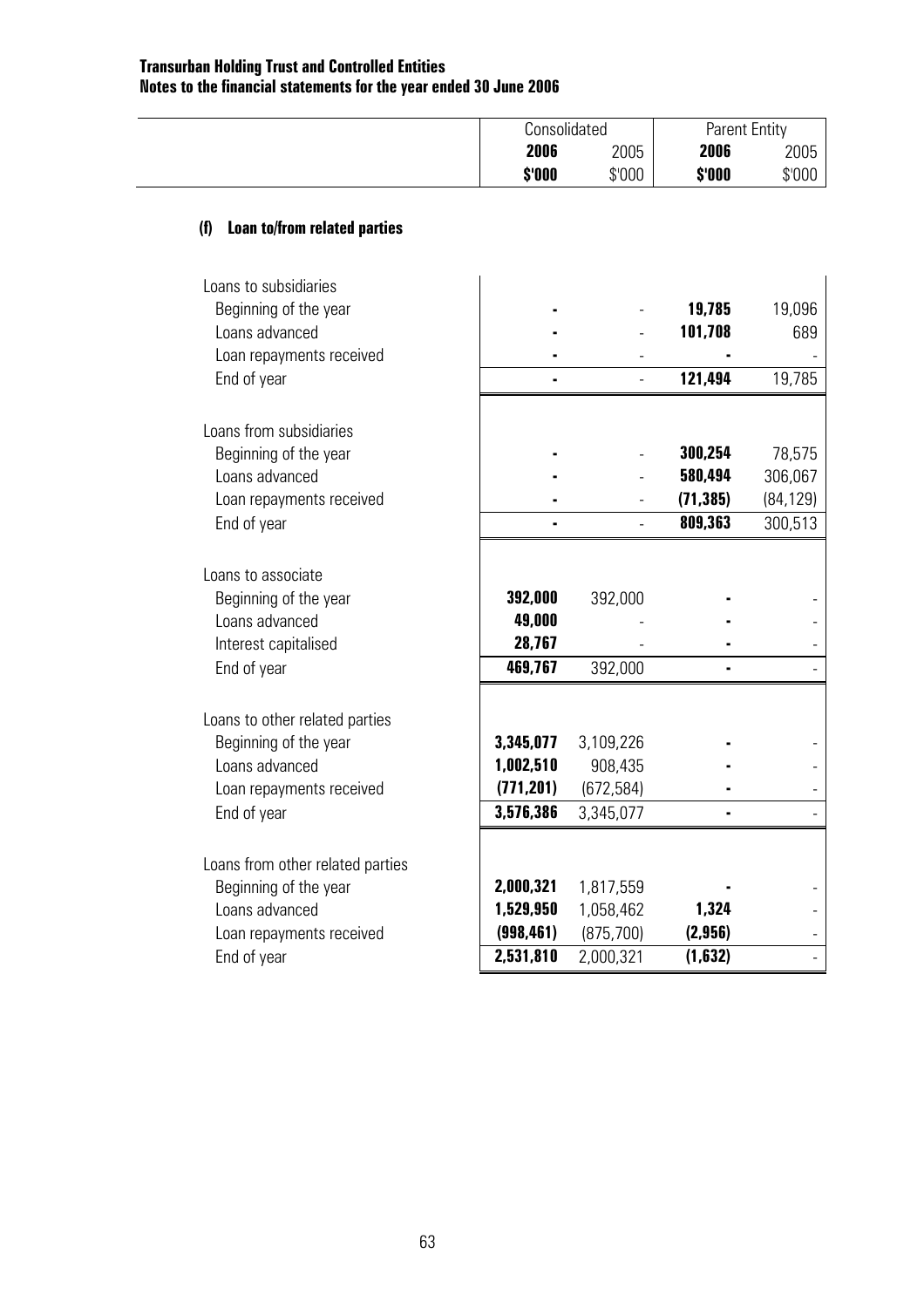## **g) Loan to associate**

The "loan to associate" is via Term Loan Notes ("TLN") (formerly Construction Phase Loan Notes ("CPLN")). The CPLN represent the Group's funding contribution to the Westlink Motorway Partnership and on completion of the Westlink M7 Motorway the CPLN converted to TLN. The TLN earn interest at a fixed rate of 11.93 per cent from 16 December 2005 (the completion date of Westlink M7) until the earlier of 34 years and the termination of the "Agreement to Lease" between the Roads and Traffic Authority of New South Wales and Westlink Motorway Limited.

Any unpaid interest is capitalised and deemed to subscribe for further loan notes with an aggregate principal amount equal to that unpaid interest.

The TLN have not been affected by equity accounting losses from the associate.

## **(h) Terms and conditions**

All transactions were made on normal terms and conditions and at market rates.

# **33. SUBSIDIARIES**

The consolidated financial statements incorporate the assets, liabilities and results of the following subsidiaries in accordance with the accounting policy described in note 1 (a):

| <b>Name of Entity</b>                             | <b>Country of</b><br><b>Incorporation</b> | <b>Class of</b><br><b>Security</b> | <b>Equity</b><br>Holding<br>2006<br>₩ | <b>Equity</b><br>Holding<br>2005 % | <b>Date</b><br><b>Acquired</b> |
|---------------------------------------------------|-------------------------------------------|------------------------------------|---------------------------------------|------------------------------------|--------------------------------|
| The CityLink Trust                                | Australia                                 | Ordinary                           | 100                                   | 100                                |                                |
| Transurban Finance Trust                          | Australia                                 | Ordinary                           | 100                                   | 100                                |                                |
| Transurban Al-Trust                               | Australia                                 | Ordinary                           | 100                                   | 100                                |                                |
| <b>Transurban CARS Trust</b>                      | Australia                                 | Ordinary                           | 100                                   | 100                                |                                |
| Transurban WSO Trust                              | Australia                                 | Ordinary                           | 100                                   | 100                                |                                |
| Hills Motorway Trust                              | Australia                                 | Ordinary                           | 100                                   | 100                                |                                |
| Abigroup Westlink Partner Holding<br>No.4 Pty Ltd | Australia                                 | Ordinary                           | 100                                   |                                    | 16/12/2005                     |
| Abigroup Westlink Partner No.4 Pty Ltd            | Australia                                 | Ordinary                           | 100                                   |                                    | 16/12/2005                     |
| LMI Westlink Partner Holding No.4 Pty Ltd         | Australia                                 | Ordinary                           | 100                                   |                                    | 16/12/2005                     |
| LMI Westlink Partner No.4 Pty Ltd                 | Australia                                 | Ordinary                           | 100                                   |                                    | 16/12/2005                     |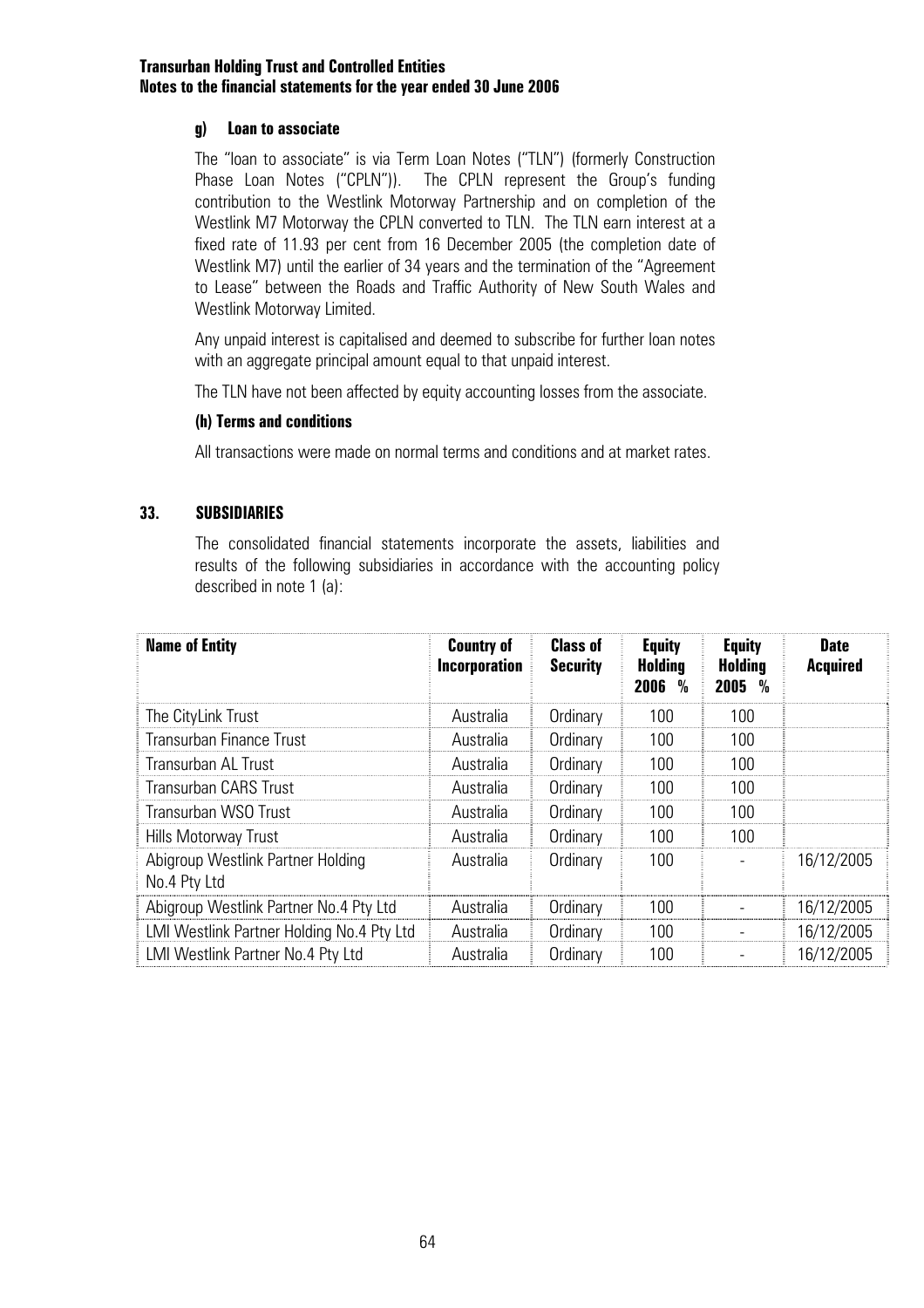## **34. BUSINESS COMBINATION**

## **a) Westlink M7**

On 16 December 2005 Transurban AL Trust, a subsidiary of Transurban CARS Trust exercised an option which allowed it to acquire 100 per cent of the issued capital of the following entities:

 LMI Westlink Partner Holding No. 4 Pty Limited and its subsidiary LMI Westlink Partner No. 4 Pty Limited

 Abigroup Westlink Partner Holding No. 4 Pty Limited and its subsidiary Abigroup Westlink Partner No. 4 Pty Limited.

 The acquired entities contributed \$3,195,802 of net profit to the Group for the period 16 December 2005 to 30 June 2006.

At the date of acquisition, the acquired entities held a contingent asset which allowed them to subscribe for subordinated term loan notes. This was exercised by Transurban AL Trust and an additional \$49.0 million of term loan notes were issued.

Details of the fair value of assets and liabilities acquired are as follows:

#### **\$'000**

| Purchase consideration                         |        |
|------------------------------------------------|--------|
| Cash paid                                      | 47,350 |
| Fair value of option exercised                 | 19,780 |
| Total purchase consideration                   | 67,130 |
| Fair value of net identifiable assets acquired | 67,130 |
| Anndwill                                       |        |

The assets and liabilities arising from the acquisition are as follows:

| Term loan notes                  | 49,000 |
|----------------------------------|--------|
| Investment in associate entities | 18,130 |
|                                  | 67,130 |

## **b) Hills Group**

The final payment of \$22.1 million related to the Transurban Group's acquisition of the Hill's Group occurred in the current financial year.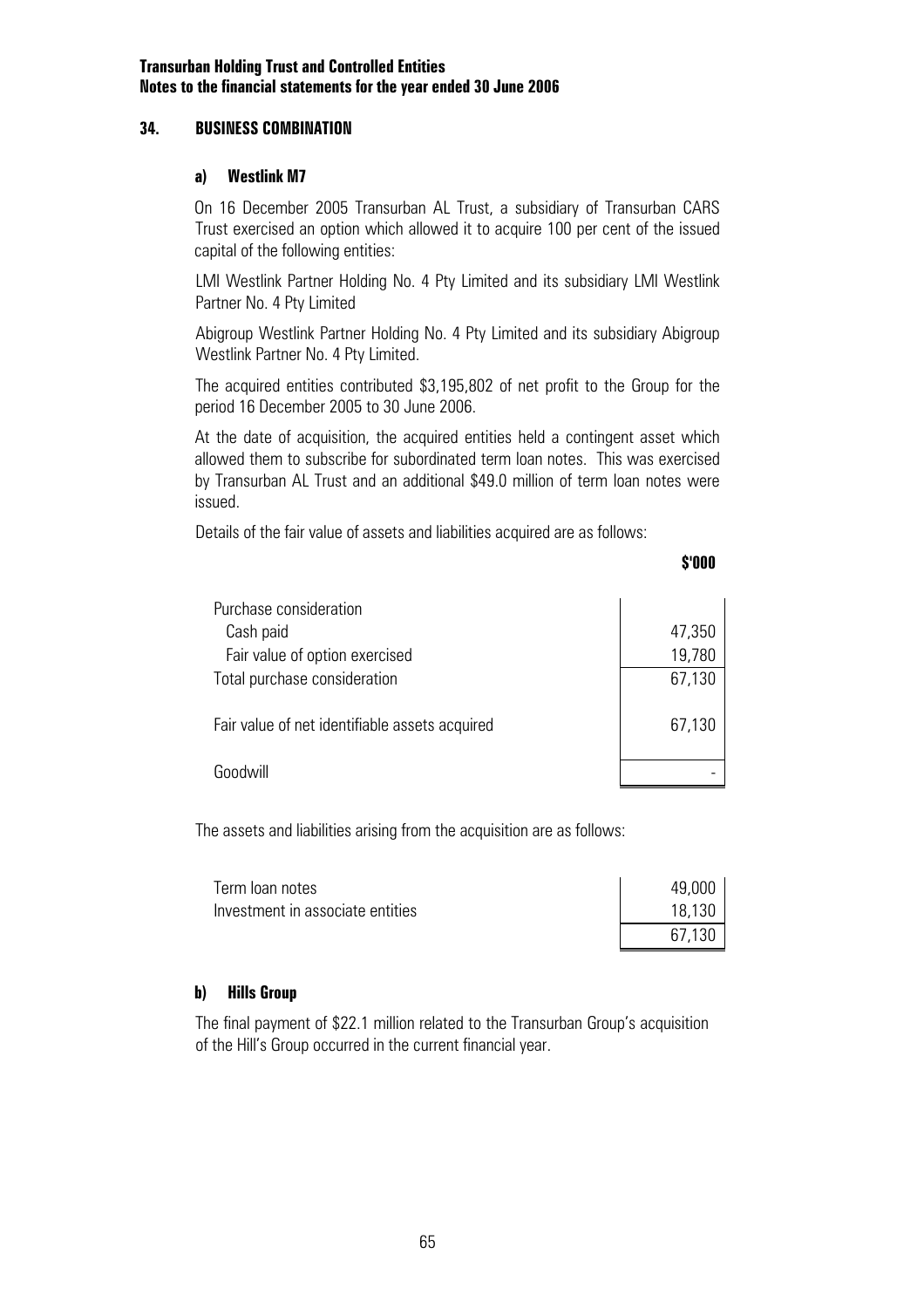## **35. INVESTMENT IN ASSOCIATE AND JOINT VENTURE**

## **(a) Carrying amounts**

|                               |               |                    |        | Consolidated             |        | Parent entity   |
|-------------------------------|---------------|--------------------|--------|--------------------------|--------|-----------------|
|                               |               | Ownership interest |        | carrying amount          |        | carrying amount |
|                               | 2006          | 2005               | 2006   | 2005                     | 2006   | 2005            |
|                               | $\frac{0}{0}$ | $\%$               | \$'000 | \$'000                   | \$'000 | \$'000          |
| Westlink Motorway Limited     | 45            | 40                 | ۰      | $\overline{\phantom{0}}$ | ۰      |                 |
| WSO Finance Pty Limited       | 45            | 40                 | ۰      | -                        |        |                 |
| Westlink Motorway Partnership | 45            | 40                 | 15,732 | 6,236                    | 6,236  | 6,236           |

Each of the above is a member of the Westlink Motorway Group, established to invest in, construct and operate the Westlink M7 toll road in Sydney. All were incorporated in Australia.

Westlink Motorway Limited is the nominee manager of the Westlink Motorway Partnership and is carried at cost of \$90.

WSO Finance Pty Limited is the financier of the Westlink M7 toll road and is carried at a cost of \$90.

Westlink Motorway Partnership was responsible for the construction of the Westlink M7 Motorway in Sydney. The M7 opened for operation on 16 December 2005.

## **(b) Movements in carrying amounts**

|                                                        | Consolidated |        |
|--------------------------------------------------------|--------------|--------|
|                                                        | 2006<br>2005 |        |
|                                                        | \$'000       | \$'000 |
| Carrying amount at the beginning of the financial year | 6,236        | 6,236  |
| Additional investment acquired                         | 18,130       |        |
| Share of losses                                        | (8,634)      |        |
| Carrying amount at the end of the financial year       | 15,732       | 6,236  |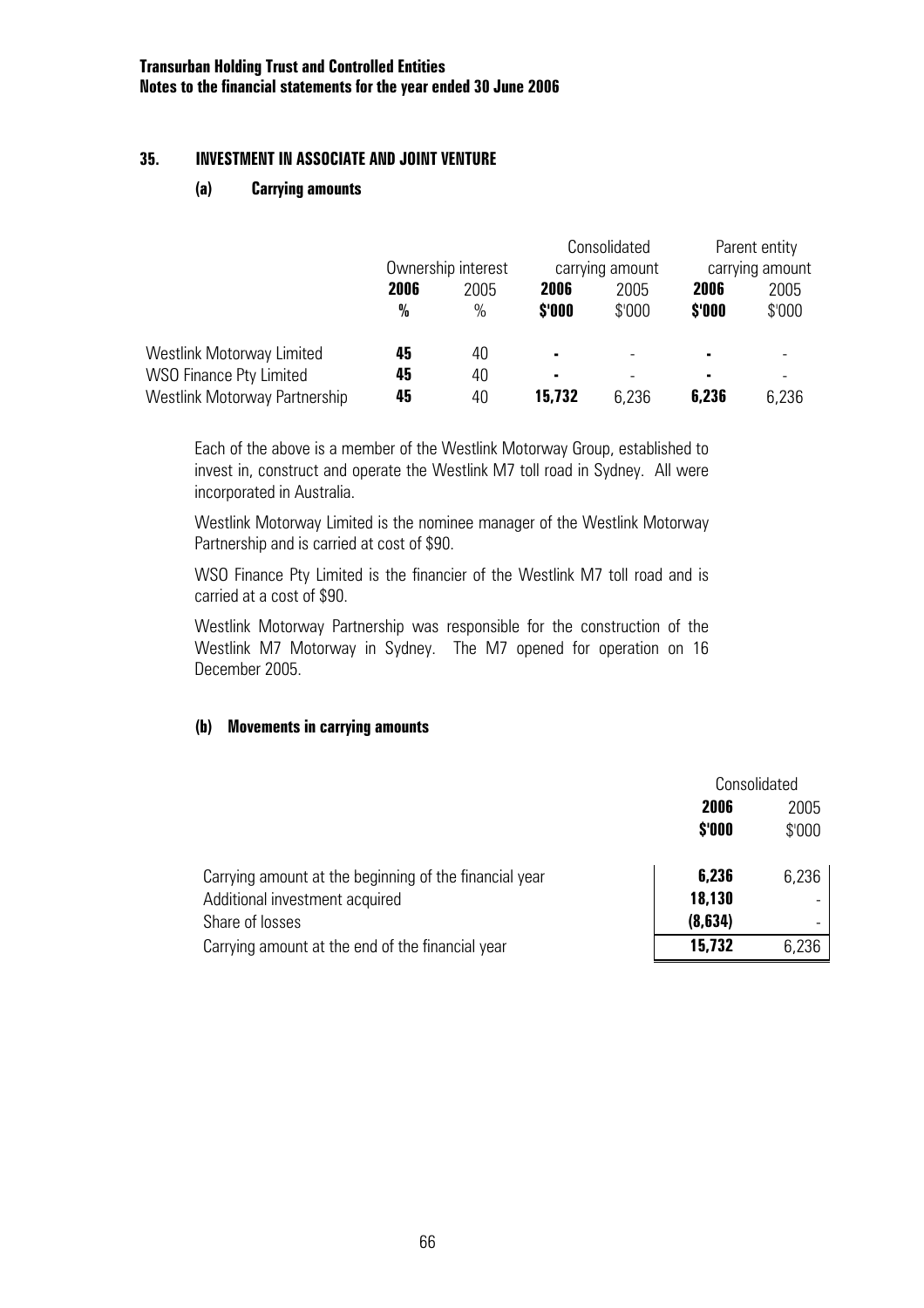| Consolidated |        |
|--------------|--------|
| 2006         | 2005   |
| \$'000       | \$'000 |

### **(c) Share of losses**

| Loss before income tax | (8, 634) |  |
|------------------------|----------|--|
| Income tax expense     | ٠        |  |
| Loss after income tax  | (8, 634) |  |

## **(d) Summarised financial information**

|                                  |         | Group share of: |         |         |  |  |
|----------------------------------|---------|-----------------|---------|---------|--|--|
|                                  | Assets  | Liabilities     | Revenue | Result  |  |  |
|                                  | \$'000  | \$'000          | \$'000  | \$'000  |  |  |
| 2006                             |         |                 |         |         |  |  |
| <b>Westlink Motorway Limited</b> |         |                 |         |         |  |  |
| <b>WSO Finance Pty Limited</b>   | 6,810   | 6,810           | 48,616  |         |  |  |
| Weslink Motorway partnership     | 856,437 | 865,071         | 41,798  | (8,634) |  |  |
|                                  | 863,247 | 871,881         | 90,414  | (8,634) |  |  |
| 2005                             |         |                 |         |         |  |  |
| Westlink Motorway Limited        |         |                 |         |         |  |  |
| <b>WSO Finance Pty Limited</b>   | 272,400 | 272,400         | 10,800  |         |  |  |
| Weslink Motorway partnership     | 585,934 | 585,934         |         |         |  |  |
|                                  | 858,334 | 858,334         | 10,800  |         |  |  |

| Consolidated |        |
|--------------|--------|
| 2006         | 2005   |
| \$'000       | \$'000 |

## **(e) Share of expenditure commitments**

| Capital commitments |  | 522,288 |
|---------------------|--|---------|
|                     |  | 522,288 |

# **(f) Contingent liabilities**

As at the reporting date there are no contingent liabilities.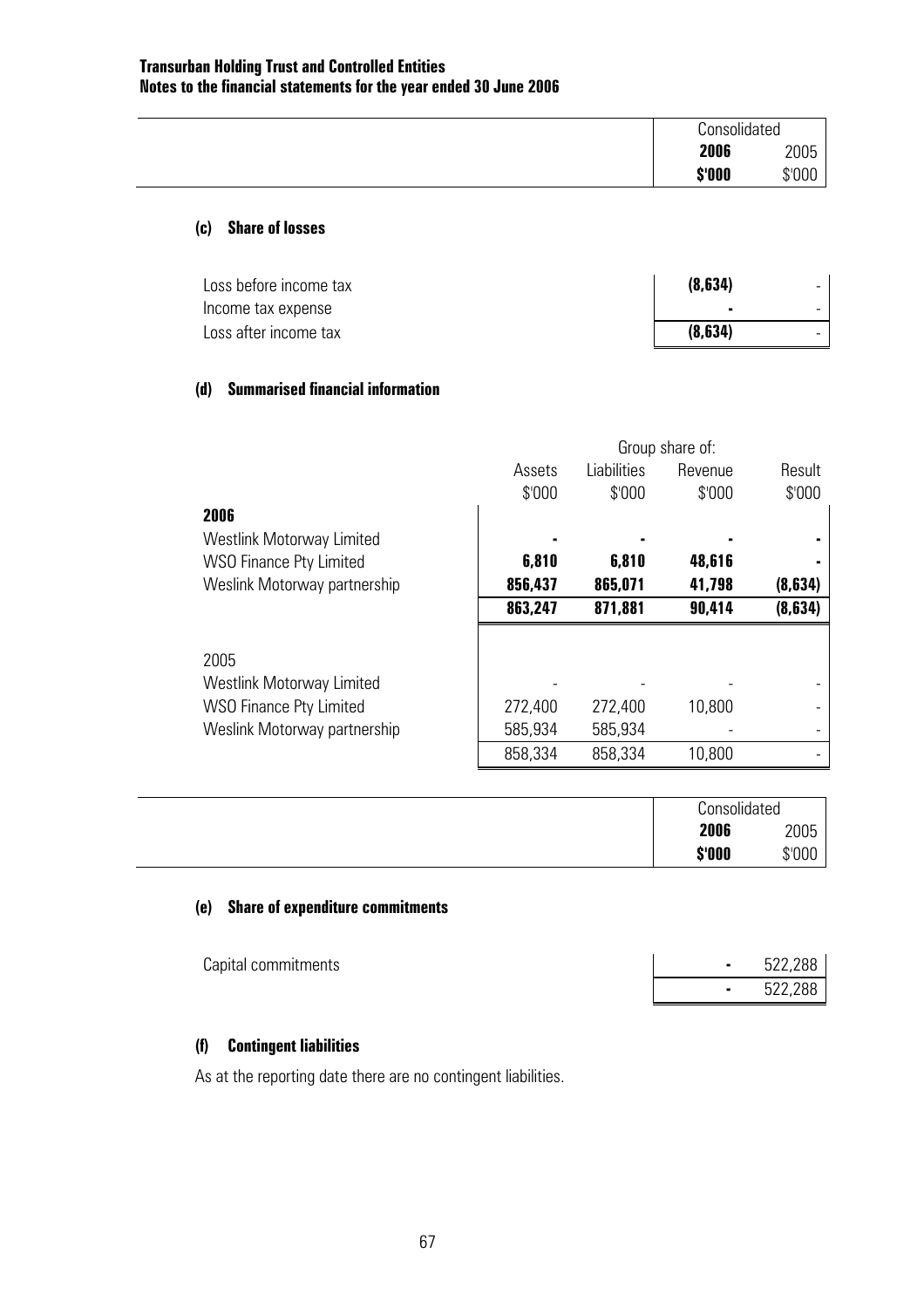## **36. ECONOMIC DEPENDENCY**

The consolidated entity is reliant on distributions from the CityLink Trust and the Hills Motorway Trust and interest on Construction Phase Loan Notes for its ongoing viability.

# **37. EVENTS OCCURRING AFTER BALANCE DATE**

Transurban has exercised its pre-emptive right to purchase an additional 2.5 per cent equity interest in the Westlink M7 for \$34.3 million. This will increase Transurban's holding in the Westlink M7 from 45 per cent to 47.5 per cent. Transurban and Macquarie Infrastructure Group have pre-emptive rights over the remaining 5 per cent held by Leighton Holdings Limited.

| Consolidated |        | <b>Parent Entity</b> |        |
|--------------|--------|----------------------|--------|
| 2006         | 2005   | 2006                 | 2005   |
| \$'000       | \$'000 | \$'000               | \$'000 |

## **38. RECONCILIATION OF PROFIT AFTER INCOME TAX TO NET CASH OUTFLOW FROM OPERATING ACTIVITIES**

| Profit for the year                        | 60,428     | 20,759     | 132,557    | 88,341     |
|--------------------------------------------|------------|------------|------------|------------|
| Depreciation and amortisation              | 104,548    | 45,892     |            |            |
| Amortisation deferred borrowing costs      | 6,143      |            | 56         |            |
| Share of loss of associates and joint      |            |            |            |            |
| venture partnership                        | 8,634      |            |            |            |
| Capitalised TLN interest                   | (28, 767)  |            |            |            |
| <b>Concession Note revaluations</b>        | (20, 890)  |            |            |            |
| Promissory Notes revaluation               | (11,682)   |            |            |            |
| Distribution income                        |            |            | (141, 672) | 4,763      |
| Change in operating assets and liabilities |            |            |            |            |
| Decrease in payables                       | (6, 383)   | (201, 995) | (17, 493)  | (100, 698) |
| (Increase)/decrease in receivables         | 4,168      | (7,043)    | (10, 199)  | (1, 841)   |
| Increase in Promissory Note liability      | 1,277      | 2,115      |            |            |
| Loans to/from related parties              | (257,328)  |            | 13,099     |            |
| Net cash outflow from operating activities | (139, 852) | (140, 272) | (23,652)   | (9, 435)   |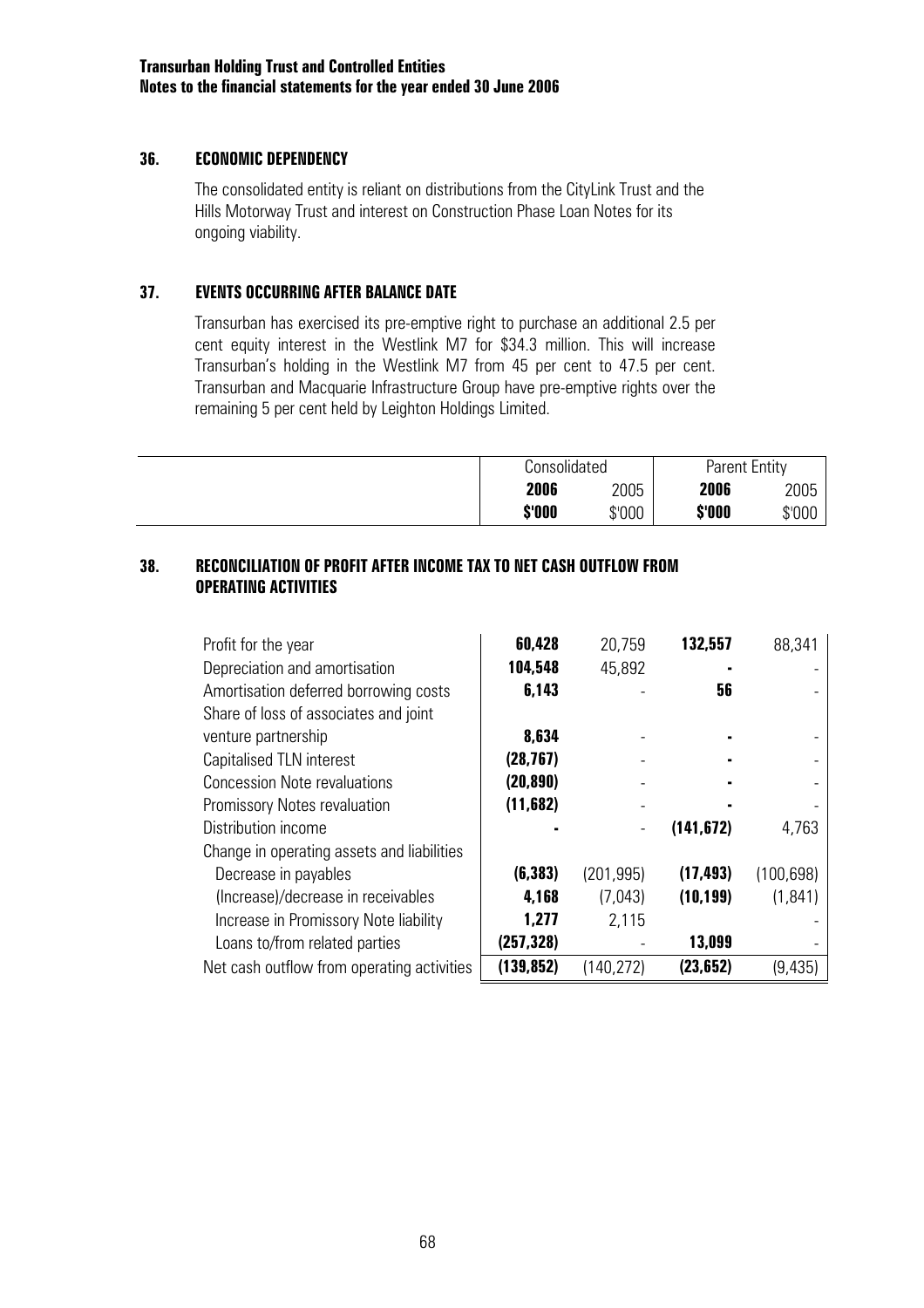| Consolidated<br><b>Parent Entity</b> |  |  |
|--------------------------------------|--|--|
| 2006<br>2006<br>2005<br>2005         |  |  |
| \$'000<br>\$'000<br>\$'000<br>\$'000 |  |  |

### **39. NON-CASH FINANCING AND INVESTING ACTIVITIES**

| Distributions satisfied by the issue<br>of units under the distribution<br>reinvestment plan | 88,981  | 32.042 | 88,981  | 32,042 |
|----------------------------------------------------------------------------------------------|---------|--------|---------|--------|
| Conversion of CARS to Transurban<br><b>Stapled Securities</b>                                | 53,543  |        | 53,543  |        |
|                                                                                              | 142,524 | 32.042 | 142,524 | 32.042 |

### **40. EARNINGS PER UNIT**

|                                                                                                                          | Consolidated<br>2006 | 2005        |
|--------------------------------------------------------------------------------------------------------------------------|----------------------|-------------|
| Basic earnings per unit                                                                                                  | 7.6 cents            | 3.5 cents   |
| Diluted earnings per unit                                                                                                | 7.6 cents            | 3.5 cents   |
| Weighted average number of units used as the denominator<br>in calculating basic earnings per unit                       | 799,431,057          | 591,871,852 |
| Weighted average number of units and potential units used<br>as the denominator in calculating diluted earnings per unit | 800,300,233          | 592,764,422 |

The earnings used in the diluted earnings per unit calculation are exclusive of any CARS related adjustments as they are anti-dilutive.

#### **Information concerning the classification of units**

(a) Stapled Securities

Stapled Securities, and therefore units, are fully paid and have been recognised in the determination of basic earnings per unit.

(b) Options

Options granted to executives of the Transurban Group under the Transurban Executive Option Plan are considered to be potential Stapled Securities and have been included in the calculation of diluted earnings per unit.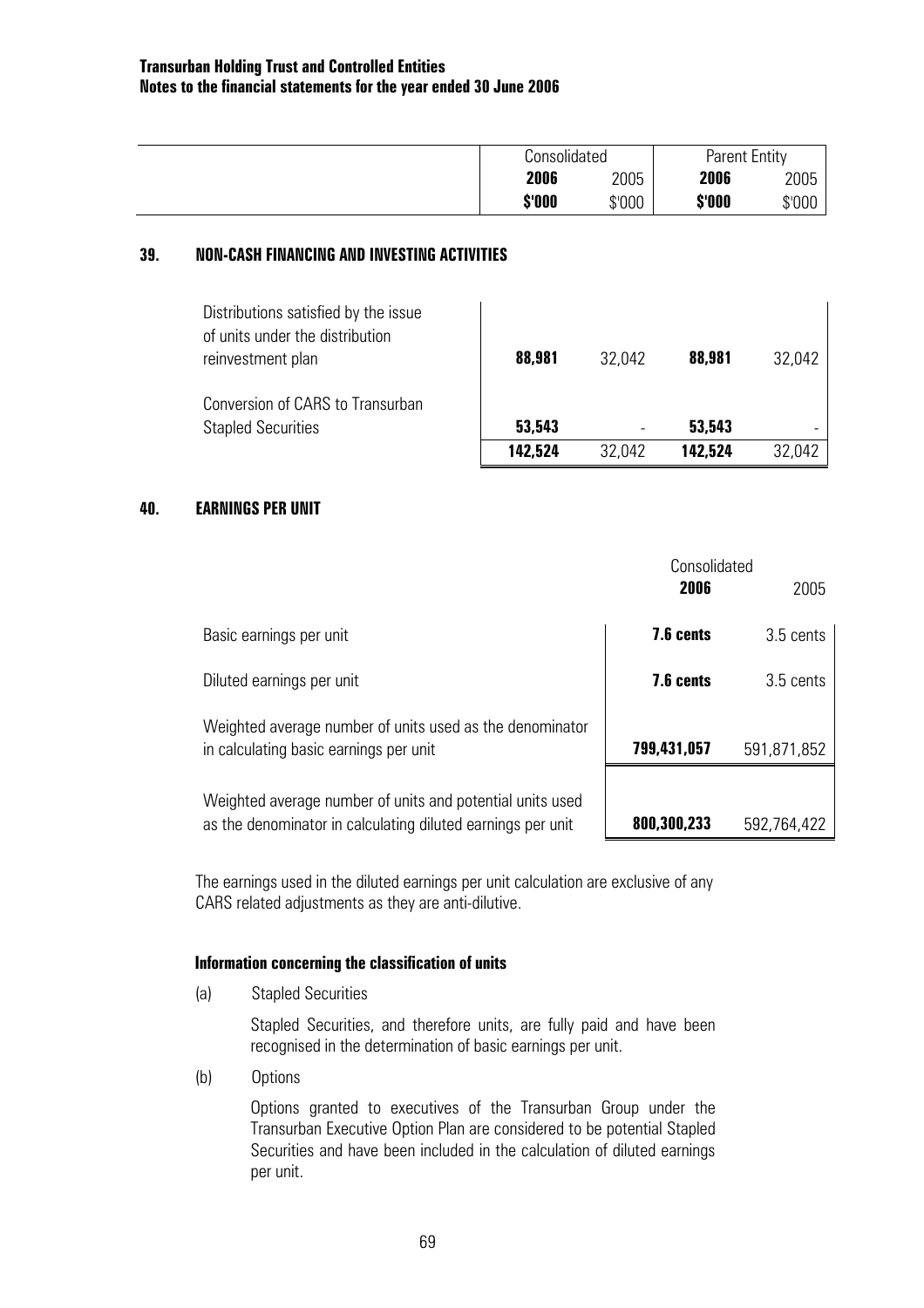## **41. EXPLANATION OF TRANSITION TO AUSTRALIAN EQUIVALENTS TO IFRSs**

- (1) Reconciliation of equity reported under previous Australian Generally Accepted Accounting Principles ("AGAAP") to equity under Australian equivalents to IFRSs ("AIFRS")
- *(a) At the date of transition to AIFRS: 1 July 2004*

|                                      |                             | Consolidated                                  |                        | Parent Entity               |                                               |                        |
|--------------------------------------|-----------------------------|-----------------------------------------------|------------------------|-----------------------------|-----------------------------------------------|------------------------|
|                                      | Previous<br>AGAAP<br>\$'000 | Effect of<br>transition<br>to AIFRS<br>\$'000 | <b>AIFRS</b><br>\$'000 | Previous<br>AGAAP<br>\$'000 | Effect of<br>transition<br>to AIFRS<br>\$'000 | <b>AIFRS</b><br>\$'000 |
| <b>CURRENT ASSETS</b>                |                             |                                               |                        |                             |                                               |                        |
| Cash assets                          | 59,922                      |                                               | 59,922                 | 19,011                      |                                               | 19,011                 |
| Receivables                          | 3,079                       |                                               | 3,079                  | 2,714                       |                                               | 2,714                  |
| <b>Other</b>                         | 2,383                       |                                               | 2,383                  | 400                         |                                               | 400                    |
| <b>Total Current Assets</b>          | 65,384                      |                                               | 65,384                 | 22,125                      |                                               | 22,125                 |
| <b>NON-CURRENT ASSETS</b>            |                             |                                               |                        |                             |                                               |                        |
| Property, plant and equipment        | 726,906                     |                                               | 726,906                |                             |                                               |                        |
| Financial assets                     | 3,566,230                   |                                               | 3,566,230              | 2,279,746                   |                                               | 2,279,746              |
| Investments accounted for using      |                             |                                               |                        |                             |                                               |                        |
| the equity method                    | 6,236                       |                                               | 6,236                  | 6,236                       |                                               | 6,236                  |
| <b>Other</b>                         | 15,653                      |                                               | 15,653                 |                             |                                               |                        |
| <b>Total Non-Current Assets</b>      | 4,315,025                   | $\overline{\phantom{a}}$                      | 4,315,025              | 2,285,982                   | $\overline{\phantom{a}}$                      | 2,285,982              |
| <b>TOTAL ASSETS</b>                  | 4,380,409                   | $\blacksquare$                                | 4,380,409              | 2,308,107                   | $\overline{\phantom{a}}$                      | 2,308,107              |
| <b>CURRENT LIABILITIES</b>           |                             |                                               |                        |                             |                                               |                        |
| Payables                             | 52,686                      |                                               | 52,686                 | 42                          |                                               | 42                     |
| <b>Total Current Liabilities</b>     | 52,686                      |                                               | 52,686                 | 42                          |                                               | 42                     |
| <b>NON-CURRENT LIABILITIES</b>       |                             |                                               |                        |                             |                                               |                        |
| Interest bearing liabilities         | 2,210,000                   |                                               | 2,210,000              | 78,575                      |                                               | 78,575                 |
| <b>Total Non-Current Liabilities</b> | 2,210,000                   | $\overline{a}$                                | 2,210,000              | 78,575                      |                                               | 78,575                 |
| <b>TOTAL LIABILITIES</b>             | 2,262,686                   |                                               | 2,262,686              | 78,617                      |                                               | 78,617                 |
| <b>NET ASSETS</b>                    | 2,117,723                   | $\Box$                                        | 2,117,723              | 2,229,490                   | $\frac{1}{2}$                                 | 2,229,490              |
|                                      |                             |                                               |                        |                             |                                               |                        |
| <b>UNITHOLDERS' FUNDS</b>            |                             |                                               |                        |                             |                                               |                        |
| Issued units                         | 2,236,704                   |                                               | 2,236,704              | 2,236,704                   |                                               | 2,236,704              |
| Undistributed losses                 | (118,981)                   | $\blacksquare$                                | (118, 981)             | (7, 214)                    |                                               | (7, 214)               |
| <b>TOTAL UNITHOLDERS' FUNDS</b>      | 2,117,723                   | $\overline{\phantom{a}}$                      | 2,117,723              | 2,229,490                   | $\blacksquare$                                | 2,229,490              |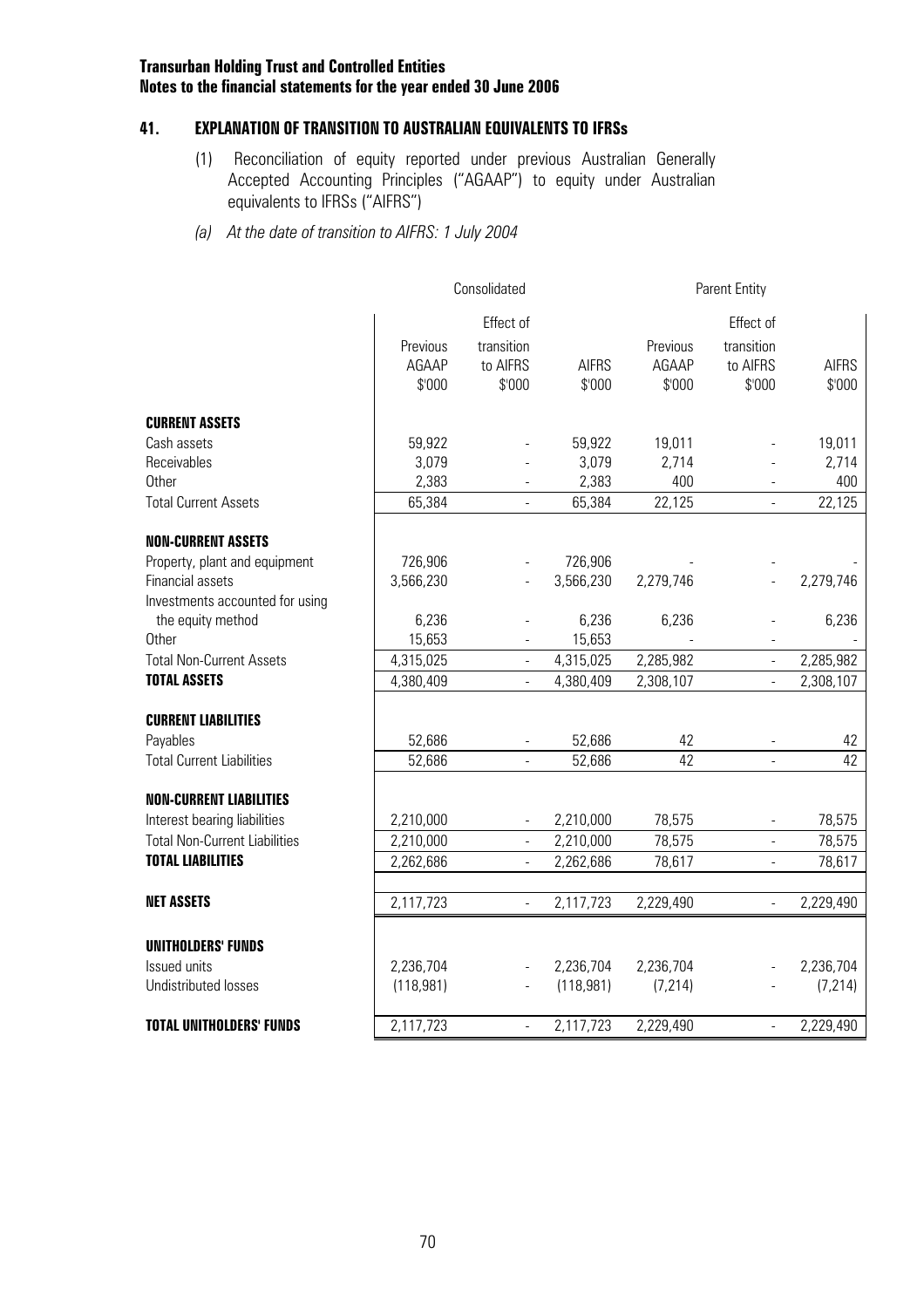# *(b) At the end of the last reporting period under previous AGAAP: 30 June 2005*

|                                      |                             | Consolidated                                  | Parent Entity          |                             |                                               |                        |  |
|--------------------------------------|-----------------------------|-----------------------------------------------|------------------------|-----------------------------|-----------------------------------------------|------------------------|--|
|                                      | Previous<br>AGAAP<br>\$'000 | Effect of<br>transition<br>to AIFRS<br>\$'000 | <b>AIFRS</b><br>\$'000 | Previous<br>AGAAP<br>\$'000 | Effect of<br>transition<br>to AIFRS<br>\$'000 | <b>AIFRS</b><br>\$'000 |  |
| <b>CURRENT ASSETS</b>                |                             |                                               |                        |                             |                                               |                        |  |
| Cash assets                          | 191,908                     |                                               | 191,908                | 131,339                     |                                               | 131,339                |  |
| Receivables                          | 20,760                      |                                               | 20,760                 | 52,932                      |                                               | 52,932                 |  |
| <b>Total Current Assets</b>          | 212,668                     |                                               | 212,668                | 184,271                     |                                               | 184,271                |  |
| <b>NON-CURRENT ASSETS</b>            |                             |                                               |                        |                             |                                               |                        |  |
| Receivables                          | 148,120                     |                                               | 148,120                | 165,932                     |                                               | 165,932                |  |
| Property, plant and equipment        | 2,804,047                   |                                               | 2,804,047              |                             |                                               |                        |  |
| Held-to-maturity investments         | 392,000                     |                                               | 392,000                |                             |                                               |                        |  |
| Other financial assets               | 3,345,077                   | $\overline{a}$                                | 3,345,077              | 4,076,639                   |                                               | 4,076,639              |  |
| Investments accounted for using      |                             |                                               |                        |                             |                                               |                        |  |
| the equity method                    | 6,236                       |                                               | 6,236                  | 6,236                       |                                               | 6,236                  |  |
| Other                                | 22,811                      |                                               | 22,811                 | 274                         |                                               | 274                    |  |
| <b>Total Non-Current Assets</b>      | 6,718,291                   | $\overline{a}$                                | 6,718,291              | 4,249,081                   |                                               | 4,249,081              |  |
| <b>TOTAL ASSETS</b>                  | 6,930,959                   | $\overline{\phantom{a}}$                      | 6,930,959              | 4,433,352                   |                                               | 4,433,352              |  |
| <b>CURRENT LIABILITIES</b>           |                             |                                               |                        |                             |                                               |                        |  |
| Payables                             | 72,810                      |                                               | 72,810                 | 17,570                      |                                               | 17,570                 |  |
| Non-interest bearing liabilities     | 123,780                     |                                               | 123,780                | 100,988                     |                                               | 100,988                |  |
| Provisions                           | 142,455                     |                                               | 142,455                | 142,455                     |                                               | 142,455                |  |
| <b>Total Current Liabilities</b>     | 339,045                     |                                               | 339,045                | 261,013                     |                                               | 261,013                |  |
| <b>NON-CURRENT LIABILITIES</b>       |                             |                                               |                        |                             |                                               |                        |  |
| Non-interest bearing liabilities     | 67,778                      |                                               | 67,778                 | 45,662                      |                                               | 45,662                 |  |
| Interest bearing liabilities         | 2,877,321                   |                                               | 2,877,321              | 300,513                     |                                               | 300,513                |  |
| <b>Total Non-Current Liabilities</b> | 2,945,099                   | $\blacksquare$                                | 2,945,099              | 346,175                     | $\overline{\phantom{a}}$                      | 346,175                |  |
| <b>TOTAL LIABILITIES</b>             | 3,284,144                   |                                               | 3,284,144              | 607,188                     |                                               | 607,188                |  |
|                                      |                             |                                               |                        |                             |                                               |                        |  |
| <b>NET ASSETS</b>                    | 3,646,815                   |                                               | 3,646,815              | 3,826,164                   |                                               | 3,826,164              |  |
| <b>UNITHOLDERS' FUNDS</b>            |                             |                                               |                        |                             |                                               |                        |  |
| Issued units                         | 4,051,220                   |                                               | 4,051,220              | 4,051,220                   |                                               | 4,051,220              |  |
| Undistributed losses                 | (404, 405)                  |                                               | (404, 405)             | (225,056)                   |                                               | (225,056)              |  |
| <b>TOTAL UNITHOLDERS' FUNDS</b>      | 3,646,815                   | $\overline{a}$                                | 3,646,815              | 3,826,164                   | $\blacksquare$                                | 3,826,164              |  |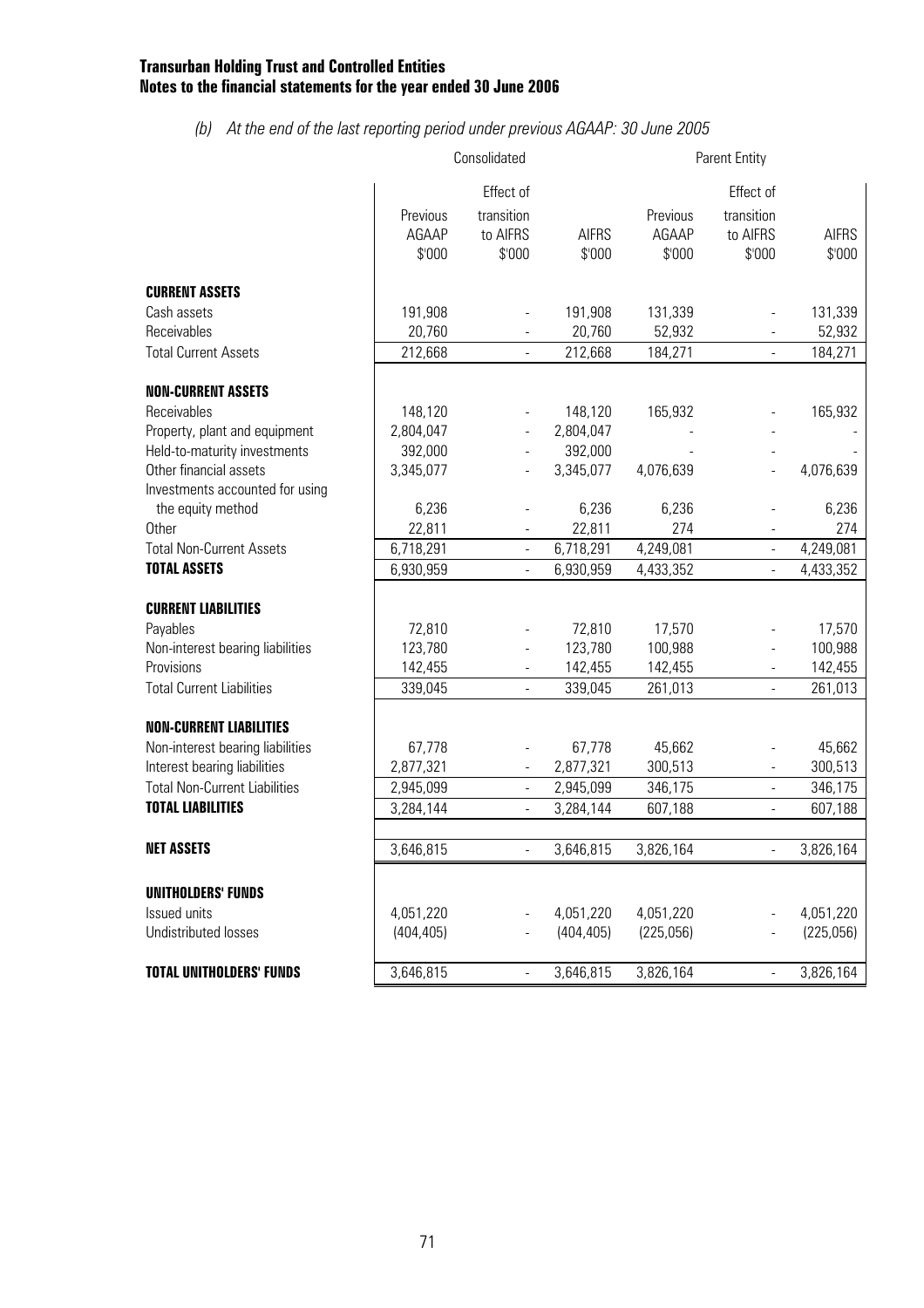(2) Reconciliation of profit for the year ended 30 June 2005

|                                         |           | Consolidated |              |           |            |              |
|-----------------------------------------|-----------|--------------|--------------|-----------|------------|--------------|
|                                         |           | Effect of    |              |           | Effect of  |              |
|                                         | Previous  | transition   |              | Previous  | transition |              |
|                                         | AGAAP     | to AIFRS     | <b>AIFRS</b> | AGAAP     | to AIFRS   | <b>AIFRS</b> |
|                                         | \$'000    | \$'000       | \$'000       | \$'000    | \$'000     | \$'000       |
| <b>Revenue from ordinary operations</b> | 257,085   |              | 257,085      | 121,931   |            | 121,931      |
| Expenses from ordinary activities       |           |              |              |           |            |              |
| Borrowing costs                         | (157,089) |              | (157,089)    | (6,303)   |            | (6, 303)     |
| Depreciation                            | (45, 892) |              | (45, 892)    |           |            |              |
| Administration                          | (1, 179)  |              | (1, 179)     | (270)     |            | (270)        |
| Operational                             | (31, 625) |              | (31, 625)    | (27, 017) |            | (27, 017)    |
| <b>Promissory Notes</b>                 | (541)     |              | (541)        |           |            |              |
| Net profit for the year                 | 20,759    |              | 20,759       | 88,341    |            | 88,341       |

(3) Reconciliation of cash flow statement for the year ended 30 June 2005

The adoption of AIFRSs has not resulted in any material adjustments to the cash flow statement.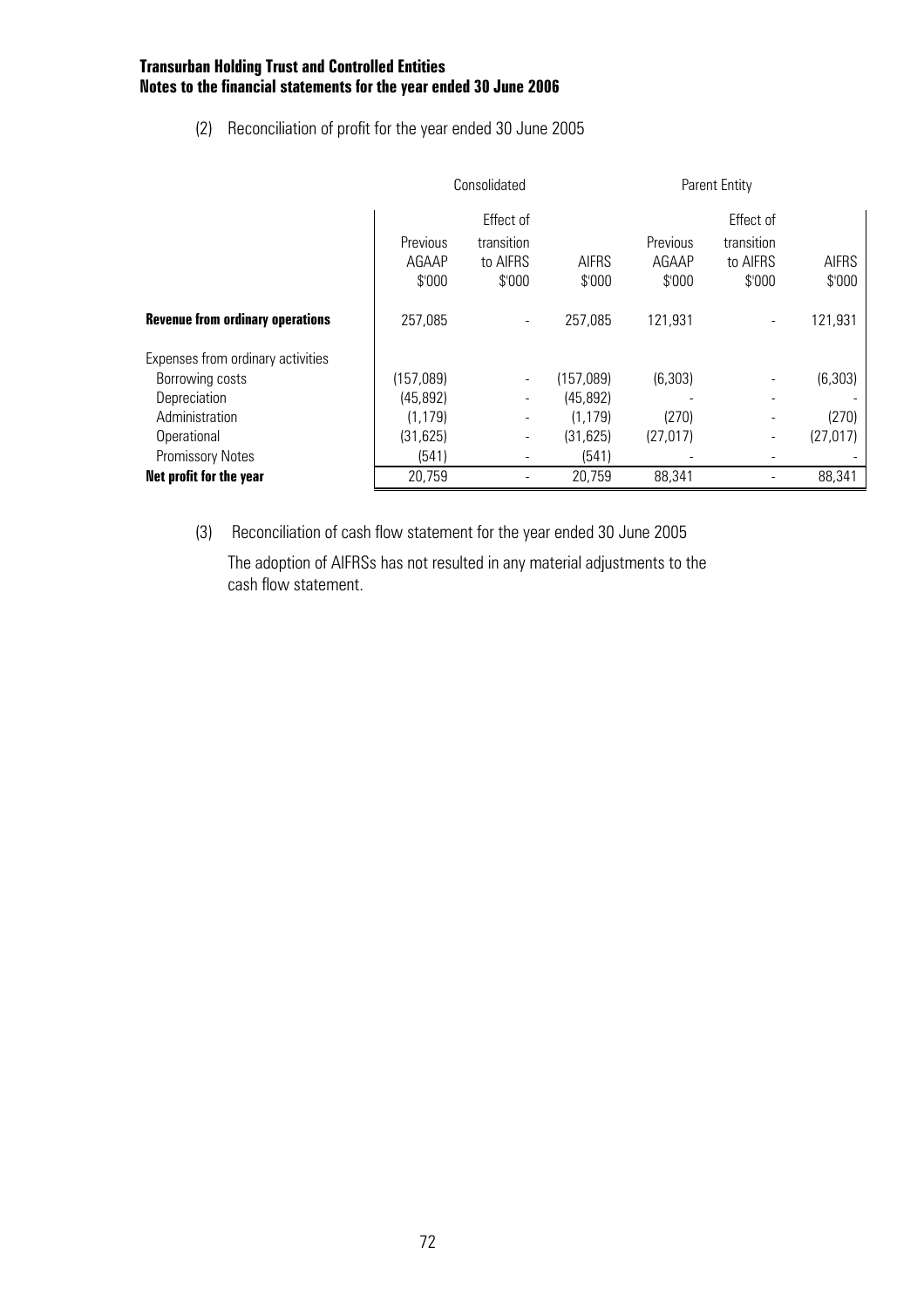(4) Adjustments on transition to AASB 132 Financial Instruments: Disclosure and Presentation and AASB 139 Financial Instruments: Recognition and Measurement: 1 July 2005.

|                                      |         | Consolidated             | Parent Entity            |              |           |                |              |
|--------------------------------------|---------|--------------------------|--------------------------|--------------|-----------|----------------|--------------|
|                                      | Notes   |                          | Effect of                |              |           | Effect of      |              |
|                                      |         | Previous                 | transition               |              | Previous  | transition     |              |
|                                      |         | AGAAP                    | to AIFRS                 | <b>AIFRS</b> | AGAAP     | to AIFRS       | <b>AIFRS</b> |
|                                      |         | \$'000                   | $$^{\circ}000$           | \$'000       | \$'000    | \$'000         | \$'000       |
| <b>CURRENT ASSETS</b>                |         |                          |                          |              |           |                |              |
| Cash assets                          |         | 191,908                  |                          | 191,908      | 131,339   |                | 131,339      |
| Receivables                          |         | 20,760                   |                          | 20,760       | 52,932    |                | 52,932       |
| Other financial assets at fair value |         |                          |                          |              |           |                |              |
| through profit and loss              | a       |                          | 16,840                   | 16,840       |           |                |              |
| <b>Total Current Assets</b>          |         | 212,668                  | 16,840                   | 229,508      | 184,271   |                | 184,271      |
| <b>NON-CURRENT ASSETS</b>            |         |                          |                          |              |           |                |              |
| Receivables                          |         | 148,120                  |                          | 148,120      | 165,932   |                | 165,932      |
| Property, plant and equipment        |         | 2,804,047                |                          | 2,804,047    |           |                |              |
| Held-to-maturity investments         |         | 392,000                  |                          | 392,000      |           |                |              |
| Other financial assets               |         | 3,345,077                |                          | 3,345,077    | 4,076,639 |                | 4,076,639    |
| Investments accounted for using      |         |                          |                          |              |           |                |              |
| the equity method                    |         | 6,236                    |                          | 6,236        | 6,236     |                | 6,236        |
| <b>Other</b>                         | b,c     | 22,811                   | (22, 812)                |              | 274       | (274)          |              |
| <b>Total Non-Current Assets</b>      |         | 6,718,291                | (22, 812)                | 6,695,480    | 4,249,081 | (274)          | 4,248,807    |
| <b>TOTAL ASSETS</b>                  |         | 6,930,959                | (5, 972)                 | 6,924,988    | 4,433,352 | (274)          | 4,433,078    |
| <b>CURRENT LIABILITIES</b>           |         |                          |                          |              |           |                |              |
| Payables                             |         | 72,810                   |                          | 72,810       | 17,570    |                | 17,570       |
| Non-interest bearing liabilities     |         | 123,780                  |                          | 123,780      | 100,988   |                | 100,988      |
| Derivative financial instruments     | $\sf d$ | $\overline{\phantom{a}}$ | 1,338                    | 1,338        |           |                |              |
| Provisions                           |         | 142,455                  | $\overline{\phantom{a}}$ | 142,455      | 142,455   |                | 142,455      |
| <b>Total Current Liabilities</b>     |         | 339,045                  | 1,338                    | 340,383      | 261,013   | $\blacksquare$ | 261,013      |
| <b>NON-CURRENT LIABILITIES</b>       |         |                          |                          |              |           |                |              |
| Non-interest bearing liabilities     |         | 67,778                   | $\overline{\phantom{a}}$ | 67,778       | 45,662    |                | 45,662       |
| Interest bearing liabilities         |         | 2,877,321                | (16, 321)                | 2,861,000    | 300,513   | (274)          | 300,239      |
| Derivative financial instruments     | C<br>d  |                          | 6,245                    | 6,245        |           |                |              |
| <b>Total Non-Current Liabilities</b> |         | 2,945,099                | (10, 076)                | 2,935,023    | 346,175   | (274)          | 345,901      |
| <b>TOTAL LIABILITIES</b>             |         | 3,284,144                | (8, 738)                 | 3,275,406    | 607,188   | (274)          | 606,914      |
|                                      |         |                          |                          |              |           |                |              |
| <b>NET ASSETS</b>                    |         | 3,646,815                | 2,766                    | 3,649,582    | 3,826,164 |                | 3,826,164    |
| UNITHOLDERS' FUNDS                   |         |                          |                          |              |           |                |              |
| Issued units                         |         | 4,051,220                | $\overline{\phantom{a}}$ | 4,051,220    | 4,051,220 |                | 4,051,220    |
| Cash Flow reserve                    | b,c     |                          | (14, 074)                | (14, 074)    |           |                |              |
| Undistributed losses                 | a       | (404, 405)               | 16,840                   | (387, 565)   | (225,056) |                | (225,056)    |
| <b>TOTAL UNITHOLDERS' FUNDS</b>      |         | 3,646,815                | 2,766                    | 3,649,581    | 3,826,164 |                | 3,826,164    |
|                                      |         |                          |                          |              |           |                |              |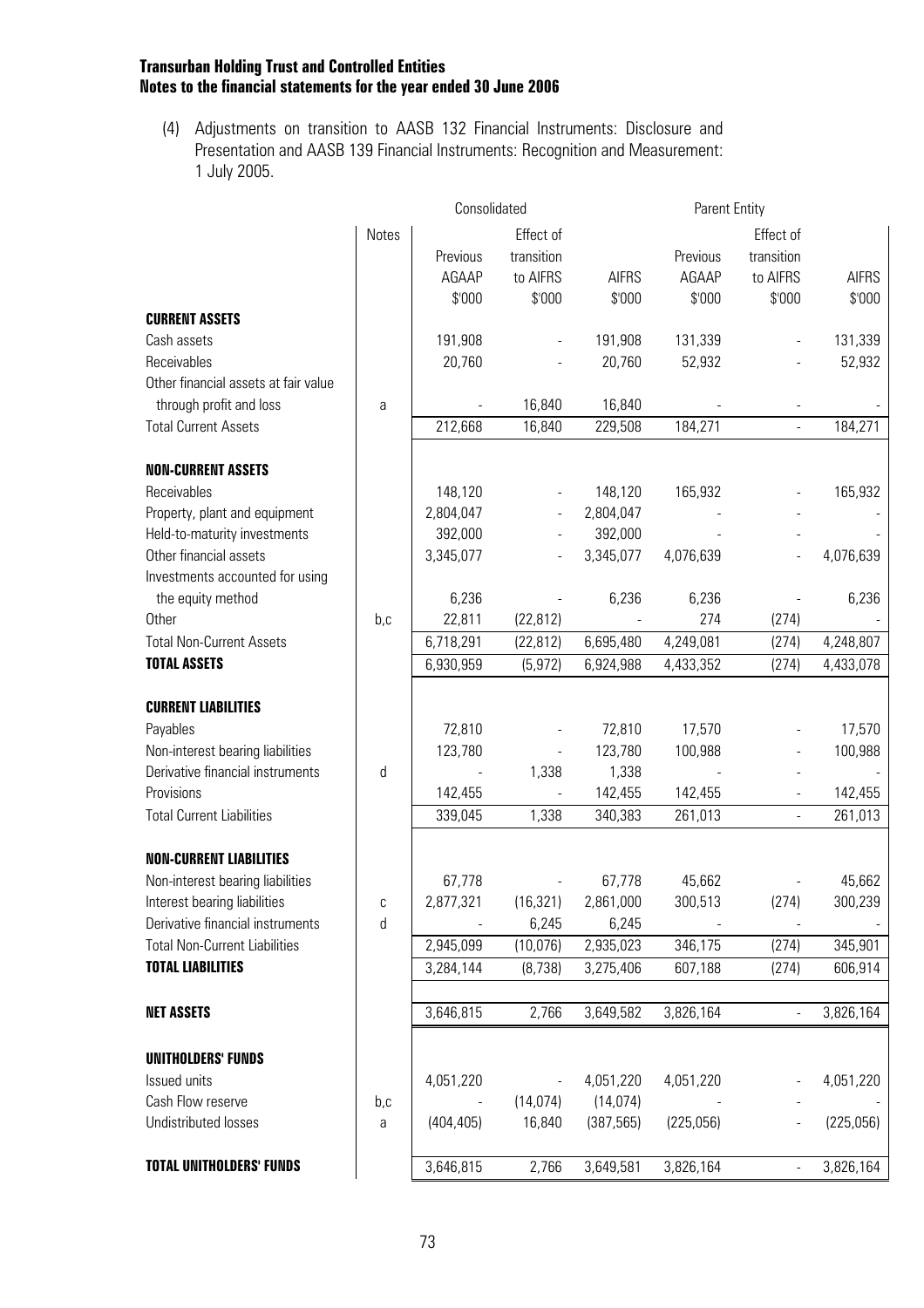- (5) Notes to the reconciliations
	- *(a) Financial Assets*

 Options held to acquire an additional 5 per cent interest in the Westlink M7 project have been recognised and recorded at fair value on the adoption of AASB 139. The effect is:

1 July 2005

 The recognition of a financial asset of \$16,840,000 and an increase in retained earnings of the same amount.

*(b) Financial Swap Contract Break Costs* 

 In May 2005, the Trust incurred finance costs associated with the early termination of swap contracts. Under previous AGAAP these costs were treated as an asset and amortised accordingly. Under AIFRS these costs are to be recognised in a cash flow reserve within equity. The effect is:

At 1 July 2005

 A decrease in the carrying amount of deferred borrowing costs of \$6,491,000 and an increase in equity reserves of the same amount.

*(c) Re-classification of capitalised borrowing costs* 

Costs incurred with the raising of debt has been re-classified as a reduction in interest bearing liabilities as required by AASB 139, rather than a non-current asset. The effect is:

1 July 2005

 A reduction in non-current assets of \$16,321,000 in the consolidated Trust and \$274,000 in the parent and a reduction reflected against interest bearing liabilities of the same amounts.

*(d) Derivative financial instruments* 

Derivative financial assets and liabilities relating to interest rate swaps have been recognised in accordance with note 1(k). The effect is:

At 1 July 2005

 The recognition of a current liability of \$1,338,000 and an increase in cash flow reserves of the same amount. The recognition of a noncurrent liability of \$6,245,000 and an increase in reserves of the same amount.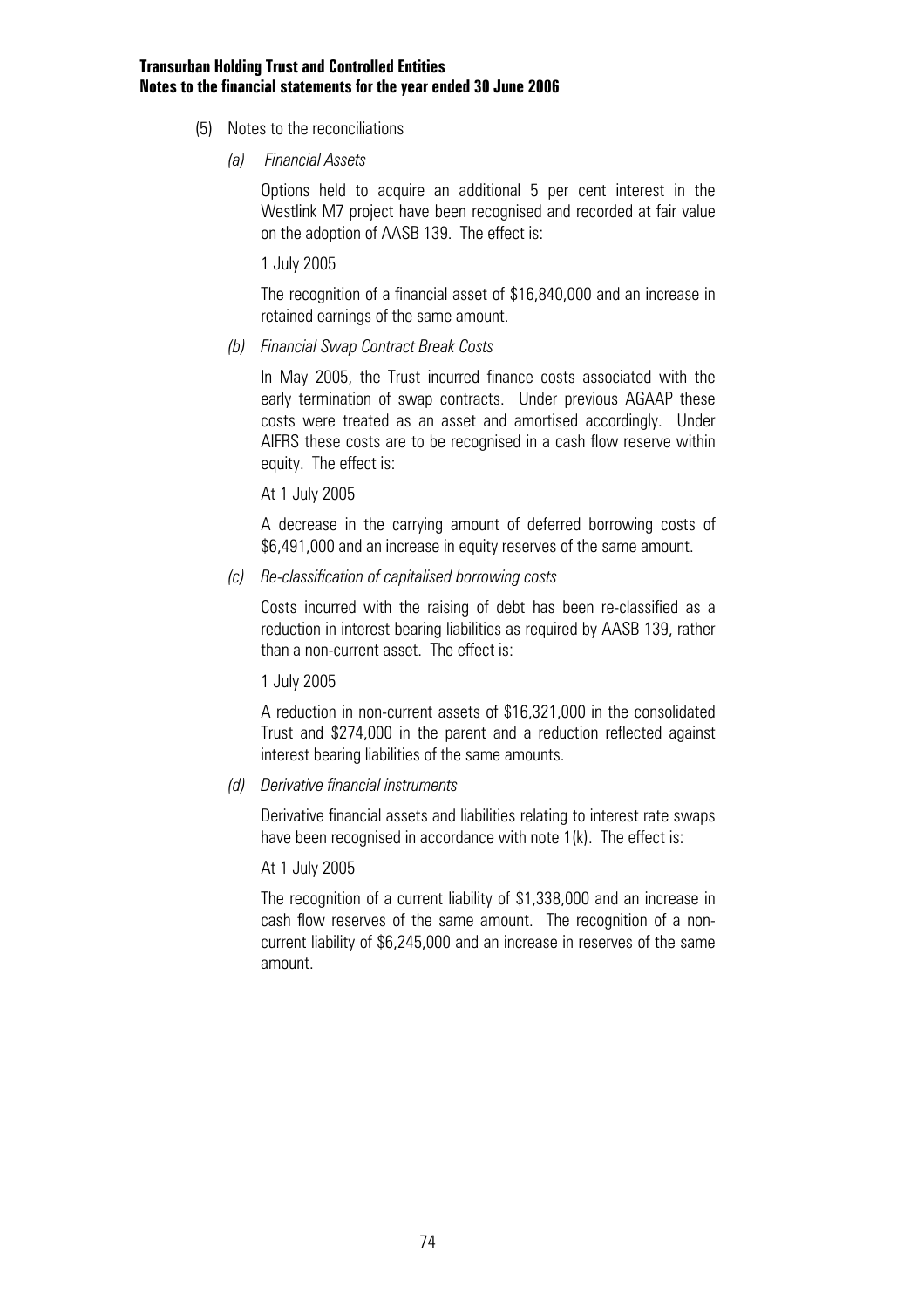### **The Transurban Holding Trust and Controlled Entities Directors' Declaration**

In the directors' opinion:

- a) The financial statements and notes set out on pages 10 to 74 are in accordance with the *Corporations Act 2001*, including:
	- (i) complying with Accounting Standards, the *Corporations Regulations 2001* and other mandatory professional reporting requirements; and
	- (ii) giving a true and fair view of the Trust's and consolidated entity's financial position as at 30 June 2006 and of their performance, as represented by the results of their operations, changes in equity and their cash flows, for the financial year ended on that date; and
- b) There are reasonable grounds to believe that the Trust will be able to pay its debts as and when they become due and payable.

The directors have been given the declarations by the chief executive officer and chief finance officer required by section 295A of the Corporations Act 2001,

This declaration is made in accordance with a resolution of the directors of Transurban Infrastructure Management Limited.

Vanneure Pox

**Laurence G Cox**  Chairman

Kavard s **\_\_\_\_\_\_\_\_\_\_\_\_\_\_\_\_\_\_\_\_\_\_\_\_\_\_** 

**Kimberley Edwards**  Managing Director

Melbourne 22 August 2006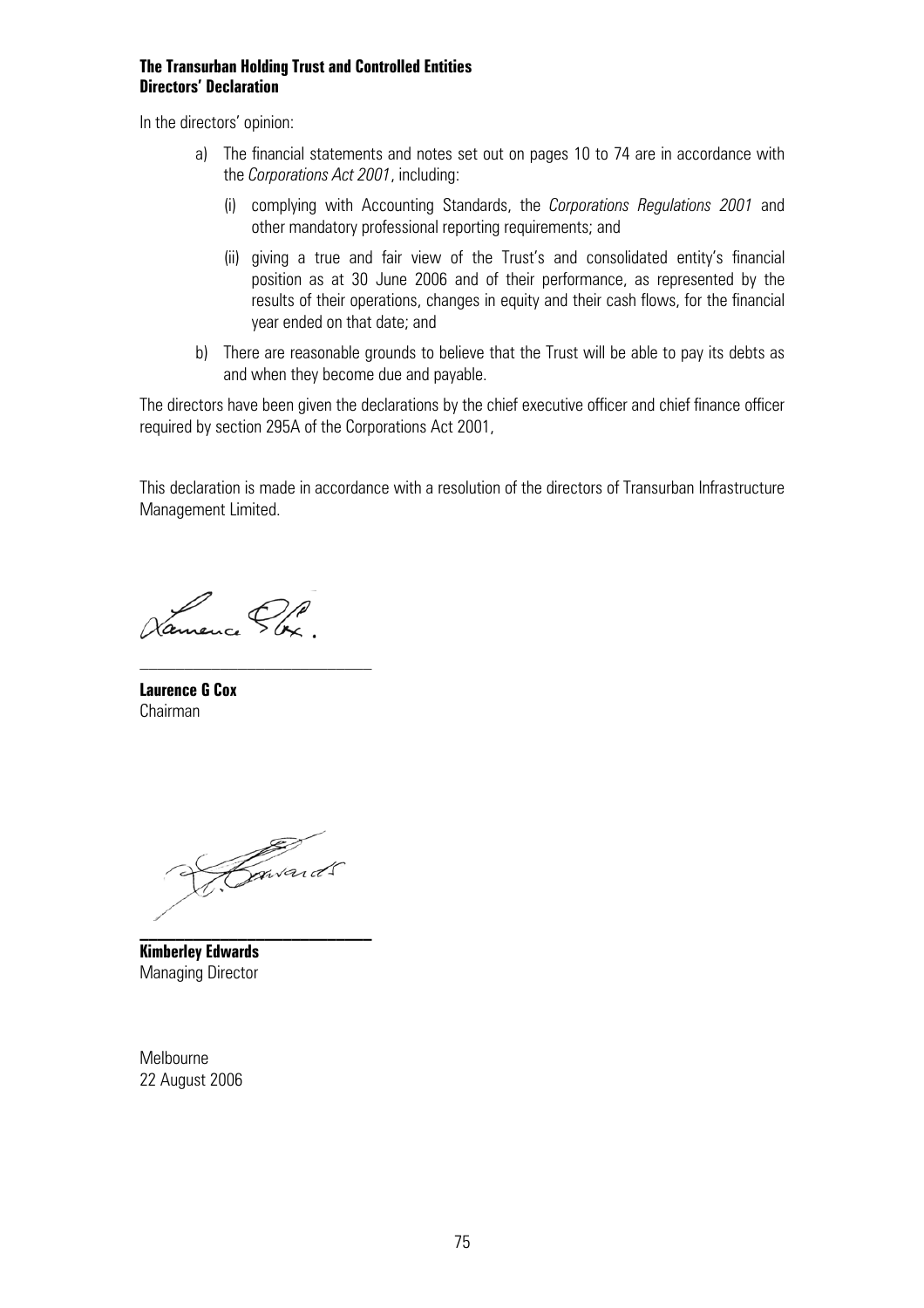# **RICEWATERHOUSE COPERS**

#### **PricewaterhouseCoopers** ABN 52 780 433 757

**Freshwater Place** 2 Southbank Boulevard SOUTHBANK VIC 3006 GPO Box 1331L MELBOURNE VIC 3001 **DX77** Website:www.pwc.com/au Telephone 61 3 8603 1000 Facsimile 61 3 8603 1999

# Independent audit report to the members of **Transurban Holdings Trust**

# Matters relating to the electronic presentation of the audited financial report

This audit report relates to the concise financial report of Transurban Holdings Trust (the Trust) for the financial year ended 30 June 2006 included on Transurban Holding Trust's web site. The Trust's directors are responsible for the integrity of the Transurban Holdings Trust's website. We have not been engaged to report on the integrity of this web site. The audit report refers only to the concise financial report identified below. It does not provide an opinion on any other information which may have been hyperlinked to/from the concise financial report. If users of this report are concerned with the inherent risks arising from electronic data communications they are advised to refer to the hard copy of the audited concise financial report to confirm the information included in the audited concise financial report presented on this web site.

### **Audit opinion**

In our opinion, the concise financial report of Transurban Holdings Trust for the year ended 30 June 2006 complies with Australian Accounting Standard AASB 1039: Concise Financial Reports.

This opinion must be read in conjunction with the rest of our audit report.

## **Scope**

### The concise financial report and directors' responsibility

The concise financial report comprises the consolidated balance sheet, consolidated income statement, consolidated cash flow statement, consolidated statement of changes in equity, notes to the financial statements, and the directors' declaration for Transurban Holdings Trust for the year ended 30 June 2006.

The directors of Transurban Infrastructure Management Limited, the Responsible Entity of the Trust, are responsible for the preparation and presentation of the financial report in accordance with Australian Accounting Standard AASB 1039: Concise Financial Reports.